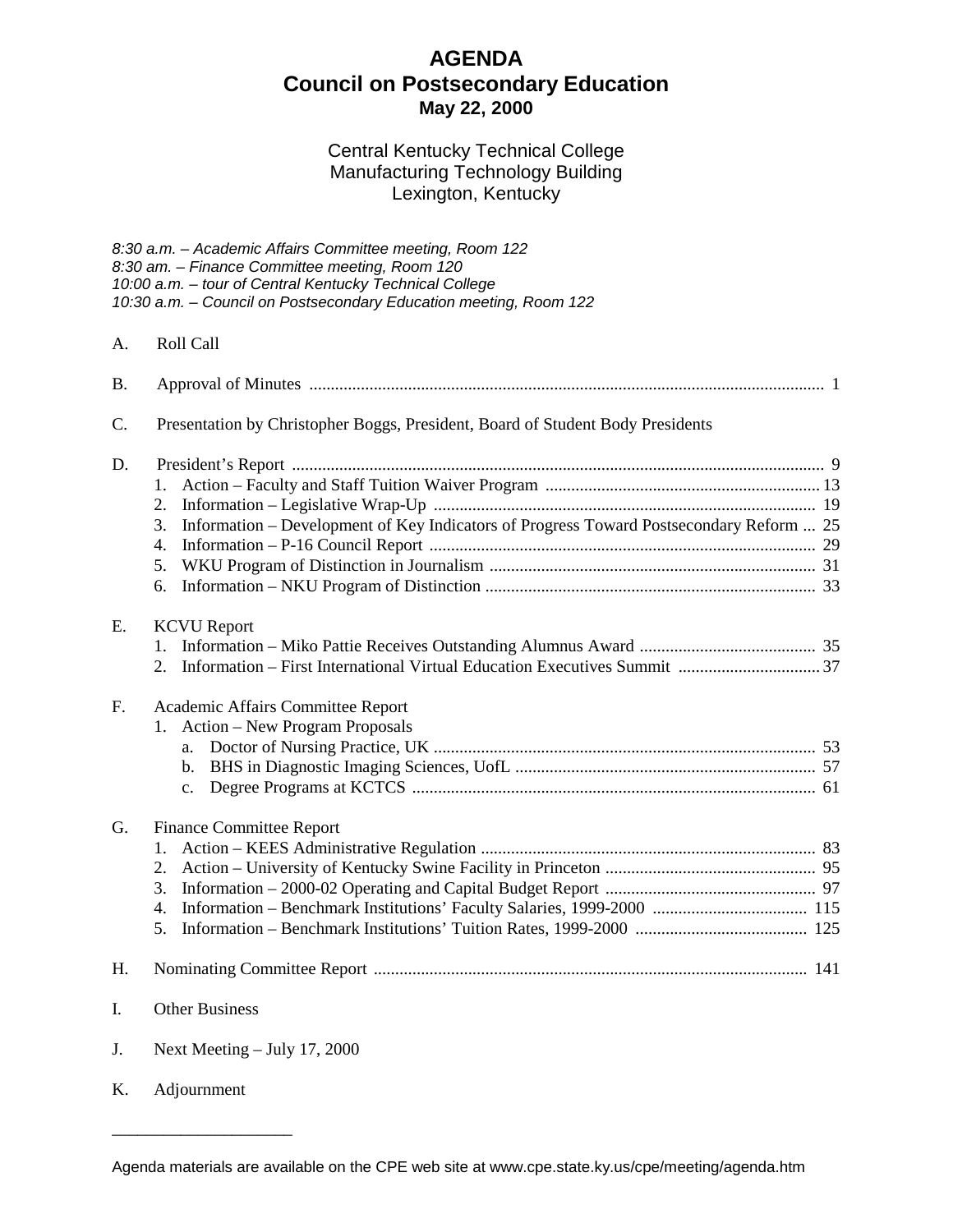#### **MINUTES Council on Postsecondary Education March 20, 2000**

The Council on Postsecondary Education met March 20, 2000, at 8:30 a.m. at the Council offices in Frankfort. Chair Whitehead presided.

The following members were present: Norma Adams, Walter Baker, Peggy Bertelsman, Ron Greenberg, Merl Hackbart, Philip Huddleston, Hilda Legg, Kevin Listerman, Shirley Menendez, Kevin Noland, Charlie Owen, Joan Taylor, Lee Todd, Lois Weinberg, and Charles Whitehead. Steve Barger did not attend.

Patrick M. Callan, president of the National Center for Public Policy and Higher Education, spoke to the Council about the work of the National Center. The Center, headquartered in San Jose, California, was created two years ago to focus on the broad public interest in higher education and what society and the individual states need from institutions of postsecondary education for the country to be successful.

Mr. Callan discussed three levels of policy activity – society, institution, and market – that are present in every state. He urged the Council to pay particular attention to social needs and market factors. Strong institutions are essential, Mr. Callan said, but are not ends in themselves. He warned against investing in things that raise the costs of higher education, such as facilities and salaries: states should know what they will get in return for these investments. Mr. Callan reminded the Council that it is very difficult to have a program of financial support for higher education that works in hard times as well as in good times.

Mr. Davies thanked Mr. Callan for speaking about the National Center. Mr. Davies said that Mr. Callan has discussed with the Council members the National Center's Report Card project, a national effort to grade state systems (not individual institutions) on the adequacy of their postsecondary education services. Mr. Davies has volunteered Kentucky as a model state system for this project.

The Council recessed to hold Academic Affairs and Finance Committee meetings and then reconvened at 11:15 a.m.

The minutes of the January 24 meeting were approved as distributed.

A written report from the Council president was included in the agenda book. Mr. Davies said that the major activity during the past few months has centered on the session of the General Assembly. He said that both the House and the Senate appear strongly committed to supporting at least the Council budget recommendation, which was part of the budget proposed by Governor Patton.

**CALLAN PRESENTATION** 

**ROLL CALL** 

**APPROVAL OF MINUTES** 

**PRESIDENT'S REPORT**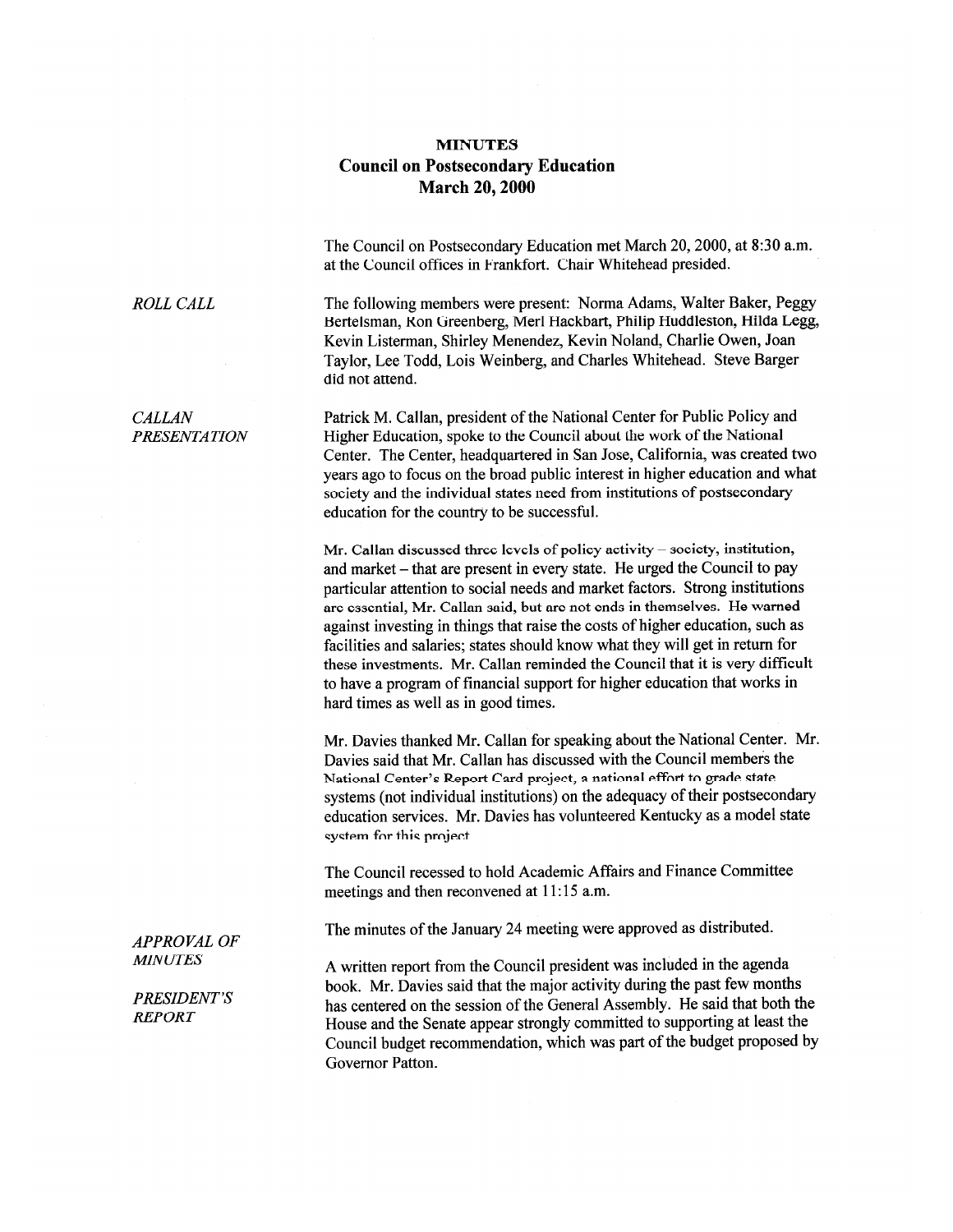Mr. Davies reported that U.S. Secretary of Education Richard Riley has acknowledged the partnership agreement between his department's Office for Civil Rights and Kentucky. Site visits to Western Kentucky University and Murray State University are planned in April.

Mary Beth Susman, CEO of the Kentucky Commonwealth Virtual University, reported that the Distance Learning Advisory Committee met in February. Items of discussion included creation of a business subcommittee to develop a business plan for making KCVU self-sustaining, new policies for high school students registering for college courses through KCVU, and a request from Maine that Maine residents enrolled in KCVU courses pay in-state tuition. Maine would reciprocate for Kentucky students. The committee also discussed a list of services to be provided by KCVU, such as on-line assessment, on-line remediation, credit for prior learning, career counseling, job placement, and on-line tutorials. Dr. Susman reported that Miko Pattie, director of the Kentucky Commonwealth Virtual Library, has been invited by the Massachusetts Board of Higher Education to serve on the review team to evaluate Harcourt Higher Education's virtual library resources and delivery system.

Mr. Davies said that the Literacy and Mathematics Curriculum Alignment Teams had their first meetings. These teams were formed by the P-16 Council to align the curricula between the two systems to allow greater continuity as students proceed through their educational careers.

The degree program productivity review is under way. The staff has sent each institution a list of its programs under review. Beginning with universities, reviews will take place every other year for the universities and the KCTCS.

At its meeting March 3, the Paducah Regional Advisory Committee favorably reviewed a proposal from the University of Kentucky and Murray State University to offer a master's degree in health administration in Paducah beginning in fall 2000.

Mr. Davies mentioned three upcoming conferences: 1) April 13-14, summit of virtual university chief executive officers, to be held in Lexington; 2) May 21-23, Faculty Development Conference in northern Kentucky to discuss the effective use of distance learning and the use of digital technology on campus to improve student learning; and 3) June 1-2, conference on remediation at Somerset Community College, sponsored by the Council, the KCTCS, and the Prichard Committee.

Mr. Davies gave an update on recent legislative action. More than 1,400 bills have been submitted, but to date only about ten percent have made it through the legislature. Three bills are particularly important to the Council: 1) SB 1 assigns the Council responsibility for planning and coordinating adult education while the Department of Adult Education manages the actual services; 2) HB 437, regarding teacher quality, creates a

**LEGISLATIVE UPDATE**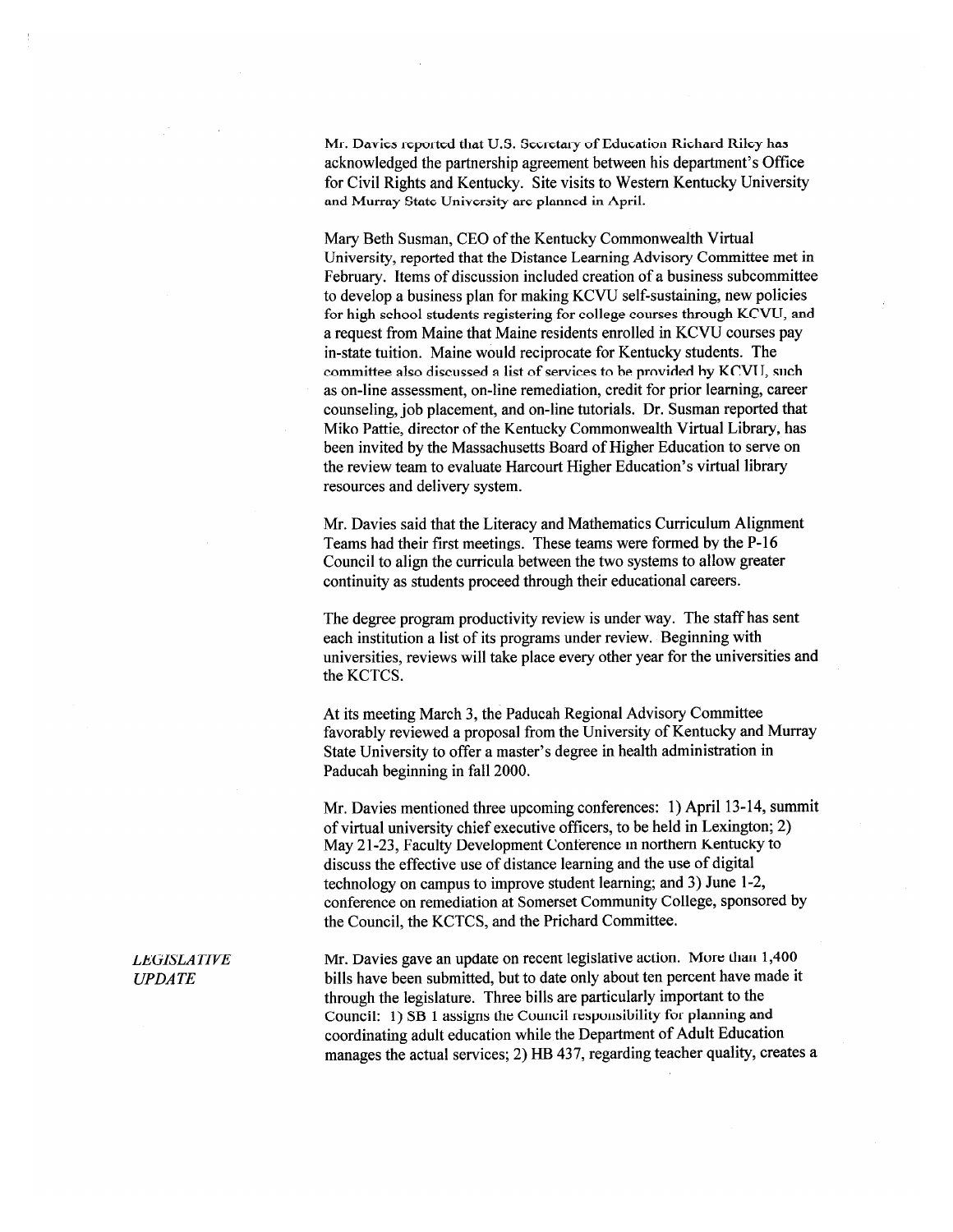separate Education Professional Standards Board independent of the Department of Education with a majority of its members teachers and requires middle school teachers to demonstrate competence in their teaching areas; and 3) IIB 572, the knowledge-based economy bill, requires the Council to administer three funds – the Research  $\&$  Development Voucher Fund to support R&D partnerships between small and medium-size companies and Kentucky universities; the Rural Innovation Fund to support small, rural firms in partnerships with Kentucky colleges and universities; and the Kentucky Commercialization Fund to provide seed funding to promising R&D work at the universities.

Ms. Adams presented the report of the Academic Affairs Committee.

**NEW PROGRAM PROPOSALS** 

#### **RECOMMENDATIONS:**

- That the Master of Arts program in Education Instructional Leadership proposed by Northern Kentucky University be approved provisionally and registered in CIP 13.0405 (Elementary, Middle, and Secondary **Education Administration).**
- That the Associate of Applied Technology program in Medical Office Technology proposed by Laurel Technical College be provisionally approved and registered in CIP 52.0404 (Medical Administrative Assistant/Secretary).
- That the Associate of Applied Technology program in Industrial Maintenance Technology proposed by Somerset Technical College be provisionally approved and registered in CIP 47.0303 (Industrial Machinery Maintenance and Repairer).

MOTION: Ms. Adams moved that the recommendations be approved. Ms. Bertelsman seconded the motion.

VOTE: The motion passed.

RECOMMENDATION: That the Council approve the process for KCTCS review of sub-associate level certificate and diploma programs at the research and comprehensive universities.

MOTION: Ms. Adams moved that the recommendation be approved. Mr. Greenberg seconded the motion.

VOTE: The motion passed.

**MINIMUM ADMISSIONS REQUIREMENTS ADMINISTRATIVE REGULATION** 

RECOMMENDATION: That the Council approve the draft administrative regulation that establishes guidelines for admission to postsecondary institutions.

**KCTCS REVIEW PROCESS FOR SUB-ASSOCIATE LEVEL PROGRAMS**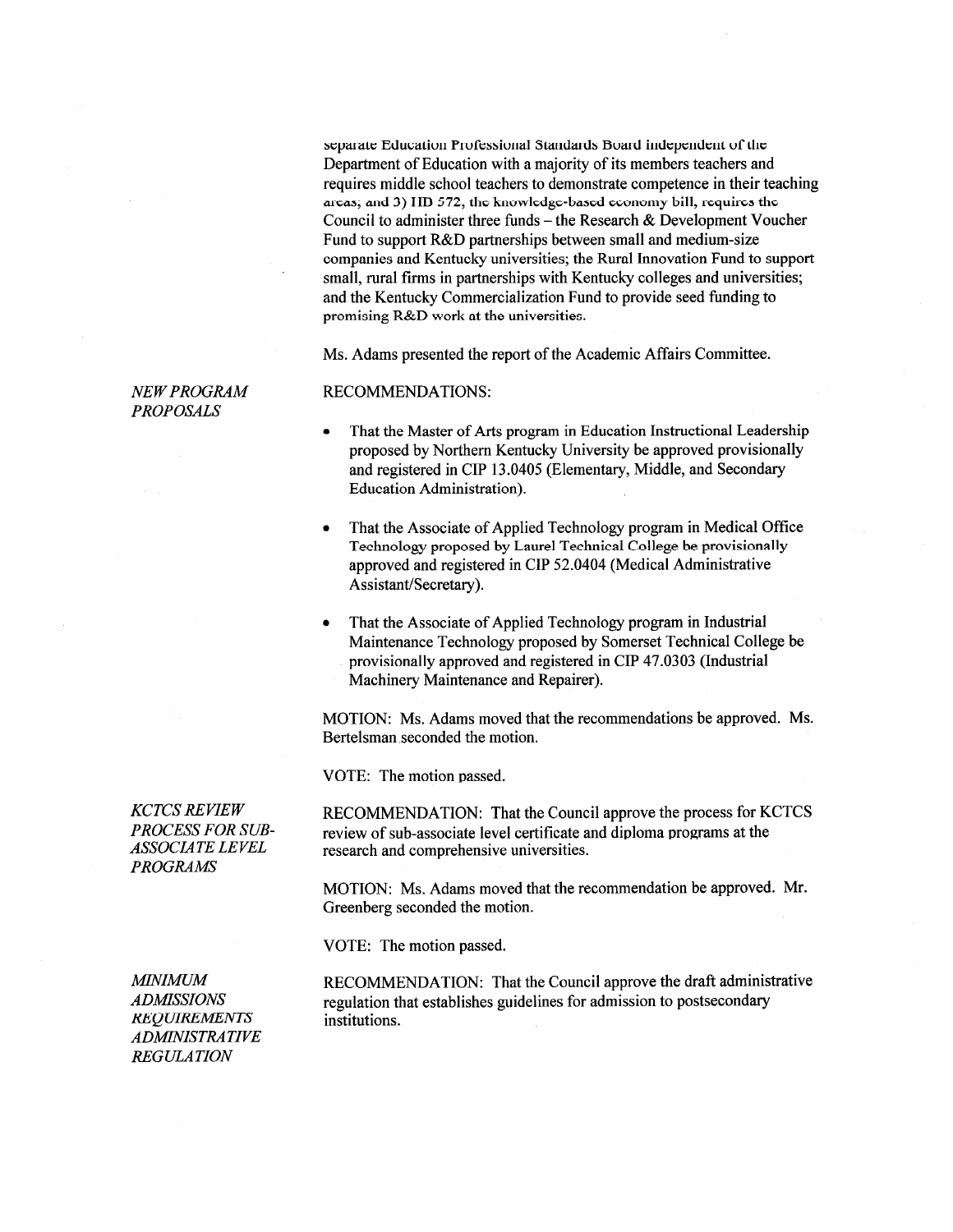MOTION: Ms. Adams moved that the recommendation be approved. Ms. Weinberg seconded the motion.

Ms. Menendez said that this administrative regulation is of great concern to the superintendents of elementary and secondary education since it is unclear whether there is a sufficient number of adequately prepared teachers of foreign language to implement the requirement that high school students have at least two years in a foreign language.

Ms. Adams said foreign language teachers have stated that the supply of teachers is adequate and added that if there are areas of the state where foreign language teachers are not available, the requirement could be accomplished through courses offered by the Kentucky Virtual High School.

VOTE: The motion passed.

Mr. Baker reported that the Finance Committee heard a briefing on the status of the budget in the General Assembly. (At the time of this meeting, the budget had passed the House and was pending in the Senate Appropriations and Revenue Committee.) Mr. Baker suggested that Council members contact members of the Senate, especially members of the Appropriations and Revenue Committee, to urge support for the postsecondary education budget recommendation submitted by the Council and included by the Governor in his budget.

Representatives from Western Kentucky University gave a presentation on the status of the program of distinction in Applied Research and Technology. The report is the fourth in the series of institutional presentations on programs of distinction.

RECOMMENDATION: That the Council allocate an additional \$400,000 for fiscal year 1999-2000 from the Regional University Excellence Trust Fund to Western Kentucky University's program of distinction in Applied Research and Technology to support increased activity within the program's existing centers and the creation of a new center in astronomy. The funds are reserved for WKU's use. WKU has indicated that the funds will be used for nonrecurring expenditures. These funds will not become part of the recurring base for the program of distinction in Applied Research and Technology.

MOTION: Ms. Weinberg moved that the recommendation be approved. Mr. Todd seconded the motion.

Ms. Weinberg said that this is what a really dynamic program of distinction looks like. She commended the university for its accomplishments and wished it future success for the program.

#### **BUDGET STATUS REPORT**

#### **WKU PROGRAM OF DISTINCTION**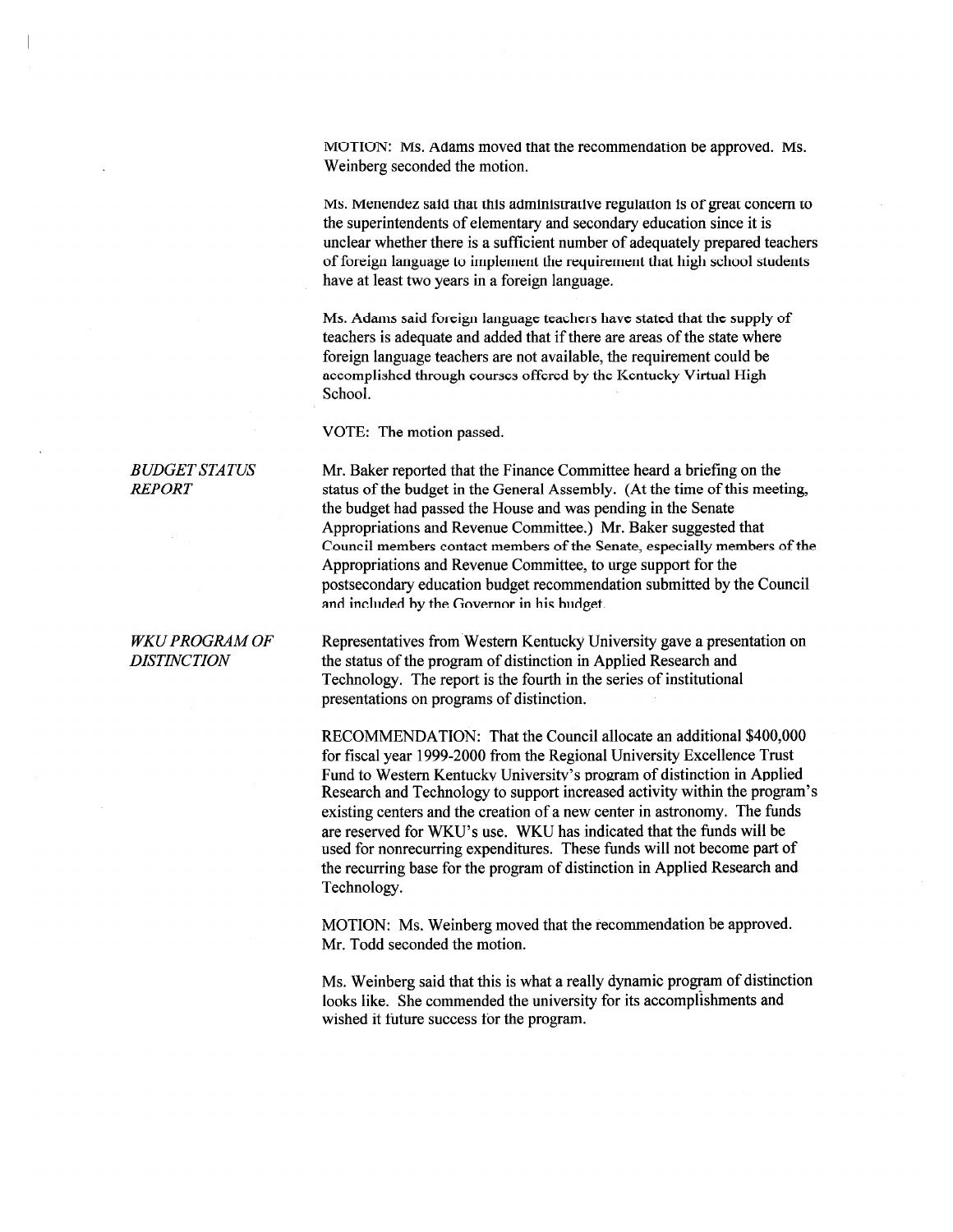Mr. Huddleston said that when the WKU program was first presented to the Council it seemed to be quite difficult to define, and some Council members may have had reservations about approving the program. He said that the program that has developed is an excellent example of the whole mission of postsecondary education – coming together to coordinate, to exchange ideas and challenges, and to make things work by using the resources of multiple disciplines.

VOTE: The motion passed.

#### **ENGINEERING EDUCATION**

#### **RECOMMENDATIONS:**

- That the Bachelor of Science in Construction Engineering and  $\bullet$ Management, Electrical Engineering, and Mechanical Engineering proposed by Western Kentucky University not be approved at this time.
- That the University of Kentucky, the University of Louisville, Western Kentucky University, and Council staff, in consultation with the other comprehensive universities and the KCTCS, design an alternative proposal to expand engineering education in Kentucky for consideration by the Council on Postsecondary Education at the earliest possible time, but no later than November 2000.

Sue Hodges Moore, the Council's vice president for academic affairs, said that Kentucky needs more engineers. Several analyses, including that of Western Kentucky University, show that Kentucky does not educate enough engineers and engineering technologists to meet the needs of employers or the demands of the  $21<sup>st</sup>$  century economy as envisioned in the new economy legislation being discussed by the Kentucky General Assembly. Dr. Moore said that the question is how Kentucky can best meet this challenge. She said that WKU's response is to establish stand-alone engineering programs that can meet the engineering needs of southcentral Kentucky. But the need for more engineers is not a southcentral Kentucky problem. It is a statewide problem and it is one that requires a solution that uses all the resources of Kentucky postsecondary education.

The Council staff did not recommend that Western be authorized to begin engineering programs in fall 2000. But even if WKU could lay to rest every objection about its proposals, the staff would recommend a statewide strategy. The Council should thoroughly explore statewide approaches to complex problems. Creating stand-alone programs at several institutions is an outdated response to the demands of new economy.

MOTION: Mr. Huddleston moved that the Council approve the application of Western Kentucky University and authorize the establishment of the proposed engineering baccalaureate programs with the direction that WKU in good faith expend every reasonable effort to coordinate both the establishment and the operation of its programs with the University of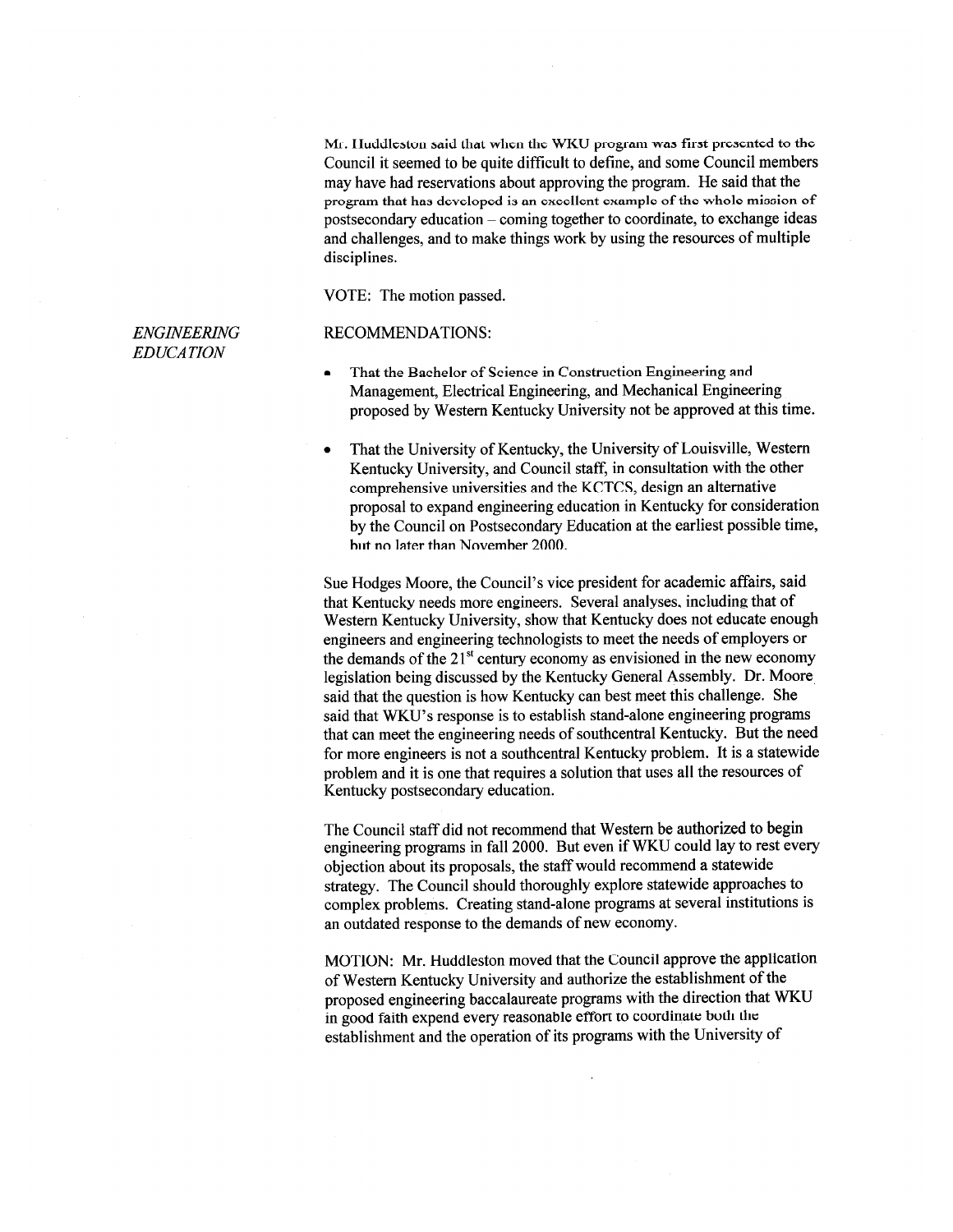Kentucky and the University of Louisville. Mr. Greenberg seconded the motion.

WKU President Gary Ransdell discussed the state's need for engineers, the limited number of engineering programs and graduates in the state, and the fact that local industries often recruit engineers from out of state. President Ransdell said that 2020 Vision calls for change in Kentucky that will bring about economic development, additional high-paying jobs, recruitment of business and industry to the Commonwealth, and more students to the campuses. It also calls for institutional change - to identify programs of distinction, set priorities that are best for Kentucky, reallocate internal resources to support those priorities, and generate additional outside resources to support those priorities.

President Ransdell said that WKU determined that the single most important thing the institution could do to respond to 2020 Vision was to create practice-based baccalaureate engineering programs to serve all of Kentucky but to principally serve the area of Kentucky from Owensboro to Bowling Green to Glasgow. Dr. Ransdell said that WKU has not asked and will not ask for new state appropriations to fund these programs but will reallocate money from other services within the university and will raise outside funding to support the programs.

Dr. John Russell, WKU Director of Engineering and Technology, responded to the concerns of the Council staff that WKU does not have the faculty, space, equipment, and students to establish the proposed engineering program in fall 2000 and distributed information to support Western's proposal.

Dr. Barbara Burch, WKU Provost and Vice President for Academic Affairs, reviewed the process WKU used to submit the proposal to the Council and addressed the university's concerns about how Council staff handled the proposal.

Mr. Todd said that this should not be a discussion about turf or staff but about engineering. He said the Council should discuss what is important to this state – to provide educated engineers for businesses and to provide an education for our students. Mr. Todd said that while WKU has the commitment and the desire to reallocate funds for an engineering program, another institution in the state wanting to offer engineering programs may not have that same drive and may ask for legislative help to establish engineering programs at that institution.

Mr. Todd said that he opposes Mr. Huddleston's motion because he wants to look at the need for engineers throughout the entire state. Mr. Todd said that he and Mr. Davies had discussions with Presidents Shumaker and Wethington and both presidents agreed a statewide strategy is needed to produce more engineers for the state. They pledged to cooperate in developing such a strategy.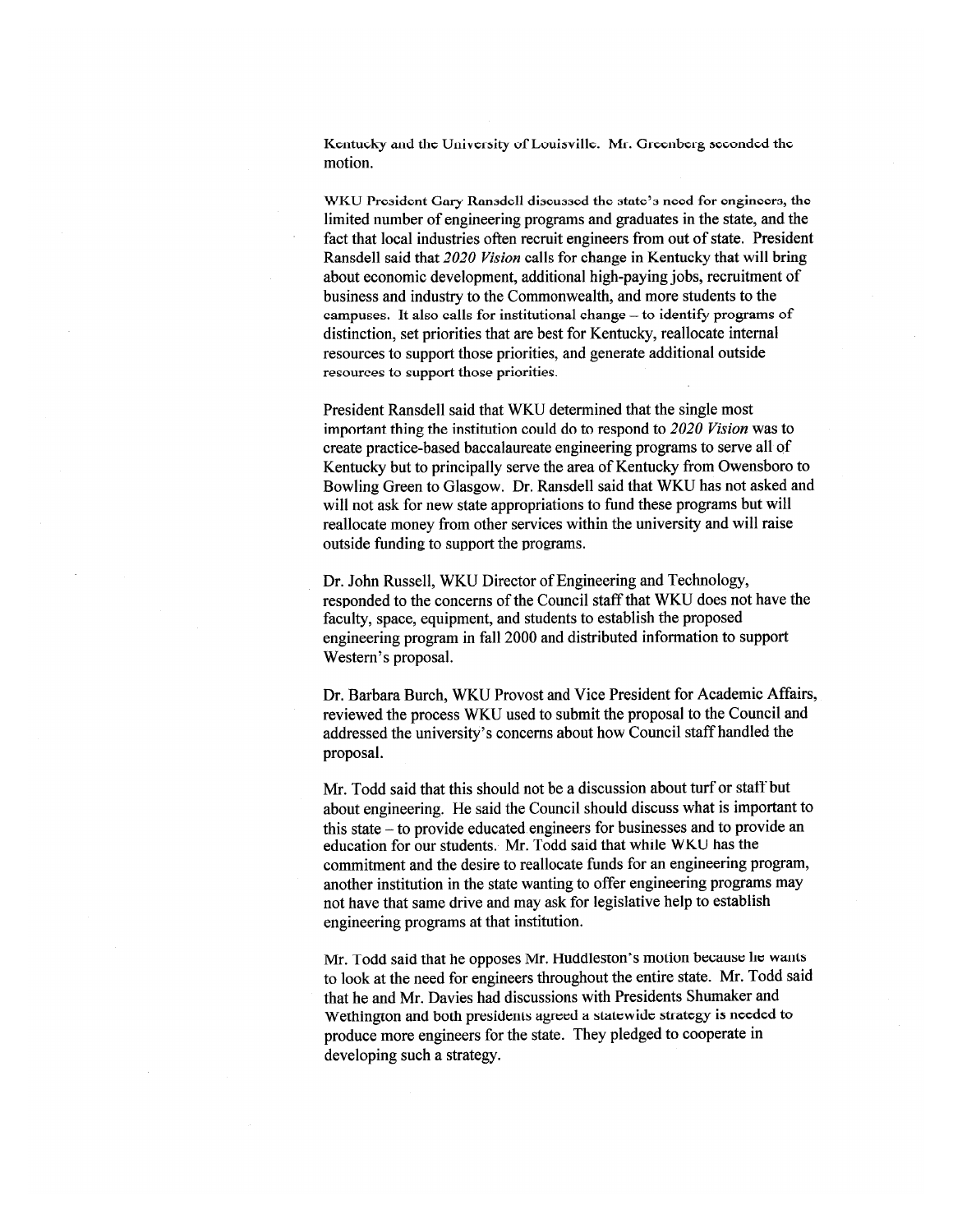VOTE: The motion failed by a vote of 1-12.

MOTION: Mr. Todd moved that the staff recommendation as presented in the agenda book be approved. Ms. Bertelsman seconded the motion.

AMENDMENT TO MOTION: Ms. Bertelsman amended the second bullet of the motion to state that "the University of Kentucky, the University of Louisville, Western Kentucky University, and Council staff, *along* with the other comprehensive universities and the KCTCS, design an alternative proposal . . ." instead of "in consultation." Ms. Weinberg seconded the amendment. Mr. Todd accepted the changes to the original motion.

VOTE: The motion passed.

MOTION: Mr. Todd moved that, in recognition that Western Kentucky University has brought to the Council's attention the need for more engineers in Kentucky, and has already begun targeting its resources to meet this need through internal reallocation, and has raised a significant amount of private dollars, Western Kentucky University work with the University of Kentucky and the University of Louisville to develop a prototype for a statewide strategy to meet Kentucky's need for more engineers. The other comprehensive universities and the KCTCS should be involved in developing this strategy to ensure that it applies statewide. And other institutions should follow Western's lead in being responsive to needs and undertaking resource allocation. The Council staff and the institutions should report to the Council as soon as possible, no later than this summer. Ms. Weinberg seconded the motion.

VOTE: The motion passed.

Mr. Whitehead appointed an ad hoc committee to conduct the annual performance review of Mr. Davies consisting of Ms. Adams, Mr. Baker, Mr. Barger, and Ms. Weinberg. He asked Ms. Weinberg to serve as chair. The evaluation will be presented to the Council at the July meeting.

Mr. Whitehead asked Mr. Baker, Mr. Barger, and Ms. Weinberg to serve with him on the Council's nominating committee to select a chair and vice chair. He asked Mr. Barger to serve as chair. Recommendations of the nominating committee will be presented to the Council for action at the July 2000 meeting.

Mr. Listerman said that the Board of Student Body Presidents recently passed two resolutions: the first, to fully support the Council budget as proposed to the Governor; the second, to encourage the Council to fully fund as expeditiously as possible the renovations to dormitory sprinkler systems at the public universities. The board has also asked the Council staff to provide a place to archive its history and documents because its membership changes each year. Mr. Davies said that the Council staff will

**ANNUAL PERFORMANCE REVIEW OF COUNCIL PRESIDENT** 

**NOMINATING COMMITTEE** 

#### **BOARD OF STUDENT BODY PRESIDENTS**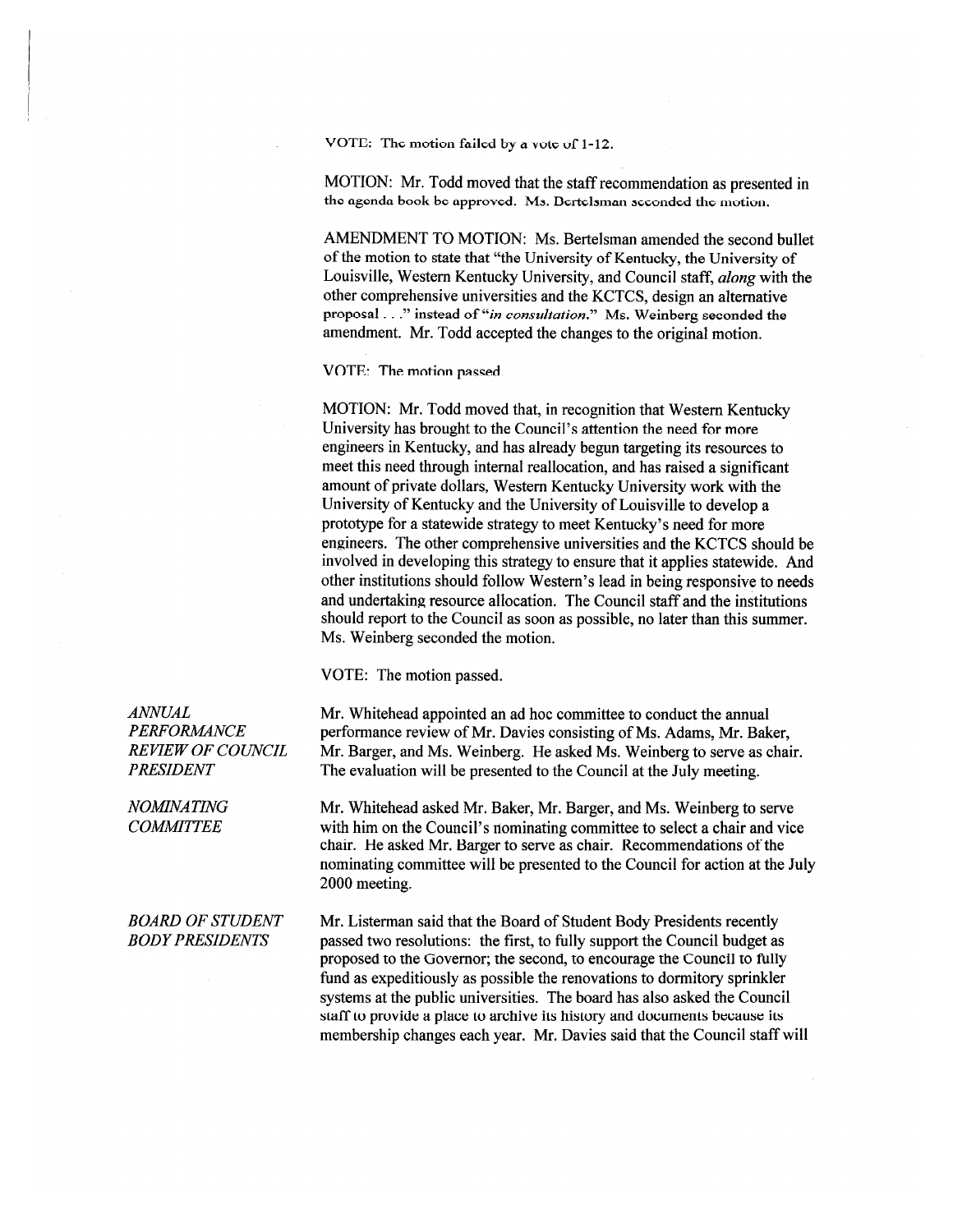work with the Board of Student Body Presidents to provide staff assistance and continuity.

Mr. Davies said that since Mr. Listerman cannot attend the May meeting, this may be his last meeting as a Council member. He thanked Mr. Listerman for his many contributions to the Council's work and for his constructive approach to issues that come before the body. The Council joined in wishing Mr. Listerman well in his future endeavors.

**NEXT MEETING** The next Council meeting is May 22.

**ADJOURNMENT** 

The meeting adjourned at 2:00 p.m.

Gordon K. Davies President

Phyllis L. Bailey Secretary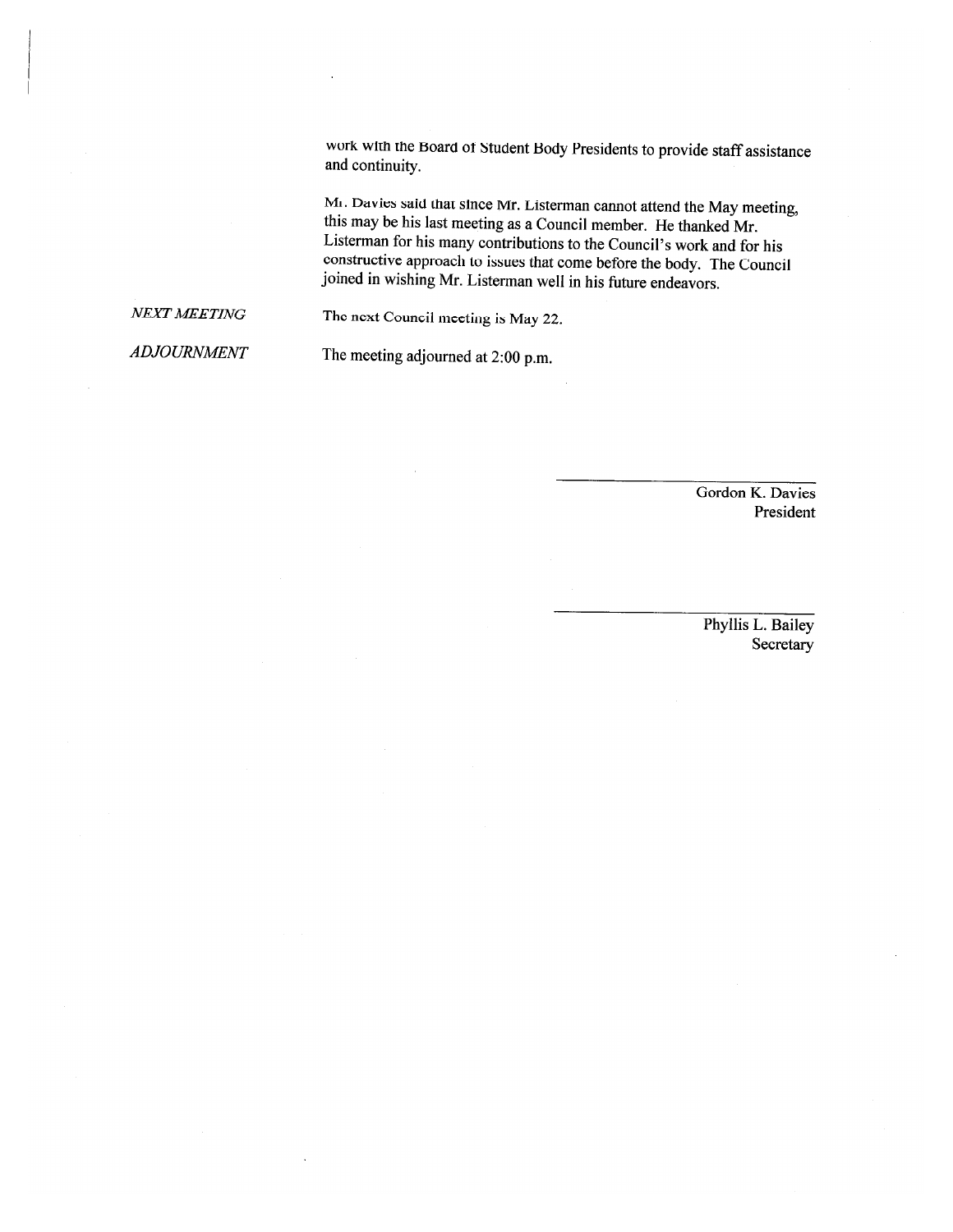Much of the staff activity during the past two months has revolved around the legislative session. As I have written to you earlier, the session came out quite well for postsecondary education despite a few bumps in the road. Our major objective going into the session was to support the operating and capital budget recommendations that you made and the Governor included in his budget as presented to the General Assembly late in January. Specifically, we wanted to sustain the benchmark approach to setting operating budgets for Kentucky public postsecondary institutions, get enough money to sustain the momentum of reform, and maintain a disciplined approach to capital outlay. We were quite successful in the first two objectives, coming out with slightly more operating money than you had recommended. But the general principles of a benchmark approach were maintained and we now can refine the approach in preparation for 2002.

There was more capital outlay than you recommended, especially in view of the surpluses throughout the system as measured by space planning guidelines. But the amounts are relatively modest compared to the significance of what this budget can accomplish: substantial renovations of existing space at the comprehensive universities, shared responsibility for research space at the University of Kentucky and the University of Louisville, and the beginning of a new KCTCS community technical college in northern Kentucky.

While successful in its outcome, the legislative session revealed profound differences in judgment about what it will take to accomplish significant improvement in Kentucky postsecondary education. I am convinced, even more today than I was two years ago, that Kentucky's public universities have to reshape themselves in fundamental ways if they are to provide the services Kentucky needs and, indeed, flourish as institutions. A little gradual change, a new curriculum here or a new building there, may alter the competitive balance among the universities. But it will not get the job done.

These differing views are unresolved today. It is good that the session helped get this disagreement out into the open. Now a lot remains to be done.

I need to mention in passing that Northern Kentucky University supported the creation of a new KCTCS community technical college in northern Kentucky. During discussions, I agreed that NKU should be protected against enrollment losses, if any occur, while it and the new college adjust their roles in relation to one another. We shall work out details with Presidents McCall and Votruba and present them for your consideration later this year. I do not think this is a major issue, but it is one that warrants careful consideration.

In other business unrelated to the legislative session, we have extended Kentucky's tuition reciprocity agreement with Illinois through June 2005 and with Tennessee through 2004. The current agreements include provisions for these extensions. We are net importers of students from these states: only about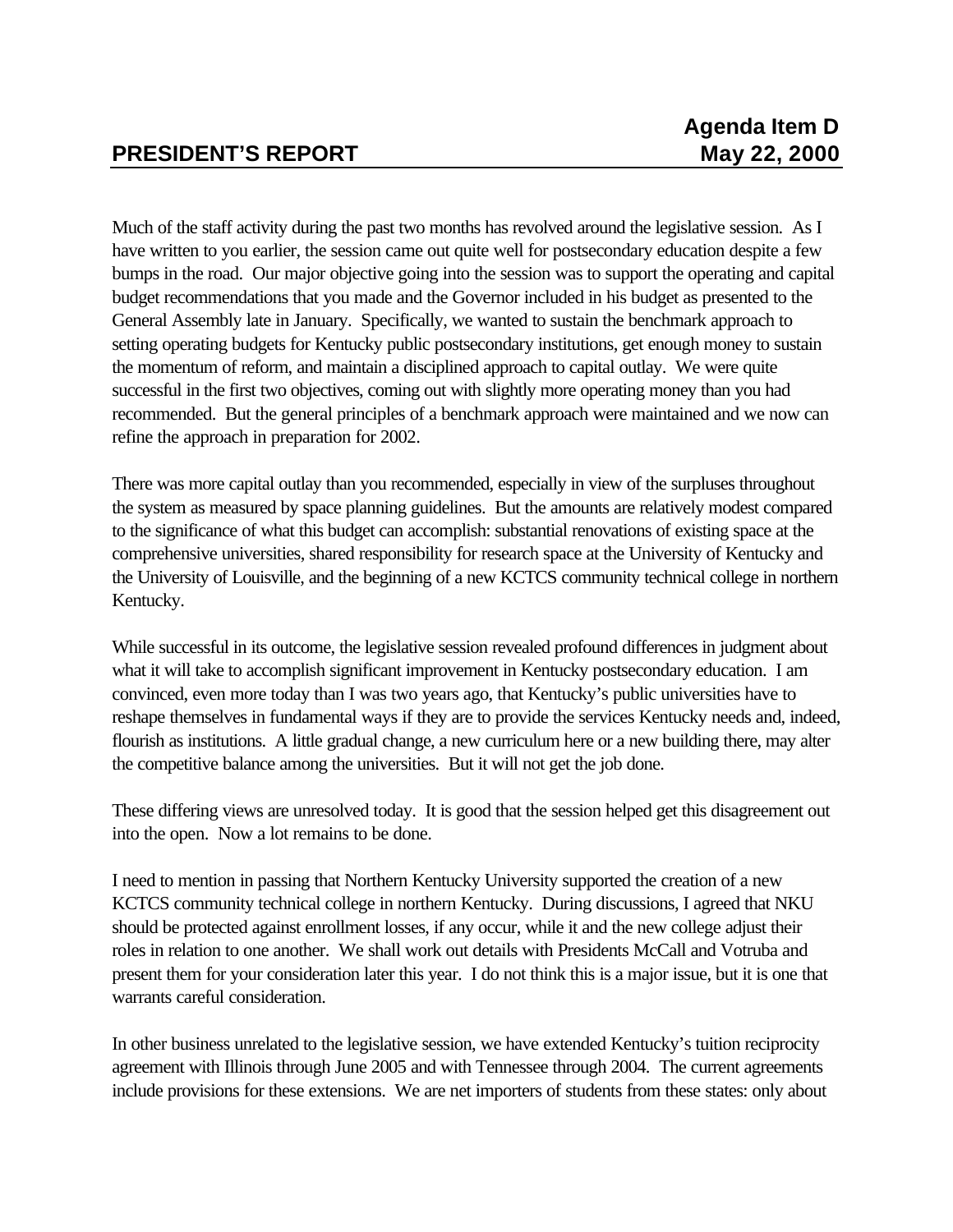20 from Illinois but about 500 from Tennessee. These agreements provide additional affordable opportunities for Kentuckians in border counties to attend postsecondary education institutions close to them.

We have received initial institutional responses to the program productivity review. We now shall begin discussing the responses with the universities (KCTCS will be done in odd-numbered years). We expect to have reports and possible actions for you at the July, November, and January 2001 meetings.

We continue to work with the KCTCS and the universities on a statewide engineering strategy. Council member Lee Todd has been very involved in discussions since your March meeting and has provided excellent guidance to the system. We intend to have a strategy ready for your consideration at the July meeting.

I traveled to Birmingham, England, in mid-April to address the annual meeting of the Higher Education Funding Council for England. The vice chancellors, who are the chief executives of the English universities, gather annually to discuss with HEFCE new initiatives and approaches to funding. I gave particular attention to distance learning and the community college movement in the U.S. The government has proposed creation of an "e-University" for England and also has proposed the creation of a new two-year "Foundation Degree" to be awarded by the universities. We talked a good deal about both subjects.

HEFCE and the English universities use enrollment-driven formulas to allocate resources appropriated by the government. One difference from this country is that enrollments are counted in the spring – at the end of the academic year – rather than at the beginning. Obviously, this puts a premium on retention, which is very high.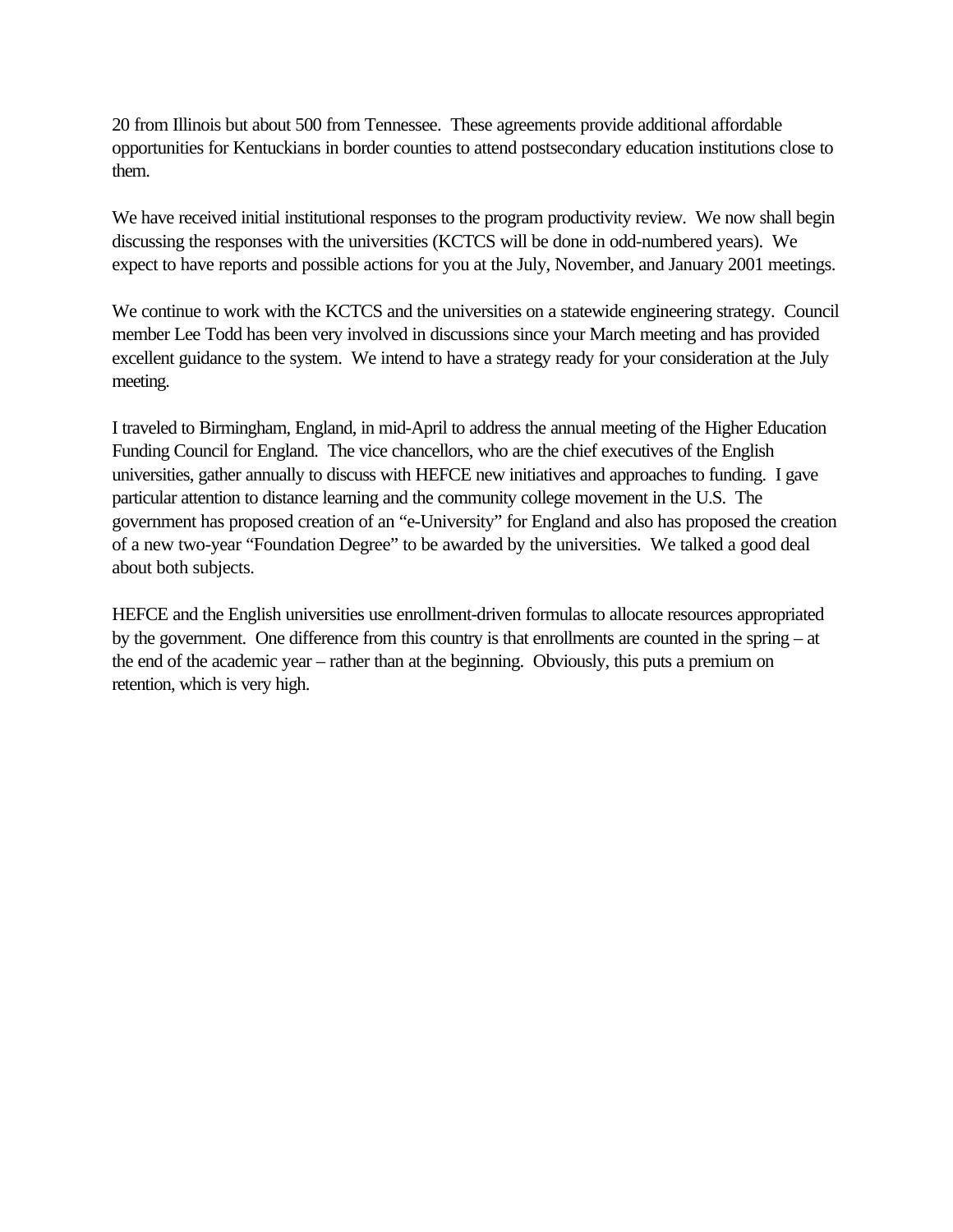# **Green Flags**

- The Council's funding recommendations were included in the enacted budget bill.
- The Council's recommendation that research buildings for UK and UofL be split-funded was included in the enacted budget bill.
- The enacted budget bill includes an additional \$3 million each year for the Early Reading Incentive Grant program and the Collaborative Literacy Center.
- The Council was assigned policy leadership and planning responsibility for adult education.
- The Council was assigned a substantial role in efforts to make Kentucky a stronger participant in the new knowledge-based economy.

# **Yellow Flags**

- The enacted budget includes several community development projects that are not well defined in budget documents. Some of these may eventually be assigned to a postsecondary education institution, most likely the KCTCS.
- The enacted budget moved \$8 million in Enrollment Growth and Retention program funds from the second year to the first year of the biennium. This action reduces the recurring funding base in 2001-02 by \$8 million.
- The enacted budget does not include new funds to expand the SREB Faculty Diversity program or the Minority Student College Preparation program, or to fund the Early Mathematics Testing Program (House Bill 178). The Council staff agreed to fund these initiatives in 2000-02 from existing resources.

# **Red Flags**

- The enacted budget bill includes funding for new buildings at EKU and WKU that are not justified based on space planning guidelines.
- The enacted budget allows UK to spend \$1 million of its agency funds to plan and design a new classroom building at LCC. LCC is governed by UK which has large amounts of classroom and laboratory space that is not used after 3 p.m. and on weekends. If a building is authorized eventually, it might be good to renovate existing space in downtown Lexington. This would help revitalize the core city and provide easier access to African American and Hispanic residents.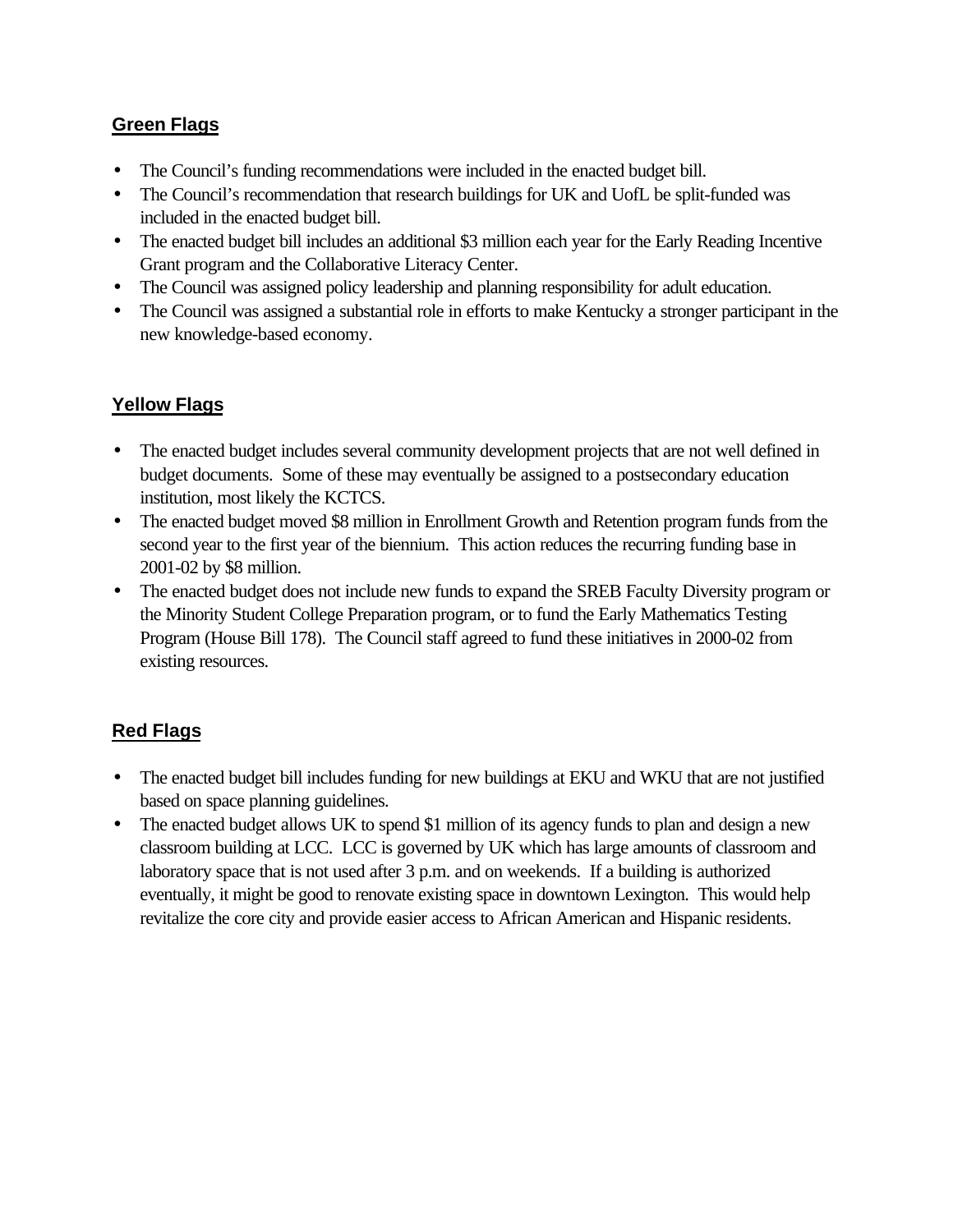# **FACULTY AND STAFF TUITION Agenda Item D-1 WAIVER PROGRAM May 22, 2000**

# **Recommendation:**

That the revised Faculty and Staff Tuition Waiver Program policy be amended as set out in the attached document.

# **Description:**

- The 2000 General Assembly in Senate Bill 240 extended the current Faculty and Staff Tuition Waiver Program to regular full-time employees of state or locally operated secondary area technology centers.
- Employees of those area technology centers seek to enroll in classes for the 2000 fall semester.
- The effective date of the legislation is July 1, 2000.

# **Background:**

In 1997, the General Assembly created a Faculty and Staff Tuition Waiver Program for employees of public, postsecondary education institutions. The policy implementing the waiver program permits regular, full-time employees of those institutions to enroll at any public postsecondary education institution for six college credit hours per semester and to have the tuition waived by the enrolling institution.

The 2000 General Assembly extended the Faculty and Staff Tuition Waiver Program to employees of state and locally operated secondary area technology centers. The revised policy incorporates that legislative mandate and makes minor adjustments in the language of the current policy.

A version of the policy showing proposed changes is enclosed. Once adopted by the Council, the final version will be circulated to local schools and postsecondary education institutions.

Staff Preparation by Dennis Taulbee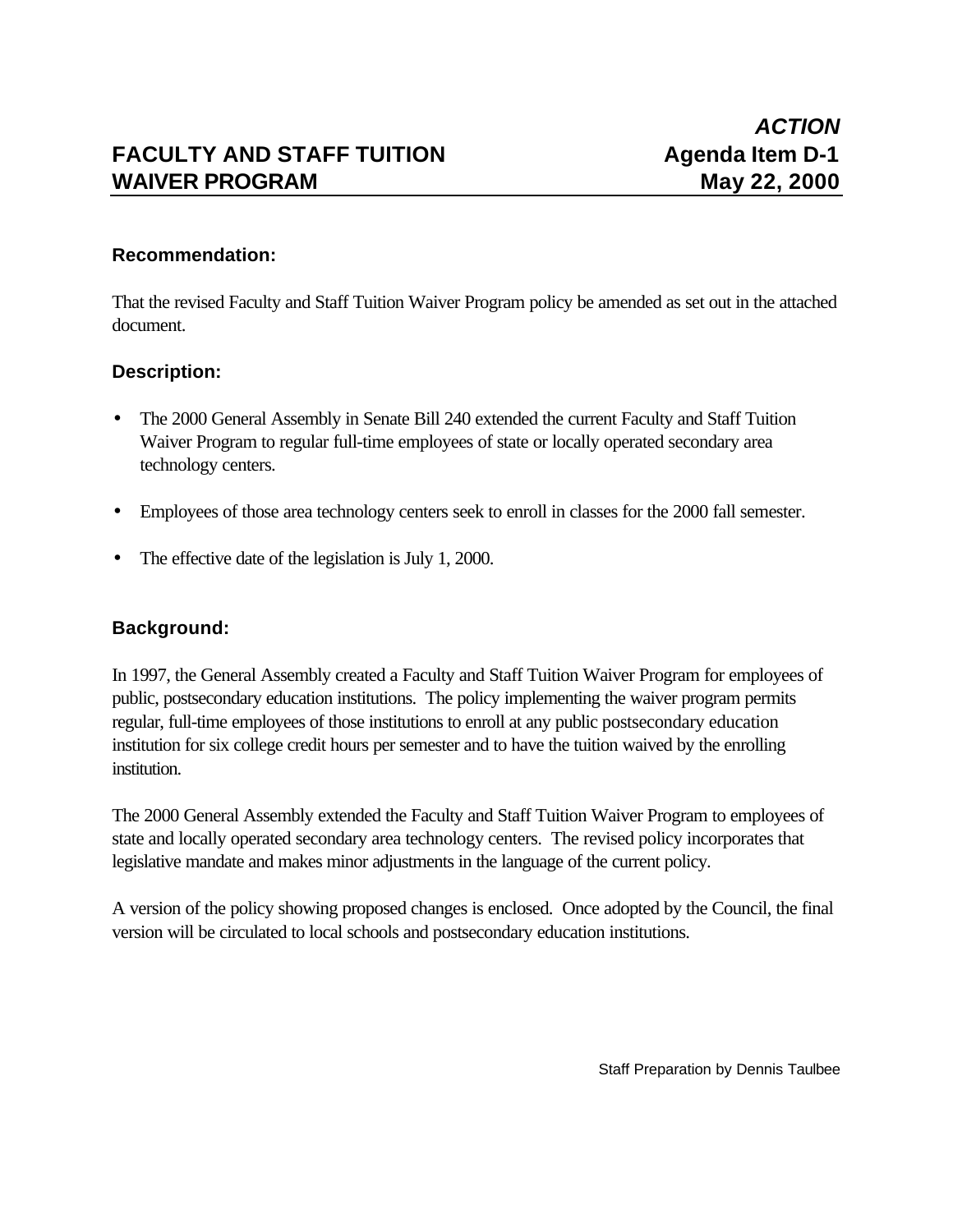**Adopted:\_\_\_\_\_\_\_\_\_\_\_\_\_\_\_\_\_\_\_\_\_\_\_\_\_\_**

# **2:51: FACULTY AND STAFF TUITION WAIVER PROGRAM POLICY**

#### **I. Statement of Purpose**

The 1997 First Extraordinary Session of the General Assembly resulted in the creation of a faculty and staff tuition waiver program [KRS 164.020(32)] with the express purpose of promoting employee and faculty development. Specific responsibility was granted to the Council on Postsecondary Education to develop and implement this program. Consistent with stated legislative purpose, this policy sets out the parameters of this program, which is intended to enhance the professional development opportunities of the faculty and staff of the public postsecondary institutions and of state or locally operated secondary area technology centers.

### **II. Statutory Authority**

[Authority is expressly granted in] KRS 164.020(32) [which] provides that the Council on Postsecondary Education shall:

(32) Develop a statewide policy to promote employee and faculty development in all postsecondary institutions and in state and locally operated secondary area technology centers through the waiver of tuition for college credit coursework in the public postsecondary education system. Any regular full-time employee of a postsecondary public institution or a state or locally operated secondary area technology center may, with prior administrative approval of the course offering institution, take a maximum of six (6) credit hours per term at any public postsecondary institution. The institution shall waive the tuition up to a maximum of  $six(6)$  credit hours per term; ...

Additional requirements for employees of the Kentucky Community and Technical College System are stated in KRS 164.5807:

(6) A regular full-time employee may, with prior administrative approval, take one (1) course per semester or combination of summer sessions on the University of Kentucky's campus or at a community college during the employee's normal working hours. The University of Kentucky shall defray the registration fee up to a maximum of six (6) credit hours per semester or combination of summer sessions.

### **Section A. Definitions**

1. "Course-offering institution" means the institution where an employee has enrolled to take a college credit course under the provisions of this policy.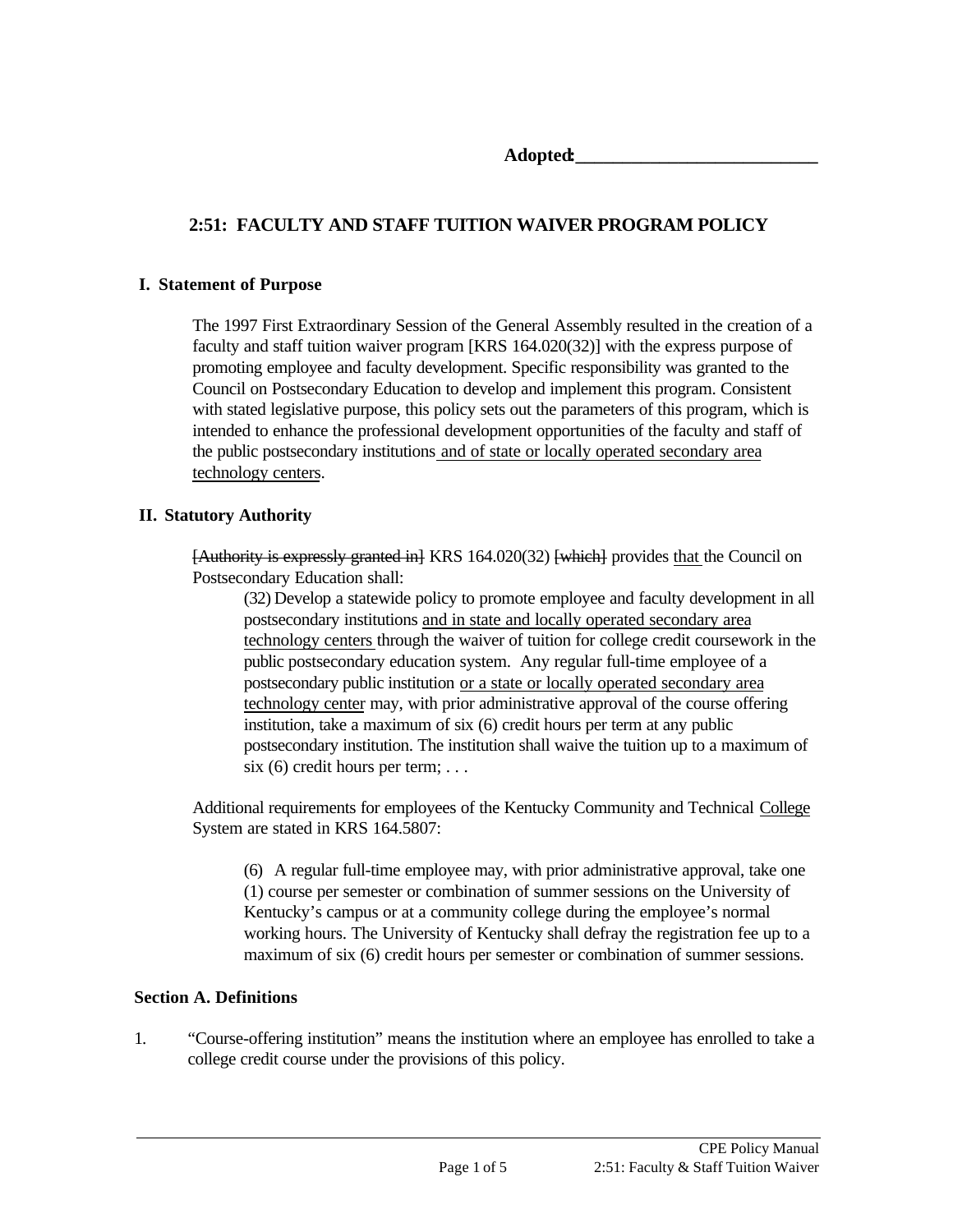- 2. "Employing institution" means the institution or a state or locally operated secondary area technology center where an employee seeking a benefit under this policy works on a fulltime basis.
- 3. "Institution" means a state-supported postsecondary institution as described in KRS 164.001(10).
- 4. "Regular full-time employee" or "employee" means an employee so classified by an employing institution or area technology center within the human resources system of that institution or area technology center. [NOTE: *Until July 1, 1998, participation by the technical branch of the Kentucky Community and Technical College System (KCTCS) is limited to employees of the postsecondary technical institutions and the postsecondary faculty of the area centers. On July 1, 1998, all KCTCS employees will become eligible.]*
- 5. "Summer term" or "summer session" means the period in the academic calendar between the spring and the fall semester.
- 6. "Technology Center" means a state operated secondary area technology center as defined in KRS 151B.110 or a locally operated secondary area technology center.

# **Section B: General Requirements**

- 1. The program is to be titled the Faculty and Staff Tuition Waiver Program.
- 2. The Faculty and Staff Tuition Waiver Program applies to the waiver of tuition and does not include mandatory student fees, course and other fees, textbooks or other charges assessed by a course-offering institution.
- 3. The Council on Postsecondary Education requires that all tuition waived under this program be:
	- a. [be] recorded consistent with residency requirements; and
	- b. **[be]** recorded in the financial accounting system of the course-offering institution consistent with financial reporting guidelines of the Council  $\frac{1}{2}$ ; and
	- e. **[be]** separately identified in the course offering institution's student database consistent with Council guidelines] .
- 4. A student participating in the Faculty and Staff Tuition Waiver Program shall be separately identified in the course offering institution's student database consistent with Council guidelines.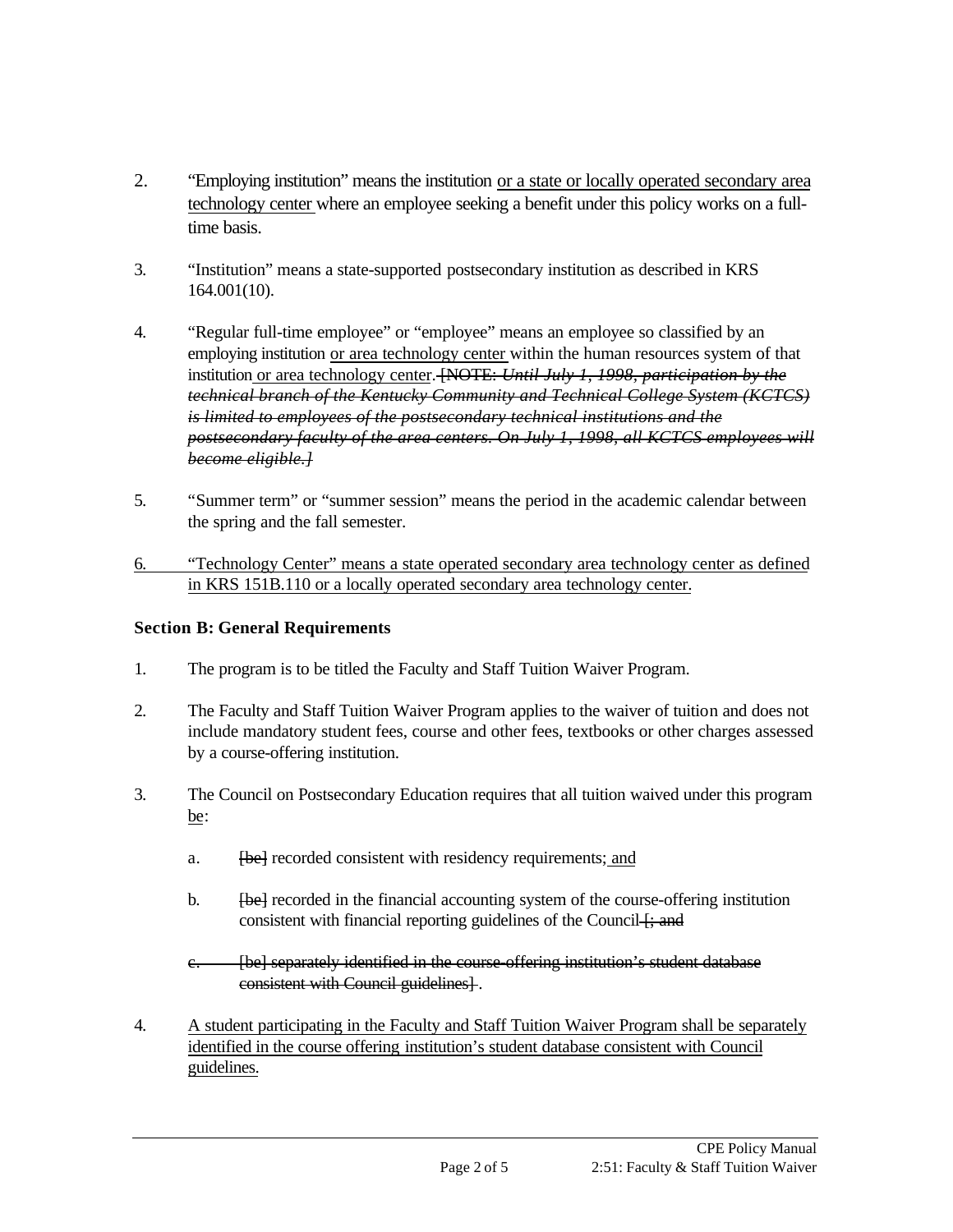- 5. The Faculty and Staff Tuition Waiver Program applies to all courses offered for college credit not specifically excluded by this policy.
- 6. [5.] A course-offering institution may, through a written policy, exclude non-credit continuing or community education courses, courses offered through overseas programs, correspondence courses, and audited courses.
- 7. [6.] Participation in the Faculty and Staff Tuition Waiver Program may generate additional taxable income under the provisions of the federal tax code for graduate, professional and doctoral level programs.
	- a. The course-offering institution shall provide a report to the chief personnel officer of each employing institution or technology center on all employees participating in the Faculty and Staff Tuition Waiver Program. The report shall designate the course number and whether the course is undergraduate, graduate, doctoral or professional.
	- b. The employing institution is responsible for withholding proper taxes and for reporting taxable income regardless of where the course is taken.
	- c. Any tax liability incurred through participation in this program is the responsibility of the participating employee.
- 8. [7.] This policy confers a financial benefit to regular, full-time employees and is not intended to guarantee access or preferential treatment to any academic course or program.
- 9. [8.] An employee eligible to participate in this program may take courses during normal working hours with written permission of the employing institution.
- 10. [9.] An institution is not required to offer a course during an academic term unless there are a sufficient number of tuition-paying students taking the course. An institution may restrict enrollment in a course if space is not available.
- 11. [10.]An institution or technology center may offer additional benefits to its own employees or to employees of other postsecondary institutions that exceed the benefits of this policy.
- 12. [11.]Credit hours earned under the state policy are not assignable; however, an employing institution that wishes to allow its employees to assign credit hours to third parties may do so, either by having the employee sign a waiver of the state policy in favor of the institutional policy or by the institution granting credit hours in excess of those provided by the state.

# **Section C: Eligibility Criteria**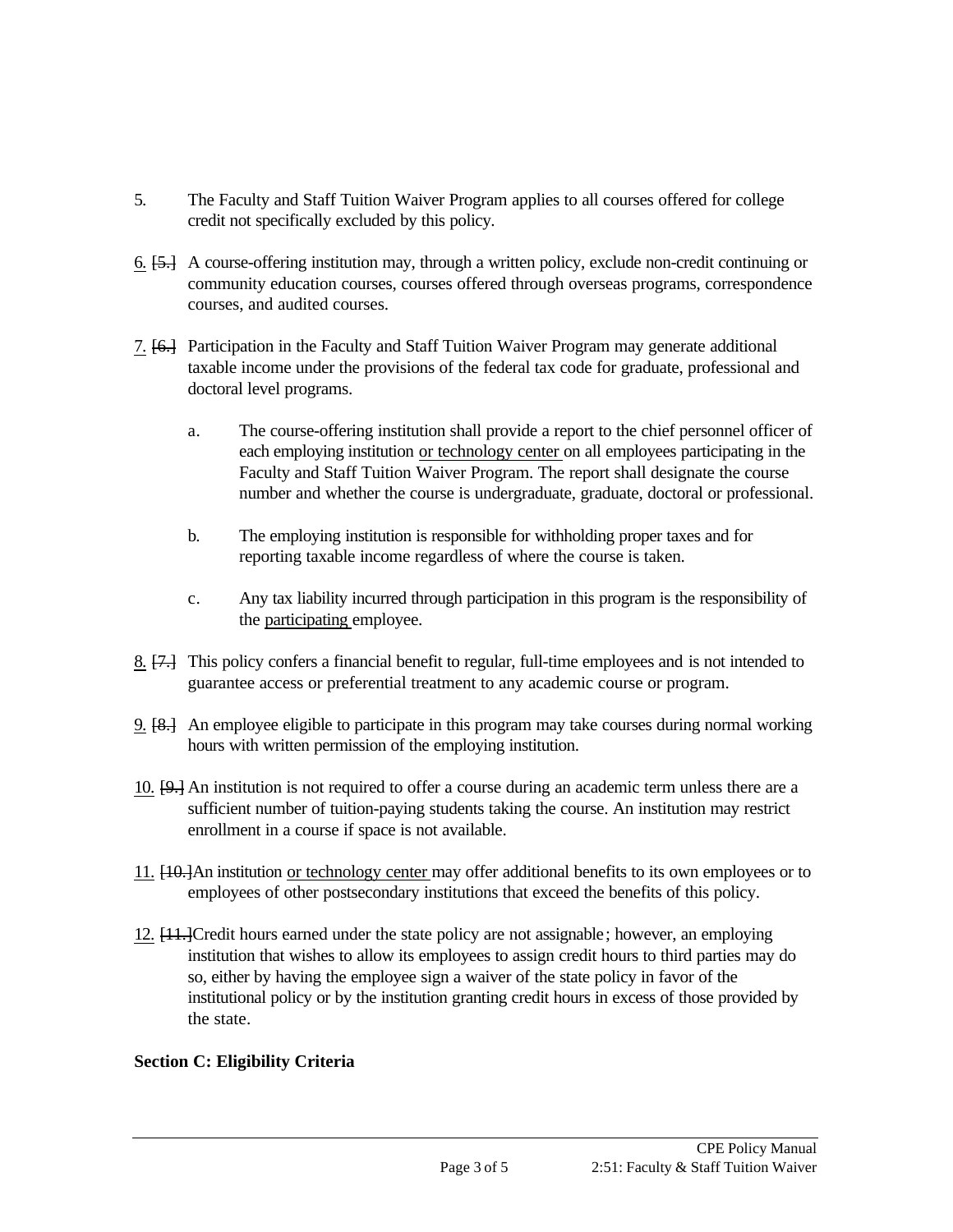- 1. An employee, to be eligible for participation in the Faculty and Staff Tuition Waiver Program, must be classified by the employing institution or technology center as a regular full-time employee. Certification of employment shall be provided by the employing institution or technology center for each academic term in which the employee seeks to participate in the program.
- 2. If employment is terminated prior to the first day of classes, an approved tuition waiver will be cancelled.
- 3. An employee is not eligible to receive a tuition waiver under this program in excess of six credit hours per academic term from an institution or combination of institutions.
- 4. Employees must meet the course-offering institution's:
	- a. general admission requirements; and
	- b. any specific program requirements.

5. [c.] A course-offering institution may require that a student achieve a minimum grade level, not to exceed a 2.0 on a 4.0 grade scale, in order to continue to be eligible to participate in the Faculty and Staff Tuition Waiver Program in subsequent academic terms.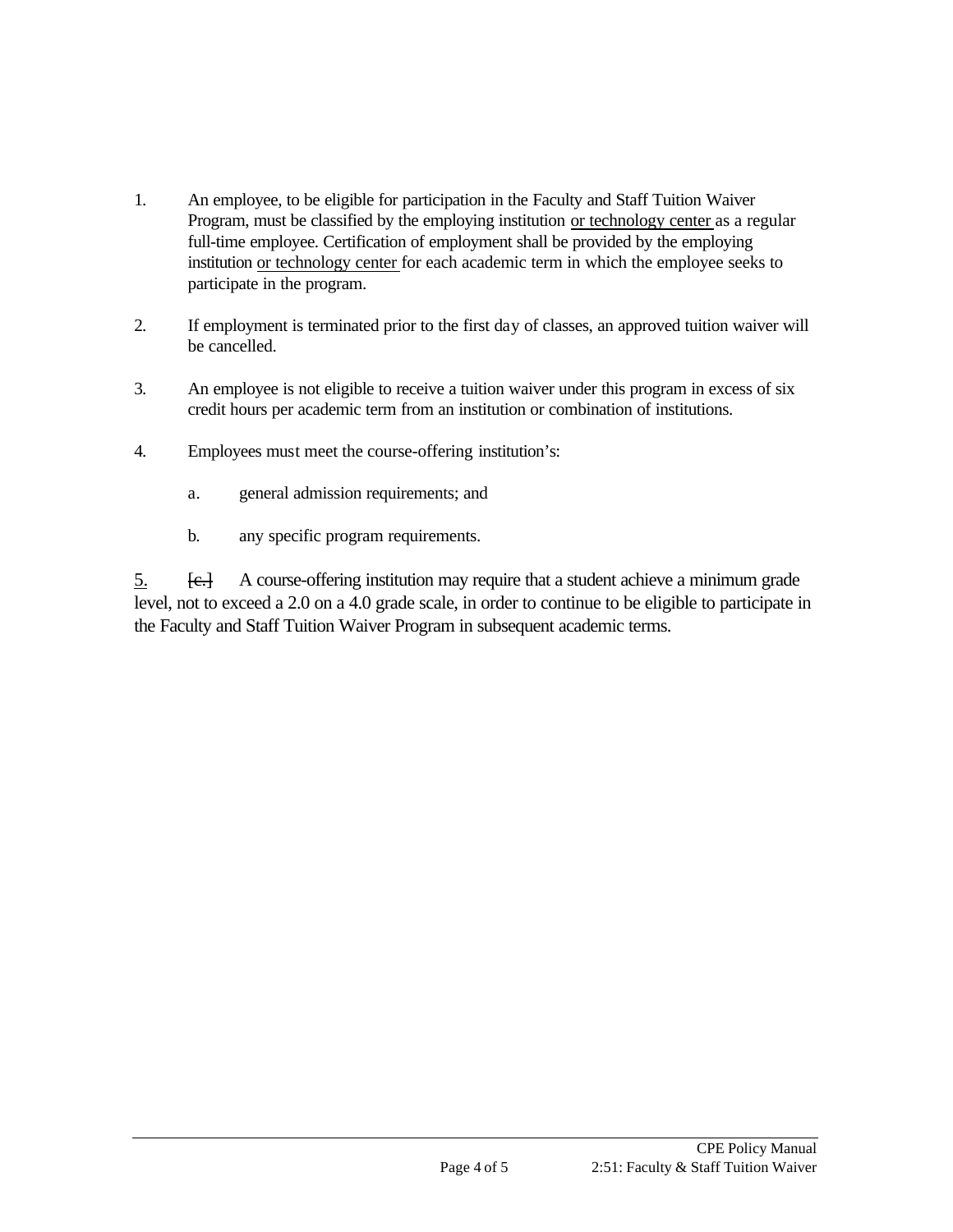| <b>Certification:</b>    |                             |
|--------------------------|-----------------------------|
|                          | Gordon K. Davies, President |
| <b>Previous Actions:</b> |                             |
|                          |                             |

**Original Approval: \_\_\_\_\_\_\_\_\_\_\_\_\_\_\_\_\_\_\_\_\_\_\_\_\_\_\_\_\_\_\_\_\_\_\_\_\_\_\_\_**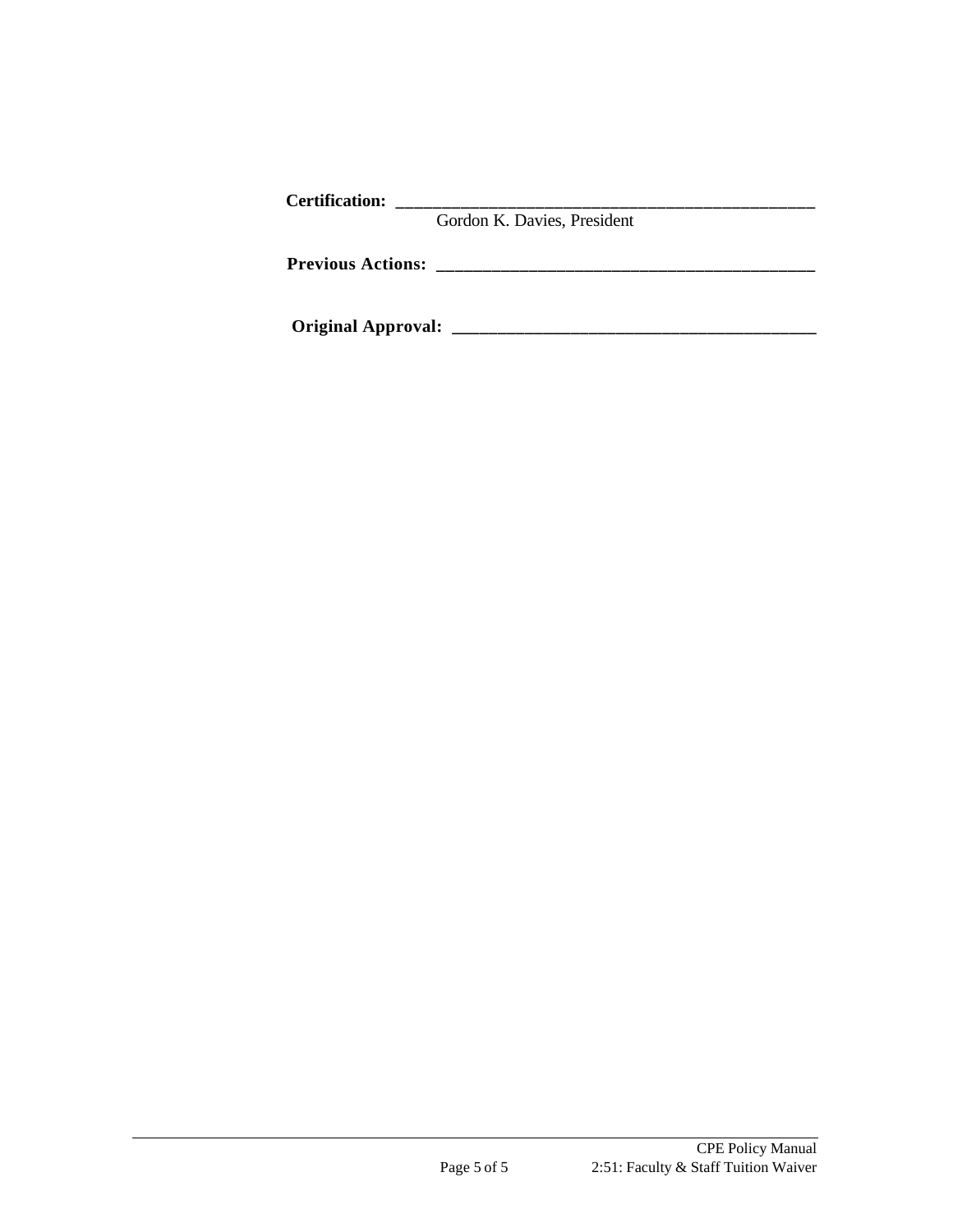In addition to the biennial budget (discussed in Agenda Item G-3), several important pieces of legislation were passed in the last few days of the session. SB 1 revamps the state's approach to adult education, giving the Council responsibility for adult education policy leadership and for administration of the Adult Education and Literacy Initiative Fund. The fund will receive \$19 million over the next biennium. The Department for Adult Education and Literacy is charged with implementing the strategy established by the Council.

SB 77 was expanded to include a few of the provisions of the ill-fated teacher quality bill, HB 437. It creates a Teachers' Professional Growth Fund (\$2 million over the biennium) to provide financial incentives – stipends, tuition reimbursement, etc. – to teachers who pursue professional development. In 2000-02, priority will be given to middle school math teachers. SB 77 also establishes the Center for Middle School Academic Achievement at an institution to be selected by the Council.

HB 572, the knowledge-based economy package, creates within the Council three new funds: the Research & Development Voucher Fund to support R&D partnerships between small and medium-size companies and Kentucky universities; the Rural Innovation Fund to support small, rural firms in partnerships with Kentucky colleges and universities; and the Kentucky Commercialization Fund to provide seed funding to promising R&D work at the universities. The bill anticipates that the Council will contract with a science and technology corporation to administer at least two of the funds. HB 572 also directs the Council to create regional technology corporations to support clusters of similar or complementary businesses.

Other bills of interest also were enacted.

HB 178 establishes a statewide math diagnostic testing program for high school juniors and seniors. Its aim is to reduce the amount of remediation needed and to encourage high school students to take advanced math courses. The Council is required to select a university to administer the program.

HB 180 creates a pre-paid tuition program in the State Treasurer's office. Families could lock in current tuition rates by paying into an account that would be invested and guaranteed to cover the cost of tuition when a student enters college.

A final bill chart follows.

Staff Preparation by Debbie McGuffey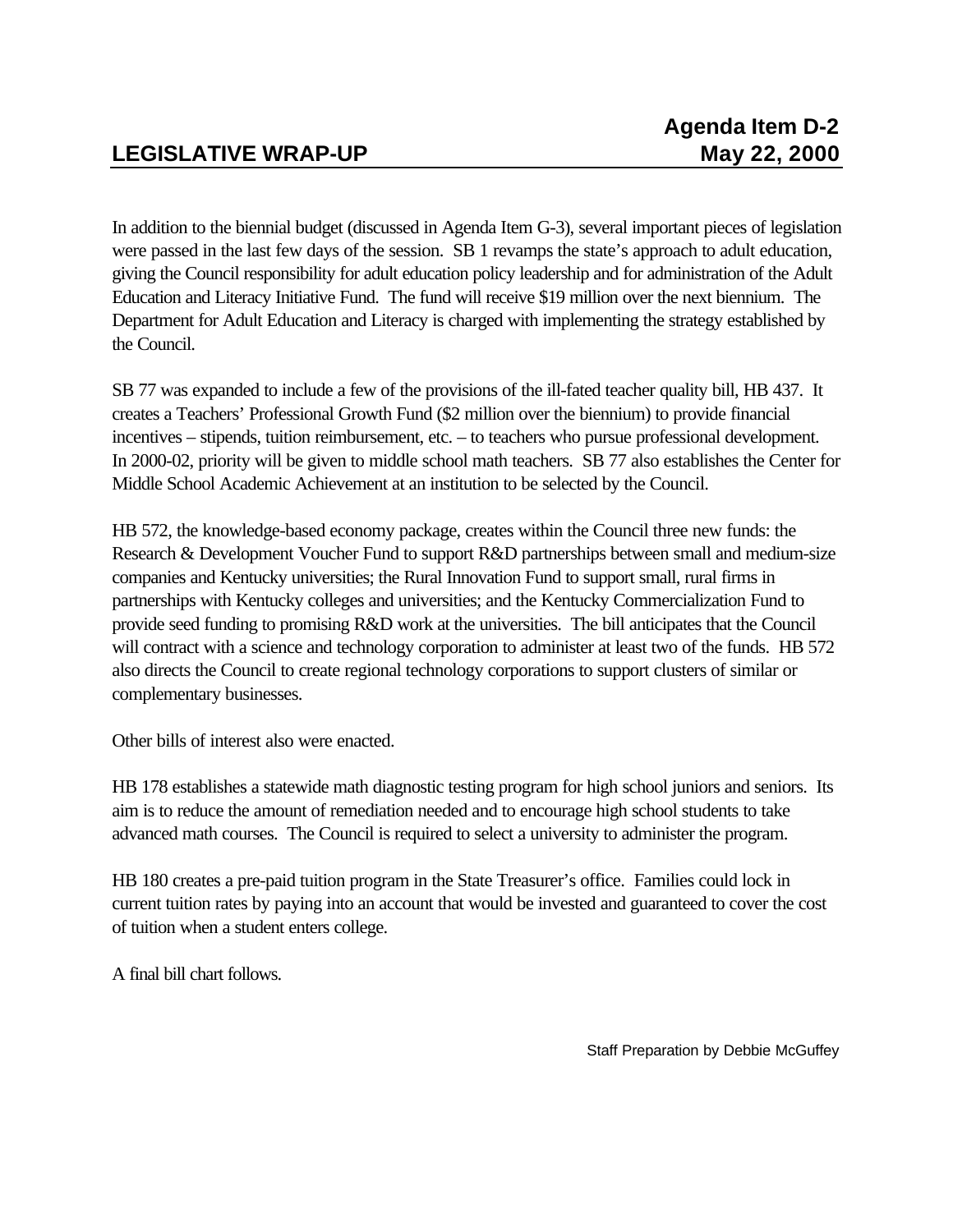#### **COUNCIL ON POSTSECONDARY EDUCATION BILL TRACKING CHART FINAL ACTION, 2000 GENERAL ASSEMBLY**

|                 |                                       | <b>ORIGINATING CHAMBER</b> |                                   | NON-ORIGINATING CHAMBER |                           |
|-----------------|---------------------------------------|----------------------------|-----------------------------------|-------------------------|---------------------------|
| <b>BILL/</b>    |                                       | <b>Committee</b>           | <b>Status</b>                     | <b>Committee</b>        | <b>Status</b>             |
| <b>SPONSOR</b>  | <b>DESCRIPTION</b>                    | <b>Referred To</b>         |                                   | <b>Referred To</b>      |                           |
| SB <sub>1</sub> | Adult education package               | Education                  | Passed Senate 38-0                | Education               | Passed House 98-0         |
| Williams        |                                       |                            |                                   |                         | SIGNED BY GOVERNOR        |
| SB 53           | Changes the calculation to determine  | Education                  | Passed Senate 38-0                | Education               | Passed House 94-0         |
| <b>Bailey</b>   | the amount of osteopathic scholarship |                            |                                   |                         | SIGNED BY GOVERNOR        |
| SB 56           | Allows for partial awards in the      | Education                  | Passed Senate 36-0                | Education               | Passed House 98-1         |
| <b>Boswell</b>  | National Guard tuition assistance     |                            |                                   |                         | SIGNED BY GOVERNOR        |
|                 | program                               |                            |                                   |                         |                           |
| SB 58           | National Guard tuition assistance     | Education                  | Passed Senate 34-0                | Education               | Passed House 97-0         |
| <b>Boswell</b>  | available to all, not just enlisted,  |                            |                                   |                         | <b>SIGNED BY GOVERNOR</b> |
|                 | members                               |                            |                                   |                         |                           |
| SB 77           | Center for Middle School Academic     | Education                  | Passed Senate 36-1                | Education               | Passed House 98-0         |
| McGaha          | Achievement/Teacher quality           |                            |                                   |                         | <b>SIGNED BY GOVERNOR</b> |
| SB 125          | Technical changes to KEES program     | Education                  | Passed Senate 36-0                | Education               | Passed House 97-0         |
| Shaughnessy     |                                       |                            |                                   |                         | SIGNED BY GOVERNOR        |
| SB 131          | KCTCS - may not dismiss employees     | State & Local              | <b>DEAD</b>                       |                         |                           |
| Westwood        | except for just cause                 | Government                 |                                   |                         |                           |
| SB 204          | KEES - numerical grading scale        | Education                  | Defeated in committee             |                         |                           |
| Stine           |                                       |                            |                                   |                         |                           |
| SB 237          | Exemption from prevailing wage for    | Ec Dev, Tourism &          | <b>DEAD</b>                       |                         |                           |
| McGaha          | postsecondary education               | Labor                      |                                   |                         |                           |
| SB 240          | Waives tuition up to 6 hours for      | Ec Dev, Tourism &          | Passed Senate 37-0                | Education               | Passed House 97-0         |
| Seum            | secondary area technology center      | Labor                      |                                   |                         | <b>SIGNED BY GOVERNOR</b> |
|                 | employees                             |                            |                                   |                         |                           |
| SB 244          | Full vote to KCTCS student, faculty,  | Education                  | <b>DEAD</b>                       |                         |                           |
| Scorsone        | staff members                         |                            |                                   |                         |                           |
| SB 249          | Parkinson's Centers at UK, UL         |                            | WITHDRAWN                         |                         |                           |
| <b>Buford</b>   |                                       |                            |                                   |                         |                           |
| SB 259          | Staff member on community college     | Education                  | Passed Senate 35-0                | Education               | Passed House 96-0         |
| Seum            | boards                                |                            |                                   |                         | SIGNED BY GOVERNOR        |
| SB 267          | Parkinson's Centers at UK, UL         | A&R                        | Passed Senate 37-0; funds deleted | A&R                     | <b>DEAD</b>               |
| <b>Buford</b>   |                                       |                            |                                   |                         |                           |
| SB 270          | Biotechnology tax credits             | A&R                        | <b>DEAD</b>                       |                         |                           |
| <b>Boswell</b>  |                                       |                            |                                   |                         |                           |
| SB 271          | Increased funding for Collaborative   | A&R                        | <b>DEAD</b>                       |                         |                           |
| Kelly           | Center for Literacy Development &     |                            |                                   |                         |                           |
|                 | Early Reading Incentive Fund          |                            |                                   |                         |                           |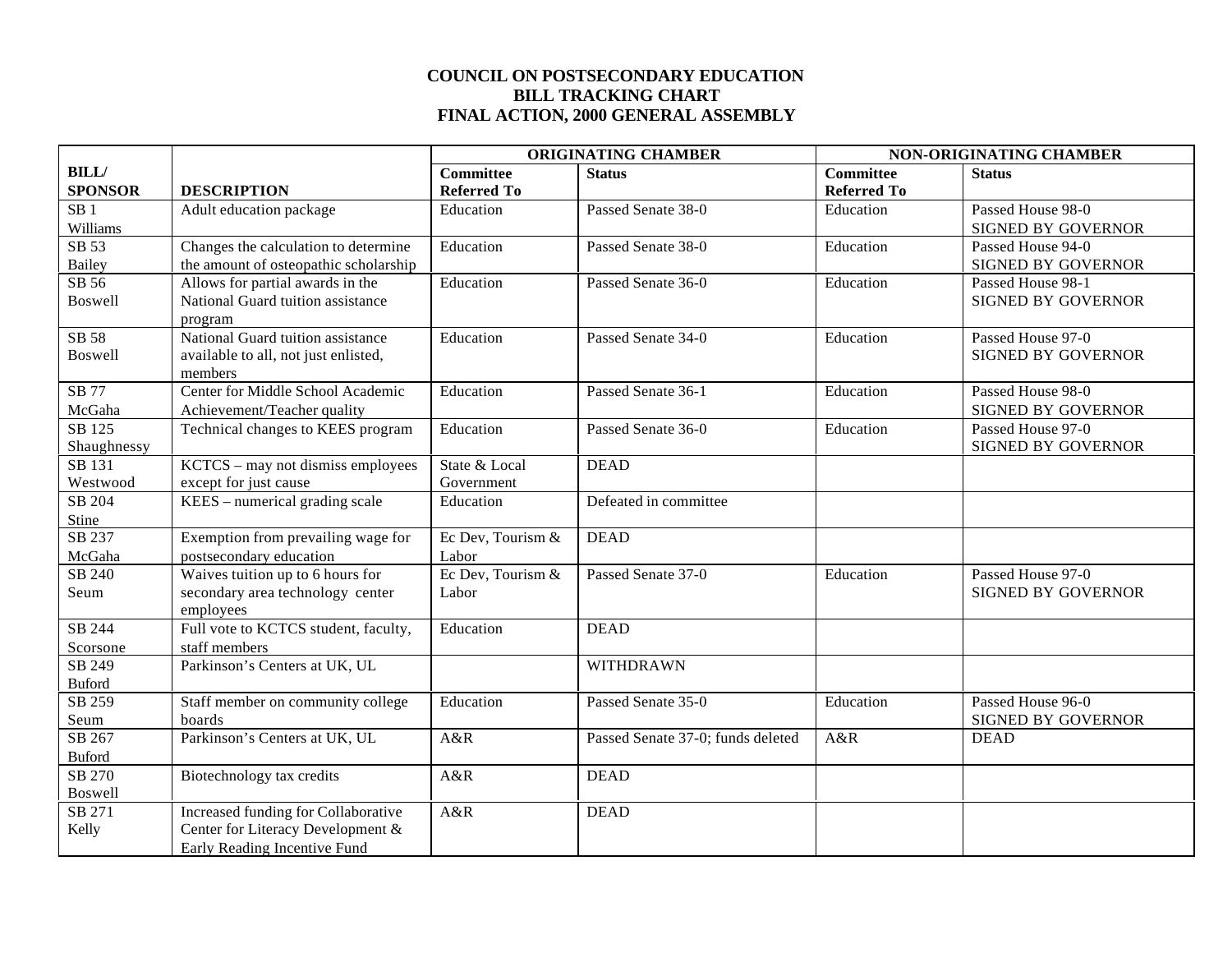| SB 278<br>Miller        | Statewide resource center for dyslexia                                                                      | A&R                                                       | <b>DEAD</b>                                                                                                      |                  |                                                 |
|-------------------------|-------------------------------------------------------------------------------------------------------------|-----------------------------------------------------------|------------------------------------------------------------------------------------------------------------------|------------------|-------------------------------------------------|
| SB 321<br>Bailey        | UK Center of excellence in rural<br>health                                                                  | Health & Welfare                                          | Passed Senate 38-0                                                                                               | Health & Welfare | <b>DEAD</b>                                     |
| SB 328<br>Pendleton     | \$20 million to Lung Cancer Research<br>Fund                                                                |                                                           | WITHDRAWN                                                                                                        |                  |                                                 |
| SR 43<br><b>Borders</b> | Seminar on credit for college<br>freshmen                                                                   | Education                                                 | Passed Senate 36-0                                                                                               |                  |                                                 |
| <b>HB 40</b><br>Yonts   | Nominating commissions for<br>community colleges                                                            | Education                                                 | Passed House 95-0                                                                                                | Education        | Passed Senate 36-0<br>SIGNED BY GOVERNOR        |
| HB 44<br>Crimm          | State aid for students attending<br>colleges accredited by regional<br>accrediting agencies other than SACS | Education                                                 | Passed House 96-0                                                                                                | Education        | Passed Senate 38-0<br><b>SIGNED BY GOVERNOR</b> |
| HB 76<br>Weaver         | Alternative certification for veterans<br>to become teachers                                                | Seniors, Military<br>Affairs & Public<br>Safety/Education | Passed House 98-0                                                                                                | Education        | Passed Senate 36-0<br><b>SIGNED BY GOVERNOR</b> |
| HB 93<br>Stumbo         | Confirms executive order changing<br>name of Commonwealth Merit<br>Scholarships to KEES                     | Education                                                 | Passed House 95-0                                                                                                | Education        | Passed Senate 38-0<br><b>SIGNED BY GOVERNOR</b> |
| HB 118<br>Hoffman       | Creates special license plates for<br>independent colleges/increase license<br>plate fees-public univs.     | Transportation                                            | Passed House 97-0                                                                                                | Transportation   | Passed Senate 38-0<br><b>SIGNED BY GOVERNOR</b> |
| HB 138<br>Graham        | National Guard tuition assistance<br>available to all, not just enlisted,<br>members                        | Education                                                 | DEAD (See SB 58)                                                                                                 |                  |                                                 |
| HB 149<br>Nunn          | Tuition waiver for foster and adopted<br>children                                                           | A&R                                                       | <b>DEAD</b>                                                                                                      |                  |                                                 |
| HB 177<br>Nunn          | Telemedicine program - UK and UofL                                                                          | Health & Welfare                                          | Passed House 94-0                                                                                                | Health & Welfare | Passed Senate 38-0<br>SIGNED BY GOVERNOR        |
| <b>HB</b> 178<br>Draud  | Statewide math diagnostic testing<br>program                                                                | Education                                                 | Passed House 91-0 with<br>amendment to make the test web-<br>based                                               | Education        | Passed Senate 38-0<br><b>SIGNED BY GOVERNOR</b> |
| HB 180<br>Adkins        | Prepaid tuition program                                                                                     | Education                                                 | Passed House 98-0                                                                                                | Education        | Passed Senate 34-0<br><b>SIGNED BY GOVERNOR</b> |
| <b>HB</b> 181<br>Haydon | Tuition waiver for stepchildren of<br>deceased veterans                                                     | Seniors, Military<br>Affairs & Public<br>Safety           | Passed House 92-0 with amndmt<br>to waive tuition for dependents of<br>veterans killed on active reserve<br>duty | A&R              | Passed Senate 35-0<br>SIGNED BY GOVERNOR        |
| HB 185<br>Yonts         | Adult education package                                                                                     | Education                                                 | DEAD (See SB 1)                                                                                                  |                  |                                                 |
| HB 198<br>Crimm         | Tuition discount (25%) for volunteer<br>firefighters, paramedics, EMTs                                      | Education                                                 | <b>DEAD</b>                                                                                                      |                  |                                                 |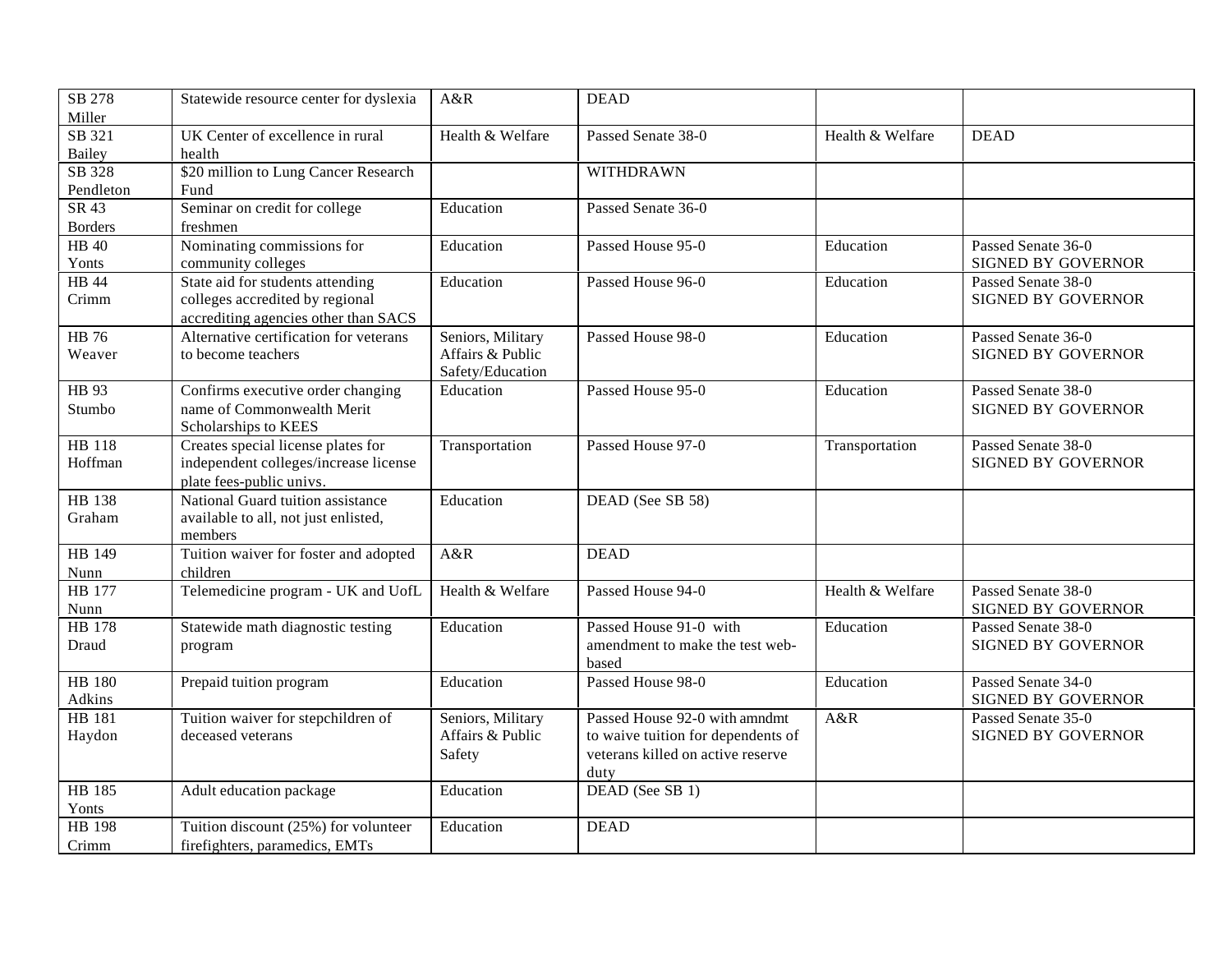| HB 206             | Allows for partial awards in the                              | Seniors, Military       | Passed House 93-0                            | A&R              | DEAD (See SB 58)                         |
|--------------------|---------------------------------------------------------------|-------------------------|----------------------------------------------|------------------|------------------------------------------|
| Graham             | National Guard tuition assistance                             | Affairs & Public        |                                              |                  |                                          |
|                    | program                                                       | Safety                  |                                              |                  |                                          |
| HB 321             | Housing safety for disabled students                          | Education               | Passed House 95-0 with                       | Education        | Passed Senate 38-0                       |
| Wayne              |                                                               |                         | amendment that maintains                     |                  | SIGNED BY GOVERNOR                       |
|                    |                                                               |                         | sovereign immunity of public                 |                  |                                          |
|                    |                                                               |                         | colleges & universities                      |                  |                                          |
| HB 322             | Campus safety policies; crime log                             | Education               | Passed House 90-0 with                       | Education        | Passed Senate 38-0                       |
| Wayne              |                                                               |                         | amendment that maintains                     |                  | <b>SIGNED BY GOVERNOR</b>                |
|                    |                                                               |                         | sovereign immunity of public                 |                  |                                          |
| HB 384             | Restricts credit card solicitation of                         | Banking &               | colleges & universities<br>Passed House 92-3 | Banking &        | <b>DEAD</b>                              |
| Buckingham         | students                                                      | Insurance               |                                              | Insurance        |                                          |
| HB 399             | Tuition waiver for disabled police                            | Education               | Passed House 97-0                            | A&R              | <b>DEAD</b>                              |
| Callahan           | officers, firefighters, & volunteer                           |                         |                                              |                  |                                          |
|                    | firefighters                                                  |                         |                                              |                  |                                          |
| HB 437             | Teacher quality package                                       | Education               | Passed House 88-9                            | Education        | <b>DEAD</b>                              |
| Moberly            |                                                               |                         |                                              |                  |                                          |
| HB 462             | Technical changes to Ky. Educational                          | Education               | Passed House 97-0                            | A&R              | Passed Senate 37-0                       |
| Rasche             | <b>Savings Plan Trust</b>                                     |                         |                                              |                  | SIGNED BY GOVERNOR                       |
| HB 502             | Executive branch budget                                       | A&R                     | Passed House 90-8                            | A&R              | Passed Senate 36-0                       |
| Stumbo             |                                                               |                         |                                              |                  | SIGNED BY GOVERNOR                       |
| $HB\overline{509}$ | <b>Registration for Selective Service</b>                     | <b>State Government</b> | <b>DEAD</b>                                  |                  |                                          |
| Weaver             | made a requirement for admission to                           |                         |                                              |                  |                                          |
|                    | public colleges $&$ universities                              |                         |                                              |                  |                                          |
| HB 572             | Knowledge-based economy initiative                            | A&R                     | Passed House 96-1                            | Education        | Passed Senate 38-0                       |
| Richards           |                                                               |                         |                                              |                  | SIGNED BY GOVERNOR                       |
| HB 583             | Lung Cancer Research Governance                               | A&R                     | Passed House 96-0                            | A&R              | Passed Senate 36-0                       |
| Barrow<br>HB 608   | Board<br><b>Lung Cancer Research Governance</b>               |                         | Passed House 94-0                            | Health & Welfare | SIGNED BY GOVERNOR<br>Passed Senate 34-0 |
| Palmer             | Board/Municipal colleges in $3^{\text{rd}}$ & 4 <sup>th</sup> | Banking &<br>Insurance  |                                              |                  | <b>SIGNED BY GOVERNOR</b>                |
|                    | class cities                                                  |                         |                                              |                  |                                          |
| HB 631             | Transfers Comm. on Fire Protection to                         | Education               | Passed House 94-0                            | Economic         | Passed Senate 38-0                       |
| Richards           | <b>KCTCS</b>                                                  |                         |                                              | Development,     | SIGNED BY GOVERNOR                       |
|                    |                                                               |                         |                                              | Tourism & Labor  |                                          |
| HB 721             | Exemption from salary cap                                     | A&R                     | <b>DEAD</b>                                  |                  |                                          |
| Geveden            |                                                               |                         |                                              |                  |                                          |
| HB 801             | Requires KCTCS to establish salary                            | Education               | <b>DEAD</b>                                  |                  |                                          |
| Alexander          | schedule for faculty & staff                                  |                         |                                              |                  |                                          |
| HB 855             | Hemp can be grown; research                                   | Agriculture & Small     | Passed House 63-31 with                      | Ag & Natural     | <b>DEAD</b>                              |
| <b>Barrows</b>     | program established                                           | <b>Business</b>         | amendment deleting provision                 | Resources        |                                          |
|                    |                                                               |                         | allowing hemp to be grown                    |                  |                                          |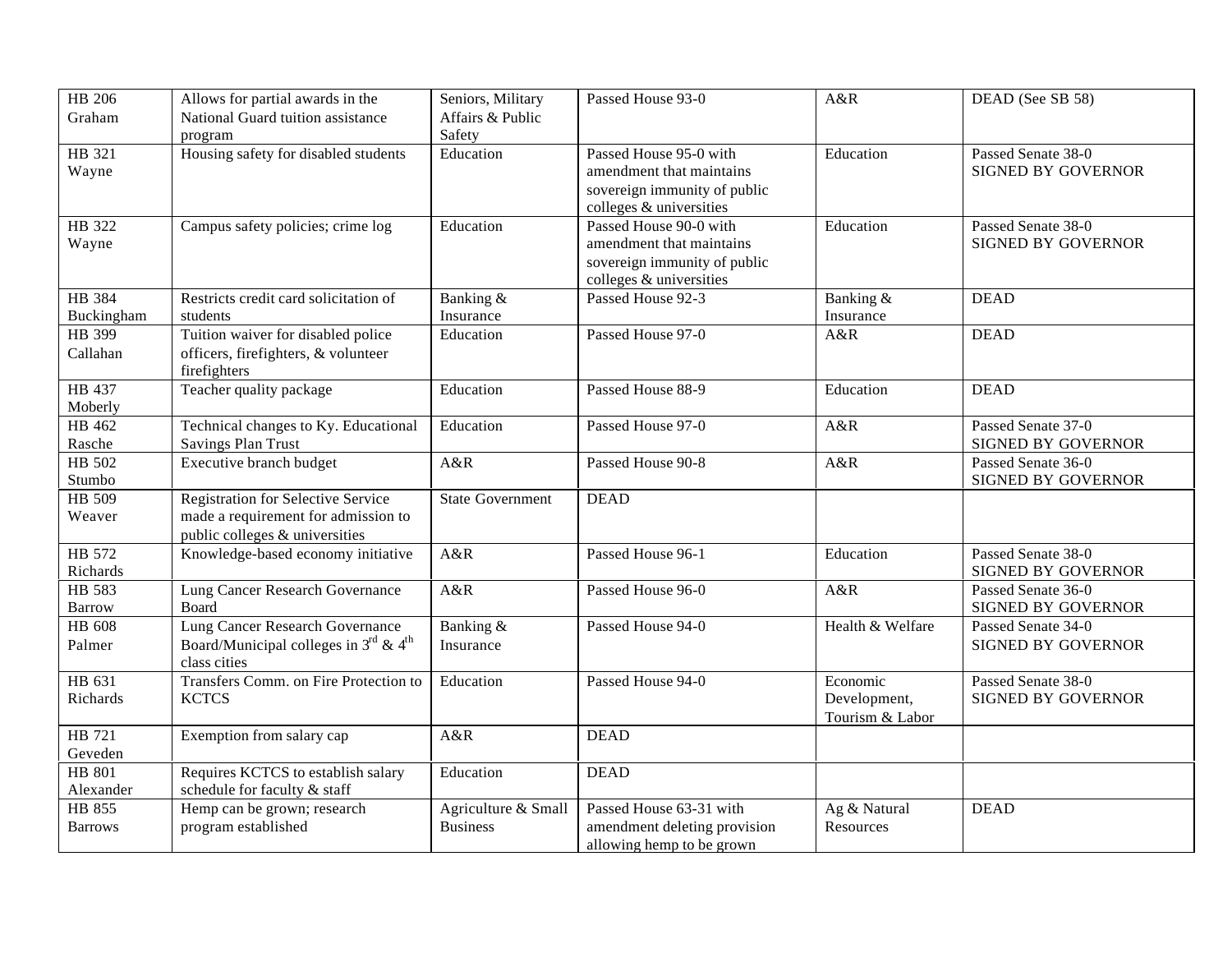| HB 883         | Theology and divinity students                                  | Education               | <b>DEAD</b>       |           |                              |
|----------------|-----------------------------------------------------------------|-------------------------|-------------------|-----------|------------------------------|
| Stein          | eligible for state aid                                          |                         |                   |           |                              |
| HB 903         | Municipal colleges in 3 <sup>rd</sup> and 4 <sup>th</sup> class | Education               | Passed House 86-1 | A&R       | DEAD (passed as amendment to |
| Palmer         | cities                                                          |                         |                   |           | HB 608)                      |
| HB 918         | Criminal Justice Loan Assistance                                | A&R                     | <b>DEAD</b>       |           |                              |
| Wilkey         | program                                                         |                         |                   |           |                              |
| HB 945         | Information technology accessible to                            |                         | <b>WITHDRAWN</b>  |           |                              |
| Johns          | blind                                                           |                         |                   |           |                              |
| HB 975         | Somerset CC to Southern KY CC                                   | Education               | <b>DEAD</b>       |           |                              |
| Upchurch       |                                                                 |                         |                   |           |                              |
| HB 1004        | Numerical grading scale - KEES                                  | Education               | <b>DEAD</b>       |           |                              |
| Anderson       |                                                                 |                         |                   |           |                              |
| HB 1011        | Approval for transfer of assets -                               | <b>State Government</b> | Passed House 71-6 | A&R       | <b>DEAD</b>                  |
| L. Clark       | public colleges & universities                                  |                         |                   |           |                              |
| HB 1032        | Information technology accessible to                            | A&R                     | <b>DEAD</b>       |           |                              |
| Johns          | blind and deaf                                                  |                         |                   |           |                              |
| <b>HCR 88</b>  | LRC to study academic preparation in                            | Education               | Passed House 94-2 | Education | Passed Senate 37-0           |
| Treesh         | K-12, including need for remedial                               |                         |                   |           | <b>SIGNED BY GOVERNOR</b>    |
|                | instruction                                                     |                         |                   |           |                              |
| <b>HJR 98</b>  | EPSB to review preparation and                                  | Education               | <b>DEAD</b>       |           |                              |
| Anderson       | certification of science teachers                               |                         |                   |           |                              |
| <b>HJR 141</b> | Eagle Scout scholarships                                        | Education               | Passed House 95-0 | Education | Passed Senate 38-0           |
| Riner          |                                                                 |                         |                   |           | <b>SIGNED BY GOVERNOR</b>    |
| <b>HJR 144</b> | Directs medical schools to enroll                               | <b>State Government</b> | <b>DEAD</b>       |           |                              |
| Riner          | disabled students                                               |                         |                   |           |                              |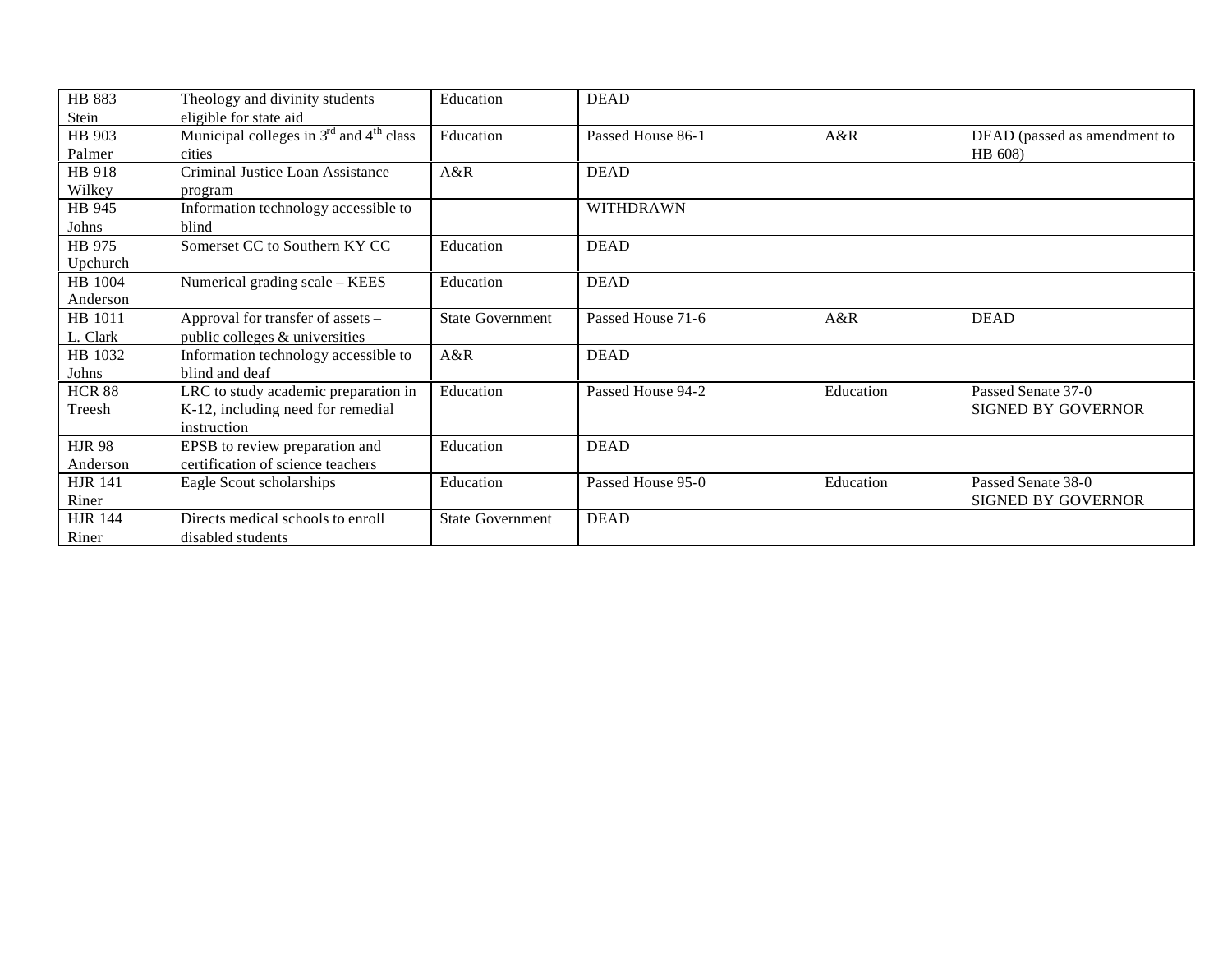## **Information:**

*The Kentucky Postsecondary Education Improvement Act of 1997* directs the Council to develop a strategic agenda, a plan to implement that agenda, financial incentives and funding policies that support the plan's accomplishment, and indicators and benchmarks for measuring progress. In July 1998, the Council approved *2020 Vision: An Agenda for Kentucky's System of Postsecondary Education*. The more detailed *Action Agenda: 1999-2004* was put in place in September 1999. And the General Assembly approved in April 2000 the allocation of funds to the system, its universities, and the KCTCS based on the new benchmark funding guidelines and incentive trust fund proposals approved by the Council in November 1999.

These plans and funding decisions lay the foundation for the development of a short list of key indicators for measuring progress toward the reforms outlined in HB1. These key indicators should answer these five questions:

- Are more students ready for college?
- Are more students enrolling in college?
- Are students advancing through the system?
- Are students prepared for life and work?
- Is Kentucky's economy benefiting?

For each of these questions, the Council staff proposes the identification of 3-5 specific, measurable indicators, each with its own goal and timeline for reaching them. Some of these goals will be institutionspecific; others will be systemwide. Attachment A provides further detail about progress on this work.

Over the past several months, the Council staff has:

- Consulted with the Presidents, Chief Academic Officers, and institutional research staff at the campuses.
- Met with educational testing vendors.
- Reviewed statewide accountability programs in other states.
- Formed a Survey Advisory Group composed of institutional representatives.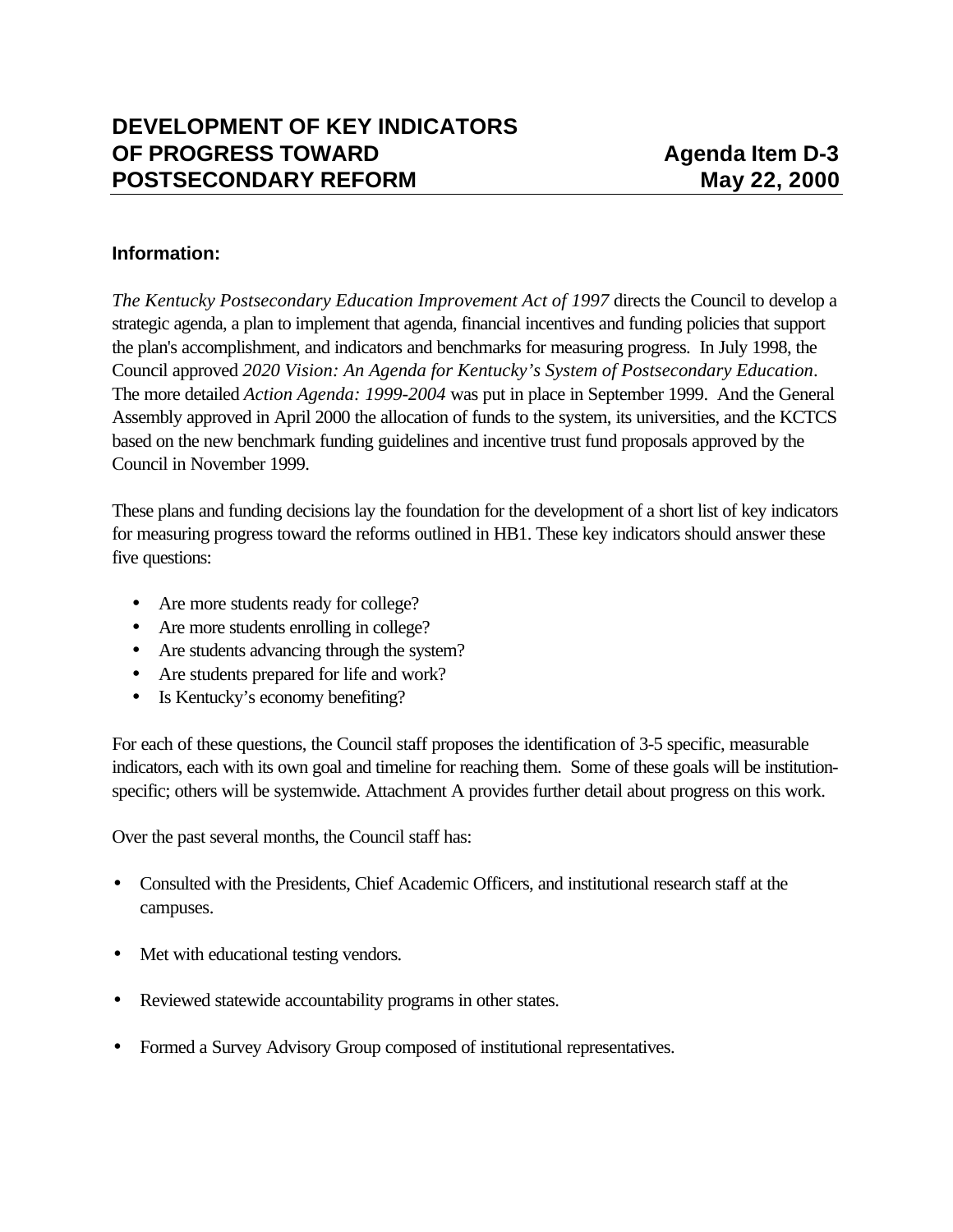- Coordinated this initiative with the national report card project being sponsored by the National Center on Public Policy and Higher Education.
- Begun development of a web-based "consumer information system," which will include these key indicators, broader social indicators, and other information of interest to key stakeholders, particularly students, parents, state policy makers, and employers.

Attachment B outlines a timeline for completing this work. We anticipate bringing a recommendation to the Council before the end of the year.

Staff Preparation by Sue Hodges Moore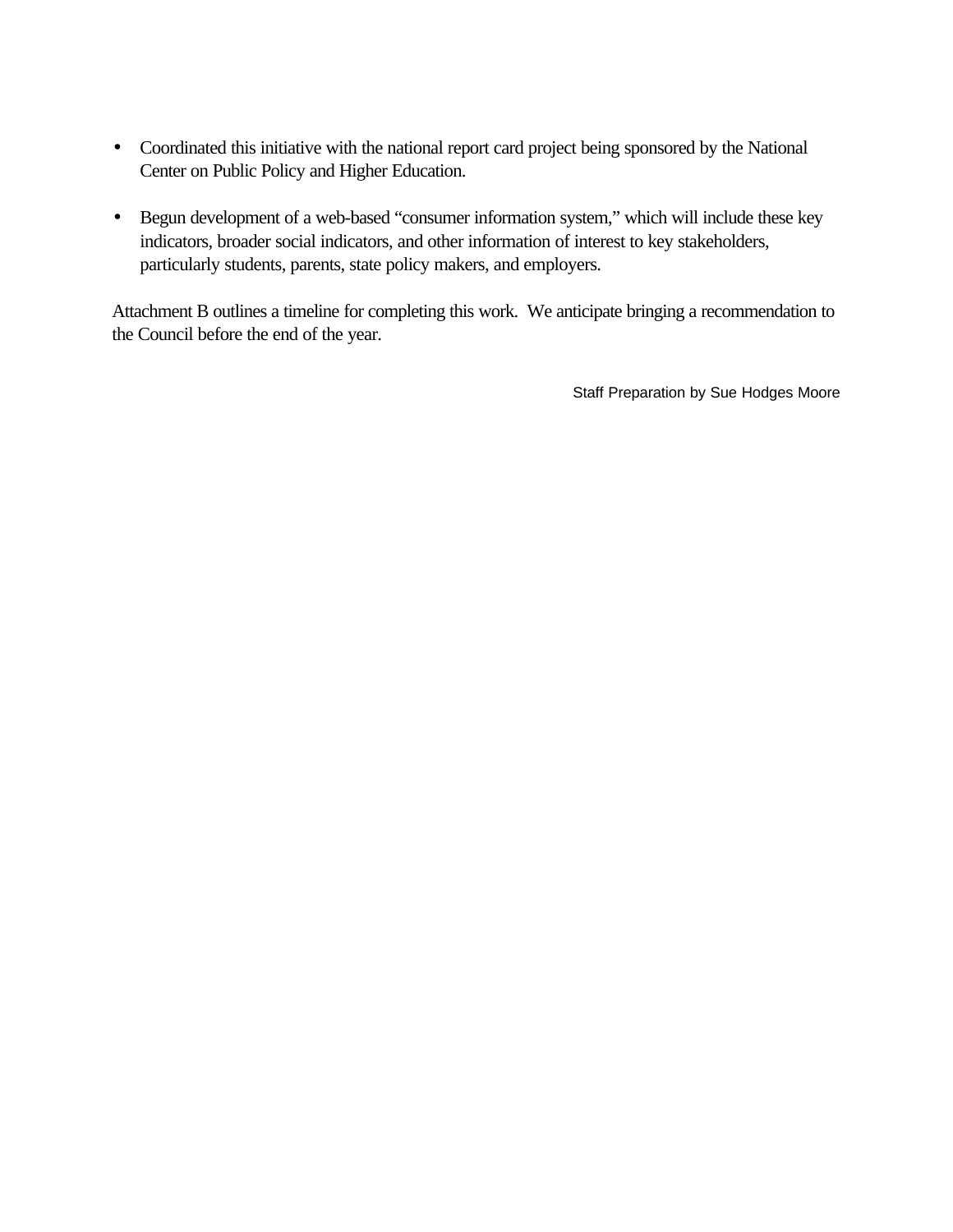# **KEY INDICATORS OF PROGRESS TOWARD POSTSECONDARY REFORM**

# **Working Outline**

### *1. Are more students ready for college?*

- ♦ Adult literacy rates
- ♦ High school coursework and test scores
- ♦ Remediation rates

### *2. Are more students enrolling?*

- ♦ Enrollments in postsecondary education
	- ♦ Program-seeking
	- ♦ Customized workforce training
	- ♦ Adult participation
	- ♦ KCVU
- ♦ College-going rates of high school graduates
- ♦ Transition rate from adult basic to postsecondary education

## *3. Are students advancing?*

- ♦ Transition rates
	- from first to second year of study
	- ♦ from two-year to four-year institutions
	- ♦ from undergraduate to graduate/professional programs
- ♦ Completion and graduation rates
	- ♦ Certificates, diplomas, degrees awarded

### *4. Are students prepared for life and work?*

- ♦ Foundational skills
	- ♦ writing, reading, mathematics, science reasoning, critical thinking, problem solving
- ♦ Alumni satisfaction
	- ♦ undergraduate and graduate surveys
- ♦ Pass rates on licensure and certification exams
	- ♦ expand current data collection
- ♦ Undergraduate student experience
	- ♦ National Survey of Student Engagement

### *5. Is Kentucky's economy benefiting?*

- $\triangleleft$  Employer satisfaction
	- ♦ with completers and graduates
	- ♦ with services and support
- ♦ Research and development
	- ♦ external research support
	- ♦ business start-ups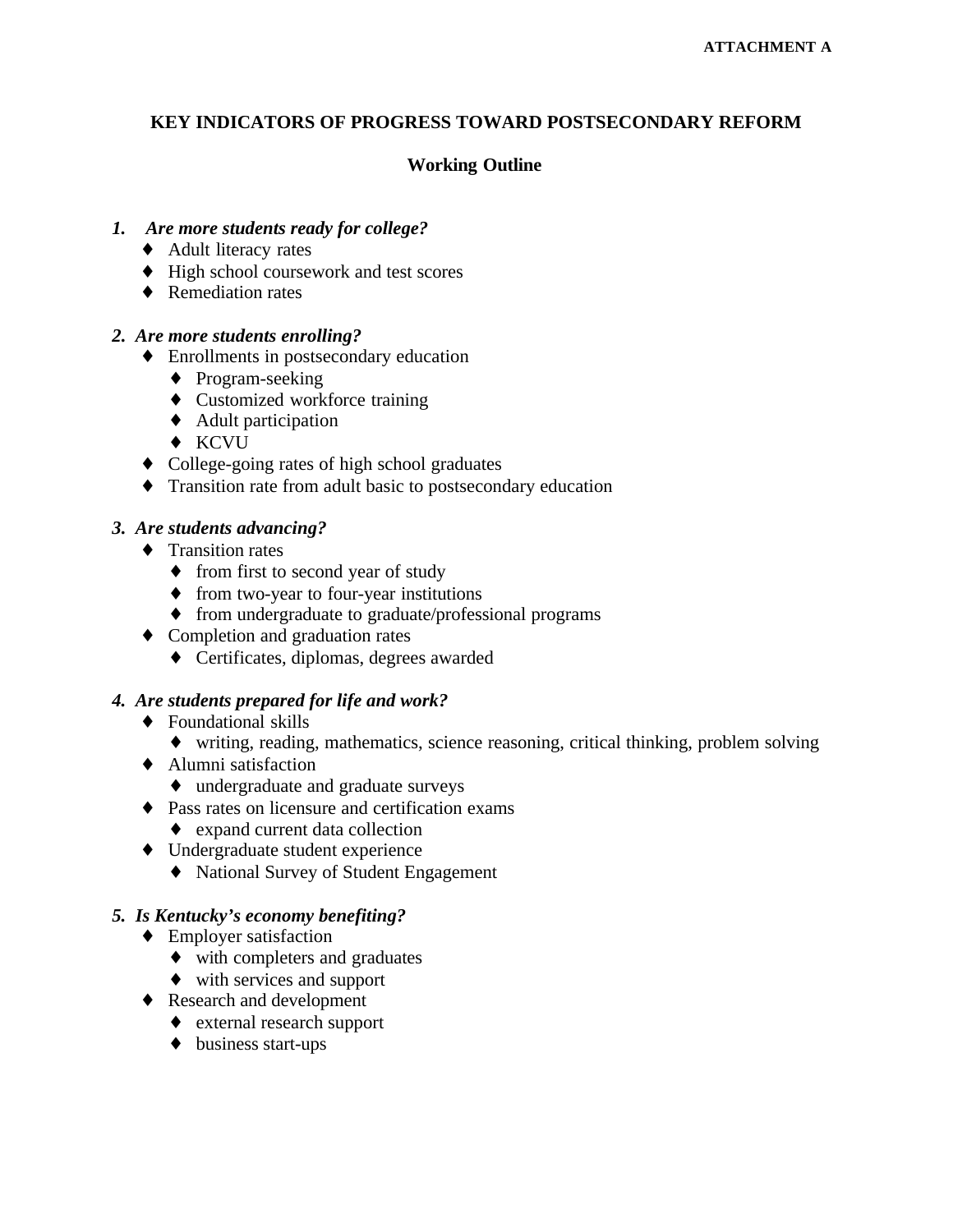## **KEY INDICATORS OF PROGRESS TOWARD POSTSECONDARY REFORM**

## **Development Timeline 2000**

## **APRIL**

- ♦ Discussion with Council of Chief Academic Officers
- ♦ First Survey Advisory Group meeting
- ♦ Meeting in Bloomington with National Survey of Student Engagement staff
- ♦ Meeting with National Center for Higher Education Management Systems on statewide testing pilot project and national report card project

## **MAY**

- ♦ Presentation to Education Professional Standards Board
- ♦ Meeting with KCTCS on key indicators
- ♦ Meeting with UK/UL on research & development/economic indicators
- ♦ Staff work on adult education/literacy indicators
- ♦ Survey Advisory Group meeting
- ♦ Review of benchmark data for goal-setting
- ♦ Council information item on general outline and timeline

## **JUNE**

- ♦ Discussion with P-16 Council
- ♦ Discussion with Congress of Senate Faculty Leaders
- ♦ Meeting with Workforce Development Cabinet on adult education/literacy indicators
- ♦ Survey Advisory Group meeting

# **JULY-AUGUST**

- ♦ Council discussion on draft indicators and goals
- ♦ Draft indicators and goals circulated for review and comment

### **SEPTEMBER-OCTOBER**

- ♦ Discussion session on indicators and national report card at trusteeship conference
- ♦ SCOPE meeting to discuss draft indicators and goals
- ♦ Development of 2000 annual progress report

### **NOVEMBER**

- ♦ Council action on key indicators and goals
- ♦ Council agenda item on 2000 annual progress report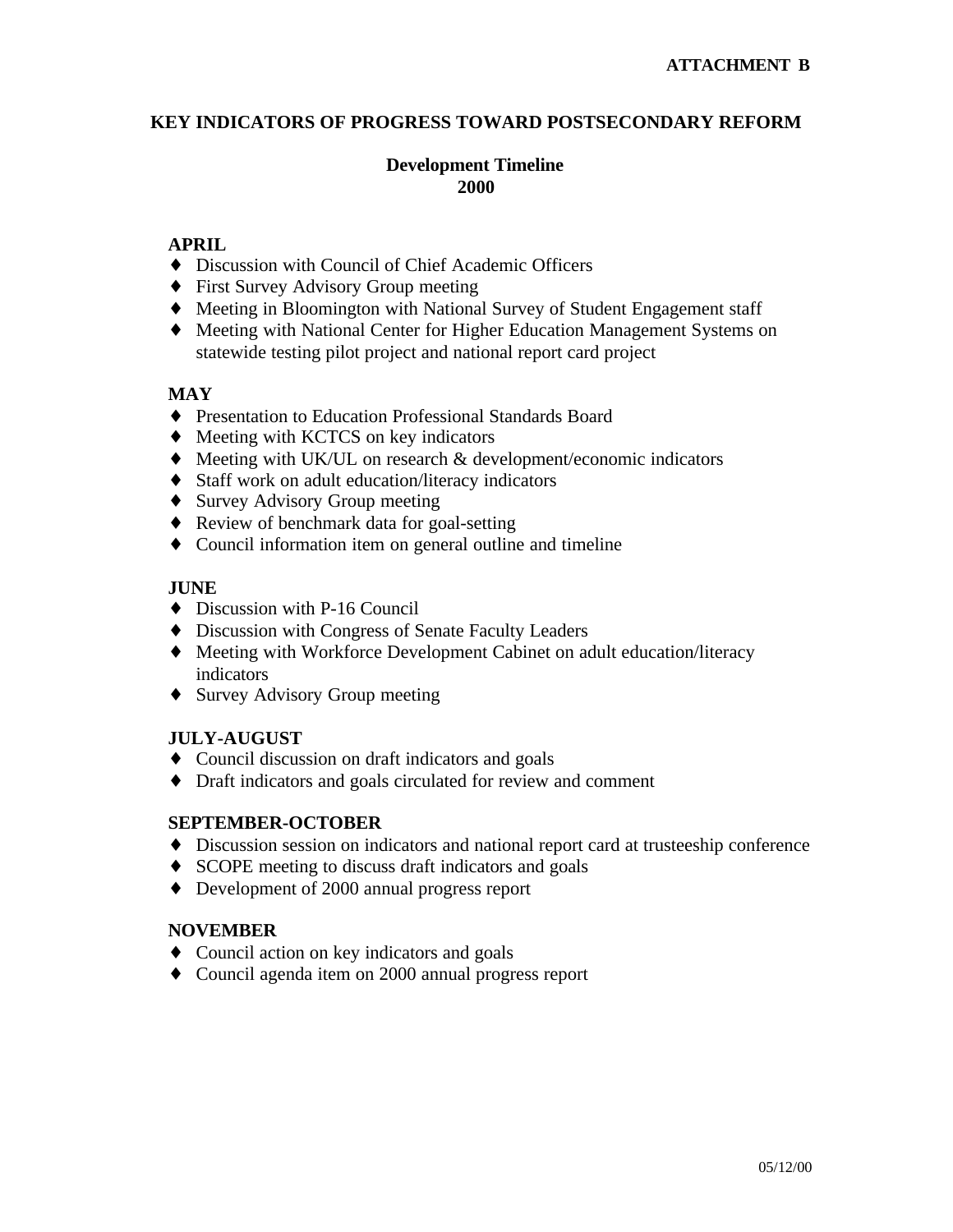# **Information:**

At its March 20 meeting, the P-16 Council considered an array of statewide projects to improve teacher quality, coordination of high school and college curricula, and the transition of students from high school to college.

Council members endorsed the state Department of Education's Teacher Data System Improvement Project. The system will use web technology to integrate and make accessible the various databases distributed throughout several units of the Kentucky Department of Education. Led by Stephen Clements of the University of Kentucky, the project steering committee includes staff from the KDE, the Education Professional Standards Board, and the Council on Postsecondary Education, as well as members of other agencies at all levels of K-12 education. The data system will help agencies and researchers monitor teacher quality and supply, track student transition to postsecondary education, recruit minority teachers, and correlate performance in the K-12 curriculum with postsecondary performance.

Kentucky is seeking funding from two federal programs. At the March P-16 Council meeting, KDE, the Council on Postsecondary Education, and Education Professional Standards Board staff reported on preparation of a Title II Teacher Quality Enhancement state grant. The funding would be used to improve the training and professional development of teachers, provide accountability for teacher preparation programs through data collection, and provide seed money for local P-16 councils. In addition, staff from the CPE, KDE, and the Kentucky Higher Education Assistance Authority, with assistance from postsecondary faculty, are preparing a statewide GEAR-UP (Gaining Early Awareness and Readiness for Undergraduate Programs) grant. The grant will be used to improve the ability of middle schools with large numbers of economically disadvantaged students to prepare these students for college.

The P-16 Literacy and Mathematics Alignment Teams held their first meetings in March. CPE member Peggy Bertelsman is chairing the Literacy Alignment Team, and KBE (and P-16 Council) member Lydia Carol Gabbard is chairing the Mathematics Alignment Team. The teams are composed of representatives from each public university, the Kentucky Community and Technical College System, the Association of Independent Kentucky Colleges and Universities, and six teachers or administrators from Kentucky schools. The groups will identify what students need to know and be able to do to be ready for college.

P-16 Council members addressed several measures to increase successful passage from high school to college. They endorsed a statewide conference requested by the presidents of the state institutions on the best ways to provide remedial education. They also reviewed and endorsed a proposal for a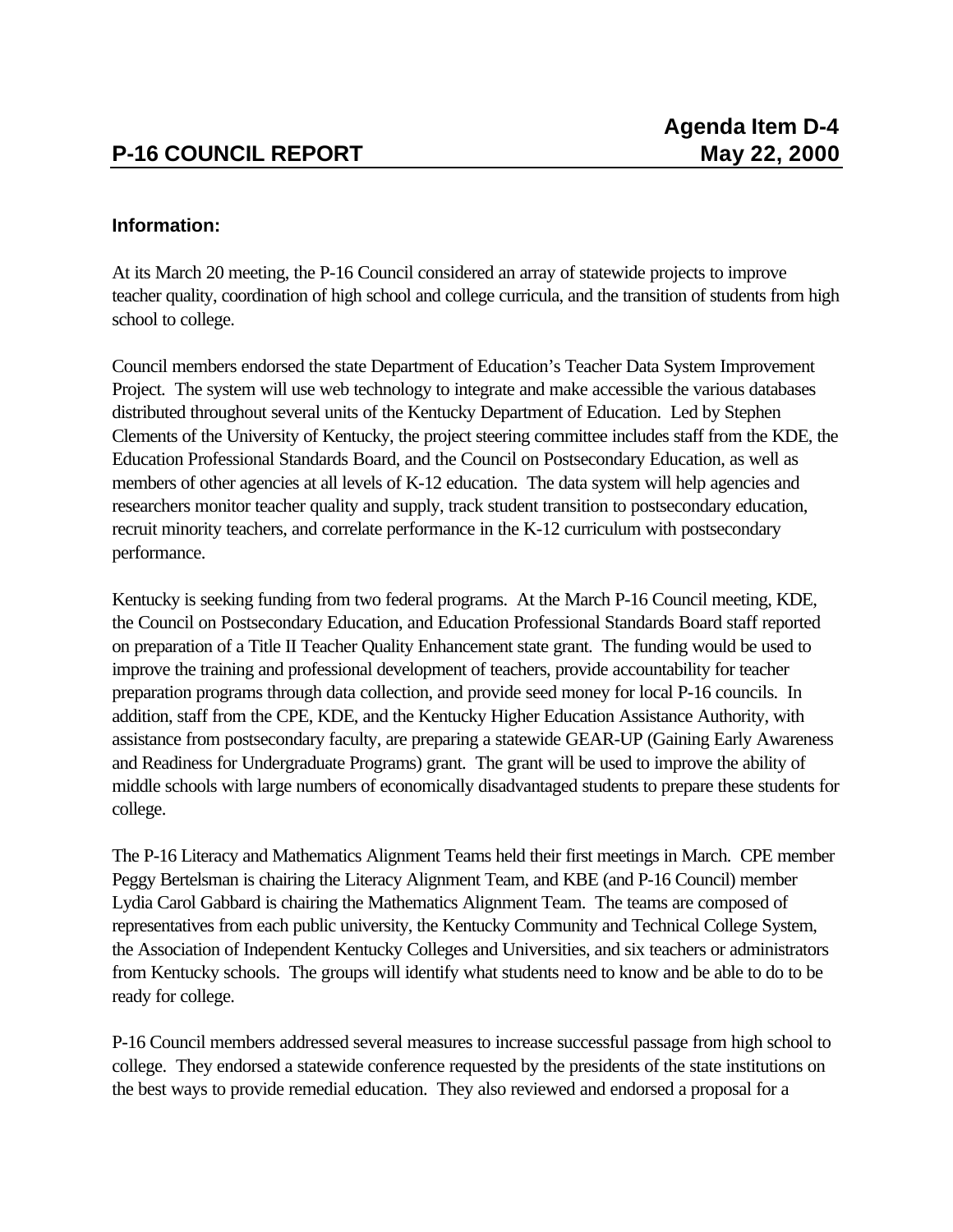summer institute to help school counselors raise student and family expectations for achievement and college-going. Counselors would also assist teachers in preparing and motivating students for college. P-16 Council members also reviewed revisions to the administrative regulation outlining admission guidelines to postsecondary institutions, which was documented at the March CPE meeting. Council members received a letter from Acting Commissioner Kevin M. Noland to Kentucky's high school principals advising them of research correlating a fourth year of high school mathematics with successful completion of a baccalaureate degree.

The P-16 Council is responding to the growing interest in forming local councils. Council members recognize the importance of statewide standards of teaching quality and student performance and the need to develop coherent education policy throughout the system. At the same time, local organizational structures have the flexibility to address specific problems and needs of limited geographical scope. The staff has written to the Chief Academic Officers of the public universities and to the president of the independent college association asking them to identify their three to five most effective partnership activities and to envision ideal P-16 partnerships for their areas of the state. As we receive information from the institutions, the P-16 Council will consider how to establish local councils.

Since September, P-16 Council meetings have featured exemplary local partnership programs and structures. In March, Council members heard a presentation on The Renaissance Learning Program, an after-school enriched learning project at Johnson Elementary School in Lexington. Working with The Community School That Never Closes Inc., Georgetown College, and several local arts organizations, the program is a model of focused effort among public and private institutions and agencies required to effect education reform.

CPE member Shirley Menendez has been reappointed by Council Chair Charles Whitehead to the P-16 Council for a three-year term.

Staff Preparation by Dianne M. Bazell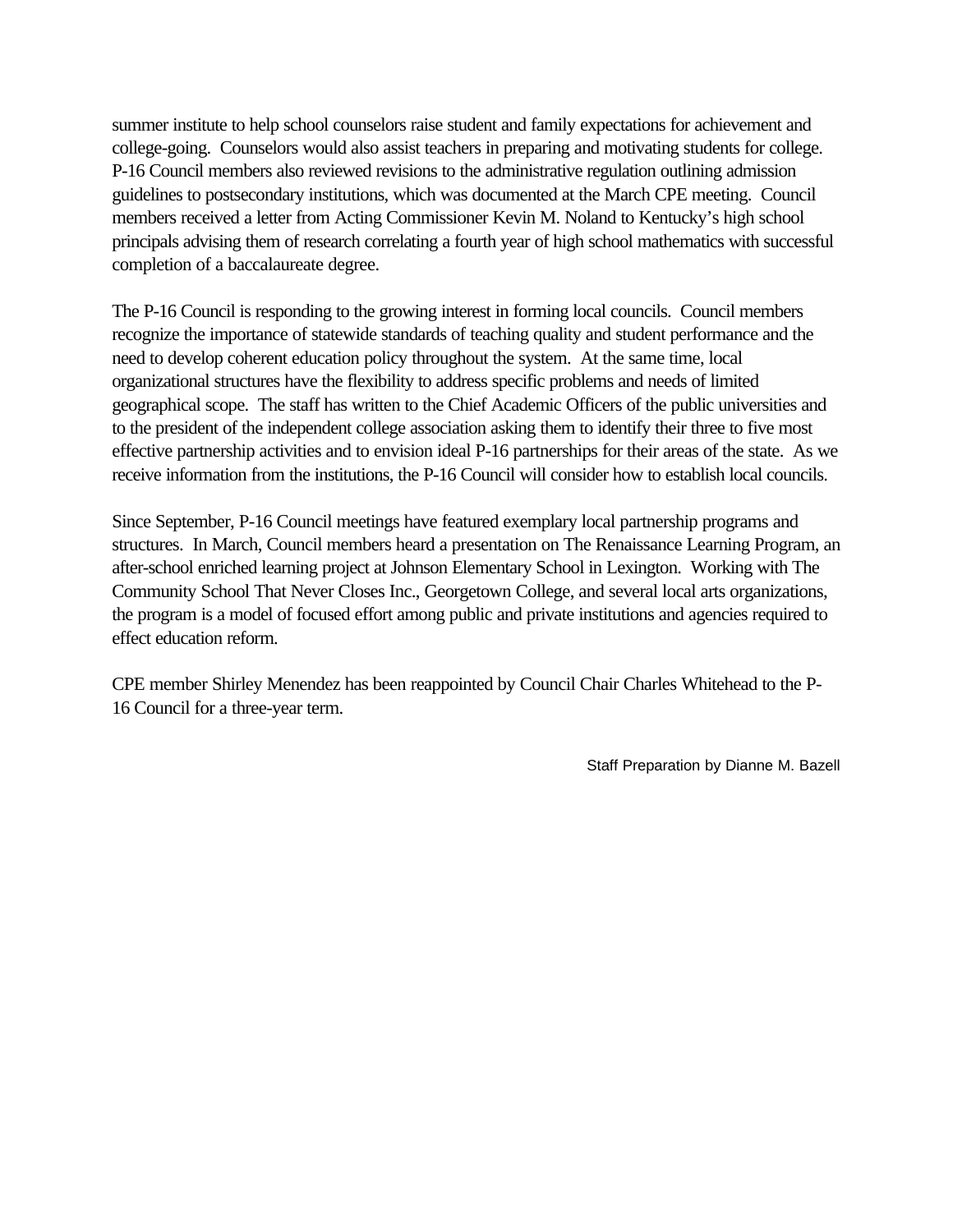# WESTERN KENTUCKY UNIVERSITY **Agenda Item D-5**<br>PROGRAM OF DISTINCTION May 22, 2000 **PROGRAM OF DISTINCTION**

## **Recommendation:**

- That the Council approve the Center for 21<sup>st</sup> Century Media as a second program of distinction at Western Kentucky University.
- That the Council award \$500,000 to Western Kentucky University from the Regional University Excellence Trust Fund to support creation of the Center.

# **Background and Rationale:**

The Kentucky Postsecondary Education Improvement Act of 1997 (HB 1) created the Regional University Excellence Trust Fund to implement the goal of having six Kentucky comprehensive universities with at least one nationally recognized program of distinction at each institution. The Council approved WKU's first program of distinction-- the Applied Research and Technology Program-- at the July 13, 1998, Council meeting. WKU indicated then that it would later propose journalism and broadcasting as a second program of distinction and budgeted its first program of distinction request to accommodate this plan.

#### *Program Summary*

The proposed Center for  $21<sup>st</sup>$  Century Media will expand and deepen the teaching, research, and outreach of WKU's nationally prominent School of Journalism and Broadcasting. Specifically, the Center will increase training and other practice-oriented opportunities for students in advertising, public relations, newscasting, and related fields. It will emphasize the new areas of electronic publishing and the Internet and prepare students for rapid change in and convergence of modern media. The Center will boost financial and logistical support to WKU's internationally recognized debate program. It will establish the Kentucky High School Media Institute to introduce high school teachers and students to media studies and careers, and will help media professionals stay current through its newly created Media Continuing Education Institute.

The strength of the journalism, broadcasting, and debate programs at WKU is already recognized nationally. School and Center director Jo-Ann Albers won the national Freedom Forum Award for Journalism Administrator of the Year last fall. In April this year WKU became the first Kentucky university to win the Hearst Foundation Intercollegiate Journalism Competition (in a field of one hundred schools), having placed third in 1998-1999 and in the top ten for the last five years. In the photojournalism division of the Hearst competition, WKU has won eleven consecutive times. The student staff of the *College Heights Herald* won the national Gold Crown Award from the Columbia Scholastic Press Association in 1999 and 2000 and won its seventh Pacemaker Award from the Associated Collegiate Press in November 1999. The debate team placed first in the International Forensic Association World Championship in Paris, France, this March and also in Rome, Italy, in March 1999. Broadcasting students won Student Emmy Awards in 1991, 1994, and 1997, while advertising students have advanced to the finals of the National Student Advertising Competition six times in the past eleven years. WKU has won many additional honors in these fields.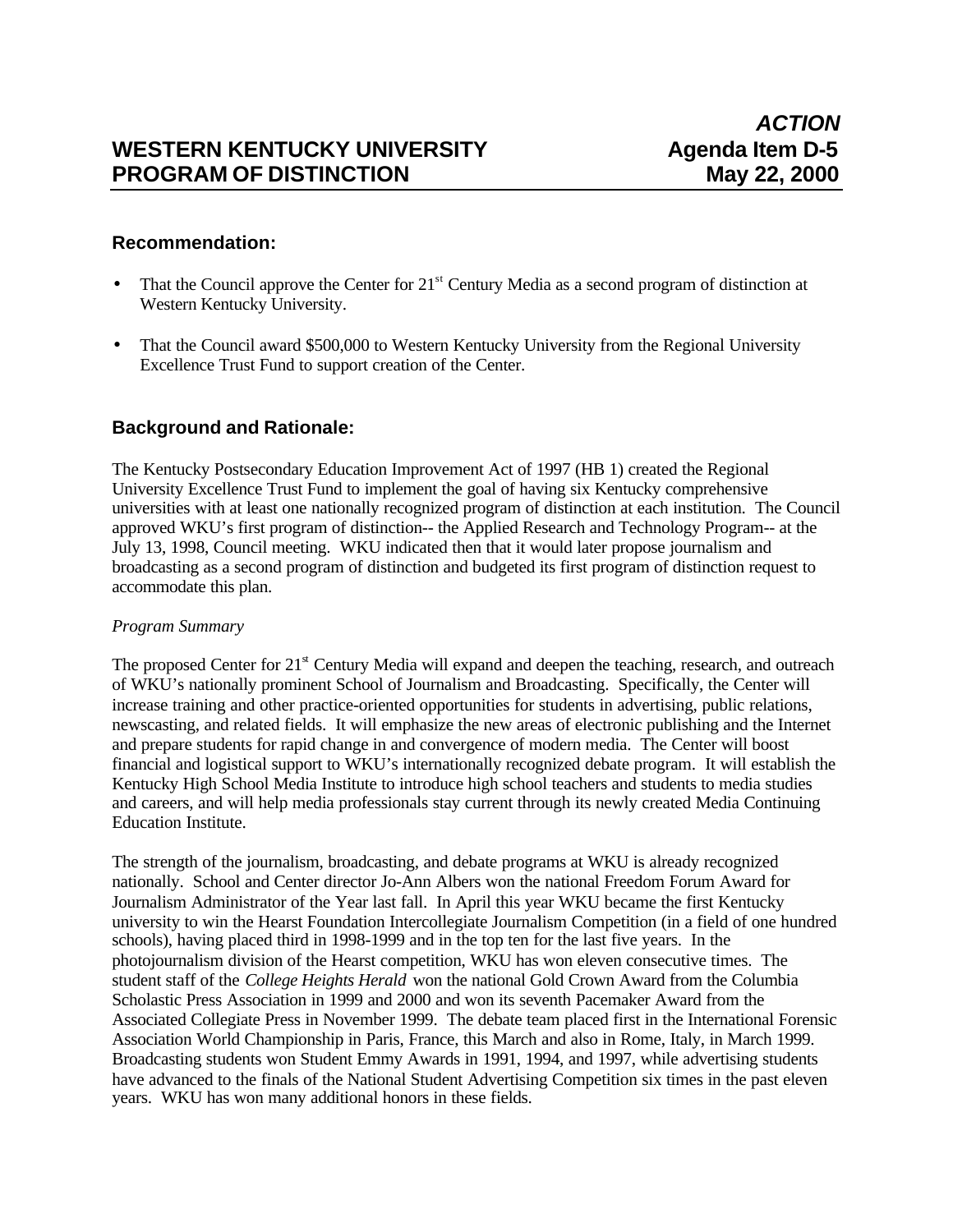The Center will consist of five bachelor's degree programs (advertising, broadcasting, photojournalism, print journalism, and public relations) plus forensics, The Mountain Workshops in photojournalism, WKU's student radio station (WWHR-FM), a student-directed public relations agency, and a studentdirected advertising agency. WKU has chosen not to offer a master's degree as part of the program of distinction because it wants the Center to focus exclusively on undergraduates and because it wishes to avoid unnecessary duplication. WKU will encourage Center graduates to pursue master's degrees in the WKU Department of Communication or elsewhere in the Commonwealth.

The Center's focus on undergraduates will further the School of Journalism and Broadcasting's strengths in mentoring, career placement, and practice-based curricula. "We practice what we teach" is the School's credo, which helps explain why most faculty have extensive professional experience in their fields (and why only 38 percent hold doctorates, since a Ph.D. is not the terminal degree in many practicebased pre-professional disciplines such as journalism and broadcasting). The Center will seek to increase by 10 percent the number of students enrolled and graduated by 2003-2004 and will concentrate particularly on out-of-state and minority students. The Center will offer scholarships totaling \$32,500 in 2000-2001, reaching \$70,000 annually by 2002-2003.

In 2002-2003 the Center will move into a new facility, for which the General Assembly appropriated \$18.5 million during the 1998 session (construction is scheduled to begin this fall).

WKU has established assessment criteria for the Center relating to professional out-of-classroom student activities, job placement, student-body diversity, continued student success in national and international competitions, and the impact of outreach to high schools and continuing education in relevant workplaces. The Council staff will evaluate the Center at least once every two years, beginning in the spring of 2001.

#### *Funding Summary*

WKU will over-match the \$500,000 from the Trust Fund with \$533,350 from external sources and internal reallocation in 1999-2000. Council staff members have worked with WKU senior administration to verify that required matching funds are available to support the Center.

WKU has a five-year budget plan for the Center in which non-recurring revenues and expenses will be steadily replaced by recurring revenues and expenses. The Center will use the money from the trust fund primarily to support the addition of three faculty and three staff and the purchase of new computer equipment, for example, to increase the number of workstations from 80 to 140.

After financing the creation of the Center, WKU will have \$373,000 remaining in its share of the Regional University Excellence Trust Fund.

Staff Preparation by Daniel A. Rabuzzi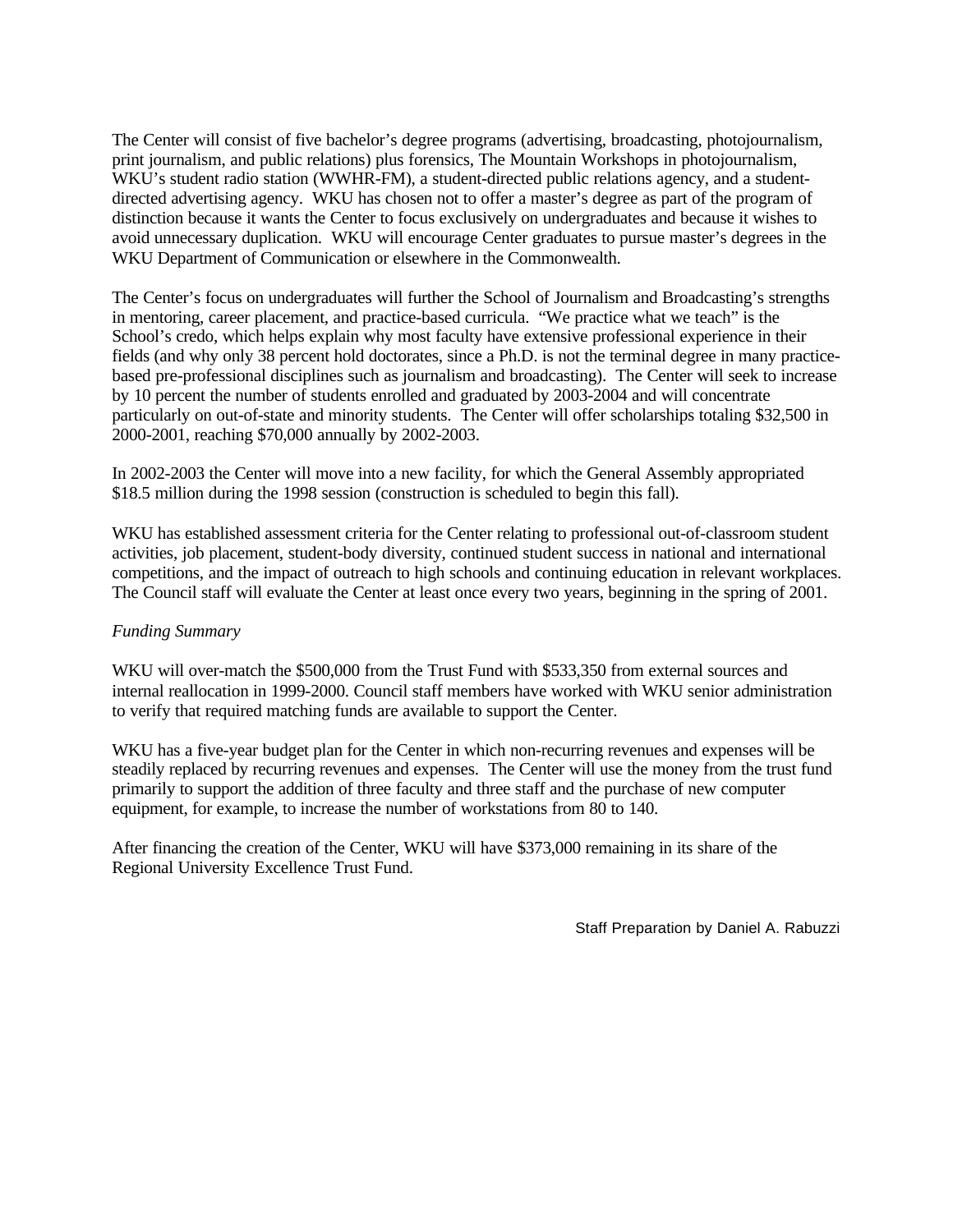# **Information:**

Northern Kentucky University will report briefly on the status of its program of distinction, the Center for Integrative Natural Science and Mathematics. The report stems from the Council's review of all programs of distinction as discussed in Agenda Item C-3 at the January 24, 2000, Council meeting. The report is the sixth and final in the series of institutional presentations, following the January 24 reports by Morehead State University, Eastern Kentucky University, and Murray State University, and the March 20 report by Western Kentucky University.

Staff Preparation by Daniel Rabuzzi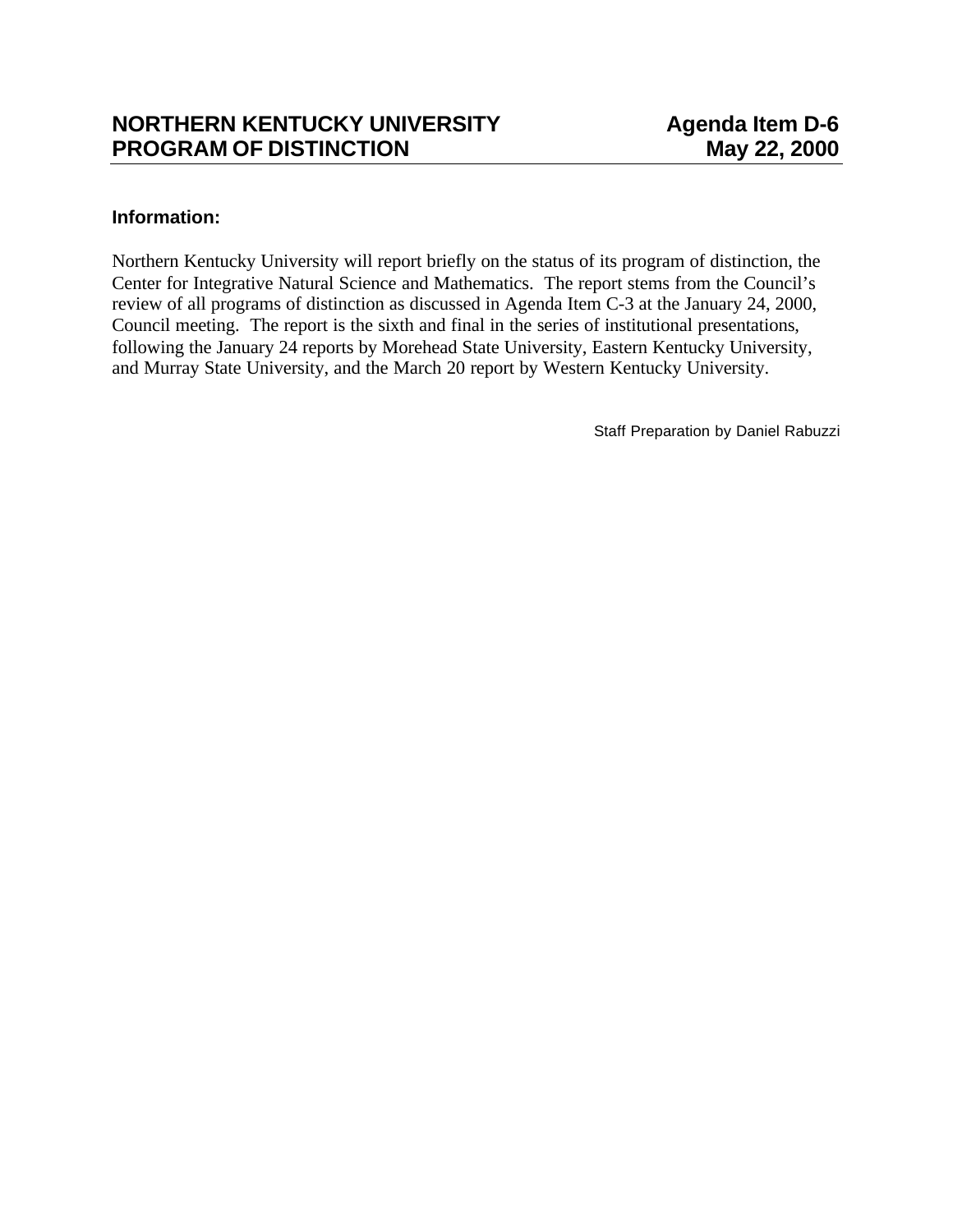# **MIKO PATTIE RECEIVES OUTSTANDING ALUMNUS AWARD FROM UK COLLEGE OF COMMUNICATIONS AND 499 Agenda Item E-1 INFORMATION STUDIES May 22, 2000**

Miko Pattie, Director of the Kentucky Commonwealth Virtual Library, received the Outstanding Alumnus Award from the University of Kentucky's College of Communications and Information Studies at a banquet held in her honor April 28, 2000, at Spindletop.

She was cited for her exemplary pioneering work in the planning and implementation of the KCVL. The award was presented by Dr. Timothy Sineath, Chair of the UK school, who congratulated Ms. Pattie on her outstanding contributions to library and information science.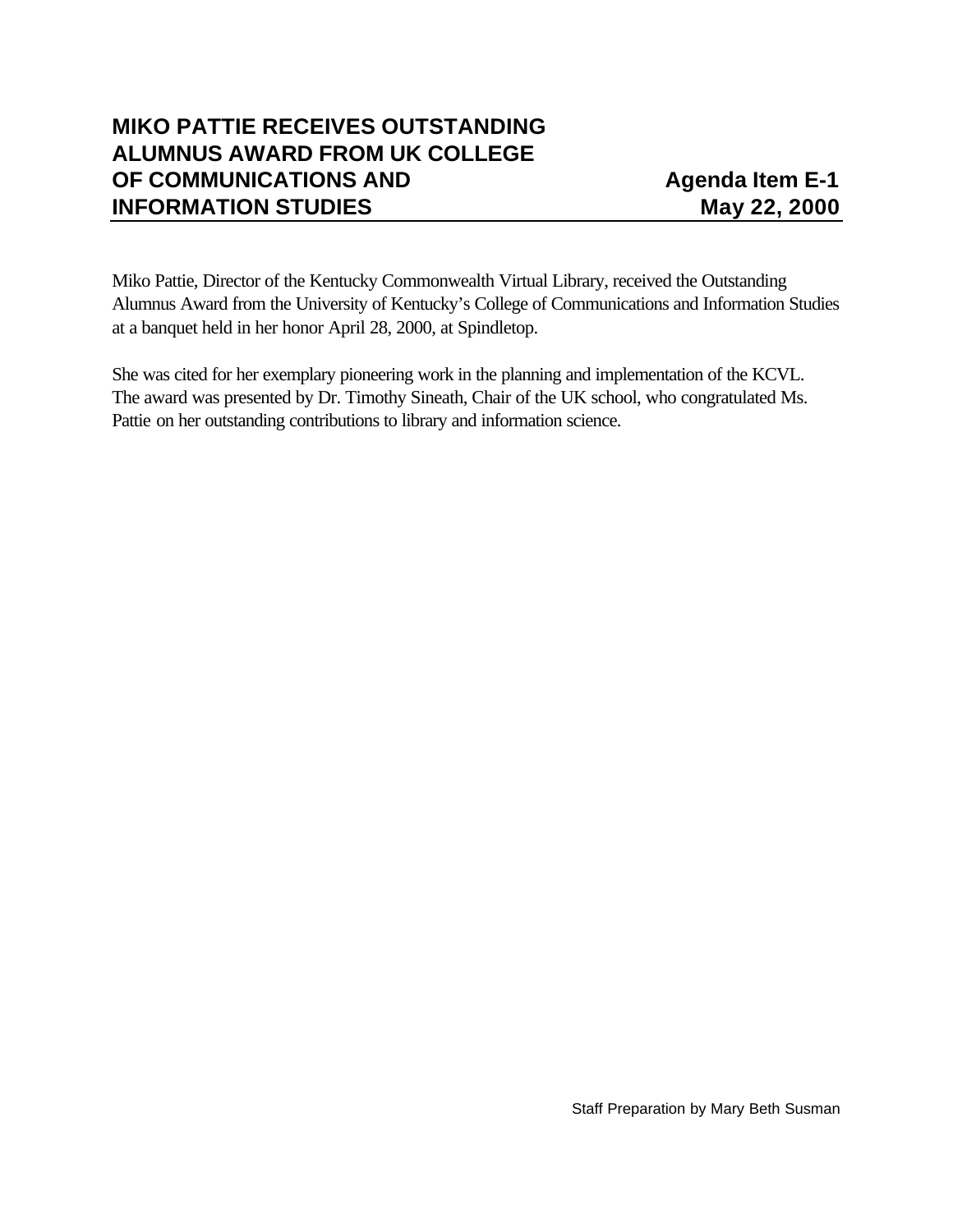The Kentucky Commonwealth Virtual University organized a two-day summit where leaders of virtual education systems from across the United States, United Kingdom, Canada, and Mexico assembled for the first time. The summit was held at the Marriott Griffin Gate in Lexington, Kentucky, April 13-14, 2000. One of the purposes of the meeting was to form strategic alliances in the virtual education environment. Invitees were executive officers of systemwide, statewide, and countrywide institutions.

In order to meet the demand for a quality e-learning, summit attendees agreed to establish an informal association that would focus on topics such as public policy, marketplace, barriers to mobility, financial aid, and research and expertise. It has been named "The Lexington Group." The attendees signed a Memorandum of Agreement (attached). The agreement pledged to encourage transfer arrangements and other types of collaboration among their institutions. William Graves, CEO of Eduprise, which sponsored the event, volunteered to build and maintain a website and electronic forum for the group.

Leaders of various other virtual institutions who were unable to attend the summit have since signed the Memorandum of Agreement bringing the current number of signatures to 31. News of the meeting and agreement appeared in the Chronicle of Higher Education and on National Public Radio.

Three national associations (Southern Regional Education Board, EDUCAUSE, and Western Cooperative for Education Technology) have invited the Lexington Group to affiliate with them.

Governor Paul E. Patton welcomed the group to Kentucky at the opening of the event April 13. Mr. Barclay Knapp, President and CEO of NTL Inc., a leading communications company in the United Kingdom, delivered the keynote address at the evening banquet.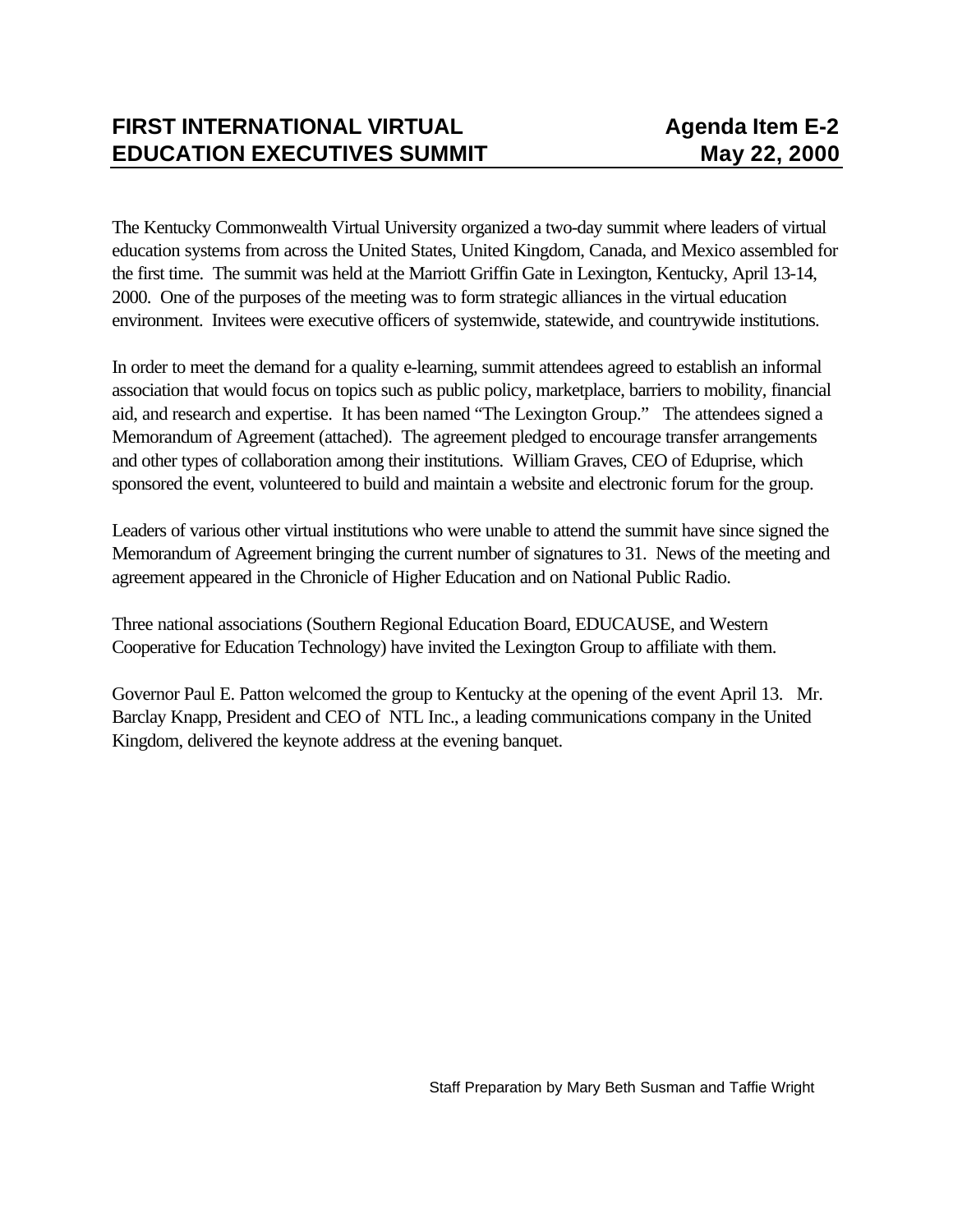# **Virtual Education Executives' Memorandum of Agreement April 14, 2000 Lexington, Kentucky**

Whereas, the leaders assembled for the first virtual education executive officers' International Summit are dedicated to:

- Promoting anywhere, anytime learning;
- The ability for students to make informed decisions about options in anywhere, anytime learning;
- Abolishing unnecessary barriers to the beginning, continuation, or completion of personal education goals; and

Whereas, the assembled leaders value the learner as customer; the new market-place of  $21<sup>st</sup>$  Century economies; the employer expectations for documented skilled graduates; and

Whereas, the assembled leaders desire to:

- Create seamless mobility and choice for customers;
- Expand the opportunities for lifelong learning and access to that learning;
- Collaborate with like-minded institutions, corporations, and agencies to fulfill their mission,

The assembled leaders (undersigned) do hereby agree to:

- Encourage articulation and transfer agreements that serve the life-long learner;
- Publish and promote articulation and transfer agreements through their own resources; and
- Continue dialogues with collaborating partners to refine and update agreements as appropriate.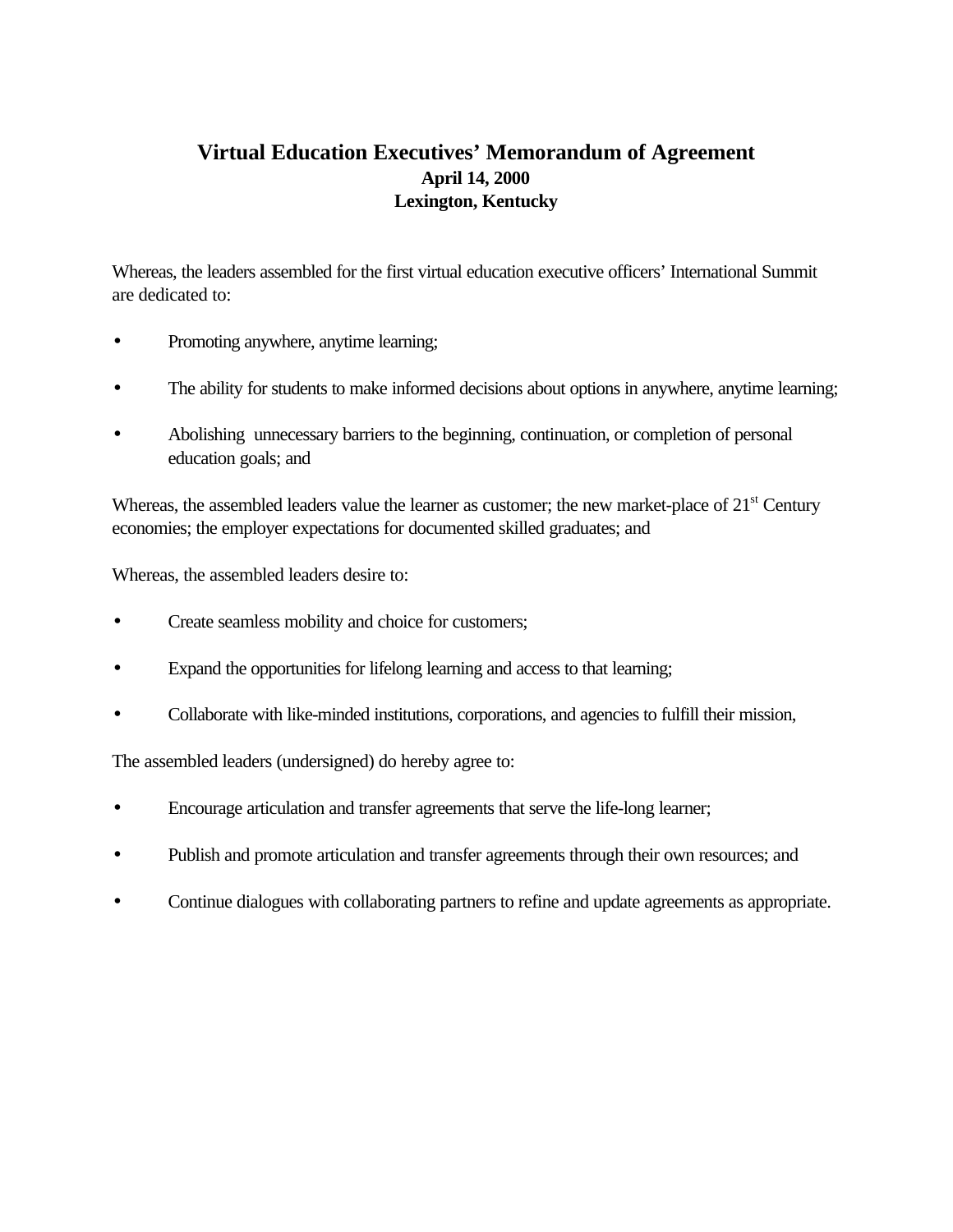| <b>Memorandum of Agreement Signed By:</b>                       |
|-----------------------------------------------------------------|
| Athabasca University                                            |
| Colorado Electronic Community College                           |
| <b>Connecticut Distance Learning Consortium</b>                 |
| e-University of Great Britain                                   |
| Georgia G.L.O.B.E.                                              |
| <b>Harcourt Higher Education</b>                                |
| <b>Illinois Virtual Campus</b>                                  |
| Jones International University                                  |
| Kentucky Commonwealth Virtual University                        |
| Kentucky Virtual High School                                    |
| <b>Magellan University</b>                                      |
| <b>Maryland Online</b>                                          |
| Michigan Virtual University                                     |
| Minnesota Virtual University                                    |
| Monterrey Tech Virtual University                               |
| National Technological University                               |
| New Jersey Virtual University                                   |
| <b>Ohio Learning Network</b>                                    |
| Online College of Oklahoma                                      |
| South Dakota Electronic University Consortium                   |
| Tennessee Board of Regents@Renaissance Center Virtual Education |
| Tennessee Virtual University                                    |
| The Florida On-Line High School                                 |
| The University of Texas System                                  |
| <b>UNET</b> , University of Maine System                        |
| Universidad Regiomontana, Mexico                                |
| University of Phoenix                                           |
| University of Tennessee                                         |
| <b>US Open University</b>                                       |
| <b>Western Governors University</b>                             |
| Wisconsin Learning Innovation                                   |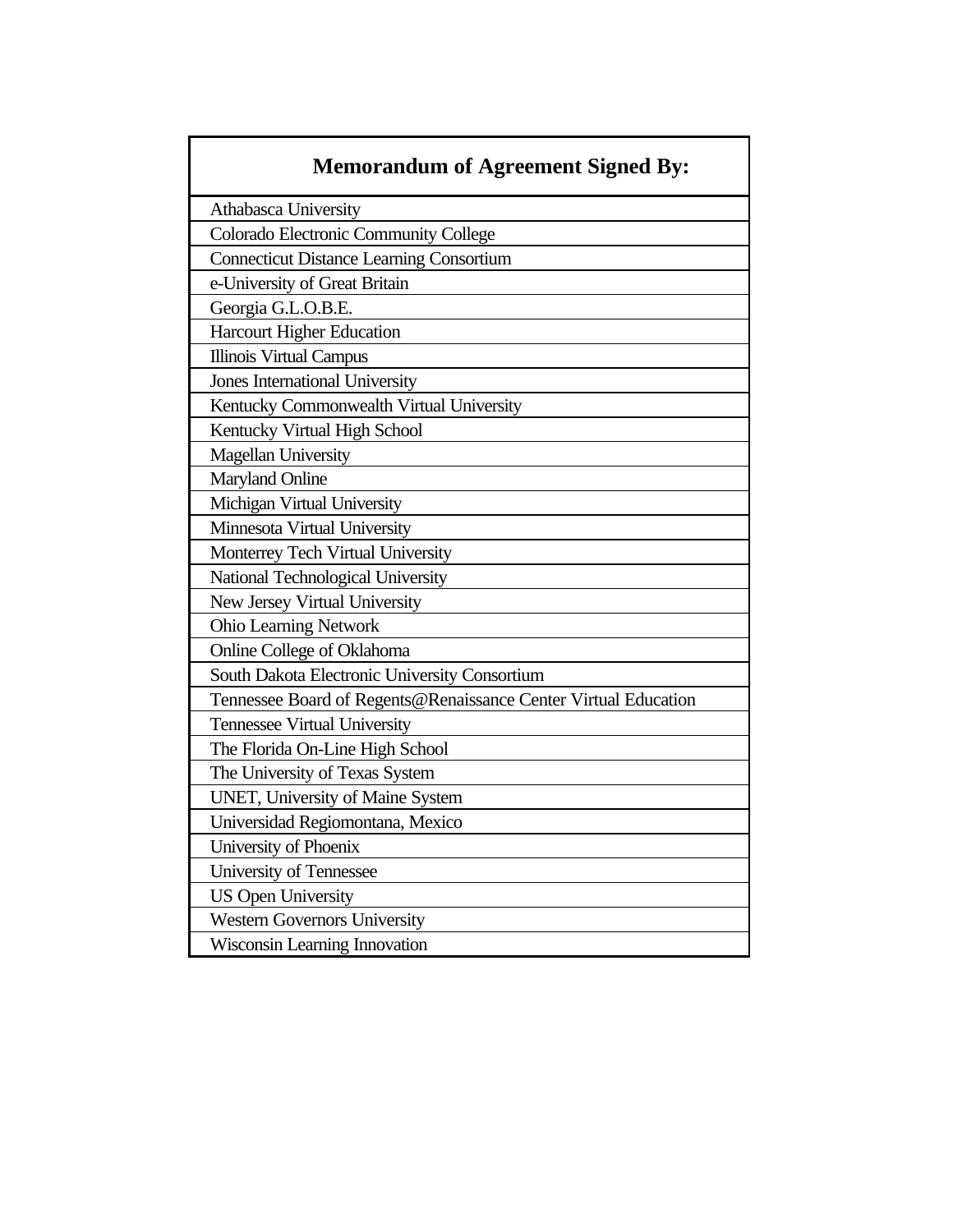# **THE CHRONICLE**

# **of Higher Education.**

*May 5,2000* •*\$3.25 Volume XLVI, Number 35*

# **INFORMATION TECHNOLOGY Virtual Universities Pledge to Ease Transfer and Encourage Other Kinds of Collaboration BY JEFFREY R. YOUNG**

**XECUTIVE OFFICERS** from 28 virtual universities around the world have signed an agreement pledging to encourage transfer arrangements and other types of collaboration among their institutions. The agreement was one result of a two-day summit for virtual-university leaders organized by the Kentucky Commonwealth Virtual University. E

"We have to cooperate in order to grow the business," said Mary Beth Susman, chief executive officer of the Kentucky university.

#### **SEAMLESS TRANSFER**

The intent of the accord is that students taking courses online will one day be able to transfer their course credits seamlessly from one virtual university to another. That would make it easier for students to earn degrees by weaving offerings from a number of online providers.

The agreement is largely symbolic, however, since some of the

leaders who signed it don't have the authority to set policy on transferring credits. Kentucky's virtual university, for instance, doesn't deliver its own courses, but instead provides support services for colleges in the state that deliver distance education. Those institutions determine what course credits they will accept from other colleges.

But even a pledge to cooperate is unusual considering that, in many ways, the institutions are competitors. One theme of the summit was that online universities have much to gain by working together.

The leaders also discussed other ways that virtual universities might work together, such as buying equipment and software in groups.

"NoW we have a network of people," said Cathy Guna, director of the Illinois Virtual Campus.

Leaders from 22 institutions signed the agreement at the summit, and six other, institutions joined later.

The signers of the accord are:

Athabasca University (Canada) Colorado Electronic Community College Connecticut Distance Learning Consortium E-University (Great Brtiain) Florida Online High School Georgia G.L.O.B.E. Illinois Virtual University Jones International University Kentucky Commonwealth Virtual University Kentucky Virtual High School Magellan University Maryland Online Michigan Virtual University Minnesota Virtual University National Technological University New Jersey Virtual University Ohio Learning Network Online College of Oklahoma South Dakota Electronic University Consortium Tennessee Virtual University UNET, University of Maine System U.S. Open University Universidad Regiomontana (Mex.) University of Phoenix University of Tennessee University of Texas System Western Governors University Wisconsin Learning Innovations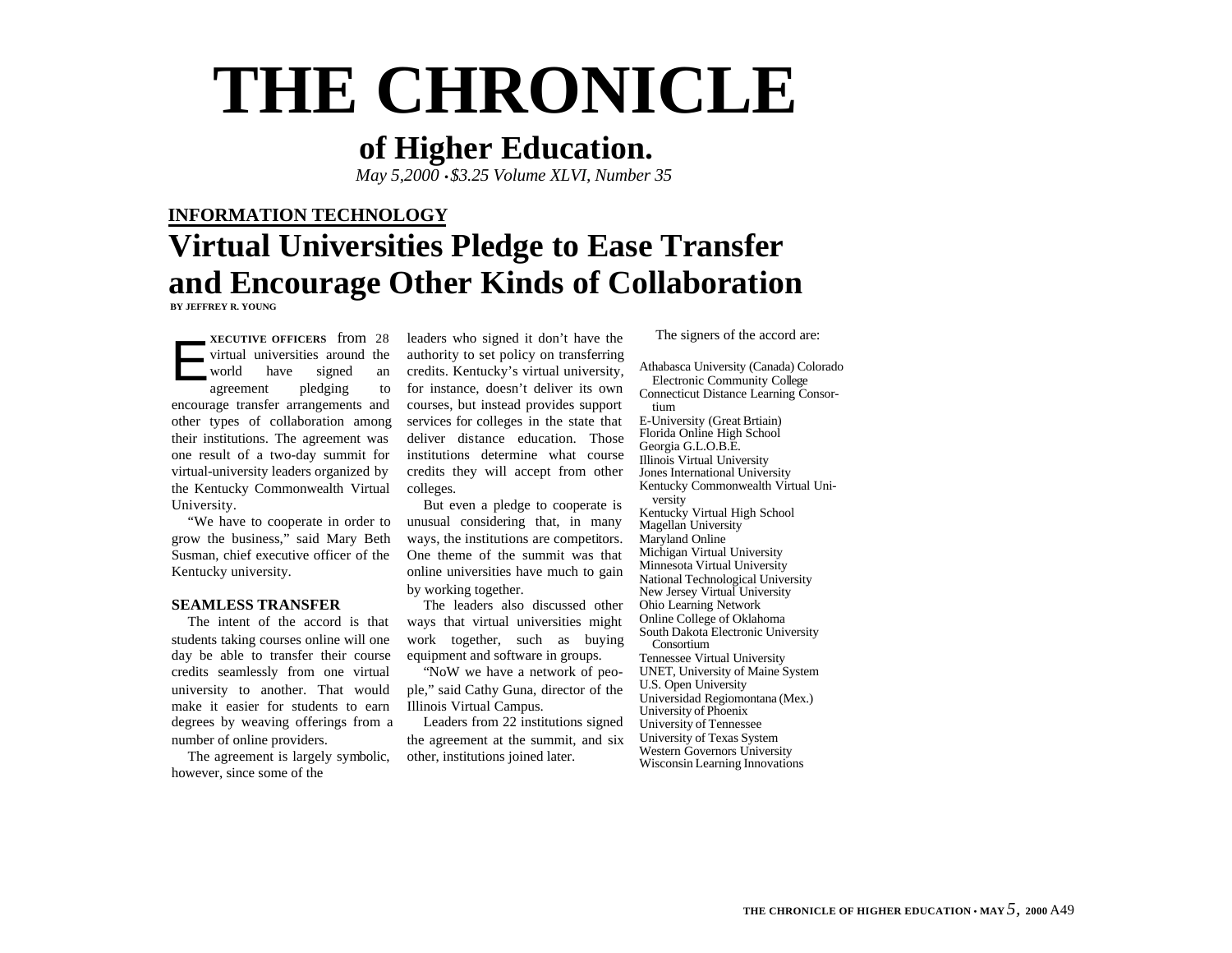Tuesday, April 18, 2000

*http://chronicle.comlfree1200010412000041801U.htm*

# **Leaders of 22 Virtual Universities Sign Pledge to Cooperate**

By JEFFREY R. YOUNG

Executive officers from 22 virtual universities across North America signed an agreement Friday pledging to encourage transfer arrangements and other types of collaboration among their institutions. The agreement was one result of a two-day summit for virtual-university leaders organized by the Kentucky Commonwealth Virtual University.

"We have to cooperate in order to grow the business," said Mary Beth Susman, chief executive officer of the Kentucky university, in an interview Monday.

The intent of the agreement is that students taking courses online will one day be able to transfer their course credits seamlessly from one virtual university to another, said Ms. Susman. That would make it easier for students to get a degree by cobbling together offerings from a number of online providers.

The agreement is largely symbolic however, since some of the leaders who signed it don't have the authority to set policy on transferring credits. Kentucky's virtual university, for instance, doesn't deliver its own courses, but instead provides support services for colleges and universities in the state that are involved in distance education. Those institutions determine what course credits they will accept from other colleges and universities.

But even a pledge to cooperate is unusual considering that, in many ways, the 22 institutions are competitors in cyberspace. One theme of the summit was that virtual universities have much to gain by working together.

"The colleges and universities who accept each other's credits, those are the colleges and universities that will be the best survivors in this environment," Ms. Susman added.

The leaders who attended the summit also discussed other ways that virtual universities might work together, such as buying equipment and software in groups and sharing best-practice information and research.

For Cathy Gunn, director of the Illinois VirtuaI Campus, the most valuable part of the two day summit was talking with her peers from other institutions. She said the meeting was the first time that so many virtual-university leaders had gathered in one place.

http://chronicle.com/cgi2-bin/printable.cgi extensive extensive and the distribution "I really need to talk to other people who are going through the same things that I am,"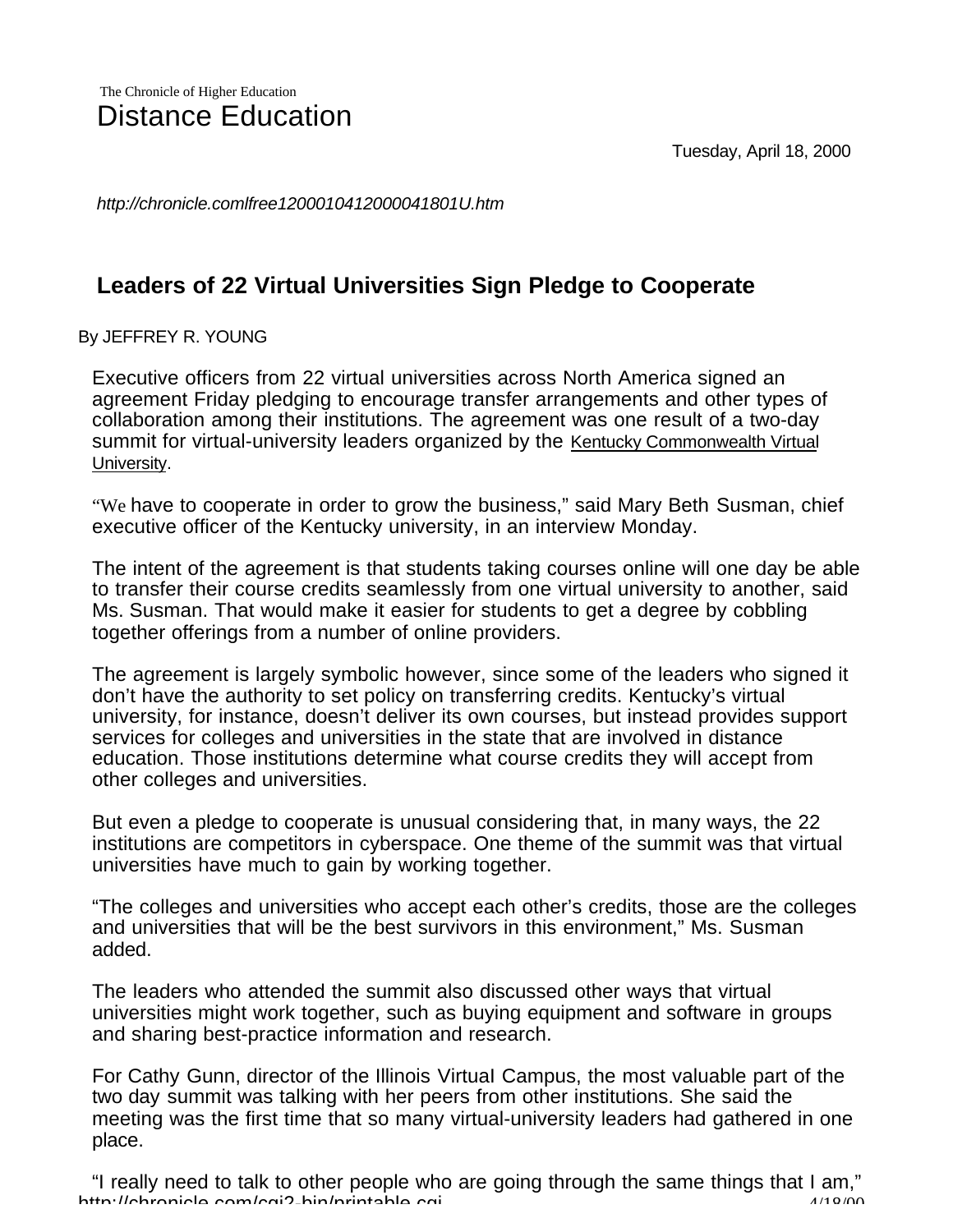said Ms. Gunn. "Now we have a network of people."

The leaders tentatively agreed to start an association of virtual-university executive officers, though details have not yet been worked out.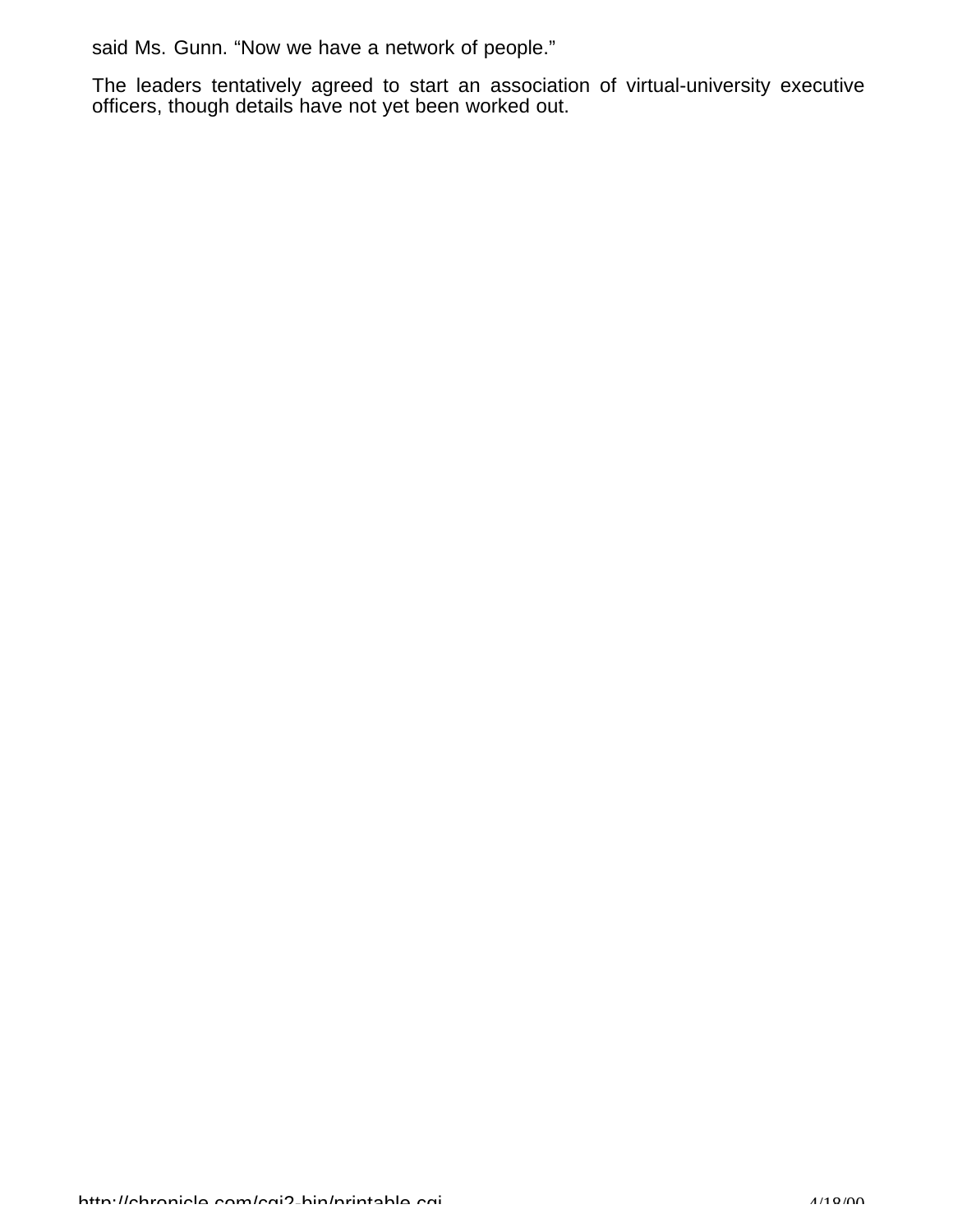# **NEW PROGRAM PROPOSAL:** *ACTION* **DOCTOR OF NURSING PRACTICE.** Agenda Item F-1-a **UNIVERSITY OF KENTUCKY May 22, 2000**

#### **Recommendation:**

That the Doctor of Nursing Practice degree program proposed by the University of Kentucky be approved and registered in CIP 51.1608 (Nursing Science-Post R.N.)

#### **Rationale:**

- The proposed Doctor of Nursing Practice (D.N.P.) degree would build upon baccalaureate and master's level nursing education and prepare nurses for senior clinical leadership and executive level positions in an increasingly complex clinical and organizational health services delivery environment. It is intended to give graduates the tools to balance clinical and management issues.
- The Pew Health Professions Commission, journal articles, and position announcements indicate a need for nurses whose knowledge and skills are a blend of strong clinical expertise and the ability to plan, organize, implement, and evaluate complex health delivery programs and systems. A survey of Kentucky employers conducted by the UK College of Nursing concludes that employment prospects for graduates of this program are excellent. The types of positions for which graduates are likely to be employed include faculty and upper-level administrative positions in health care facilities.
- Based on a survey of licensed Kentucky nurses, student interest in doctoral education in nursing is high. Further, the interest in the professional doctorate is much higher than interest in the research oriented Ph.D. Another indicator of demand for the professional doctorate is that the newest program of this type - at University of Tennessee-Memphis - received 100 applications for 10 positions in the program's first entering class.
- Students can choose between two tracks, Clinical Practice Leadership or Executive Management, but each is designed to integrate the strengths of both segments. After students complete their coursework they will participate in a clinical residency that is project-focused and research-based. The residency will be the culminating experience of the program.
- While there will be some full-time students, the proposed program is being designed to meet the needs of students who are employed full-time. Courses are delivered in non-traditional formats, such as oneweek blocks or one weekend per month. There will be extensive use of distance learning and other electronic technologies to supplement classroom work and facilitate faculty/student/clinical mentor communication.

An executive summary submitted by the University of Kentucky is attached to this agenda item.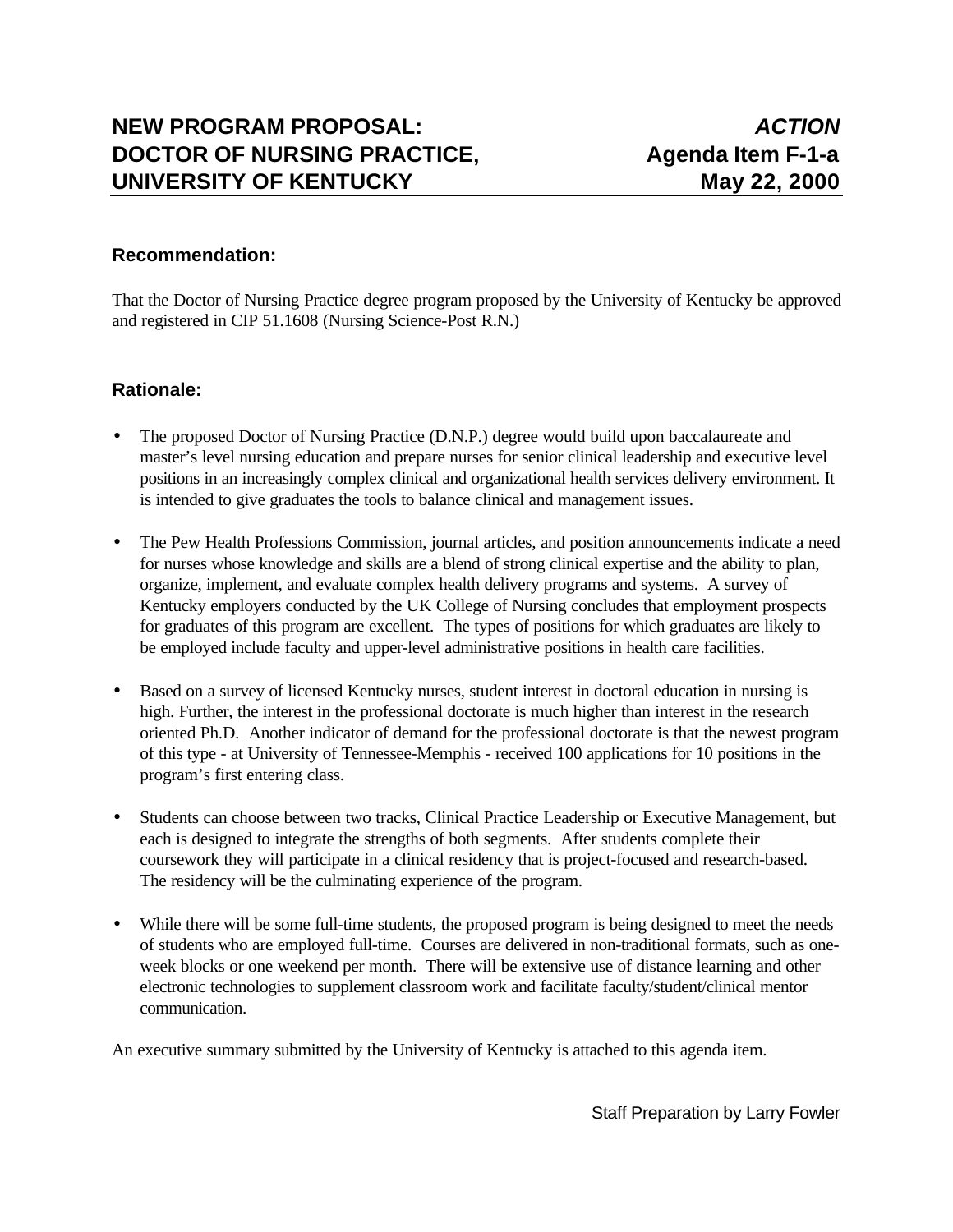#### **EXECUTIVE SUMMARY**

#### **The purpose of the proposal is to provide a program to develop expert nurse leaders for clinical practice and executive positions who will shape health care to improve health outcomes.**

Health care delivery and the environment in which it occurs is rapidly changing resulting in increasing demands for nurses to assume major leadership roles in the clinical arena and in management of care delivery. In view of the changing expectations for nurses and the emerging opportunities in health care, the College of Nursing believes it is timely to propose the development of a professional doctoral program to provide practicing nurses with advanced leadership and clinical decision making capabilities to enable them to respond to the challenges of practice in the new millennium.

This program supports the institution's mission and its **long-range instructional plan.** In keeping with the University's mission, graduates will be prepared to continue learning throughout their lives, will enhance human and economic development through their leadership activities in the health care arena and will provide public service as they attempt to improve the health of the residents of the commonwealth.

With movement toward a higher degree of health care system integration, more managed care and increased attention to evidence-based decision-making, nurses will be needed who have advanced clinical preparation as well as advanced preparation in dealing with system issues such as developing quality clinical programs and assessing care processes and outcomes. The proposed program will be separate from but complementary to the Ph.D. in nursing program and will be comparable to other professional degree programs such as the Doctorate of Public Health, the Doctorate of Pharmacy, and the Doctorate of Psychology. Doctoral level expertise in business, psychology, education and nursing is available within the College. In addition, local individuals with experience as administrators in health care settings have expressed an interest in participating in the program.

The Doctorate of Nursing Practice (D.N.P.), a professional program, prepares nurses for senior leadership positions in health systems of today and tomorrow. Learning experiences include an innovative, evidence-based practice residency. This unique program builds on the advanced practice of nursing at the masters level and develops nursing leaders to improve health care by improving outcomes at the individual client, population, and system levels. The program will be placed within the Chandler Medical Center in the College of Nursing. As a professional program the degree would be granted by the University through the College of Nursing.

Because of the potential characteristics of the student pool for this program, professional nurses throughout the Commonwealth and the region who will pursue much of the program while employed full or part-time, it is anticipated that distance learning modalities will be necessary for the delivery of a significant proportion of the offerings. Initially enrollment for the program will be limited to ten new students each academic year.

The curriculum of the proposed professional nursing doctorate program will be composed of: 1) a required core in program evaluation; (2) a required core in leadership; (3) a required

clinical residency that culminates in an evaluation project; (4) a series of cognates that support specialization in a domain related to the student's clinical expertise and career goals, and *(5)* a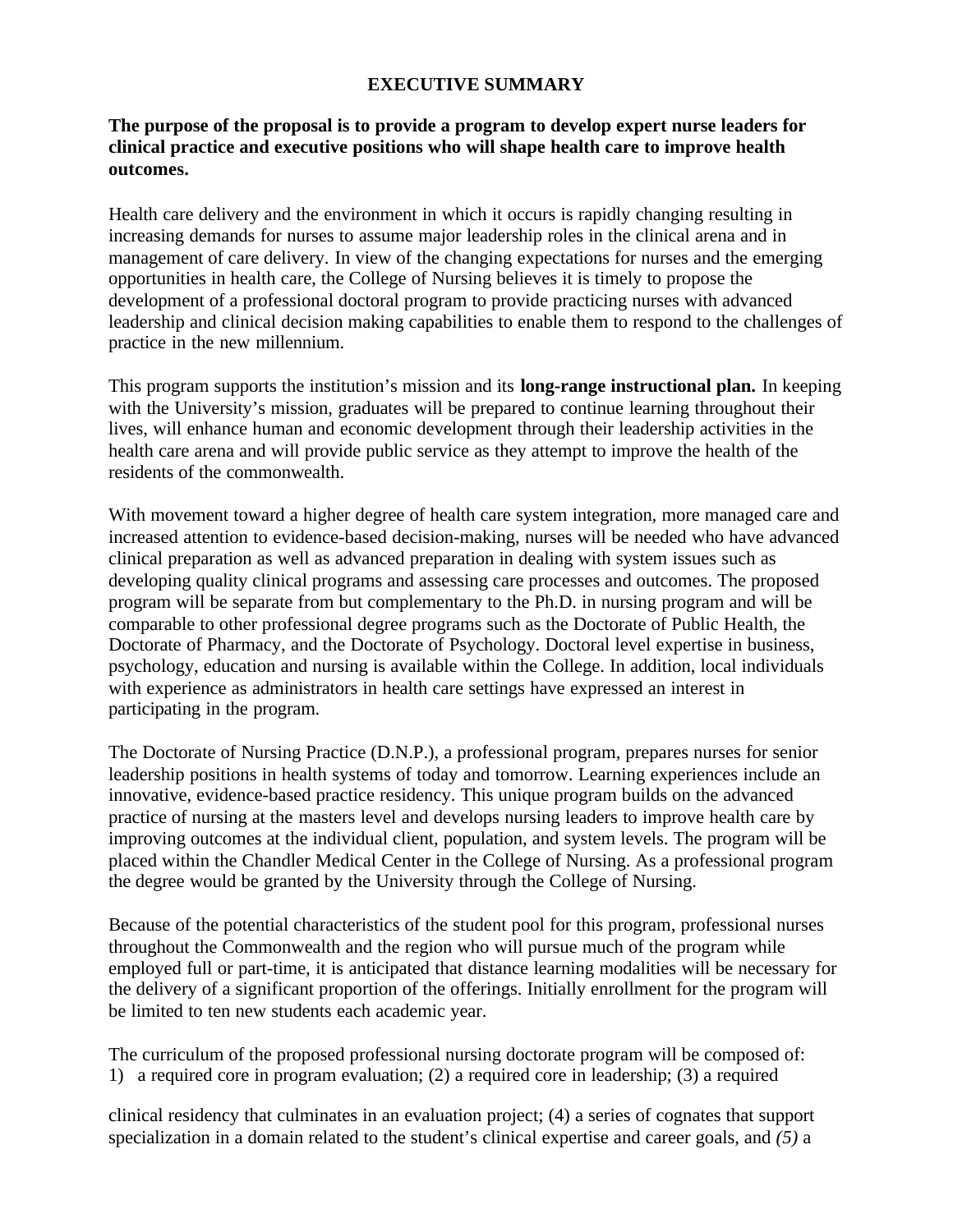choice of a track that focuses either on executive management or clinical leadership. Students who receive approval from the faculty mentor and Program Director to take cognate courses at another institution may do so. This includes up to 9 credit hours of coursework.

The program has mandatory clinical experiences. Clinical sites for the program encompass a wide variety of settings and differ according to which track the student selects. Students who select the executive management track will be placed in both health care agencies, and non-health related settings that range from local to international networks and service areas (e.g. for-profit companies with stockholders to not-for profit health delivery consortiums). Students within the clinical track will choose settings across the care continuum. These settings will vary in complexity of health services and diversity of populations being served (e.g., a network of mobile clinics providing primary care services as well as an academic medical center with a multipurpose mission). The aim of using these sites in the program is to provide a reality-based experience for the student that exposes the student to the complex and conflicting demands placed upon nursing leaders and executives when dealing with multiple constituencies. There has been an outpouring of community support for the implementation of this program. Agencies represented by these supporters will serve as the initial clinical sites. In a survey of 392 employers, with 111 responding, 80 positions were identified for the graduate if available today.

This program does not prepare students for certification post-graduation. There are no professional nursing accrediting or certifying bodies that examine doctoral level programs in nursing. The College of Nursing is accredited by the National League for Nursing and the Commission on Collegiate Nursing Education. The Ph.D. program is reviewed by SACS. The Ph.D. program met SACS requirements during the University of Kentucky accreditation visit in 1992. The Ph.D. program will be reviewed again in the upcoming University accreditation process. The new proposed program will be reviewed by SACS and will be held to the SACS standards as is the Ph.D. program. This program will adhere to the published policies and admission procedures for the graduate programs in the College of Nursing.

At the completion of the program, students will be able to:

- 1. Integrate clinical expertise with population focused care management, research, and health care policy to provide leadership in health care.
- 2. Design, implement, manage, and evaluate care delivery systems to meet the needs of populations.
- 3. Apply clinical, political, organization, and economic theories to care delivery systems to improve health outcomes for populations.
- 4. Develop networks and manage constituencies in complex health systems.
- *5.* Plan, manage, evaluate and re-direct continuous personal and professional self-development.
- 6. Solve problems that affect health and health care delivery through clinical leadership.
- 7. Create environments that foster innovation and risk taking.
- 8. Create practice environments in which decisions are based on critical analysis of levels of evidence.

Oversight of the program will be provided by the Program Director, by an Advisory Committee composed of experts and individuals representing potential employers, and by the Professional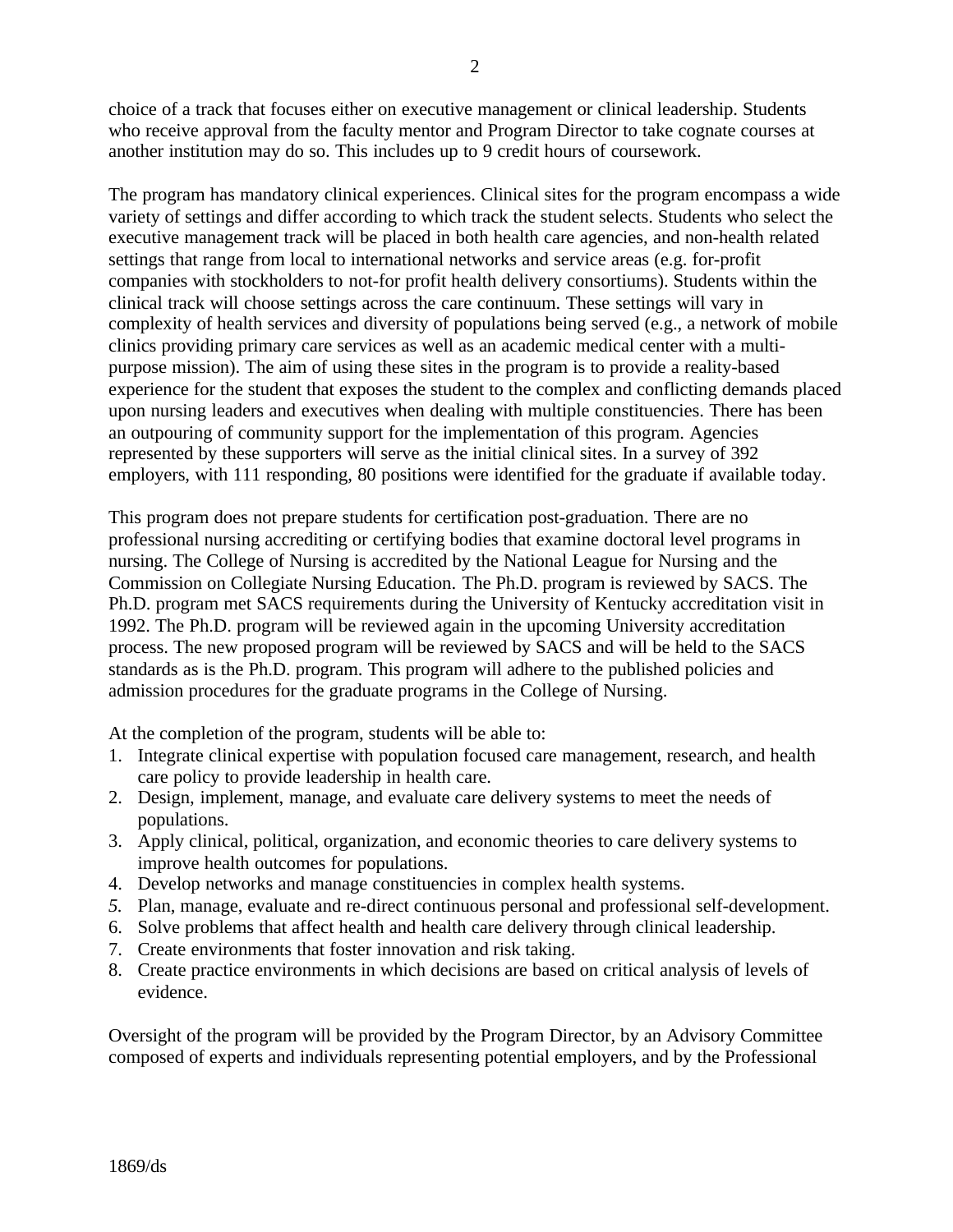Doctoral Program Coordinating Committee composed of faculty teaching or advising in the program. The Professional Doctoral Program Coordinating Conunittee will be responsible for summative evaluation of the program every three years. In addition, the Committee will submit an Annual Report of Activities related to the program to the Chair of the College Evaluation Effectiveness Committee that monitors the overall College evaluation plan as well as the strategic indicators of the College on a yearly basis.

The proposed Doctorate of Nursing Practice Program is unique. No comparable program exists in the state and only two programs with limited similarity exists in the southeast (University of Tennessee-Memphis and University of South Carolina-Columbia). The proposed program will admit master's graduates in nursing from the University of Kentucky and other accredited nursing programs. This program is designed to prepare students for state and regional markets and will not duplicate any existing program in the Commonwealth.

The general prospects for applicants to the proposed program are excellent. Specific prospects have been identified through a statewide market survey of potential students. A statewide survey of 10,000 of the 45,000 registered nurses in Kentucky in January, 1999 yielded a total of 1927 respondents for a response rate of 19.3%. Respondents reported a very strong interest in this program *(N=805).*

The only avenue currently available in the Commonwealth for continued study in nursing at the doctoral level is the Ph.D. level. Ph.D. programs prepare nurse scientists for the development and conduct of original research. The Ph.D. degree option does not meet the need to prepare individuals for expert advanced clinical nursing practice and executive nursing management who focus on research utilization, rather than research generation.

Initial enrollment projections are made on the assumption that no more than 10 students will be admitted each year, with 30% studying full time and 70% part time. The first graduates are projected for spring, 2003. Further, it is assumed that the full-time students will take three years to complete the program with the first graduates in the spring of 2003 and part-time students will take up to six years, with the first graduates in the spring of 2006. Within 6 years the program expects to graduate a minimum of 10 students per year.

Current facilities in the College of Nursing and Health Science Learning Center will be used on a permanent basis for the proposed program. New facilities will not be required. The holdings of the Medical Center Library and the W.T. Young Library with their continuing acquisitions are adequate to support the proposed program. The pool of faculty identified to participate in the program is considered to have adequate preparation. These faculty will be complemented by carefully selected clinical mentors who will participate with students and faculty advisors in planning the students' program of study and in clinical practice settings. There will be one clinical mentor per student at any point in time. These mentors will be chosen from arenas related to each student's career goals.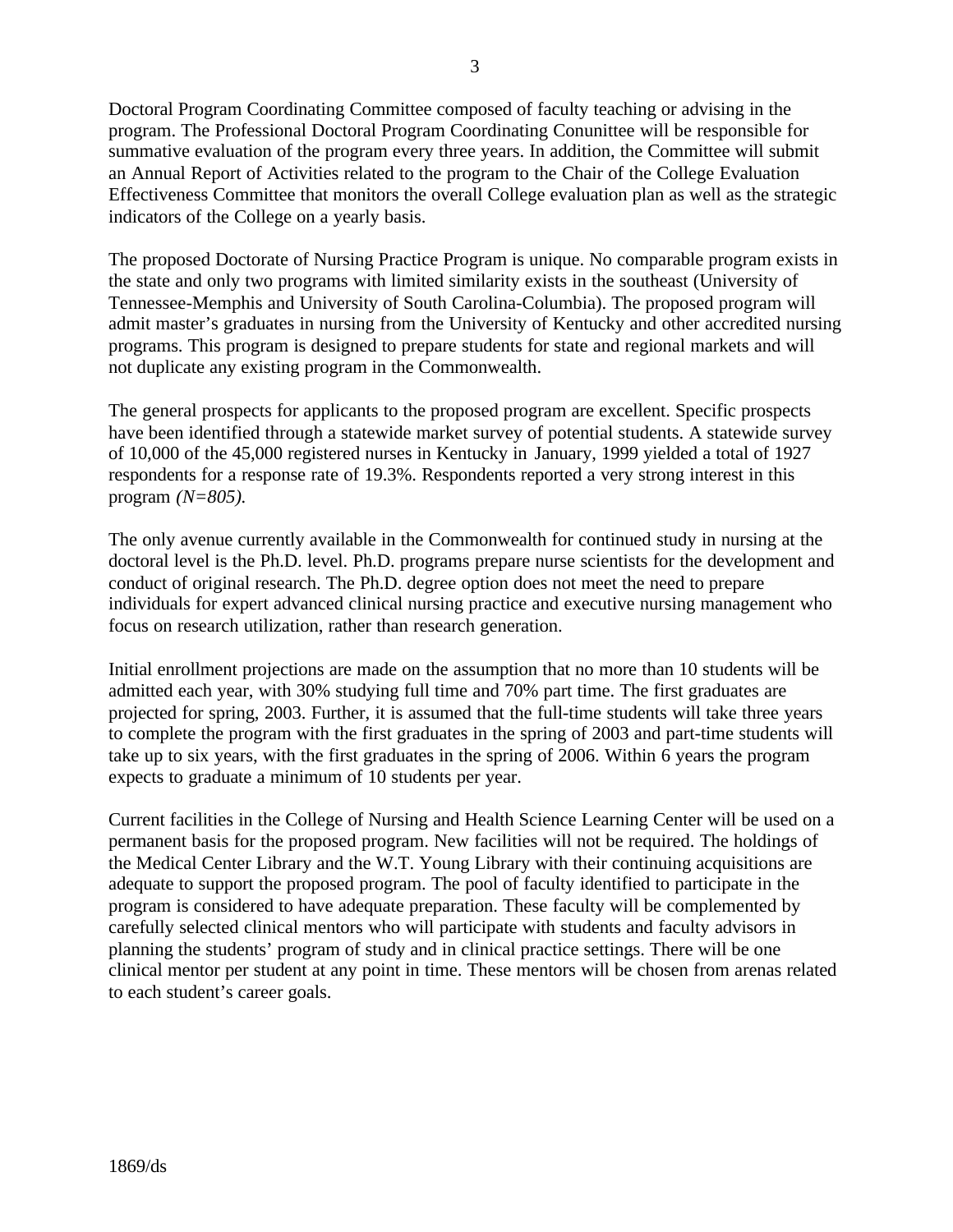#### **Recommendation:**

That the Bachelor of Health Science in Diagnostic Imaging Sciences proposed by the University of Louisville be approved and registered in CIP 51.0907 (Medical Radiologic Technology/ Technician).

#### **Rationale:**

- The proposed program provides advanced training in radiology and diagnostic imaging. It responds to needs in the health care community for individuals trained in the use of sophisticated, state-of-theart imaging equipment.
- The program also addresses growing cost issues in health care by providing technicians qualified to fill several different positions. UofL's current associate degree program in Medical Radiologic Technology does not provide adequate multi-competency training and will be phased out following implementation of the proposed baccalaureate program.
- The proposed program supports UofL's goal to become a "premier, nationally-recognized metropolitan university" by responding to the changing needs of the health care field in general and UofL's medical service area in particular.
- Articulation and transfer agreements with the Kentucky Community and Technical College System, Morehead State University, and Northern Kentucky University support movement of students from related associate degree programs to the proposed baccalaureate program. Another agreement provides for transfer between UofL's program and a complementary baccalaureate program offered by MoSU.

An executive summary submitted by the University of Louisville is attached to this agenda item.

Staff Preparation by Barbara Cook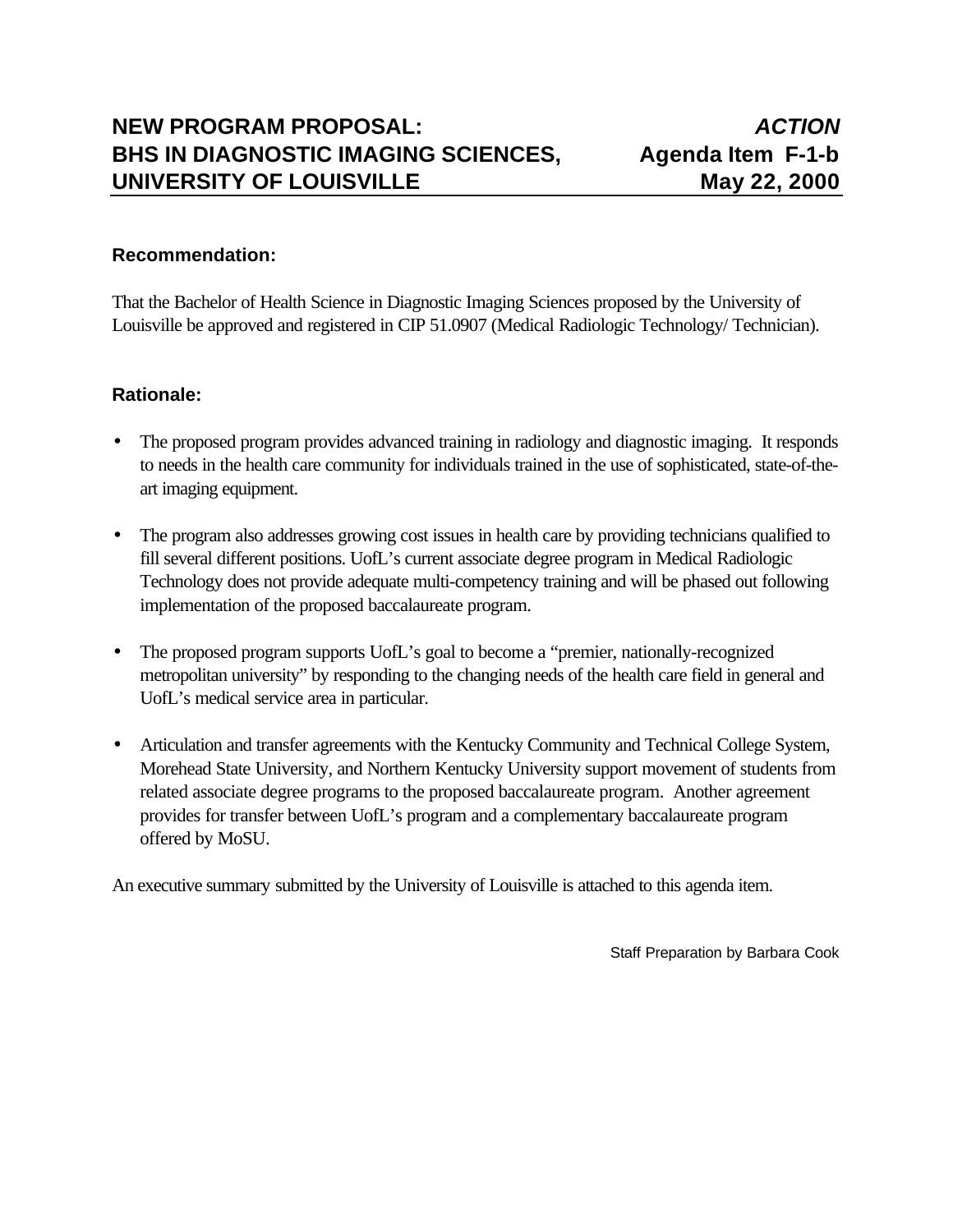#### **Introduction**

Changes in reimbursement have dramatically influenced policy development within the healthcare environment. Healthcare providers continuously struggle with three prominent issues: quality patient care, cost containment, and personnel productivity. Fortunately, this three-fold concern can easily be minimized through the educational process.

The University of Louisville (UofL) School of Allied Health Sciences has developed a baccalaureate program in Diagnostic Imaging Sciences (DIS). The goal of the DIS program is to provide radiography students and other qualified healthcare professionals with additional education opportunities beyond the associate or certificate level. These opportunities include studies in advanced imaging modalities such as magnetic resonance imaging (MRI), computed tomography (CT), and diagnostic medical sonography (DM5). Program graduates will create a workforce of multi-skilled imaging professionals. This workforce will increase personnel productivity and efficiency within hospitals and medical clinics offering such services. Ultimately, the DIS program will promote quality improvement and facilitate cost containment within the healthcare delivery system.

### **Mission, Influence, Organization**

Internal and external sources have facilitated change within the universit/s mission. The Kentucky Postsecondary Education Improvement Act of 1997 called for the University of Louisville to become a "premier, nationally, recognized metropolitan research university." Clarifying statements adopted in 1997 by UofL address its commitments to undergraduate programs and professional programs. The School of Allied Health Science has established as part of its strategic plan a goal to "Develop innovative programs to meet evolving healthcare needs of the local community and the Commonwealth of Kentucky.' Establishment of the DIS program is planned as an outcome of this goal. Implementation of this program will give the school a pathway to access opportunities for collaborative research projects as well as for participation in distance education activities.

# **Program Description**

The DIS curriculum blends a liberal arts foundation with both basic and clinical medical imaging sciences content. The present radiography curriculum will serve as a foundation for preparing students to enter the advanced imaging concentrations. Clinical education will be integrated with the didactic courses so that students receive hands-on experience with patients in routine and emergency situations.

After completing the DIS curriculum with appropriate documentation of clinical experience, the students will be eligible to take two (2) national board certification examinations. Examples of dual certification include radiography coupled with CT, radiography coupled with MRI, and radiography coupled with DMS.

On August 6, 1999 articulation transfer cooperation agreements were discussed among representatives from Morehead State University, Northern Kentucky University, the Kentucky Community and Technical Colleges System (KCTCS), and the University of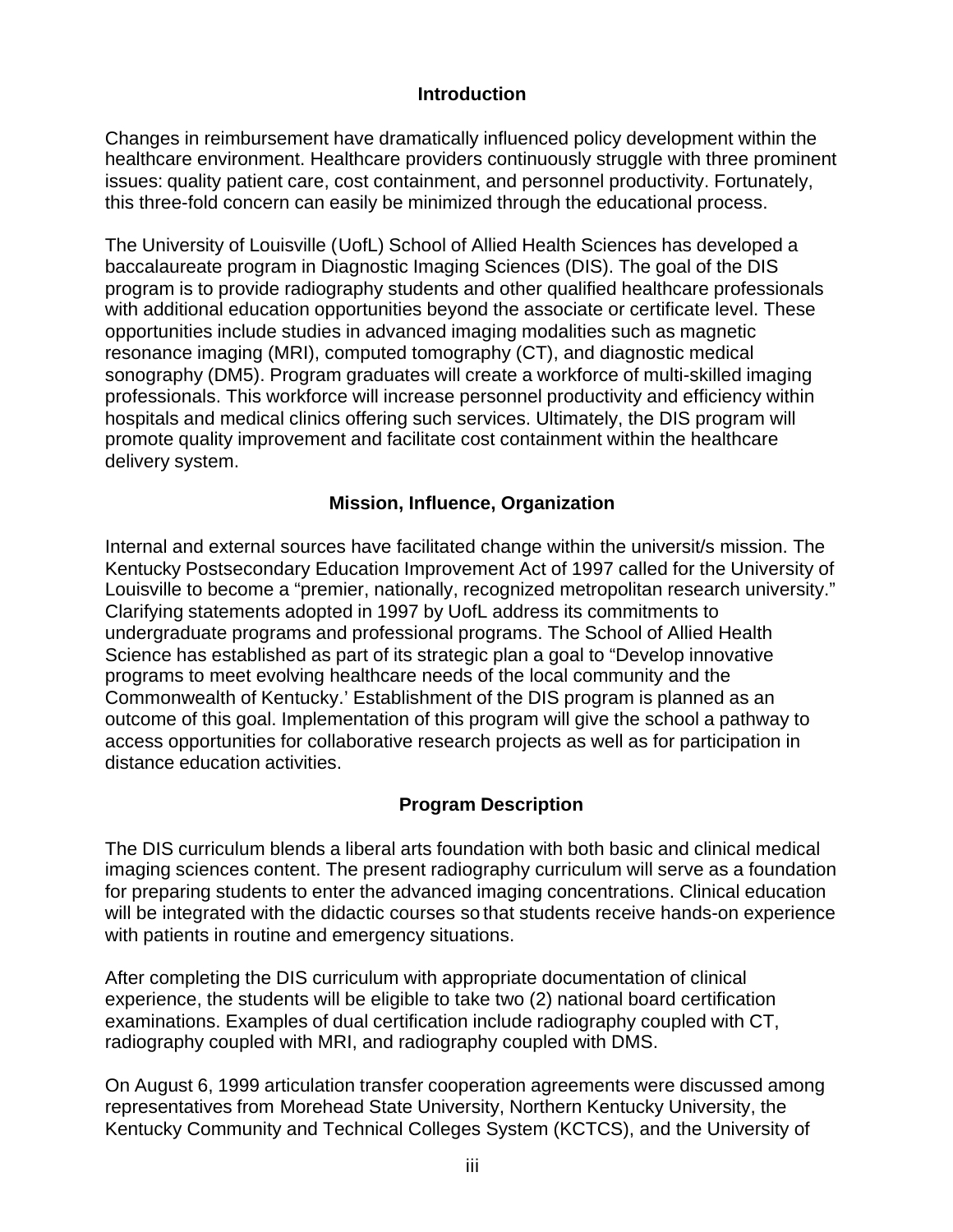Louisville. Advanced imaging concentrations will be made available through the DIS program to students from these institutions through such agreements once they are negotiated and officially approved. Students entering from other established radiography programs located in hospitals, KCTCS institutions, as well as other state colleges or universities will be able to transfer into the UofL baccalaureate program under transfer guidelines in force at that time.

In addition to regular classroom offerings, the Diagnostic Imaging Sciences curriculum will be delivered through a computer-generated distance learning environment. Also, clinical resources not available within a student's own community may be made available in other designated areas. Faculty members from related institutions will develop and share numerous instructional modules. Through a distance learning approach, instructional resources will be shared by all faculty members.

# **Supportive Data**

Employment prospects for DIS graduates are excellent. According to the Pew Health Professions Commission, "The changing health care delivery system is creating a demand for allied health professionals who offer a wider range of clinical skills.. and more flexibility in adapting to practice settings than they currently have. A major obstacle to preparing the allied health workforce to face these upcoming challenges is lack of career ladders allowing individuals to expand and diversify their array of skills." Several formal surveys have determined that the level of student interest in a baccalaureate program in imaging sciences is high—that respondents preferred to graduate with multi-competencies.

Although there is one (1998) CPE-approved baccalaureate degree program in imaging sciences available at Morehead State University, the UofL DIS program will not be an unnecessary duplication of that program. Located in very different environments, both programs will offer basic professionals curriculum components, and the UofL program will complement the Morehead program in imaging study areas not offered through that program but available in Louisville.

Other out-of-state institutions offer programs similar to the one being proposed by UofL. For example, there are 20 medical imaging baccalaureate programs in the U.S. and several institutions (Thomas Jefferson University, University of North Carolina at Chapel Hill, and University of Alabama at Birmingham) offer baccalaureate programs similar to the one proposed. The major similarity of these programs is their goal to produce graduates with multiple skills in advanced imaging technology. The major difference among the programs is the availability of clinical education resources needed to teach numerous advanced imaging technologies.

Using interactive video, web-based instruction, and satellite or cable teleconferencing, state postsecondary institution students enrolled in radiography programs will have an opportunity to access and complete portions of the core didactic curriculum in their local communities. This distance education model will be delivered primarily through the Kentucky Commonwealth Virtual University (KCVU). Additionally, students may elect to perform their clinical education on the local level.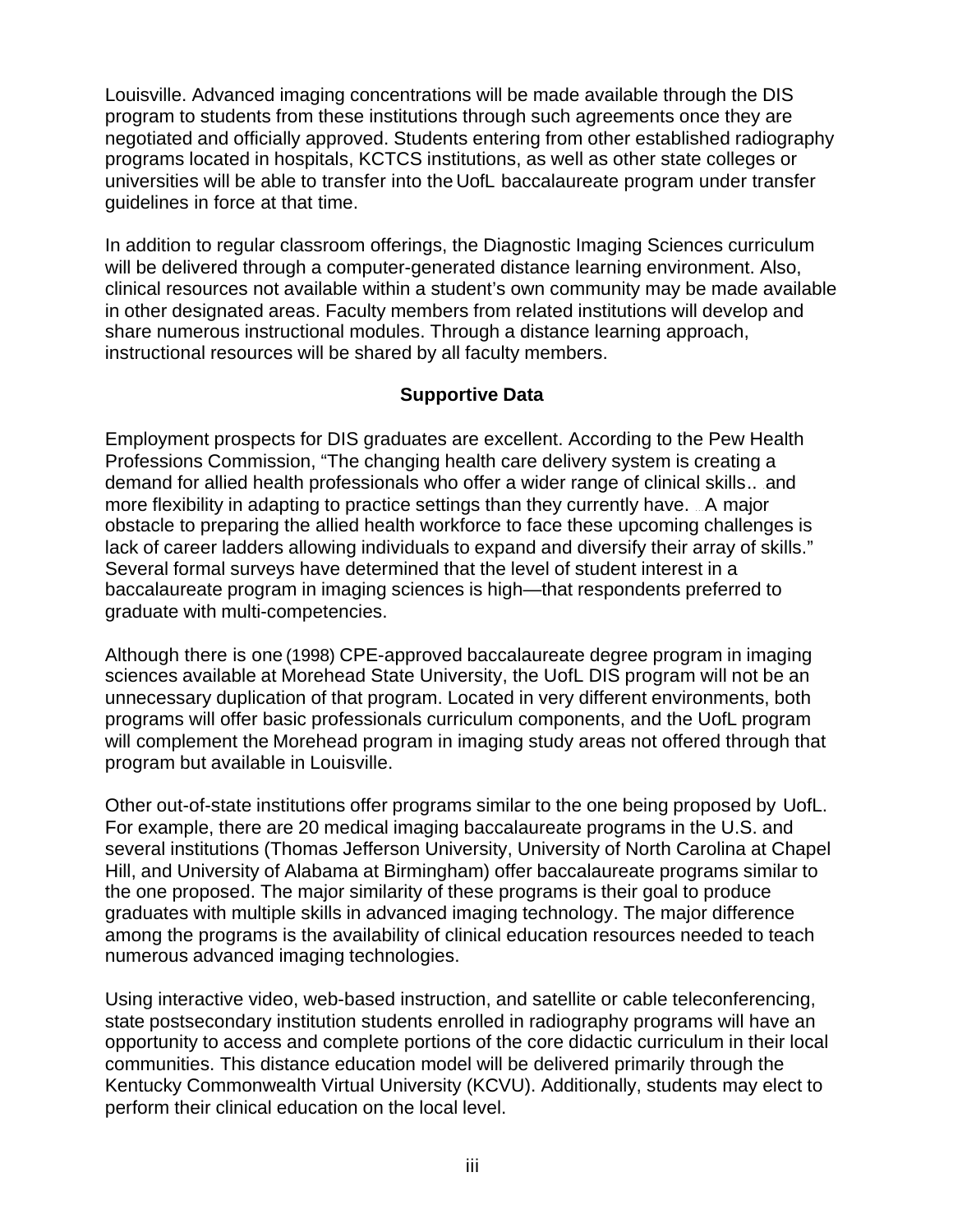#### **Resources**

The University of Louisville Health Sciences Center campus has adequate classroom and laboratory space to accommodate instructional and research activities. The University has six classrooms

equipped for distance learning, one of which is housed on the Health Sciences Center campus. Tuition-based projected enrollment, with potential increased enrollment and internal reallocation of resources, will provide the needed support to implement and sustain the program.

#### **Definition of Terms**

Because the differences between the various radiologic sciences modalities discussed in the proposal may be obscure to a lay audience, a brief definition of terms follows.<sup>1</sup>

Radiography. Two general types of x-ray procedures—radiographic examinations producing fixed photographic images and fluoroscopic examinations producing dynamic images revealed on a fluoroscope or a television monitor--are involved in radiography. An x-ray is "a high-energy electromagnetic wave.... X-rays are produced by bombarding a target in a vacuum tube with high-velocity electrons" (2171- 2).

Ultrasound. Ultrasonography(sonography) is a modality that requires special equipment and is used to "produce an image or photograph of an organ or tissue. Ultrasonic echoes are recorded as they strike tissues of different densities.... (Ultrasound is an) "inaudible sound in the frequency range of approximately 20,000 to 10 billion (1 0~) cycles per second. Ultrasound has different velocities in tissues that differ in density and elasticity from others. This property permits the use of ultrasound in outlining the shape of various tissues and organs" (p. 2069).

Computed tomography. Tomography is "any of several noninvasive special techniques of roentgenography designed to show detailed images of structures in a selected plane of tissue by blurring images of structures in all other planes.... (CT is a) "tomography in which transverse planes of tissue are swept by a pinpoint radiographic beam and a computerized analysis of the variance in absorption produces a precise reconstructed image of that area" (p. 2005).

Magnetic resonance imaging. In MRI, the body is placed in a magnetic field, and the body part is exposed to an oscillating magnetic field in the radiofrequency region of the electromagnetic spectrum. "When certain atomic nuclei with an odd number of protons or neutrons or both are subjected to a strong magnetic field, they absorb and reemit electromagnetic energy. Analysis of the net magnetization vectors deflection by application of a radiofrequency pulse provides image information" (1157).

<sup>1</sup> Material in quotation marks is from Taber's Cyclopedic Medical Dictionary (17"' ed.) edited by Clayton L. Thomas, 1993. Philadelphia: F. A. Davis. Page numbers for individual quotations are enclosed in parentheses at the end of the defining statement.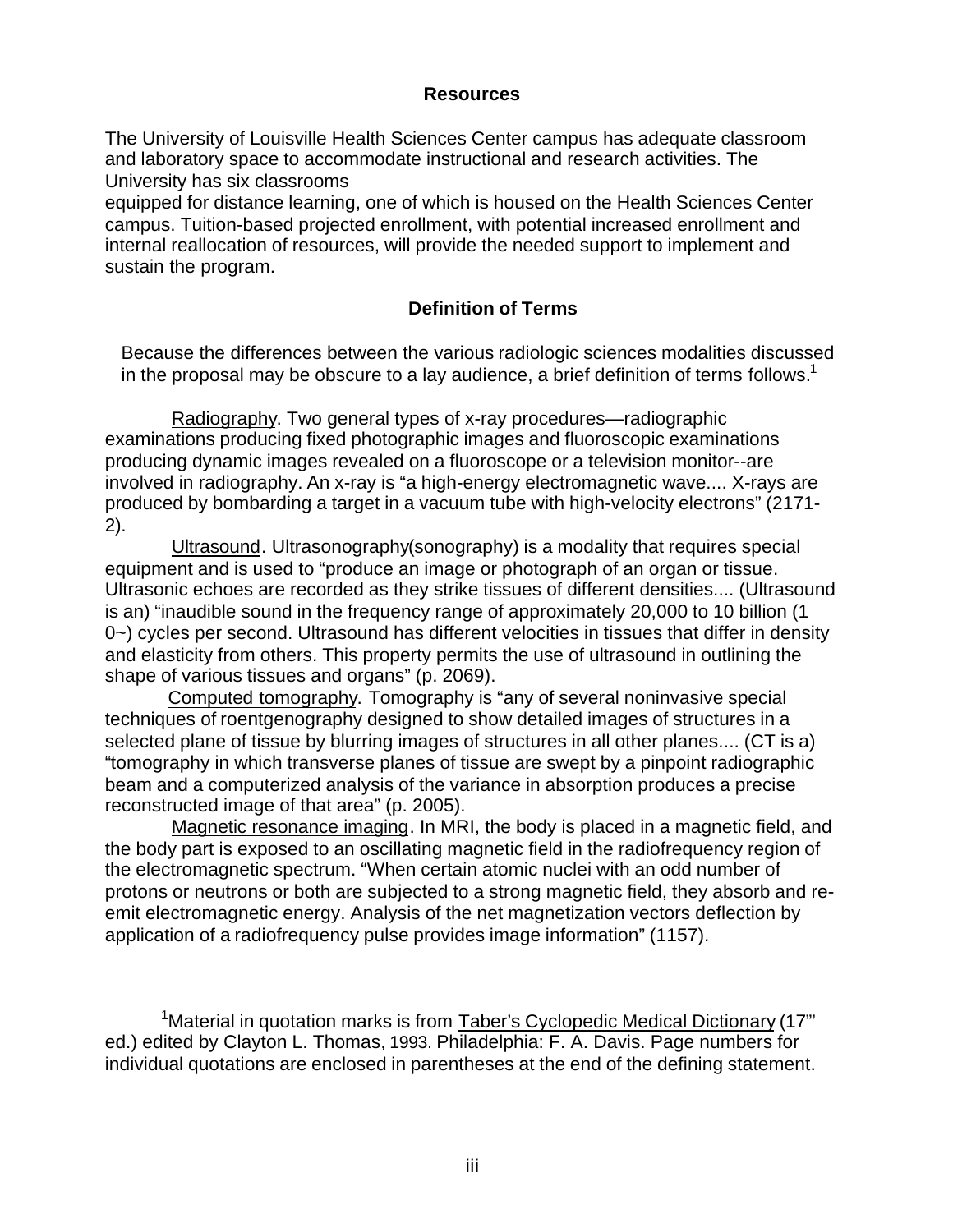# **NEW PROGRAM PROPOSALS:** Agenda Item F-1-c **DEGREE PROGRAMS AT KCTCS May 22, 2000**

#### **Recommendation:**

- That the following Associate in Applied Technology (AAT) programs be provisionally approved for the corresponding eight technical colleges:
	- ♦ Business and Office Technology (CIP 52.0402) Northern Kentucky Technical College
	- ♦ Culinary Arts (CIP 20.0402) Bowling Green Technical College.
	- ♦ Industrial Maintenance Technology (CIP 47.0303) Hazard Technical College
	- ♦ Machine Tool Technology (CIP 48.0503) Madisonville Technical College
	- ♦ Machine Tool Technology (CIP 48.0503) Owensboro Technical College
	- ♦ Machine Tool Technology (CIP 48.0503) Rowan Technical College
	- ♦ Medical Laboratory Technology (CIP 51.1004) Cumberland Valley Technical College
	- ♦ Welding Technology (CIP 48.0508) Jefferson Technical College

#### **Rationale:**

- KRS 164.580(7) provides that "The Technical Institutions' Branch (of the Kentucky Community and Technical College System) through its faculty and accrediting procedures may develop technical degree programs that shall be considered for approval by the board of regents and the Council on Postsecondary Education."
- At its April 1999 meeting, the Council delegated program approval to the KCTCS Board of Regents except for new programs that would result in the offering of a new credential at a KCTCS technical or community college.
- The eight proposed programs are the first degree programs for each of these institutions. With approval of these proposals, all technical colleges within KCTCS will have authority to offer associate degree programs and be "degree-granting" for purposes of accreditation and student financial aid.
- All proposed programs address the KCTCS and institutional missions to provide education and training to develop a skilled and versatile workforce for employment in a changing economy. The institutions justify the need for the program through a combination of statistical employment information, employer and student surveys, and advisory committee recommendations.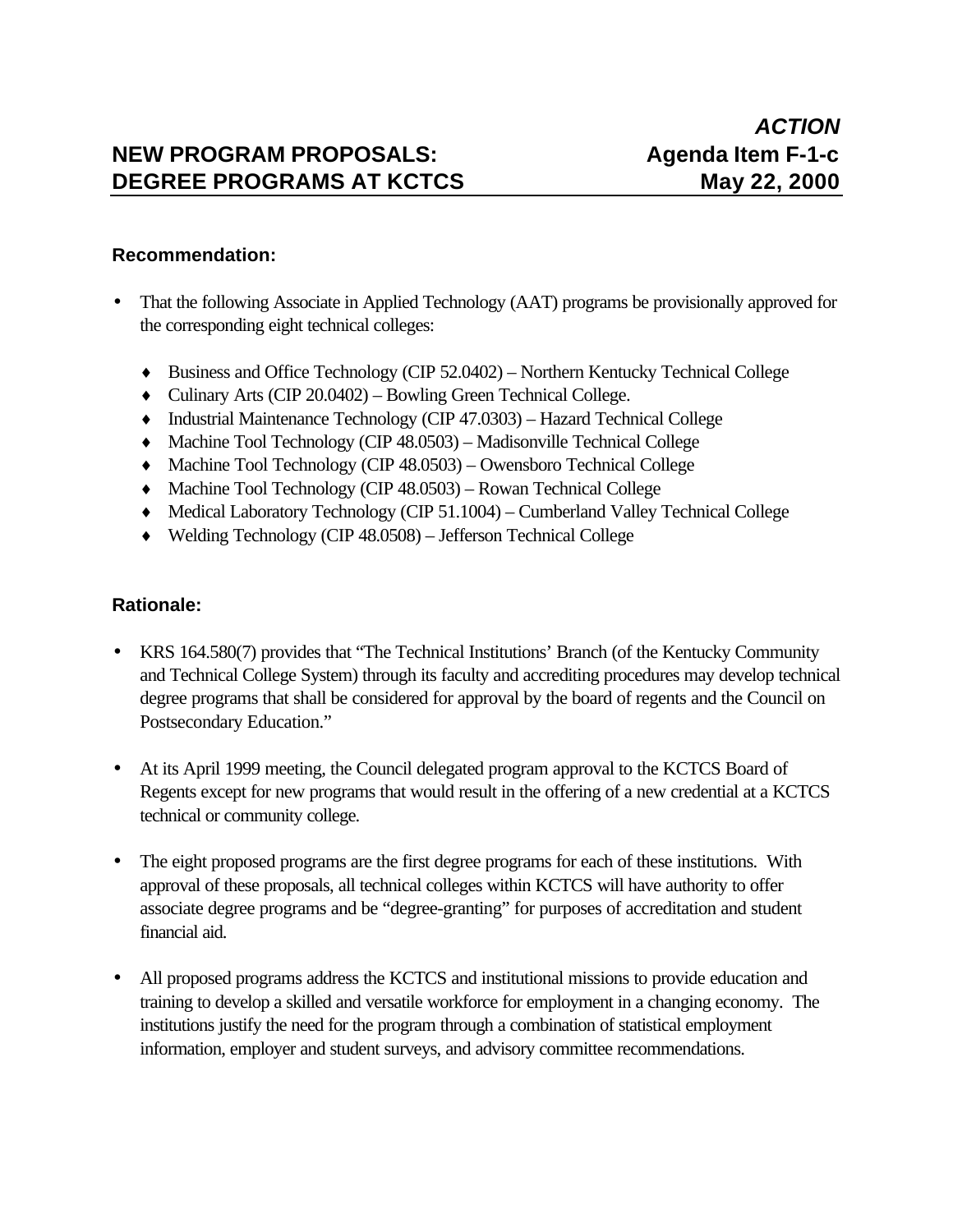- Several articulation agreements have been reached to provide transfer to four-year institutions, while others are in development.
- The faculty members in all programs meet the standards for degree programs required by the Council on Occupational Education. Most faculty members hold the appropriate educational credentials; some meet the requirements through extensive and specialized occupational experience.
- Library materials and technology are adequate. Additional library access will be provided through extensive use of community college and university libraries and access to the Kentucky Commonwealth Virtual Library.
- Technical classroom and laboratory facilities are adequate. The technical courses in all eight of the proposed programs are currently offered at the certificate or diploma level. Space for general education courses is available at all institutions.
- The proposals identify the required financial resources to start and sustain each program. The Machine Tool program at Madisonville Technical College indicates a need for equipment expenditures in Year 2 through Year 4 and an additional faculty member by Year 2. KCTCS states that these funds are included in the budget and acknowledges that program approval does not imply CPE authorization to request additional resources.
- Each program is recommended for provisional approval contingent upon satisfactory results of a site visit to be conducted by the Council on Occupational Education within 90 days after the program begins. The on-site visit will validate whether the technical college has the institutional capacity to offer the degree-level program as described in the proposal.

Executive summaries for each proposal are attached.

Staff Preparation by Charles Wade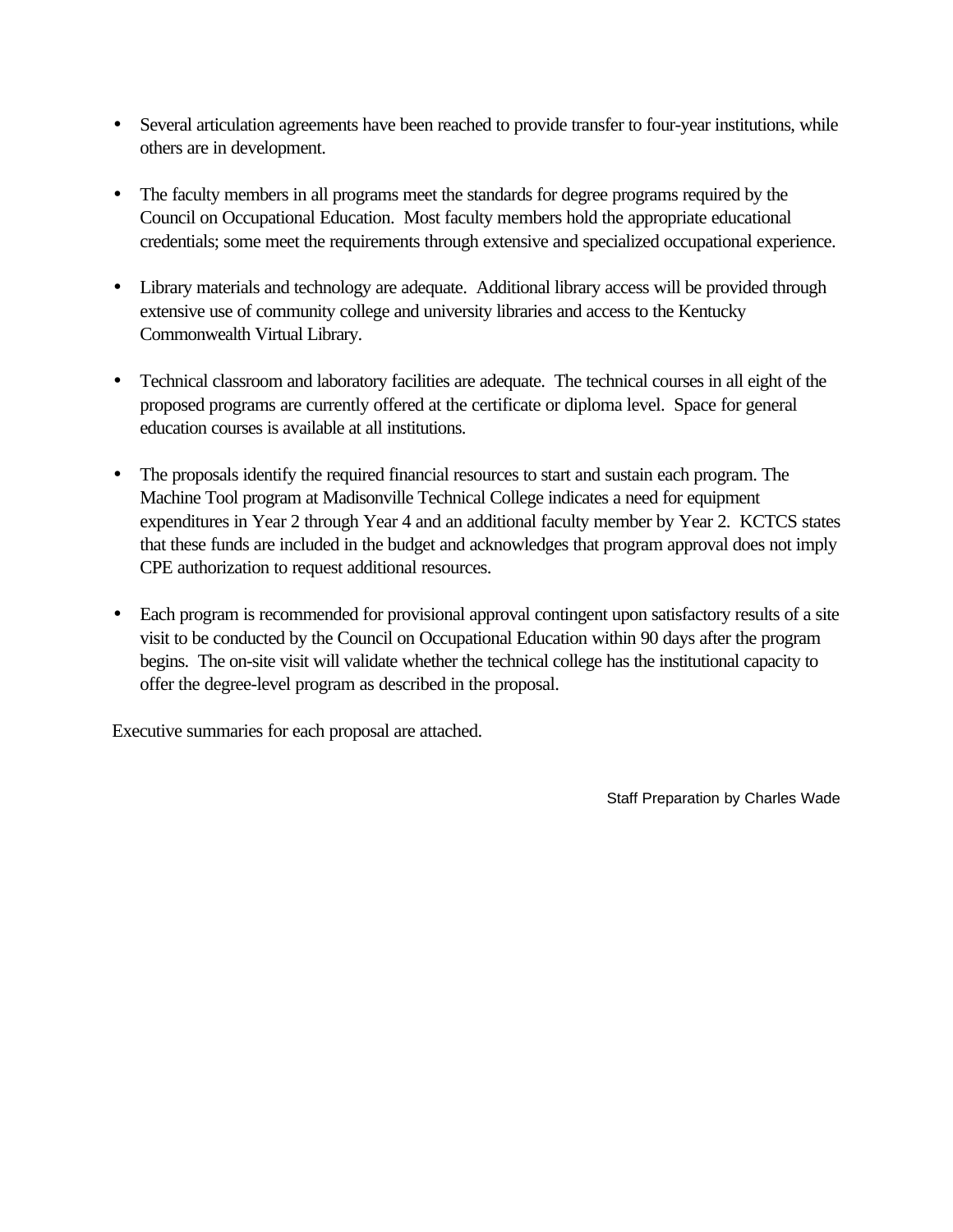### **Kentucky Community and Technical College System NORTHERN KENTUCKY TECHNICAL COLLEGE**

#### **Proposal for Initiation of a New Degree Program Associate in Applied Technology in Business and Office Technology**

# EXECUTIVE SUMMARY

#### **Mission** - **Influence** - **Organization**

This degree proposal is consistent with the mission and objectives of Northern Kentucky Technical College to provide preparatory education and initial training and retraimng of workers in order to develop a skilled and versatile workforce. This proposal is also congruent with the mission of the Kentucky Community and Technical College System, and the goals of the Council on Postsecondary Education. The degree will support the level of excellence envisioned by the *Kentucky Postsecondary Education Improvement Act of1997* (House Bill 1).

Since the passage of House Bill 1, collaborative efforts among postsecondary education providers in Northern Kentucky have flourished. This proposal supports the intent of House Bill 1 for institutional collaboration and resource sharing since both Northern Kentucky University and Thomas More College are collaborating to provide the transferable general education component.

#### **Program Description**

The Business and Office Technology program contains a general education component and a technical core, which provide a uniform base of knowledge and skill for all students obtaining the degree. In addition to the technical core, it provides multiple technical options or areas of expertise in order to accommodate individual career goals. Students may choose to specialize in the following areas: accounting; administrative assistant; and computer systems operator. At the same time the college will continue to offer previously approved certificates and diplomas for those not wishing to pursue a degree.

The program incorporates the necessary workforce skills found in the SCANS 2000 report and will produce graduates who can meet nationally recognized skill standards and are qualified for specialty credentials such as the Microsoft Office User Specialist (MOUS) testing and certification program. Such nationally recognized credentials are recognized by employers across the country and throughout the world.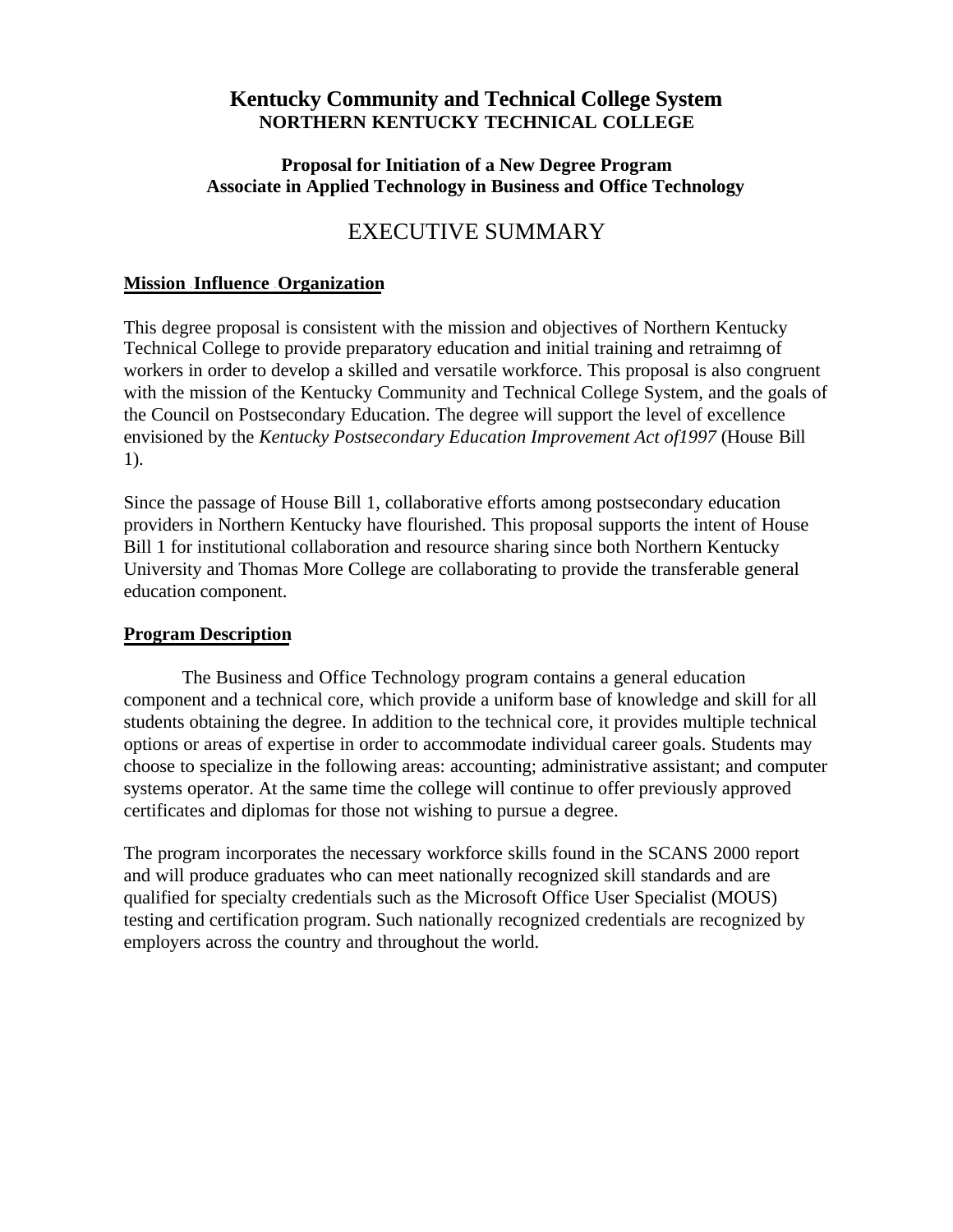#### **Supportive Data**

A need assessment conducted by Northern Kentucky Technical College indicated that 61 local employers have a strong to very strong need for an AAT degree in Business and Office Technology.

The Greater Cincinnati Labor Market Study, *Characteristics of Employment Opportunities,* revealed that by 2001, the number ofjobs that require a college or advanced degree will increase by almost nineteen percent. The *Top 50 Northern Kentucky Occupations with the Most Annual Job Openings Projected Through 2005* include computer support specialists, general office clerks, secretaries, clerical supervisors, accounting and audit clerks. The Kentucky Workforce Development Cabinet has identified computer support specialists, with *58.2* percent growth, as one of the twenty-five fastest growing Kentucky occupations requiring extensive postsecondary training through 2005.

#### **Resources**

The Business and Office Technology program combines the talent, expertise, and other resources from all three Northern Kentucky Technical College campuses in collaboration with Northern Kentucky University and Thomas More College to prepare employees for the high tech offices in Northern Kentucky and Greater Cincinnati.

NKTC has space allocated for a Learning Resource Center that is tied electronically to the Kentucky Commonwealth Virtual Library and other Internet resources. In addition, there are resource materials located in each of the laboratory areas that will be used as part of this program. The existing program classroom and lab facilities are capable of supporting the AAT degree program without renovations or structural changes.

Qualified faculty members are currently employed. No additional funding is requested for implementation of the degree program.

#### **Conclusion**

When approved by the Board of Regents of the Kentucky Community and Technical College System and the Council on Postsecondary Education, the Northern Kentucky Technical College will be able to provide a degree program needed by citizens. This program will enhance the educational and employment opportunities of students and meet workforce needs of employers. Students choosing the transferable general education option will experience a seamless system of postsecondary education. The approval of this degree will reinforce the value of collaboration in Northern Kentucky and will set the stage for future postsecondary educational endeavors.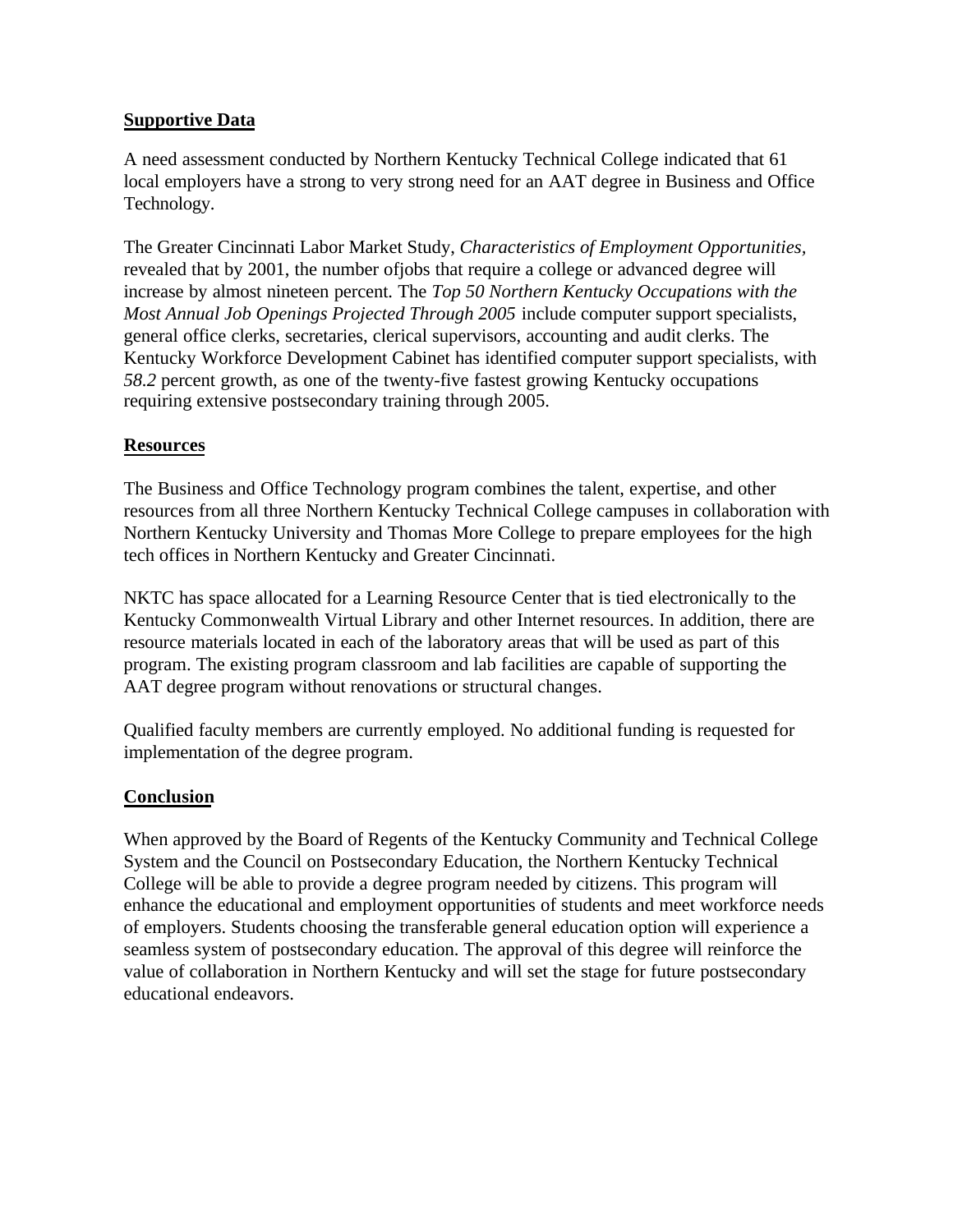#### Kentucky Community and Technical College System **BOWLING GREEN TECHNICAL COLLEGE**

#### **Proposal for Initiation of a New Degree Program Associate in Applied Technology in Culinary Arts**

#### **EXECUTIVE SUMMARY**

#### **Mission, Influence, Organization**

Bowling Green Technical College requests authorization to offer an Associate in Applied Technology Degree (AAT) in Culinary Arts effective August 2000. The proposed program is consistent with the mission of Bowling Green Technical College and the Kentucky Community and Technical College System to offer programs designed to prepare students for immediate technical and professional employment. The program will also provide students with high quality education and skills training which will ensure South Central Kentucky employers a skilled and versatile workforce.

#### **Program Description**

The program prepares graduates for supervision and management roles in the food and beverage, hospitality, and tourism industry. Classroom instruction is supplemented by practice in the culinary arts kitchen lab and by off-campus lab experiences in actual working environments. Graduates will be certified by the National Restaurant Association in Serve Safe Food Procedures, and can be eligible for certification by the American Culinary Federation as Certified Culinarian or Certified Pastry Culinarian, which is the first step to certification as "Chef."

Students will receive 45-47 semester hours of culinary skills training at the Bowling Green Technical College and 15-16 hours of general education courses from Bowling Green Community College for a total of 60-63 hours. General education credits earned through KCVU or KIET may also be applied toward the degree. The program will also serve as the regional provider of continuing education courses for this profession.

#### **Supportive Data**

Professional food service and lodging managers' jobs, under DOT code 15026, ranked second as the fastest growing among executive, administrative & managerial occupations in the tencounty labor market region of the Barren River Area. From 1994-2005, 41 percent more managers will be needed for a total projection of 231 positions or 33 job openings per year. Twenty-one of the 33 positions projected per year in the Barren River Area for this category will be specifically focused in food and beverage management. In the Commonwealth, 498 job openings per year or a growth rate of 35.64 percent is predicted. In 1994, some *9,305* food service and lodging managers were employed. By 2005 it is anticipated that the need in this category will approach 12,622. Eating and drinking establishments employ 62.9 percent of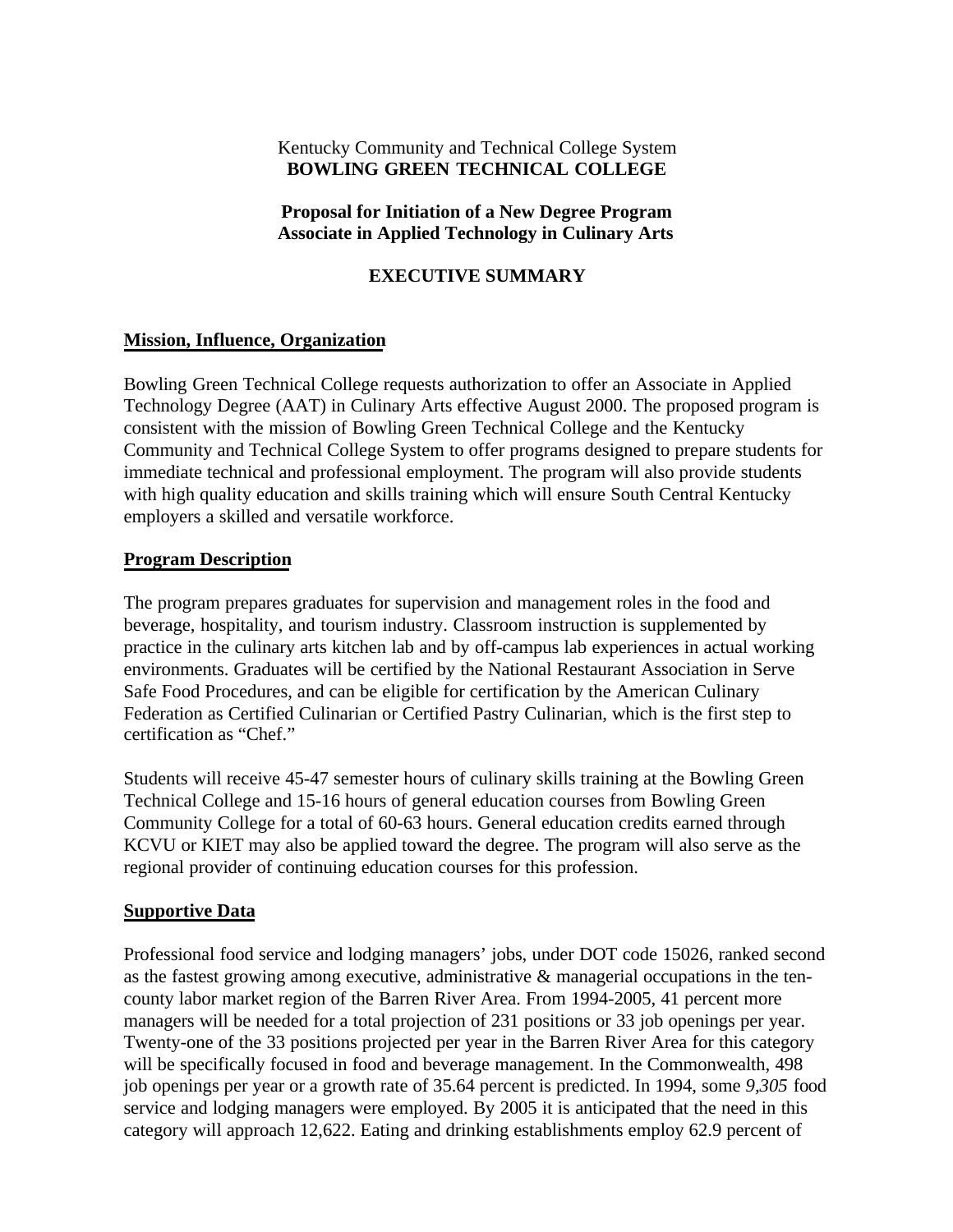this category, or 313 of the estimated yearly job openings. There will be a need for 7,939 food and beverage managers by the year 2005. These data indicates a continuous and immediate need for this program. Support also comes from local employers serving on the program advisory board, the college administration, faculty, and staff of both Bowling Green Technical College and Bowling Green Community College of Western Kentucky University.

Having earned an associate degree and certification by the American Culinary Federation Certification, graduates will be eligible for better, higher-paying positions at local, state, regional, and national levels. However, the primary objective of the program is to serve the students and employers in the South Central Kentucky region.

#### **Resources**

Facilities currently exist to support the program as all courses are being offered at the respective institutions. All Culinary Arts courses will be held at the Bowling Green Technical College. Students may take general education courses at any of the WKU campuses with selected courses available through telecourse options and the KCVU.

Culinary Arts reference materials are located at Bowling Green Technical College. Students enrolled in Western Kentucky University will have access to the University's libraries and resources available through the KCVU.

Faculty who meet the accreditation requirements of the Southern Association of Colleges and Schools will teach the general education courses. Faculty at BGTC meet the Council on Occupational Education standards as well as American Culinary Federation standards. No additional personnel are required to deliver the technical components since the diploma programs that form the basis of the program are already being offered at the BGTC. Classes for general education are already being offered at BGCC and via the KCVU. The development of the new lab structure will require an internal re-allocation of funds.

#### **Conclusion**

Without additional resources, BGTC can expand employment opportunities for local citizens and better meet workforce needs through the addition of this degree option to the existing diploma programs. This represents yet another collaborative endeavor between BGTC and BGCC designed to make optimal use of existing resources to expand employment opportunities while promoting economic development.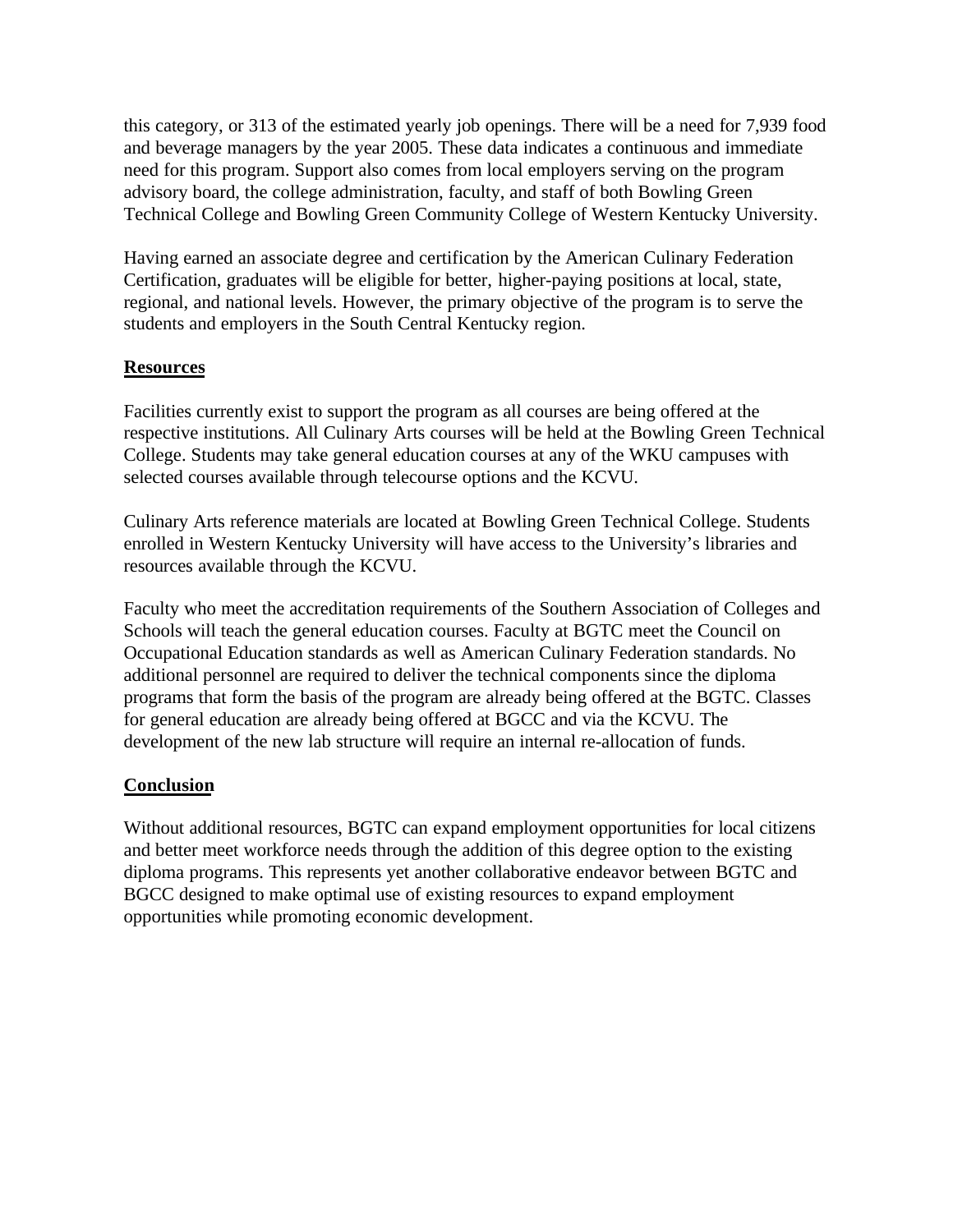#### Kentucky Community and Technical College System **HAZARD TECHNICAL COLLEGE**

#### **Proposal for Initiation of a New Degree Program Associate in Applied Technology in Industrial Maintenance Technology**

#### **EXECUTIVE SUMMARY**

#### **Mission, Influence, Organization**

Hazard Technical College, at the request of local industrial companies, is seeking approval to offer an Associate in Applied Technology degree in Industrial Maintenance Technology effective fall 2000. The proposed program is consistent with the mission of Hazard Technical College and the Kentucky Community and Technical College System to offer programs designed to prepare students for immediate technical and professional employment. The program will also provide students with high quality education and skills training which will ensure regional employers a skilled and versatile workforce. The offering of this degree will continue Hazard Technical College's tradition of meeting industries' need for a well-educated workforce with high-quality training.

#### **Program Description**

This degree will meet the need for high quality, well-educated maintenance personnel in this region of eastern Kentucky. The Associate in Applied Technology degree program requires completion of 60-69 credit hours. Students will complete general education *(15* hours) courses, technical core (27 hours) courses, and 18-27 credit hours of electives in identified specialty areas. General education courses will focus on building the general employability skills such as communication, problem solving and teamwork required in today's work environment. The curriculum will develop competencies in the core areas of math, blueprint reading, electricity, fluid power, and mechanical fundamentals. The elective courses will be taken from the areas of Air Conditioning Technology, Electrical Technology, Electronics Technology, Machine Tool Technology, Welding Technology, and/or Carpentry. These elective courses allow the advisor and students to customize training to meet local industry needs

#### **Supportive Data**

Local employers (Trus Joist McMillan, D J Plastics, Perry Manufacturing, Whayne Supply, and Service Pump) have identified sixty-two vacancies for program graduates over the next five years. Industrial donations valued at well over a hundred thousand dollars have been provided to support this program. Additionally, the Hazard area is experiencing a diversification of the economy, moving from primarily mining to industrial. Both the mining and manufacturing industry are now looking for employees who are highly skilled and highly qualified to maintain state-of-the-art equipment that is currently used in the region. Mining companies have replaced older equipment with processor controlled equipment. New factories have installed state-of-the-art equipment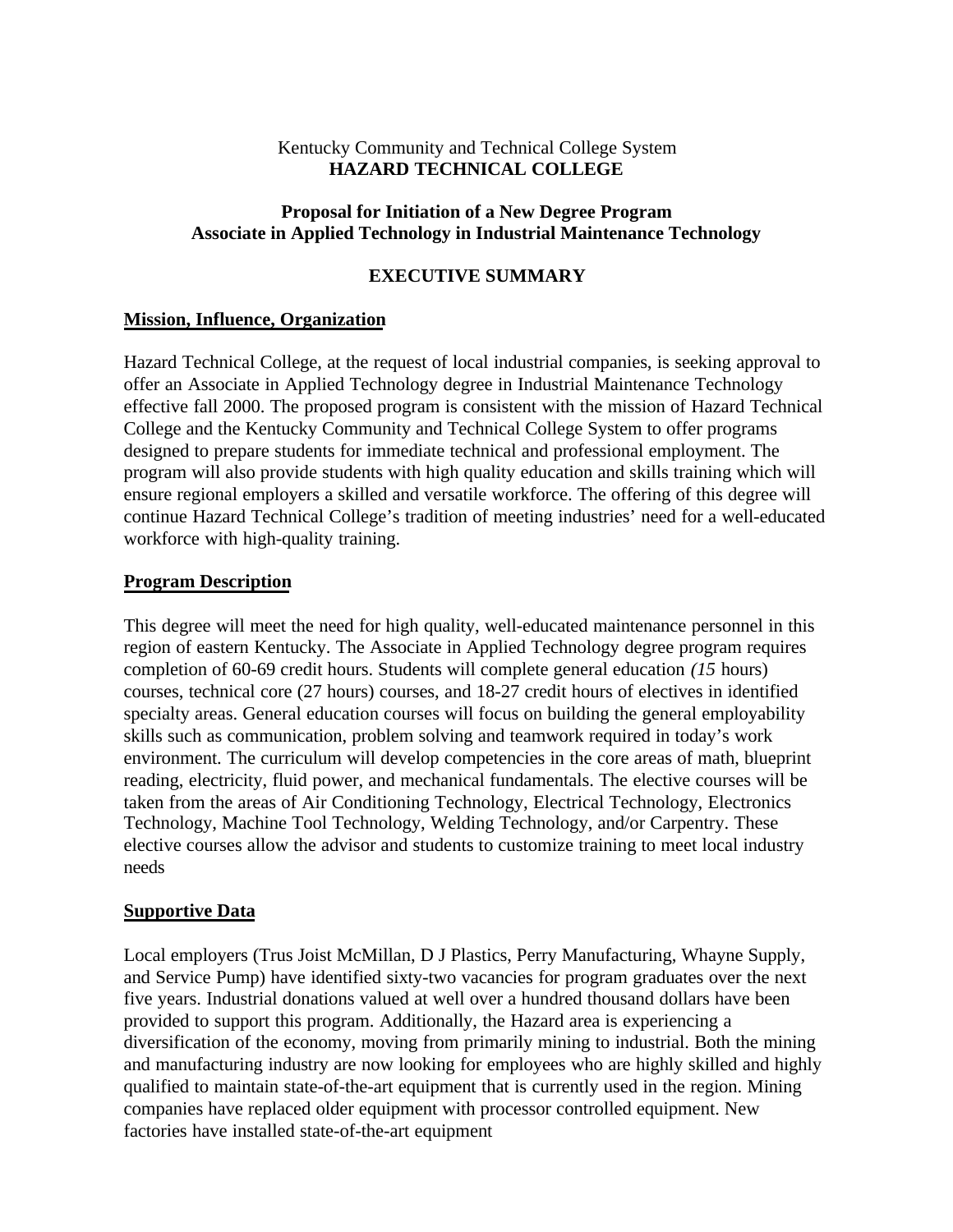for production processes. Students are highly motivated and extremely interested in becoming and remaining competent in order to meet industry's technological demands.

#### **Resources**

All of the courses required for completion of the Associate in Applied Technology degree are currently available through the collaborative arrangement between Hazard Technical College and Hazard Community College. Existing funds will cover the cost of salaries, supplies, and overhead. Libraries at both the Technical College and the Community College, as well as services available through KCVL, will meet the needs of this program. No new funding will be required for initiating this degree program.

#### **Conclusion**

With no additional funding requirements, Hazard Technical College will be able to provide advanced opportunities in industrial maintenance education for area residents while meeting emerging workforce needs. The Associate in Applied Technology degree in Industrial Maintenance Technology is essential to achieve the KCTCS mission and Hazard Technical College's goal of being responsive to industry needs.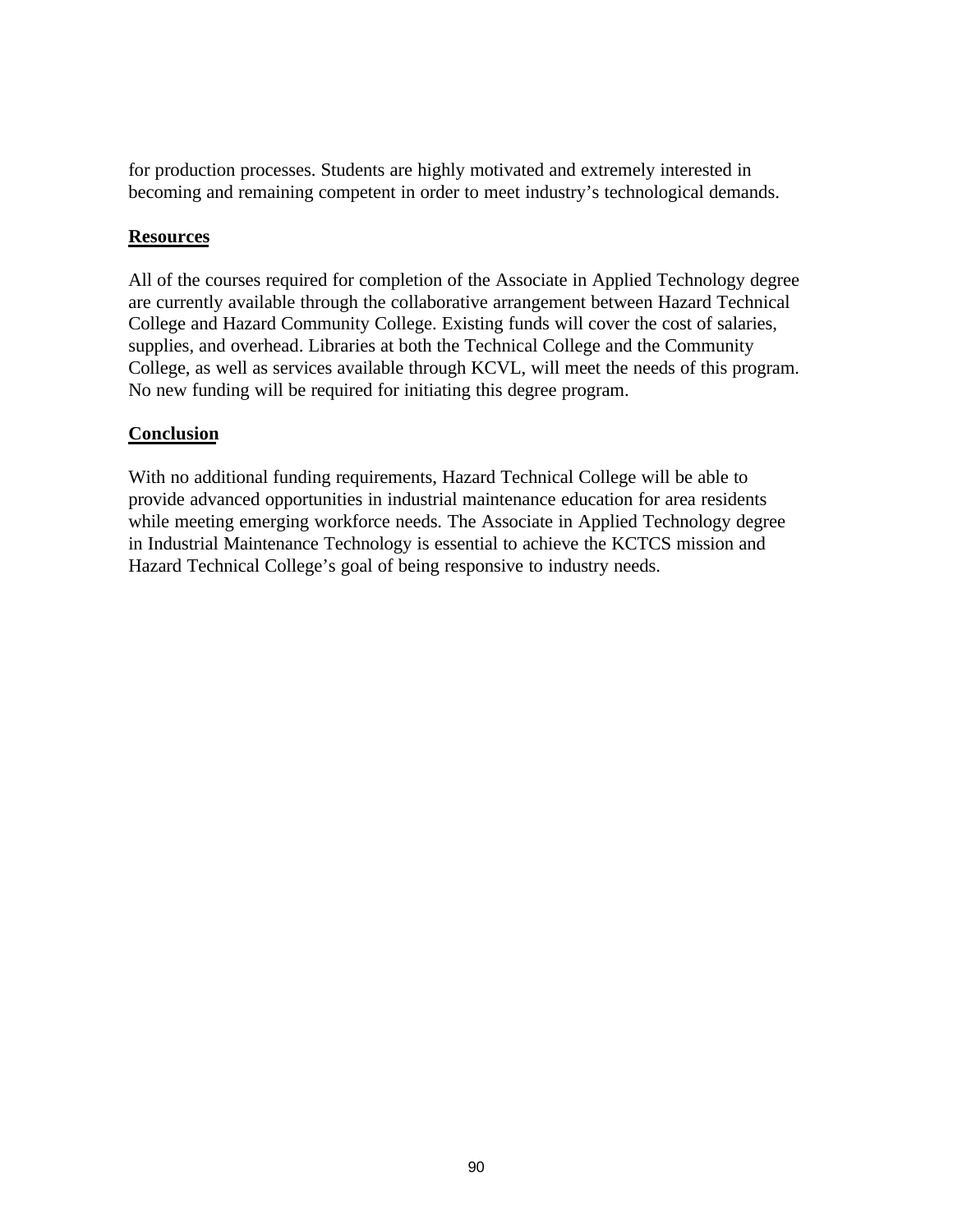# **Kentucky Community and Technical College System MADISONVILLE TECHNICAL COLLEGE**

#### **Proposal for Initiation of a New Degree Program Associate in Applied Technology in Machine Tool Technology**

#### **EXECUTIVE SUMMARY**

#### **Mission, Influence, Organization**

The proposed Associate in Applied Technology in Machine Tool Technology program is consistent with the mission of Kentucky Community and Technical College System and Madisonville Technical College. This program will prepare students for immediate technical and professional employment through technical and related training and will develop a skilled workforce that is competitive in meeting the changing demands of business and industry. It will also enhance and expand students' options that lead to success in the workforce and provide continued opportunities for a seamless, lifelong education.

The AAT degree is a collaborative effort between Madisonville Technical College and Madisonville Community College. The general education courses required for the associate degree will be completed at Madisonville Community College. Madisonville Technical College will offer the technical courses necessary to complete the program. This will comply with Governor Patton's desire to create a seamless educational system in Kentucky. The consolidation of some functions, services, and programs between Madisonville Technical College and Madisonville Community College will allow for many more educational opportunities for students.

#### **Program Description**

The *75* credit hour Associate in Applied Technology degree requires a minimum of 57 credit hours of technical courses, 15 semester credit hours of general education courses and a three credit hour computer literacy course. Machinists make parts to exact measurements by shaping them from metal or plastic castings, stampings, or from solid stock. The complex technology requires working knowledge of the use and operation of various metalworking machines and machines that cut, drill, grind, or otherwise form a piece of metal accurately into precise dimensions. Nearly all products used in farming, mining, manufacturing, construction, transportation, and communication depend upon the precision toolmaker.

Madisonville Technical College has offered the Machine Tool Technology diploma program since 1962. While the program has undergone many changes since that time, the College continues to prepare students to become highly skilled machinists in order to meet the increasing demand from industry. The degree program in Machine Tool Technology will offer the student an opportunity to reach a personal career goal including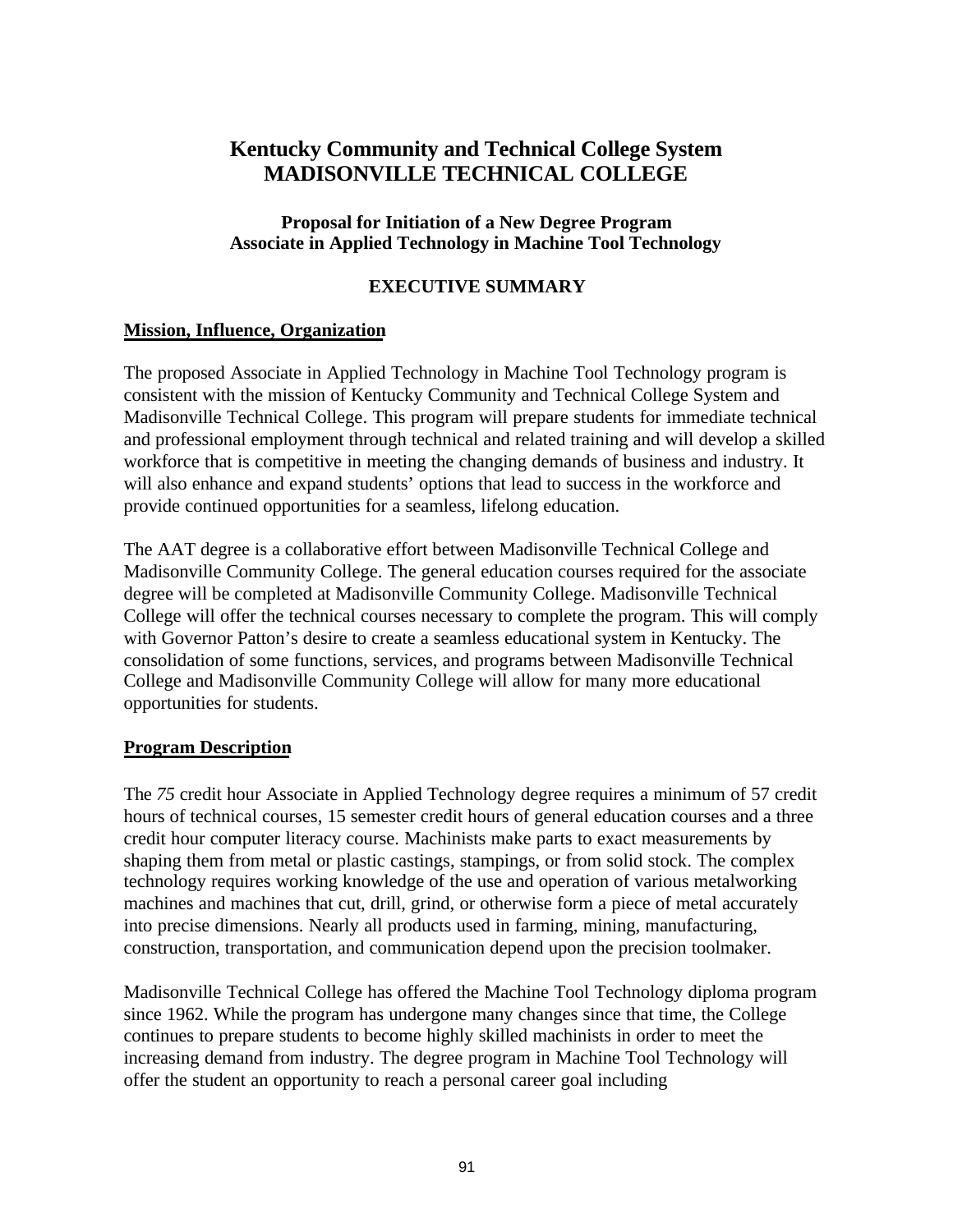the development of a high level of technical proficiency along with general employability skills such as communication, teamwork, and problem solving that are increasingly important in today's workplace.

The Machine Tool Technology student must learn to read blueprints, determine the sequence of operations, make set-ups, and choose the correct machines for the job. Earning potential in the metal working occupations correlates with the amount of education attained.

#### **Supportive Data**

A regional needs assessment and the *Occupational Outlook Handbook* demonstrated that employers in this region are having difficulty finding machinists with the highly technical skills and knowledge to meet the changing needs of the workplace. This program is designed to allow multiple exit points with certificate level competencies, diploma level competencies, or associate degree level competencies. The machining program at Madisonville Technical College is an incremental program that will allow a student to begin his/her career at entrylevel and move up the career ladder. In addition, an associate degree will increase the annual salary the graduate earns.

#### **Resources**

The general education courses necessary to complete the AAT degree may be completed at Madisonville Community College, or through the Kentucky Commonwealth Virtual University, or Kentucky Educational Television. All technical courses will be completed at Madisonville Technical College.

A full-time librarian oversees the media center, which houses adequate resource and reference materials. In addition, the media center has full access to the Kentucky Virtual Library and its many resources.

#### **Conclusion**

Without requiring additional funding, the Associate in Applied Technology degree will allow area residents the opportunity to pursue additional postsecondary education in machine tool technology while providing local employers an educated, highly skilled workforce. The degree will also enable KCTCS and Madisonville Technical College to demonstrate responsiveness to the demand from local employers for well-trained workers in this field.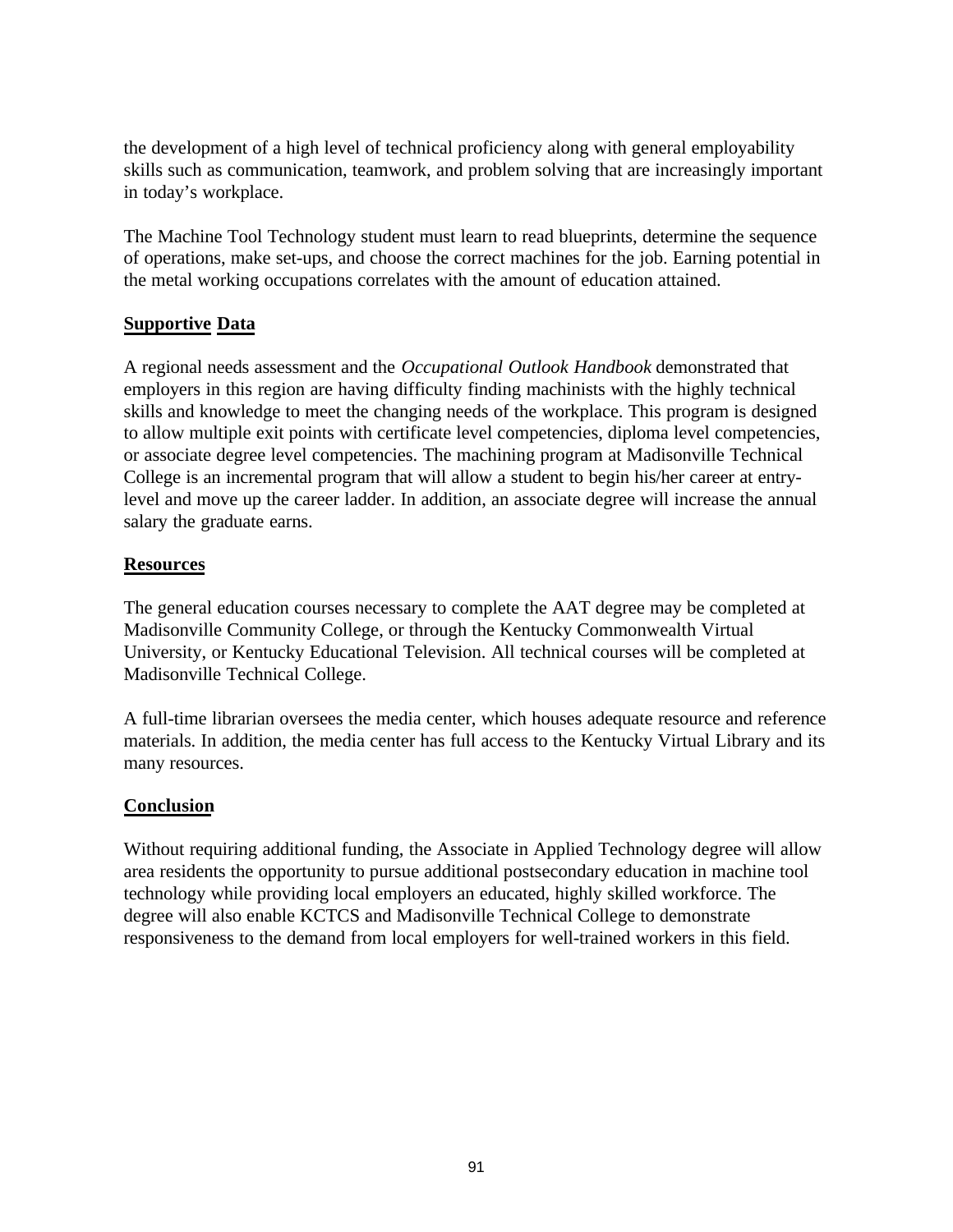# **Kentucky Community and Technical College System OWENSBORO TECHNICAL COLLEGE**

#### **Proposal for Initiation of a New Degree Program Associate in Applied Technology in Machine Tool Technology**

#### **EXECUTIVE SUMMARY**

#### **Mission, Influence. Organization**

The Machine Tool Technology AAT Degree program will support the streamlining of educational opportunity envisioned by the *Kentucky Postsecondary Education Improvement Act of 1997* (House Bill 1). It also supports the mission of the Kentucky Community and Technical College System and Owensboro Technical College's mission by providing education and training to develop a skilled and versatile workforce for Owensboro and the surrounding communities

The Associate in Applied Technology (AAT) degree in Machine Tool Technology will enhance and expand student options that lead to success in the workforce. It will provide continued opportunities for seamless, lifelong education and give graduates the advantage of being competitive with other degree-holding individuals in the current job market.

#### **Program Description**

The AAT degree program is a 75 credit hour program that requires a minimum of 57 credit hours of technical courses, 15 semester credit hours of general education courses and a three credit hour computer literacy course. OTC and 0CC are collaborating to provide the general education component of this program through consolidation of programs, services and functions.

The current program provides training for adults seeking to learn a new career, training for adults wanting to upgrade their machinist skills and dual credit training for high school students. Two diplomas and three certificates are presently offered in the program.

#### **Supportive Data**

Owensboro and the surrounding areas have shown a dramatic growth in the manufacturing field which has created an escalating demand for qualified machinists, quality control personnel, CNC programmers, and tool room supervisors.

The community need for the AAT degree program has been demonstrated through need assessment, surveys, letters of support, and verbal reports during program advisory committee meetings. The manufacturing industry in the Owensboro area has an increased demand for quality machinists as a result of the impressive industrial growth in the community. Thirteen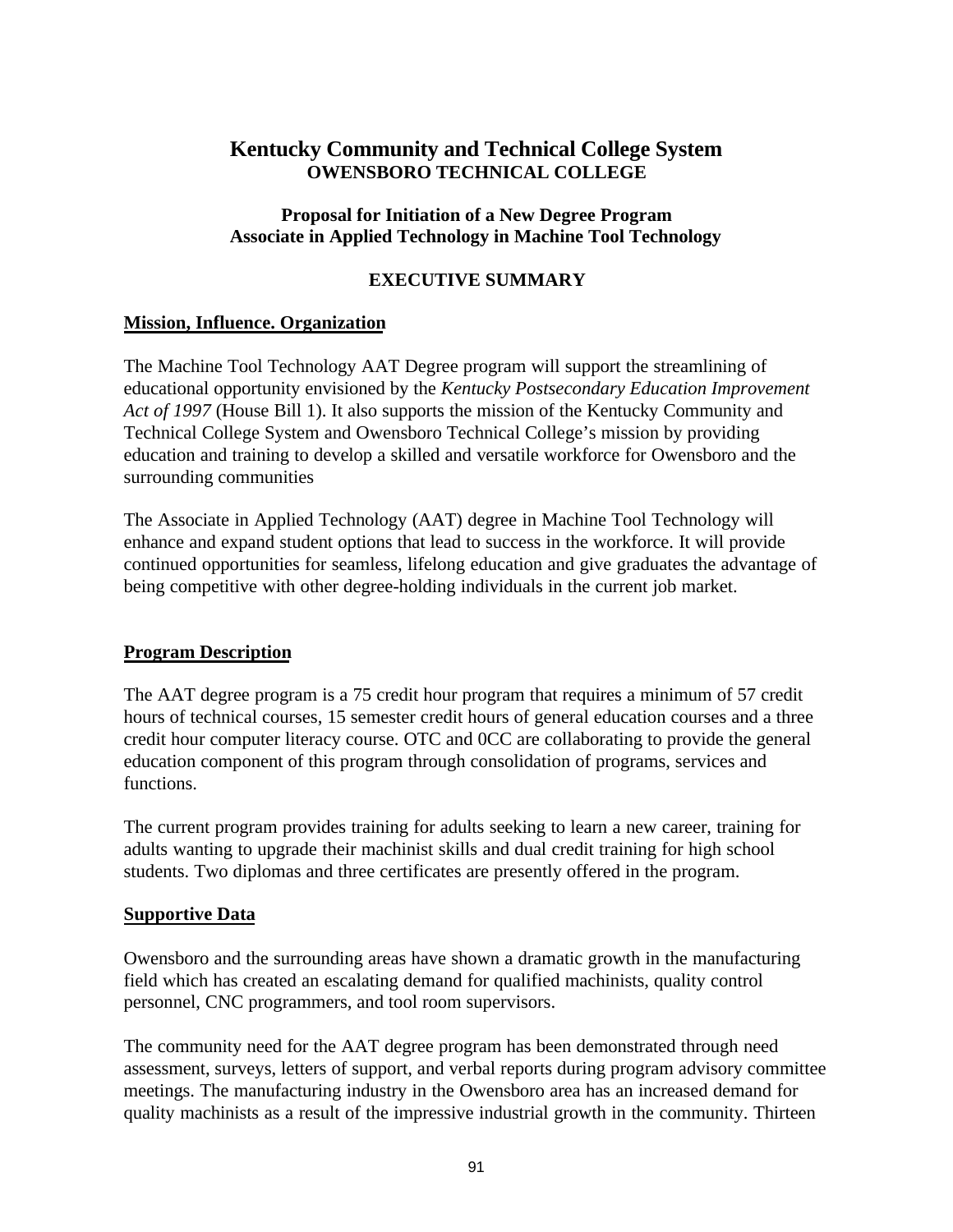new major manufacturing firms have located in Daviess, Hancock, Ohio, and McLean counties over the past three years. This count does not include the many machine shops located in Henderson County, the "Mold Capital of Kentucky," which is only thirty miles away. These Henderson manufacturing firms also hire program graduates from Owensboro's program. In addition to the new companies in the area, 16 existing manufacturing firms in and around Owensboro have expanded greatly.

Machine Tool Technology has been revitalized in the past five years to meet the extraordinary demands for skilled personnel in the area. Since the methods of machining have changed dramatically, students now receive training on both conventional equipment and technologically advanced computer numerically-controlled equipment. The hiring of machine tool students is at an all-time high with Machine Tool Technology students from Owensboro Technical College being placed in positions such as machinists, CNC operators, CNC programmers, and set-up personnel. Earning an AAT degree will enable graduates to advance more quickly into lead positions such as department programmers, job route specialists, and quality control technicians.

#### **Resources**

All Machine Tool Technology courses will be held at Owensboro Technical College where facilities are already available to support the program. Students may take general education courses at Owensboro Community College, through KCVU, or through KET.

No new equipment funding is required for the AAT program. The salaries of two instructors are fully funded, and the salary of a third instructor is funded by a grant.

Current library resources are available in the Owensboro Technical College media center. Owensboro Technical College and Owensboro Community College have also entered into a Library Services Collaboration Agreement that extends borrowing privileges to all students of either institution. Library services are also available via the KCVL.

#### **Conclusion**

With no additional funding, an AAT degree in Machine Tool Technology will allow former graduates, current students, and future students to pursue expanded educational opportunities in the machine tool area. The degree program will provide employers a more qualified pool of applicants, resulting in economic benefits for new employees and employers. The AAT degree will also respond to numerous requests from regional industries and to student demand for more educational opportunities.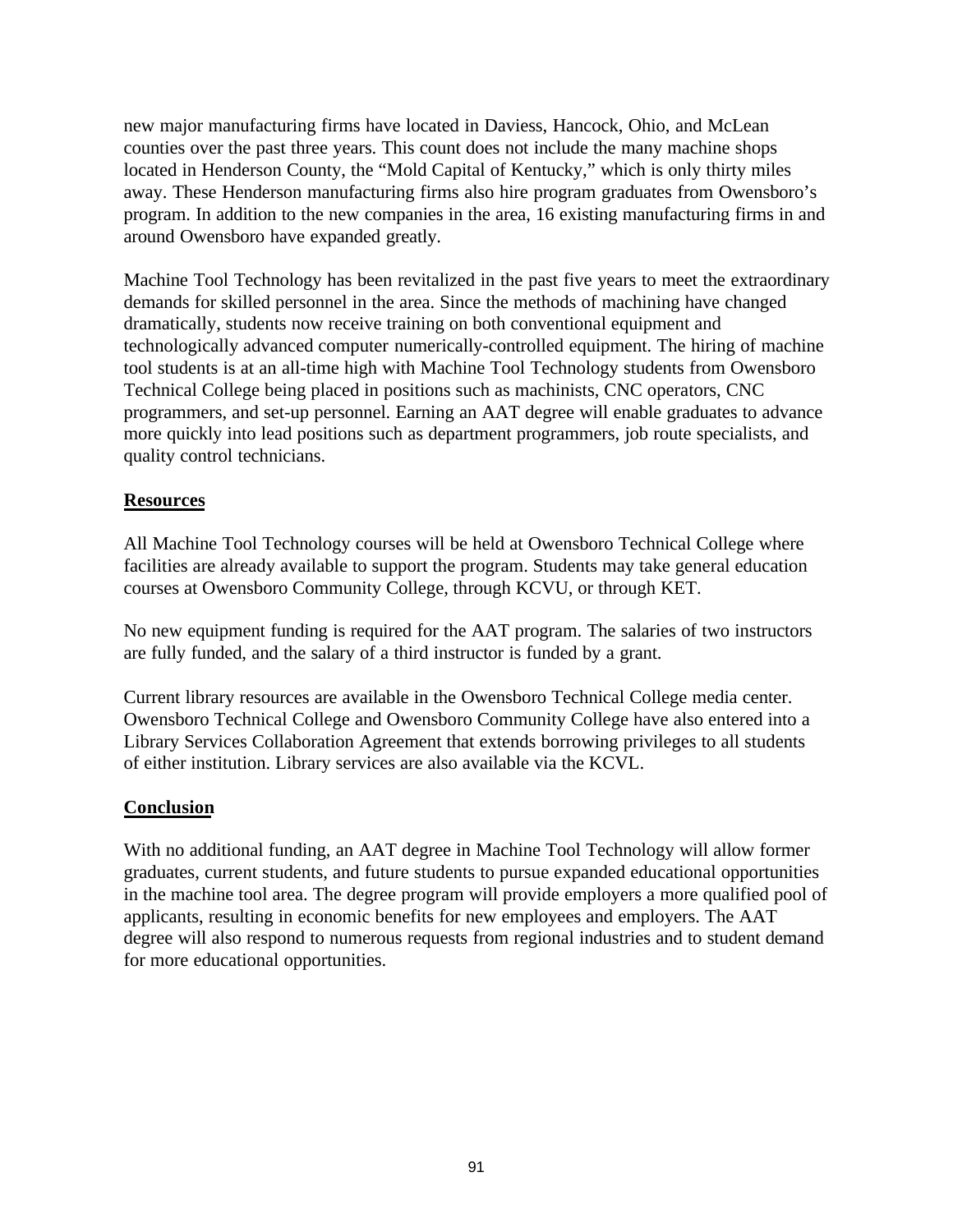#### Kentucky Community and Technical College System **ROWAN TECHNICAL COLLEGE**

#### **Proposal for Initiation of a New Degree Program Associate in Applied Technology in Machine Tool Technology**

#### **EXECUTIVE SUMMARY**

#### **Mission, Influence, Organization**

The Machine Tool Technology AAT Degree program will support the streamlining of educational opportunity envisioned by the *Kentucky Postsecondary Education Improvement Act of 1997* (House Bill 1). It also supports the mission of the Kentucky Community and Technical College System and Owensboro Technical College's mission by providing education and training to develop a skilled and versatile workforce for Owensboro and the surrounding communities. The mission of Rowan Technical College is to provide education and training to develop a skilled and versatile workforce for Morehead and the surrounding community. The Machine Tool Technology program supports the college mission by providing state-of-the-art training that enables current industry personnel to upgrade skills and provides students the opportunity to pursue a career in the Machine Tool field.

The Associate in Applied Technology degree in Machine Tool Technology will enhance and expand student options that lead to success in the workforce. It will provide continued opportunities for seamless, lifelong education as the students with degrees make choices about when and where to continue their educational experiences. The degree will afford these students the advantage of being able to compete with other degree-holding individuals in the current job market.

#### **Program Description**

The 75 credit hour Associate in Applied Technology degree requires a minimum of 57 credit hours of technical courses, 15 semester credit hours of general education courses and a three credit hour computer literacy course. Workplace readiness skills such as communication and problem solving will be enhanced through the broadened general education component. Rowan Technical College students may take their general education courses via distance learning or from Maysville Community College or other postsecondary institutions. Workplace readiness skills such as communication and problem solving will be enhanced through the broadened general education component.

Since the establishment of Rowan Technical College, the Machine Tool technology program has provided quality training for career-seeking adults and continuing education classes for those wanting to upgrade skills. Two diplomas and three certificates are currently given upon completion of assigned tasks for the program. The methods of machining have changed dramatically, and students now receive training on both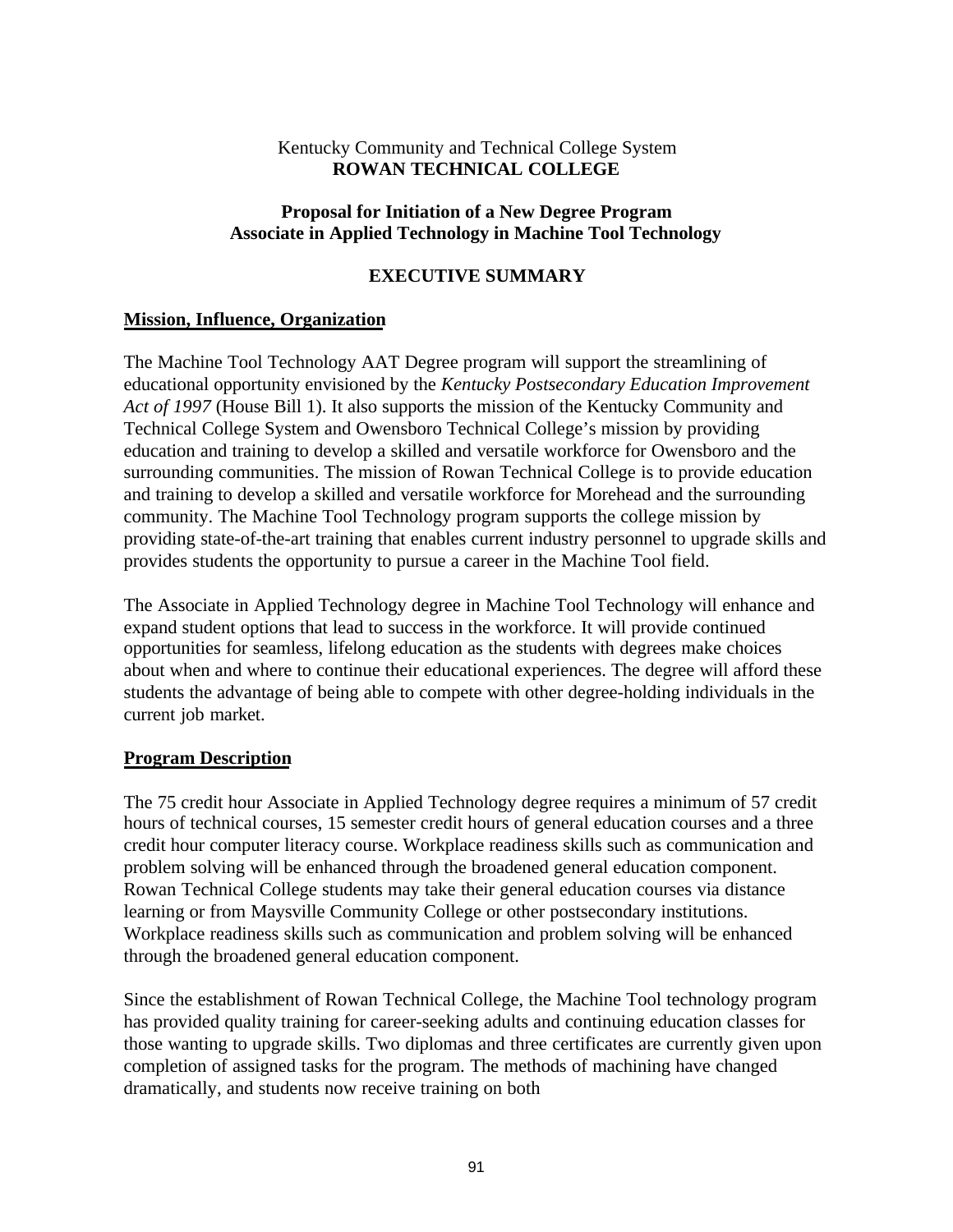conventional equipment and technologically advanced computer numerically-controlled equipment

#### **Supportive Data**

The hiring of Machine Tool students is at an all-time high with 100% of the Machine Tool Technology students from Rowan Technical College being placed in positions such as machinists, CNC operators, CNC programmers, and set-up personnel. Earning an Associate in Applied Technology degree would enable students to advance into supervisor positions like department programmers, job route specialists, and quality control technicians much more quickly. The Associate in Applied Technology degree will respond to student demand for more educational opportunities and to numerous requests from regional industries. The manufacturing industry in the Morehead area has expressed an increased demand for quality machinists and related employees because of the impressive industrial growth in the community. New major manufacturing firms have located in Rowan, Montgomery, Mason, Fleming, and Bath counties over the past ten years. In addition to the new companies in the area, existing manufacturing firms within a 50-mile radius have expanded greatly. Morehead and the surrounding area have shown a dramatic growth in the manufacturing field with the creation of a regional industrial park, located approximately three miles from Rowan Technical College. The industrial park will create an escalating demand for qualified machinists, quality control personnel, CNC programmers, and tool room supervisors. The community has further demonstrated support for the Associate in Applied Technology degree program through need assessment surveys, letters of support, and verbal testimony at craft advisory meetings.

#### **Resources**

The degree program will build on the current certificate and diploma programs at Rowan Technical College. All of the Machine Tool Technology courses will be held at Rowan Technical College where facilities and faculty are already available to support the program. Students may take general education courses at Maysville Community College through KCVU, or through KET or may transfer credit from other colleges and universities. Since this degree program will build on the existing programs no new funding is required for the AAT program. Current library resources are available at Rowan Technical College. Library services are also available through Kentucky's Commonwealth Virtual Library.

#### **Conclusion**

An Associate in Applied Technology degree in Machine Tool Technology will allow former graduates, current students, and future students to pursue additional educational opportunities in the Machine Tool area. The degree program will provide employers a qualified pool of applicants, resulting in economic benefits for new employees and employers. Program implementation can be accomplished without any new funding.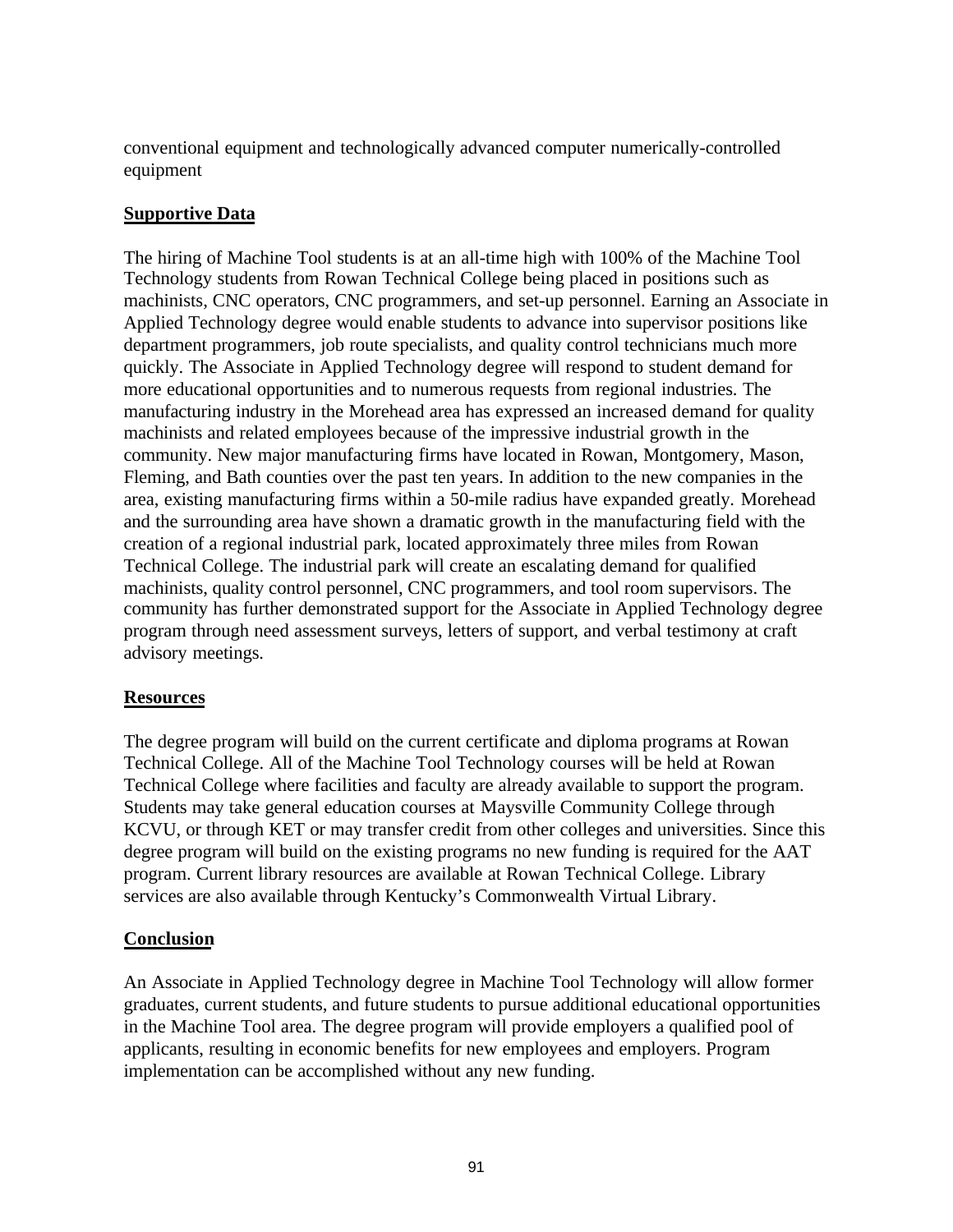# **Kentucky Community and Technical College System CUMBERLAND VALLEY TECHNICAL COLLEGE**

#### **Proposal for Initiation of a New Degree Program Associate in Applied Technology in Medical Laboratory Technology**

#### **EXECUTIVE SUMMARY**

#### **Mission, Influence, Organization**

The proposed Associate in Applied Technology (AAT) degree in Medical Laboratory Technology is consistent with Cumberland Valley Technical College's mission to provide education and training to develop a skilled and versatile workforce for employment, lifelong learning and independence in a changing global economy. The establishment of this program will also meet the College's goals of responding to the needs of business and industry, and developing partnerships that lead toward a comprehensive workforce preparation system.

Changes in industry regulations have established an associate degree as the minimum educational level for job entry in this field. To continue to serve industry needs and respond to a changing workforce, we must provide this educational avenue for our students.

This program is also consistent with the mission of KCTCS to promote collaboration between institutions and to promote a seamless educational experience. Cumberland Valley Technical College and Southeast Community College (SECC) will continue to work together to provide this degree offering.

#### **Program Description**

This program prepares students for a career in medical laboratory technology. The graduate will be able to perform routine analytical procedures in the various departments of the laboratory to include hematology, urinalysis, biochemistry, serology, microbiology, and immunohematology.

Cumberland Valley Technical College will provide all technical course work. General education requirements will be provided primarily by Southeast Community College, but will also be obtainable through transfer from accredited institutions, distance learning, and the Kentucky Commonwealth Virtual University. Clinical fieldwork will be coordinated by Cumberland Valley Technical College with the support and cooperation of participating area clinical facilities.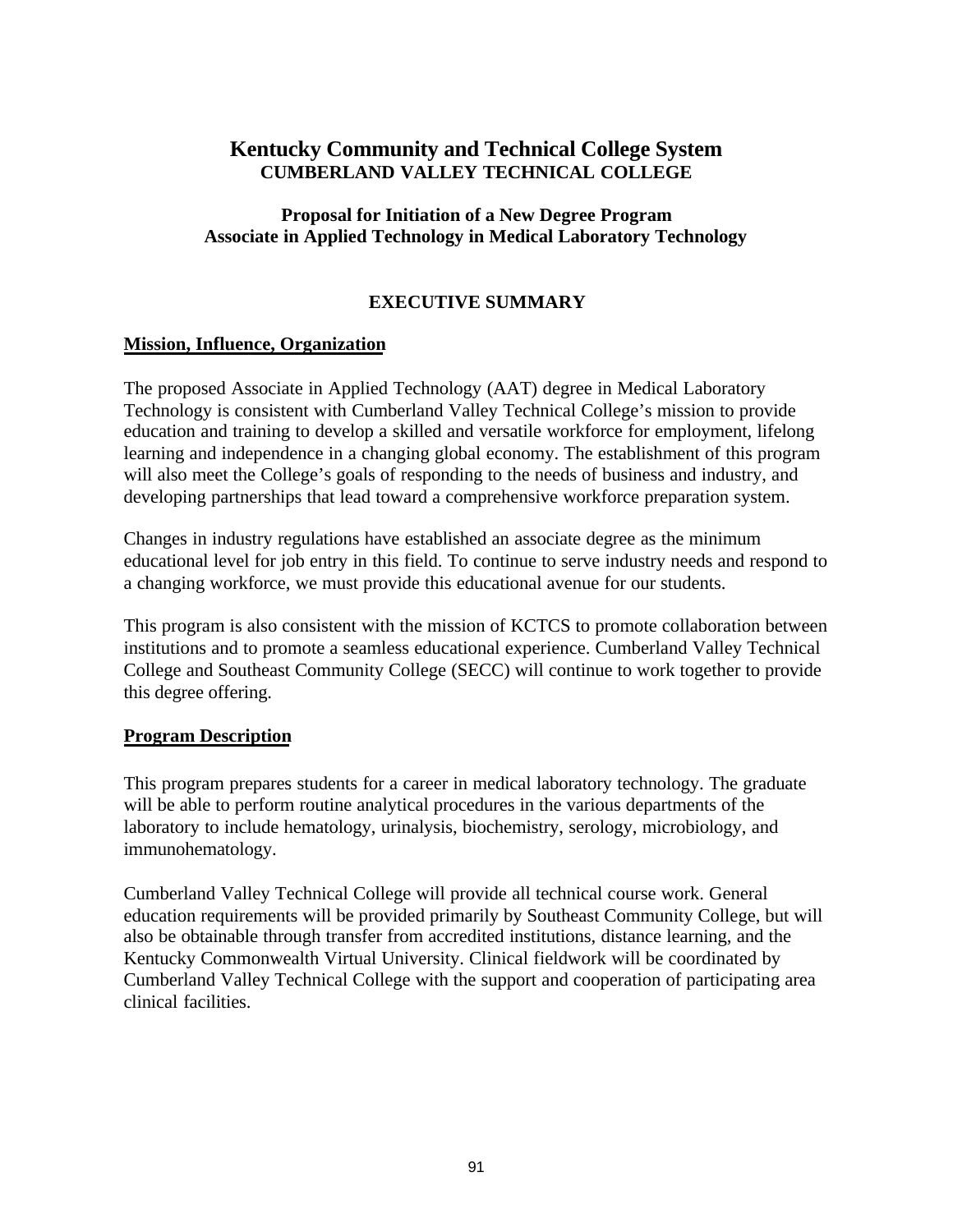#### **Supportive Data**

Cumberland Valley Technical College has operated a Medical Laboratory Technology diploma program since 1993. Graduates of this program have successfully obtained employment as Medical Laboratory Technicians in area hospitals, laboratories, and clinics. The program is accredited by the National Accrediting Agency for Clinical Laboratory Sciences (NAACLS).

Regulatory changes made by the accrediting and licensing bodies for this profession necessitate making an associate degree available to students. The Clinical Laboratory Improvement Act (CLIA '88) requires medical laboratory professionals who perform high complexity testing to possess a minimum of an associate degree with national certification. Two national certifying agencies have instituted this mini mum requirement. The American Society of Clinical Pathologists requires an associate degree or equivalent. The National Certifying Agency requires an associate degree with no equivalency pathway. Other national accrediting agencies indicate they will follow suit. Without an associate degree, graduates of the Medical Laboratory Technology Diploma program would not be eligible for certification and therefore would not be eligible for employment with a majority of health care facilities.

Southeast Community College has partnered with CVTC since 1994 to offer joint programs in the health care field. Southeast Community College offered an Associate in Applied Science degree in Clinical Laboratory Technology beginning in 1972, which was deactivated in 1986. SECC applied for reactivation of this program in 1999 in order to provide the graduates of Cumberland Valley Technical College with an avenue to earn an associate degree. An assessment of the program resulted in ongoing collaboration meetings between CVTC and SECC, and a determination that degree program approval should reside with CVTC since it offers all the technical courses needed for the degree. It was further agreed that SECC would continue to provide the general education component.

#### **Resources**

Resources at Cumberland Valley Technical College are adequate to meet the needs of this program. No additional resources are required. A fully equipped laboratory is available. Qualified and credentialed faculty are on staff. Southeast Community College will continue to provide general education requirements.

#### **Conclusion**

Changing requirements for professional certification in the field of medical laboratory technology make it essential that an associate degree be available in the area. The technical expertise available through CVTC makes it the logical college to award the degree. Program implementation will require no additional funding.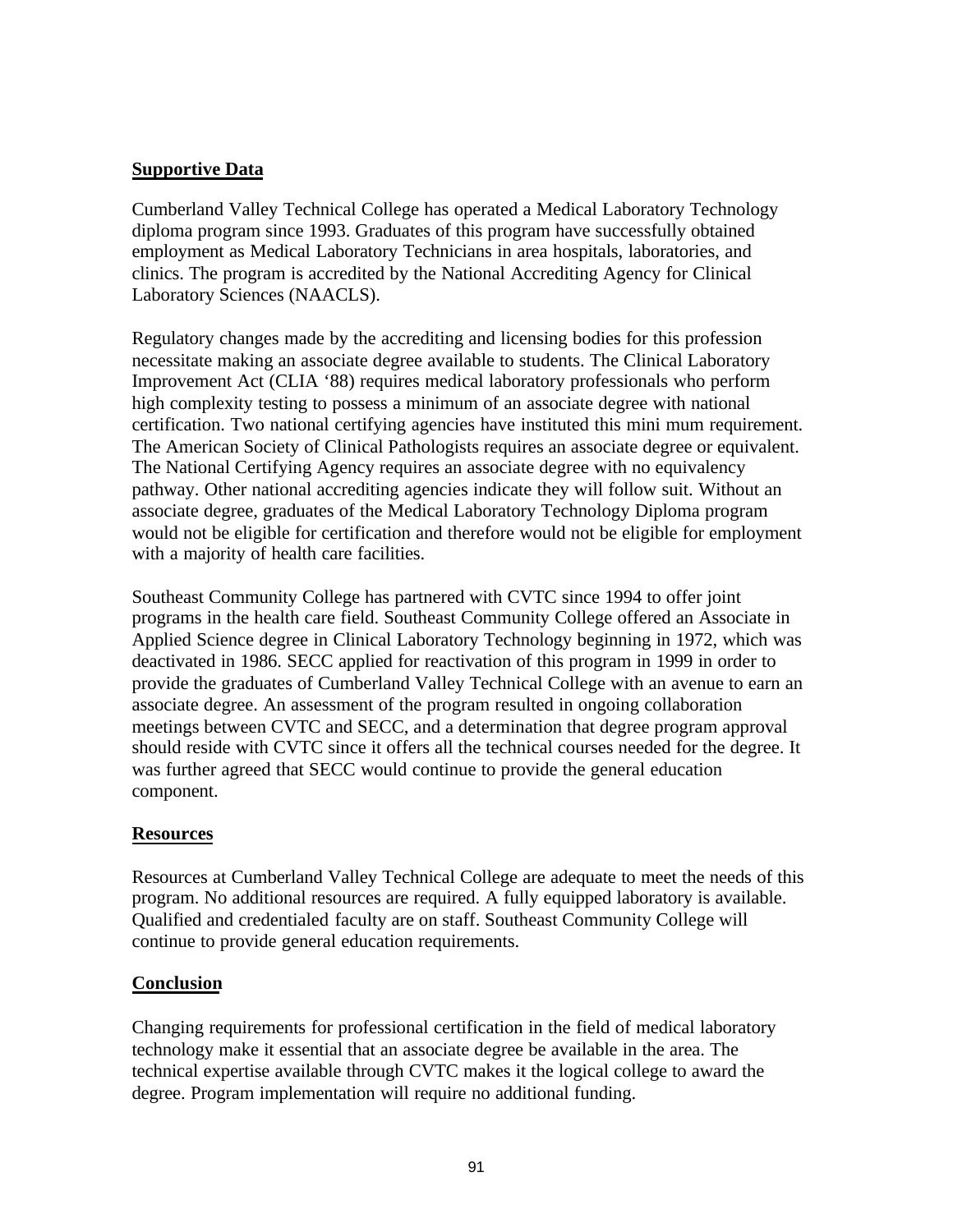# **Kentucky Community and Technical College System JEFFERSON TECHNICAL COLLEGE**

**Proposal for Initiation of New Degree Program Associate in Applied Technology in Welding Technology**

# **EXECUTIVE SUMMARY**

#### **Mission, Influence, and Organization**

The Associate in Applied Technology (AAT) degree in Welding at Jefferson Technical College will help fulfill the mission of the Kentucky Community and Technical College System, and achieve the goals of the Council on Postsecondary Education. The degree will contribute to the streamlining of educational opportunities envisioned by the *Kentucky Postsecondary Education Improvement Act of1997* (House Bill 1). The Associate in Applied Technology (AAT) degree in Welding also supports Jefferson Technical College's (JTC) mission to "provide education and training to develop a productive and versatile workforce. This degree program is designed to provide a two-year technical degree for meeting clearly defined needs of the manufacturing, fabrication, and metal repair industries in the Greater Louisville Metropolitan Area. Welders trained in advanced methods and techniques are necessary to manufacture the next generation of products in a highly competitive and global marketplace. In addition, the AAT in Welding helps the college achieve its goal of being the primary provider of short and long-term training for the welding and metal fabrication industry in the Louisville metropolitan area.

#### **Program Description**

Industry and business entities from the Louisville area have expressed their need for a skilled workforce that has the potential to continue to learn and keep abreast of the changes in technology and material. This degree will be responsive to the technical needs of the welding industry and, at the same time, developing general workplace readiness skills such as communication and problem solving though general education offerings. The opportunity for technical electives permits students to customize their training to meet their needs and the needs of their employers. Elective courses also lend themselves to the customization of industrial training and upgrade offerings that may vary by geographical area and the manufacturing needs of the region. This program will allow students to develop specific skills required as a condition of employment, increase their skills for pay incentives, and allow for advancement into supervisory positions.

The sixty-four (64) credit hour curriculum for the AAT in Welding requires completion of forty-nine (49) hours of technical course work and fifteen hours (15) of general education course work. Students will complete the technical course work at JTC and the general education requirements at Jefferson Community College (JCC), or they may choose to take distance learning courses via KET or KCVU. Students who have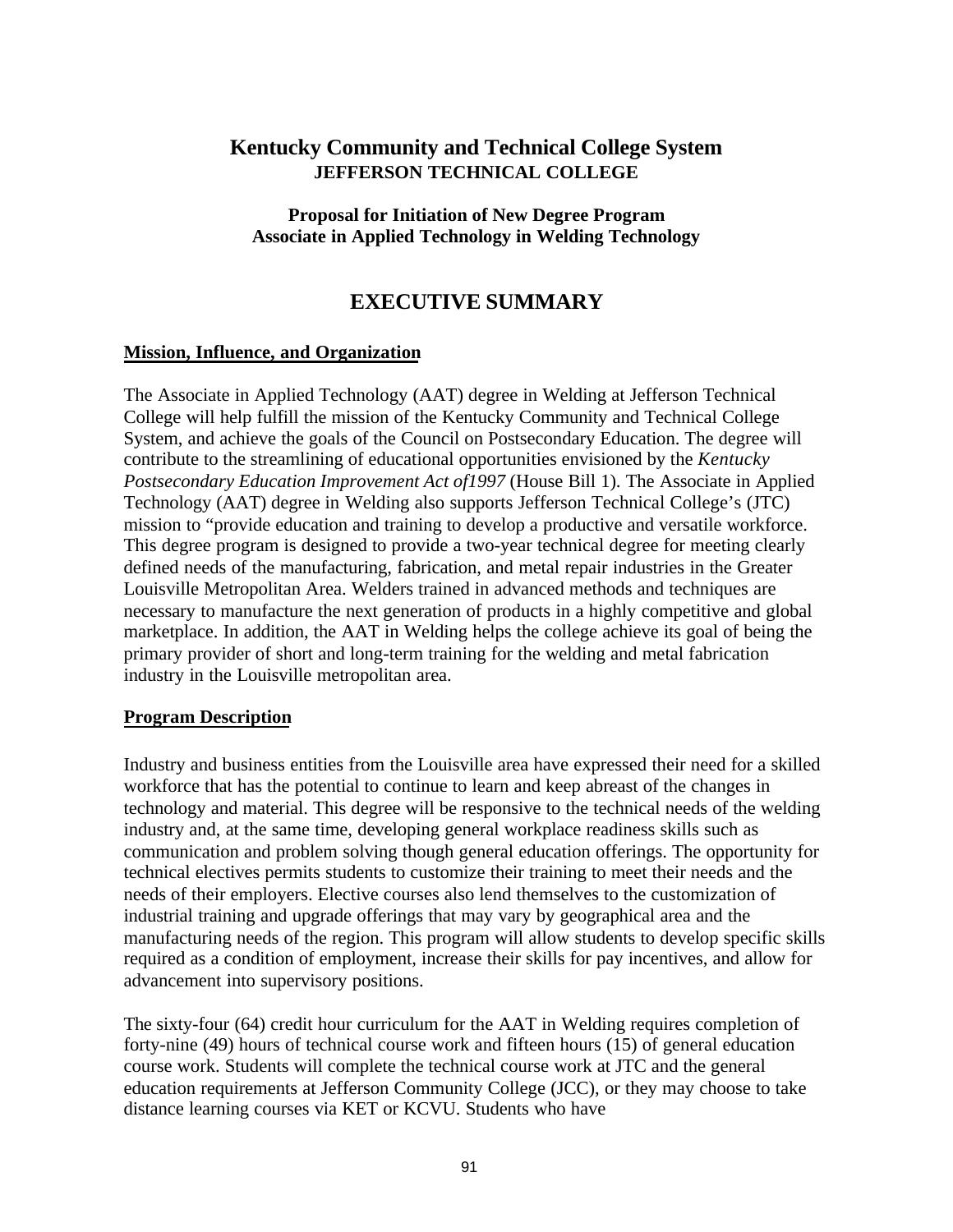completed general education classes at another college or university may have their transcript evaluated and courses may, if they meet the requirements, transfer to the AAT program. The general education component may transfer to the University of Louisville or any other Kentucky college or university on a course by course basis. An innovative feature of the program is the delivery of technical welding courses via distance learning. Plans include offering three courses via distance learning technology.

This program offering will be a collaborative effort between JTC and JCC. Technical college faculty will teach the required and elective technical courses while the community college faculty will teach the general education courses on either the JTC campus or the downtown campus of JCC.

#### **Supportive Data**

This advanced degree has been requested by the Advanced Welding Technology Center, a consortium of welding manufacturers and supplier in the Louisville area in conjunction with the Louisville Office of Economic Development and Greater Louisville, Inc. Having an associate degree will allow graduates to qualify for national certification one year sooner than diploma graduates.

The projected total number ofjobs statewide by 2005 is 6,780 with around 270 openings per year according to the Kentucky Career Outlook and Job Opportunities, Dec. 1997. Although an AAT program in Welding was recently approved for Elizabethtown Technical College, one program cannot be expected to meet the demands of its own area and the Louisville/Jefferson County area, as well.

#### **Resources**

Resources are already in place for implementing the degree program. Recently renovated physical facilities will meet the facilities needs, current technical and community college faculty are qualified to offer their respective portions of the program, and financial resources derived from state appropriations and tuition are adequate for ongoing program support. The many Memoranda of Agreement (MOA) between the two collaborating institutions document strong ongoing efforts to make optimal use of existing resources of JTC and JCC.

#### **Conclusion**

Approval of this program will provide another value-added educational option for students while meeting needs of the businesses and industries involved in the manufacturing and fabrication or metal products in Louisville and the surrounding area. This program not only expands efforts to provide an effective and efficient workforce, but also encourages lifelong learning. This proposal exemplifies the cooperation between Jefferson Technical College and Jefferson Community College to work together and share vital resources to meet the needs of the community.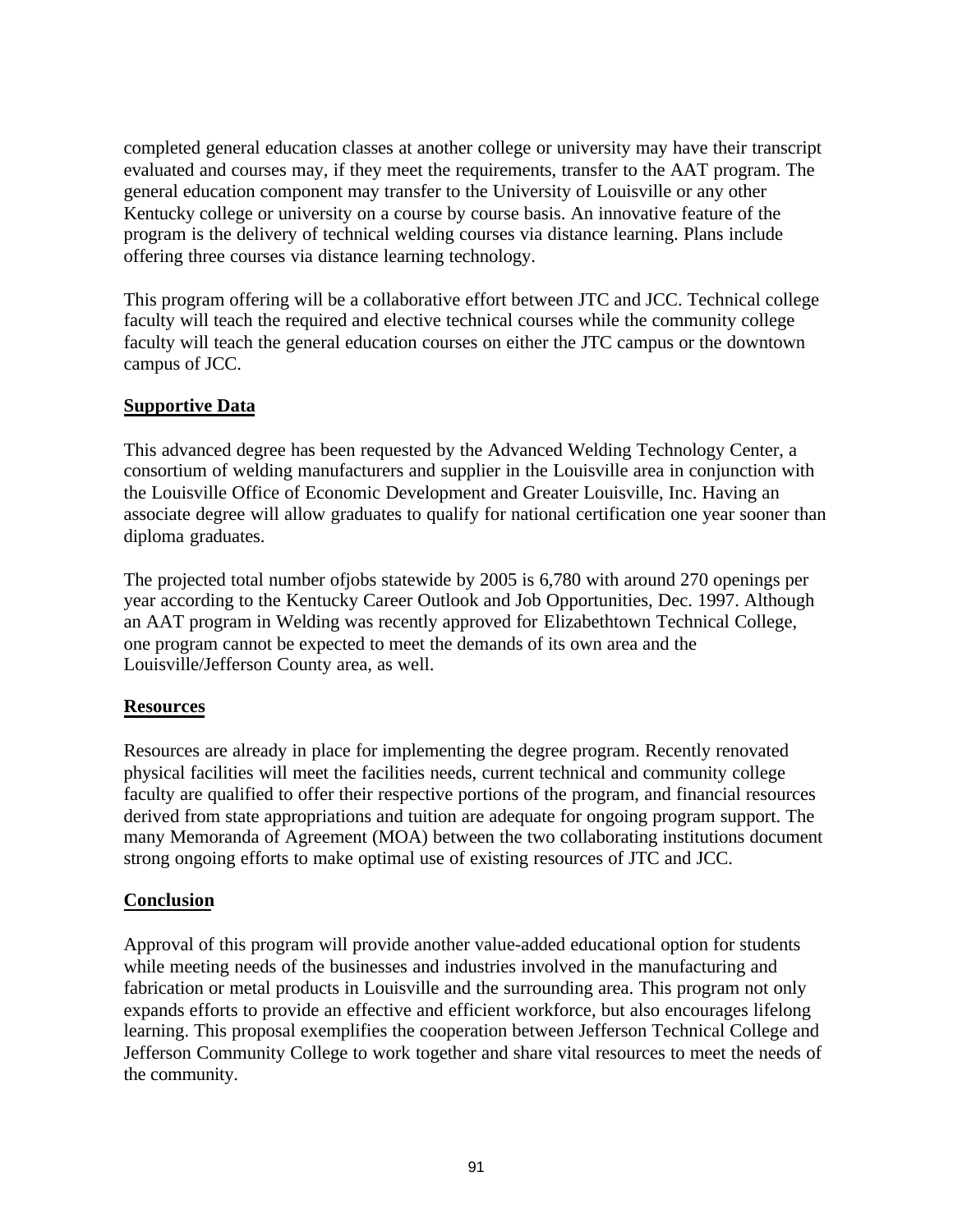#### **Recommendation:**

That the Council approve the proposed amendment to the administrative regulation titled *13 KAR 2:090. Kentucky Educational Excellence Scholarship (KEES)* and file the administrative regulation with the Legislative Research Commission in accordance with the statutory requirements in KRS Chapter 13A.

#### **Background:**

Administration of the KEES program involves three agencies (the Council, the Kentucky Higher Education Assistance Authority, and the Kentucky Department of Education), each with different roles and responsibilities. As the policy-making body that oversees the KEES program, the Council is required to issue an administrative regulation that will not only fulfill its statutory requirements but also will provide a framework for the other agencies' activities.

The Council filed the initial KEES administrative regulation in September 1998 based on Senate Bill 21 as enacted by the 1998 General Assembly. The regulation needs to be updated and revised to incorporate two pieces of legislation enacted by the 2000 General Assembly.

The proposed amendment to the administrative regulation:

- Makes technical changes prescribed by SB 125 as enacted by the 2000 General Assembly.
- Adds Academic Common Market institutions out-of-state institutions that offer programs not available in Kentucky to Kentucky residents at in-state tuition rates – prescribed by HB 462 as enacted by the 2000 General Assembly.
- Allows expiration of the 1998-99 and 1999-2000 provision that required using the 1997-98 grade scale in determining KEES awards. Grade scale decisions will be made by each high school consistent with KERA's emphasis upon local decision-making.

The administrative regulation process is complex. Two public hearings will be scheduled. Changes may be made during the review process. Once the administrative regulation has finally been adopted by the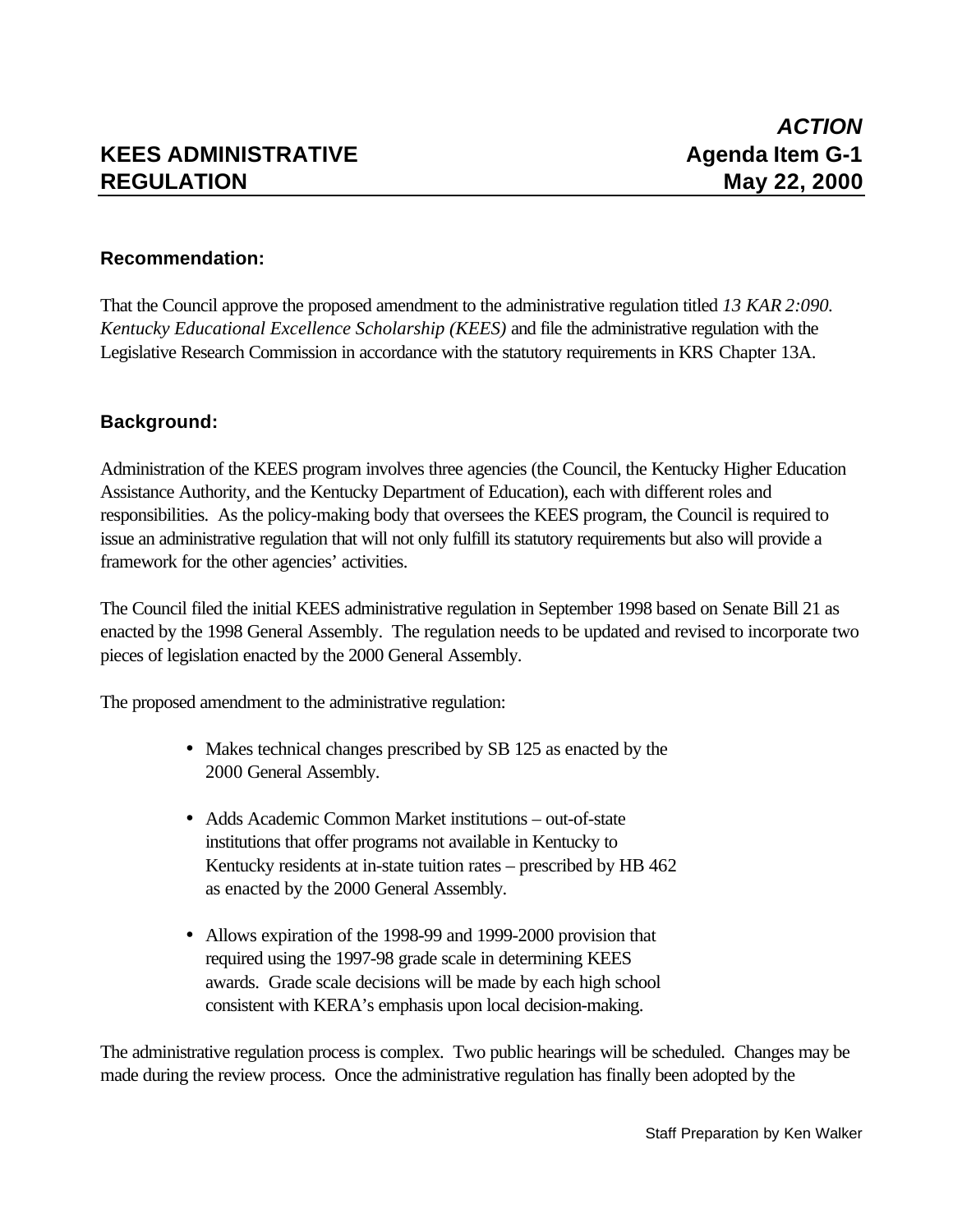Legislative Research Commission, we will distribute it to the Council members as an information item. We estimate it will be adopted in August 2000.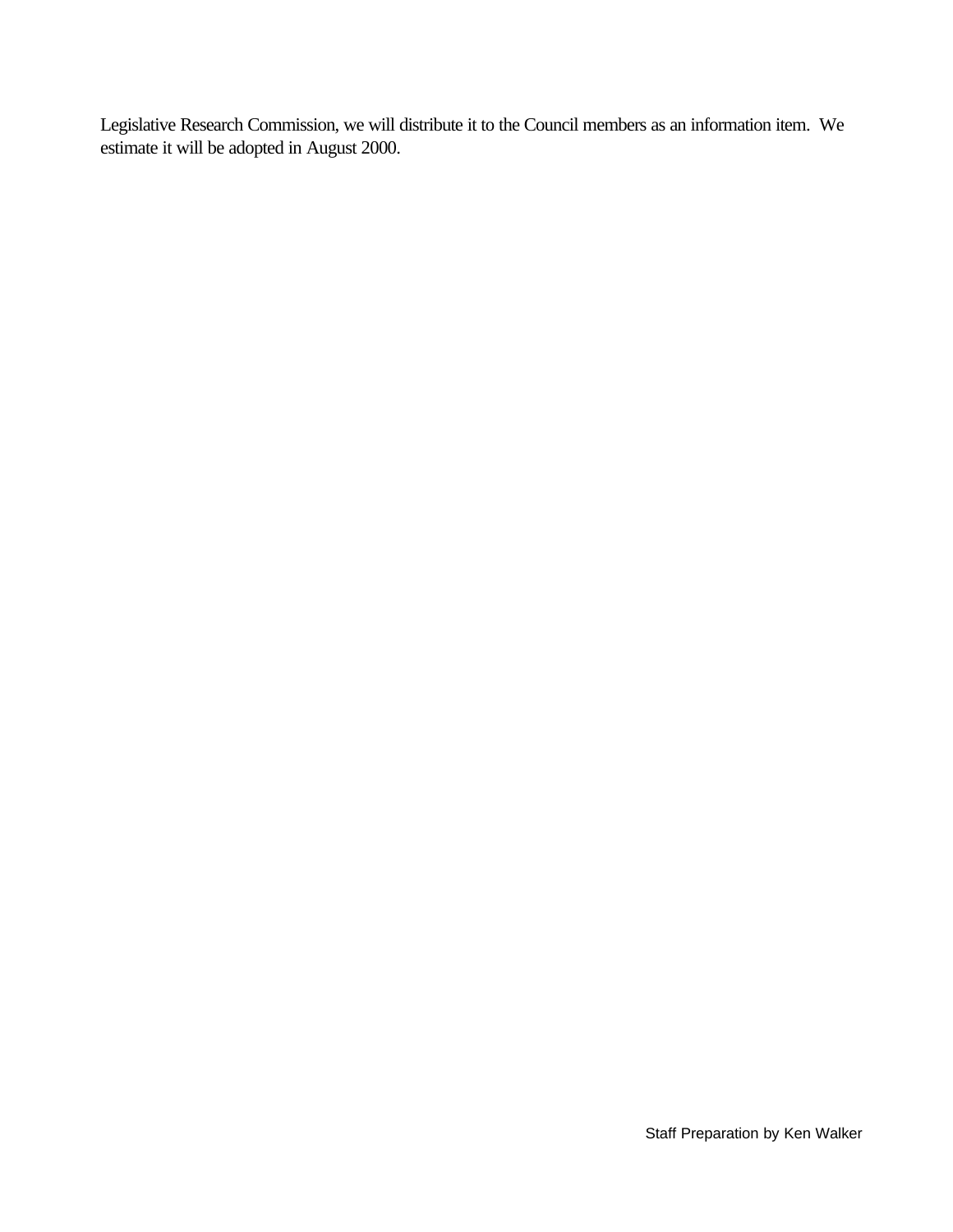#### COUNCIL ON POSTSECONDARY EDUCATION

#### (PROPOSED AMENDMENT)

#### **13 KAR 2:090. Kentucky Educational Excellence Scholarship (KEES) [Program].**

RELATES TO: KRS 154A.130(4), 156.070, 164.7871, 164.7874, 164.7877, 164.7879, 164.7881, 164.7885, 164.7889

STATUTORY AUTHORITY: KRS 164.020(28), 164.7874 [(1), (3), (7)], 164.7877(3), 164.7879(1) and  $\overline{1,1}(3)$ , 164.7881(4)(a) and  $\overline{1,1}(6)$ , EO 98-1592]

NECESSITY, FUNCTION, AND CONFORMITY: KRS 164.7877(3) requires the Council to administer the [Commonwealth Merit Scholarship Trust Fund. EO 98-1592 renamed the scholarship as the] Kentucky Educational Excellence Scholarship (KEES) [program]. KRS 164.7877(3) requires the council to administer the funds appropriated to the trust fund for the program. KRS  $164.7874(13)$  $\{$  $\}$  $\{$  $\}$  requires the council to develop and implement standards for high school curriculum as they relate to eligibility for participation in the program. KRS 164.7879(3)(c) requires the council to determine the eligibility of a noncertified, nonpublic high school graduate and for a GED recipient for a supplemental award. KRS 164.7874(3) requires the council to establish a table to convert an SAT score to an ACT standard. KRS 164.7881(6) requires the council to establish a five (5) year postsecondary education program standard. KRS 164.7881(4)(a) requires the council to establish overall award levels for the program. This administrative regulation establishes those requirements relating to the Kentucky Educational Excellence Scholarship (KEES) [program].

1 Section 1. Definitions. (1) "Academic term" means the fall or spring semester or their equivalence 2 under a trimester or quarter system at a postsecondary education institution and shall not include 3 summer sessions.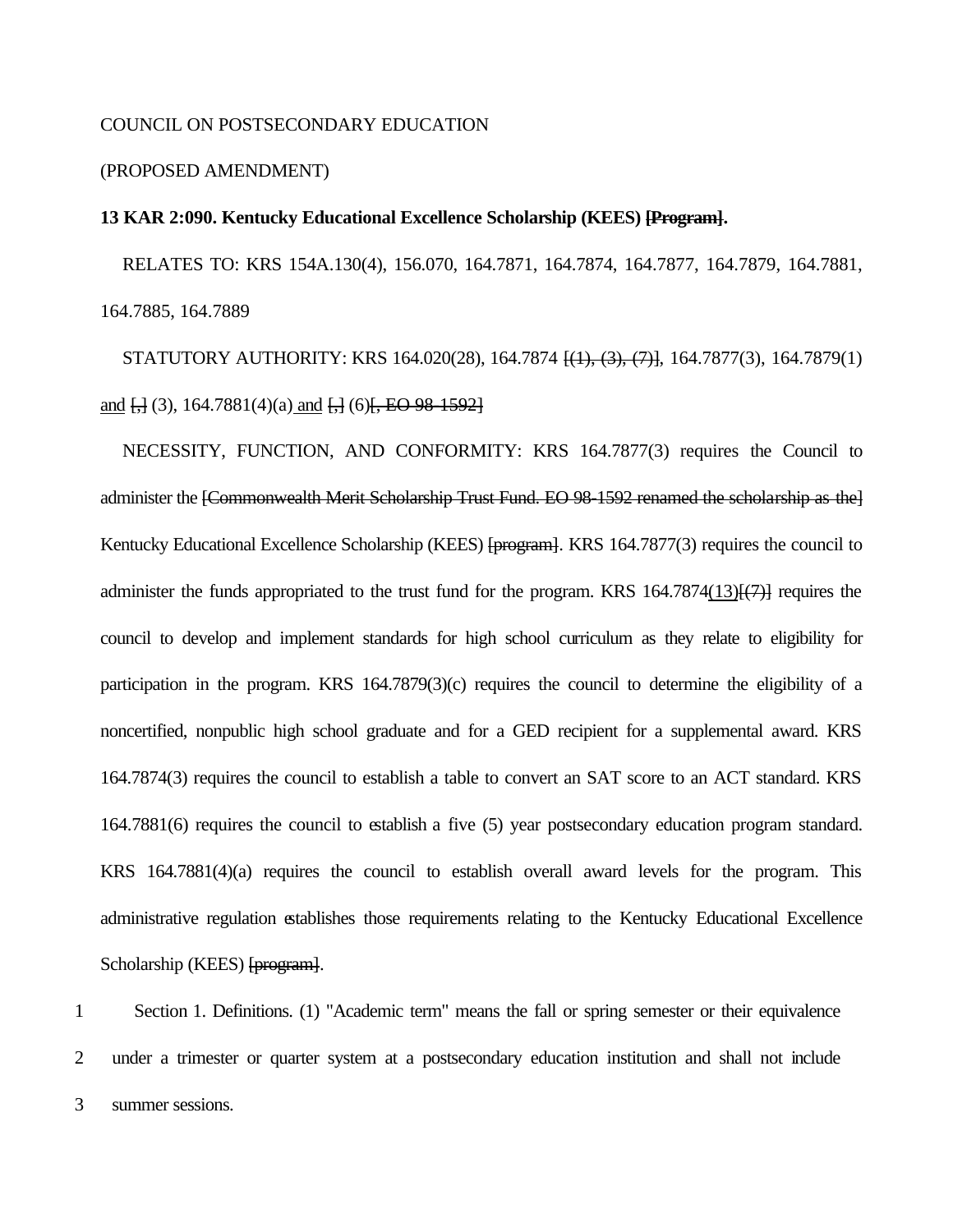(2) "Academic year" is defined in KRS 164.7874(2).

- (3) "ACT" means the test:
- (a) Administered to a student for entrance to a Kentucky postsecondary education institution; and
- (b) Owned by the ACT Corporation of Iowa City, Iowa.
- (4) "Advanced placement" means a cooperative educational endeavor between secondary schools
- and colleges and universities administered by the College Board of the Educational Testing Service and
- recognized by KDE.
- (5) "Authority" or "KHEAA" is defined in KRS 164.7874(4).
- 9 (6) "Council" or "CPE" is defined in KRS 164.7874(6)<del>[(9)]</del>.
- 10 (7) "Eligible high school student" is defined in KRS  $164.7874(7)$  [ $(10)$ ].
- (8) "Enrolled" means the status of a student who has completed the registration requirements, except
- 12 for the payment of tuition and fees, at a participating institution that a  $\overline{[the]}$  student is attending.
- (9) "GED" means a general educational development diploma awarded to a student.
- 14 (10) "High school" is defined in KRS 164.7874(11) $\{(13)\}$ .
- (11) "International baccalaureate course" means a course in a secondary education program
- sponsored by the International Baccalaureate Organization and recognized by the KDE in 704 KAR
- 3:340, Section 2(3)(b).
- (12) "KDE" means the Kentucky Department of Education authorized and established pursuant to

KRS 156.070.

- (13) "KEES curriculum" is defined in KRS 164.7874(13).
- 21 (14) "Participating institution" is defined in KRS 164.7874(17) and shall include only those out-of-
- 22 state institutions that participate in the Academic Common Market [(15)].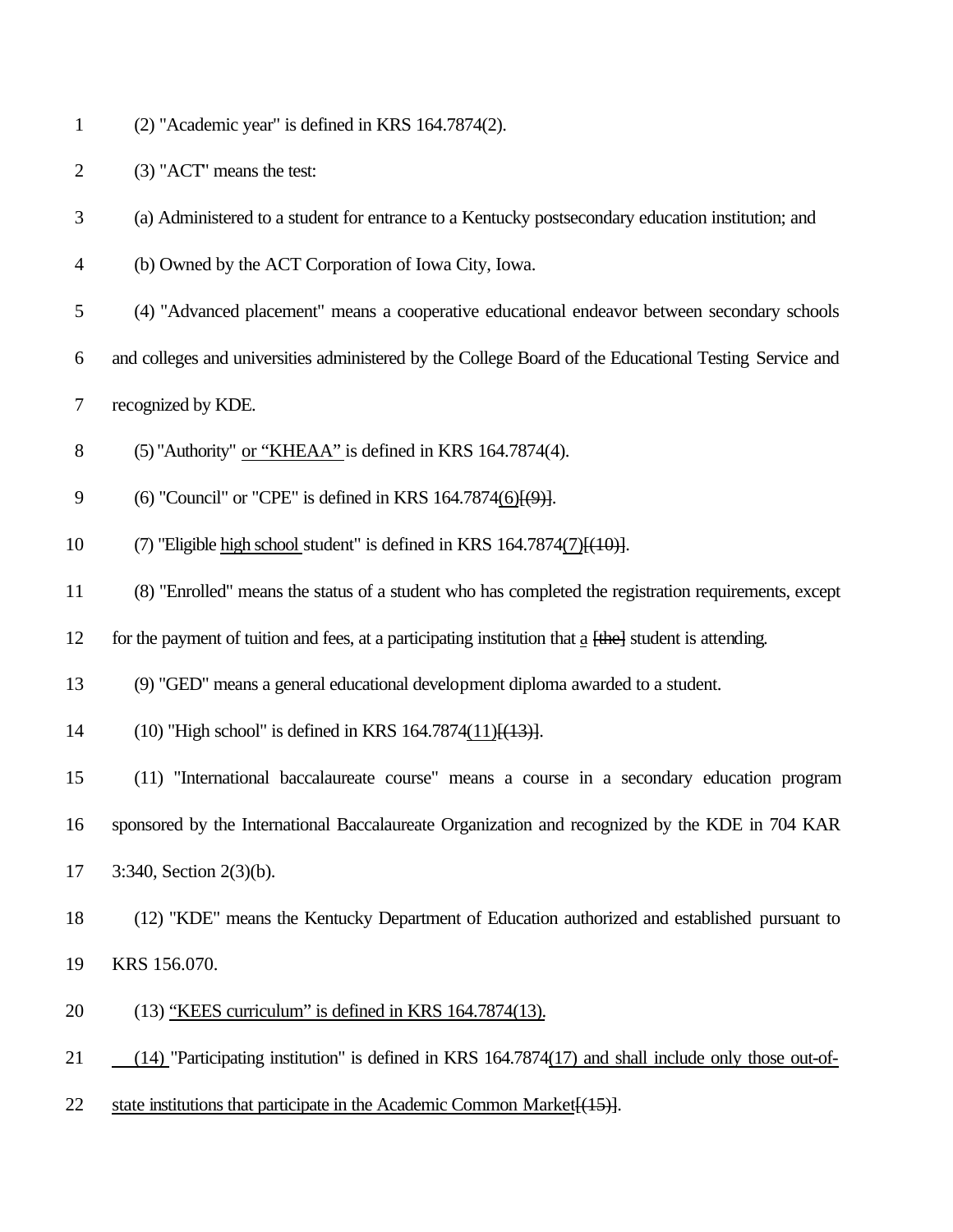| $\mathbf{1}$   | $(15)$ $[(14)]$ "SAT" means the Scholastic Assessment Test administered to a Kentucky student                       |
|----------------|---------------------------------------------------------------------------------------------------------------------|
| $\overline{2}$ | seeking admission to a Kentucky postsecondary education institution.                                                |
| 3              | [(15) "Scholarship curriculum" is defined in KRS 164.7874(7).]                                                      |
| 4              | Section 2. High School Grade Point Average Calculation and Reporting. (1) An eligible student's                     |
| 5              | grade point average, as defined in KRS 164.7874(10) $[(12)]$ , for an academic year shall be calculated             |
| 6              | using each grade awarded for all courses taken during an academic year.                                             |
| 7              | $(2)(a)$ Except as provided in paragraph (b) of this subsection, an eligible student's grade point                  |
| 8              | average shall be calculated by:                                                                                     |
| 9              | 1. Taking the number of units in a course multiplied by the course grade as expressed on a 4.0 point                |
| 10             | grading scale where $4.0$ is an "A" and $0.0$ is an "F;"                                                            |
| 11             | 2. Adding the total number of points accumulated for an academic year; and                                          |
| 12             | 3. Dividing the total number of points accumulated in subparagraph 2 of this paragraph by the total                 |
| 13             | number of units for the academic year.                                                                              |
| 14             | (b) Notwithstanding the provisions of subparagraph 1. of paragraph (a) of this subsection, for an                   |
| 15             | eligible high school [a] student taking an advanced placement or international baccalaureate course                 |
| 16             | during the academic year, the grade assigned <del>[in paragraph (a)1. of this subsection]</del> shall be calculated |
| 17             | using a 5.0 point scale where 5.0 is an "A" and 1.0 is an "F."                                                      |
| 18             | (3) The grade point average reported for an eligible high school [each] student for each academic                   |
| 19             | year shall include all information as set forth in KRS 164.7885(1) and in the manner as the KDE or the              |
| 20             | KHEAA shall require.                                                                                                |
| 21             | [(4) For the 1998-1999 and 1999-2000 school years, the grade point average reported for each                        |
| 22             | eligible student shall be based on the grade scale in place in that school during the 1997-98 academic              |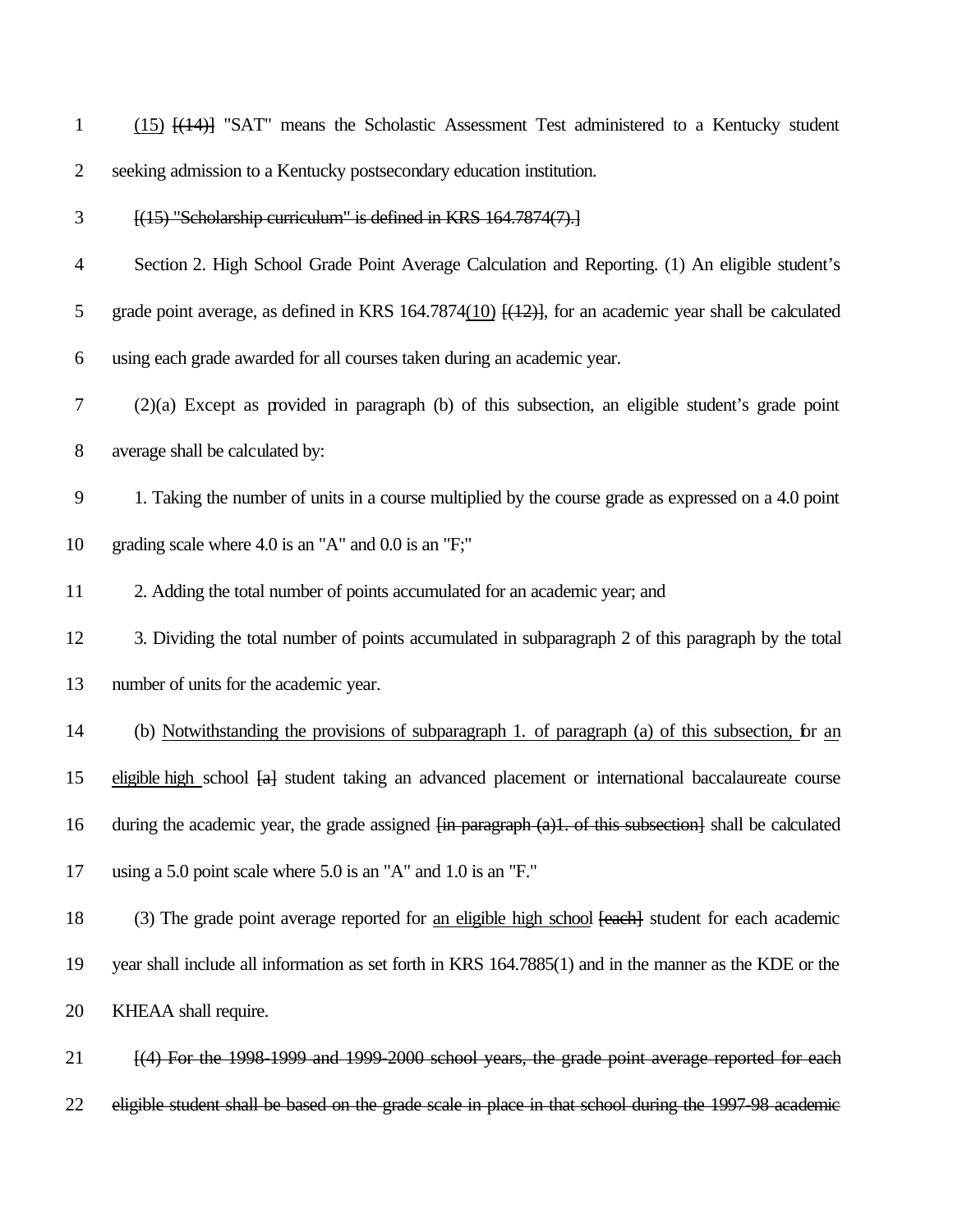year.

| $\overline{2}$   | (5) During the 1999-2000 fiscal year, the council shall request the assistance of the Kentucky Board    |
|------------------|---------------------------------------------------------------------------------------------------------|
| 3                | of Education to develop minimum threshold levels for letter grades to be used in 2000-2001 for the      |
| $\overline{4}$   | purposes of this program.]                                                                              |
| 5                | Section 3. KEES [Scholarship Curriculum]. (1) A student shall complete the KEES [scholarship]           |
| 6                | curriculum established in this section to qualify for the base scholarship award.                       |
| $\boldsymbol{7}$ | (a) Except as provided in paragraph (b) of this subsection, the KEES [scholarship] curriculum shall     |
| $8\,$            | consist of the courses and electives required by this paragraph.                                        |
| $\mathbf{9}$     | 1. For a student enrolled in high school during the 1998-1999 academic year, the curriculum required    |
| 10               | in 704 KAR 3:305, Section 1 or 2, as appropriate without restriction on the type of electives taken.    |
| 11               | 2. For a student enrolled in high school during the 1999-2000 and 2000-01 academic years and            |
| 12               | who is required to meet the curriculum standards in 704 KAR 3:305, Section 1, the eight (8) electives   |
| 13               | required by 704 KAR 3:305, Section 1, shall be taken in the areas and according to the standards        |
| 14               | established in subparagraph 4 of this paragraph.                                                        |
| 15               | 3. For a student enrolled in high school during 1999-2000 and for each year thereafter who is           |
| 16               | required to meet the curriculum standards in 704 KAR 3:305, Section 2, five (5) of the seven (7)        |
| 17               | electives required by 704 KAR 3:305, Section 2 shall be taken in the areas and according to the         |
| 18               | standards established in subparagraph 4 of this paragraph.                                              |
| 19               | 4. The following subject areas and standards shall be applicable for electives. An elective in:         |
| 20               | a. Social studies, science, mathematics, English/language arts, or arts and humanities shall be a       |
| 21               | course whose academic content is as rigorous as the content established for courses in this area in 703 |
| 22               | KAR 4:060.                                                                                              |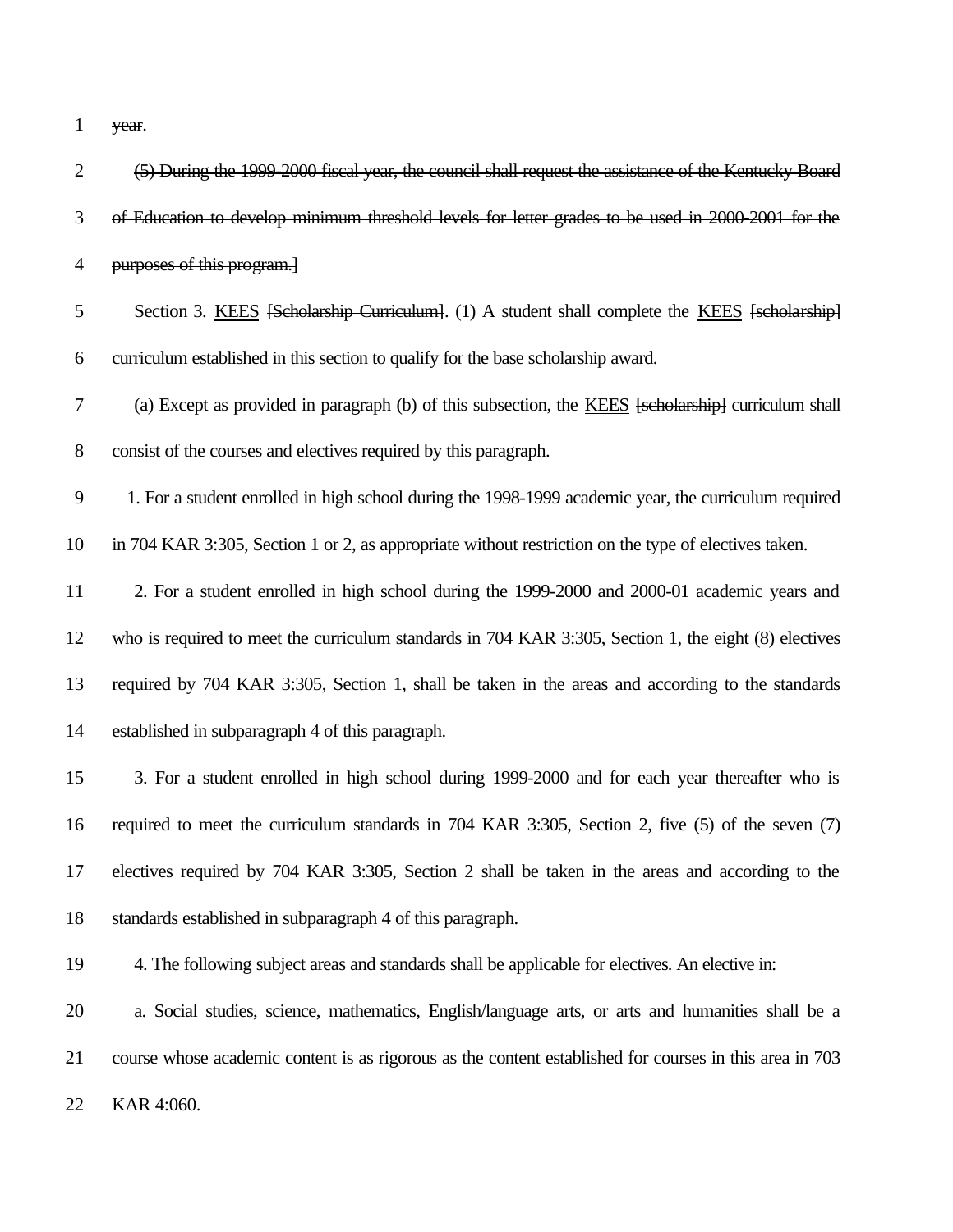| $\mathbf{1}$   | b. Physical education or health shall be a course whose academic content is as rigorous as the           |
|----------------|----------------------------------------------------------------------------------------------------------|
| $\overline{2}$ | content established for courses in this area in 703 KAR 4:060, and shall be limited to one-half (1/2)    |
| 3              | academic unit of credit for each area.                                                                   |
| $\overline{4}$ | c. Nonnative languages shall be a course whose academic content includes teaching the spoken and         |
| 5              | written aspects of the language.                                                                         |
| 6              | d. Agriculture, industrial technology education, business education, marketing education, family and     |
| 7              | consumer sciences, health sciences, technology education, or career pathways shall be a course whose     |
| 8              | academic content is beyond the introductory level in the vocational education areas of study as          |
| 9              | established by 703 KAR 4:060.                                                                            |
| 10             | (b) A high school may substitute an integrated, applied, interdisciplinary, or higher level course for a |
| 11             | required course or required elective if:                                                                 |
| 12             | 1. The course provides the same or greater academic rigor and the course covers the minimum              |
| 13             | required content areas or exceeds the minimum required content areas established in 703 KAR 4:060,       |
| 14             | and the document "Academic Expectations;" ["; ] or                                                       |
| 15             | 2. The course is an honors course, cooperative education course, advanced placement course,              |
| 16             | international baccalaureate course, dual credit course, or a course taken at a postsecondary education   |
| 17             | institution.                                                                                             |
| 18             | (2) A high school annually shall provide written documentation to a student on whether the student's     |
| 19             | schedule of coursework meets the requirements of the KEES [scholarship] curriculum.                      |
| 20             | Section 4. Eligible Postsecondary Education Programs. (1) An eligible program shall be a certificate     |
| 21             | or degree program offered by a participating institution and recognized by the Council.                  |
| 22             | (2) An eligible program at an out-of-state participating institution shall be limited to those programs  |
|                |                                                                                                          |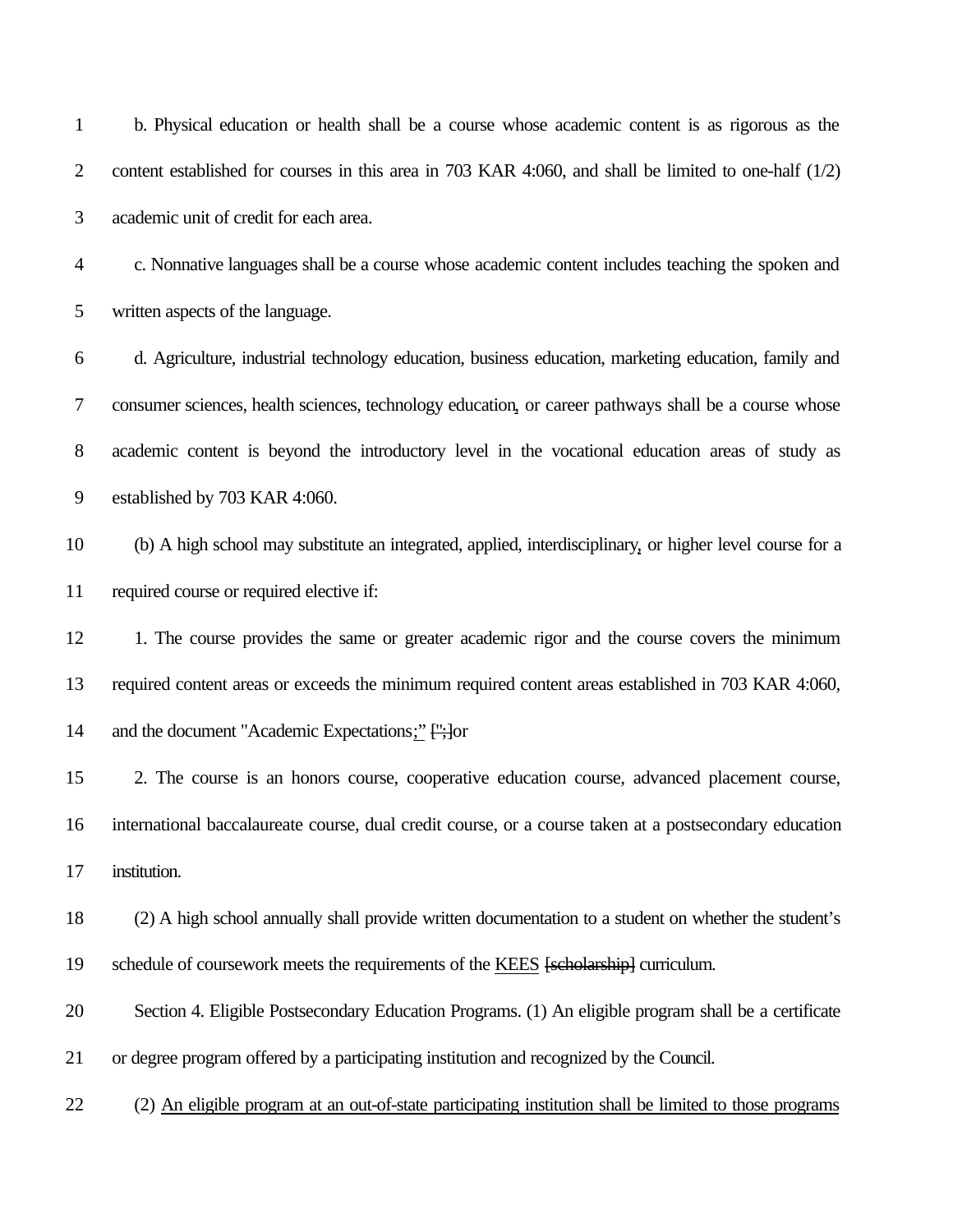- that qualify through the Academic Common Market.
- (3) Pursuant to KRS 164.7881(6), the following academic programs shall be approved as five (5)
- year baccalaureate degree programs:
- (a) Architecture (04.0201);
- (b) Landscape architecture (04.0601); and
- (c) Engineering (14.0101, 14.0301, 14.0701, 14.0801, 14.0901, 14.1001, 14.1201, 14.1701,
- 14.1801, 14.1901, 14.2101, 14.9999.01).
- 8 Section 5. Base Scholarship Award. [Beginning July 1, 1998,] A Kentucky resident enrolled in a
- Kentucky high school who is eligible for a base scholarship award shall be limited to a maximum of four
- (4) base scholarship awards.
- Section 6. SAT Conversion Table. Pursuant to KRS 164.7874(3), the following SAT to ACT
- Conversion Table shall be used: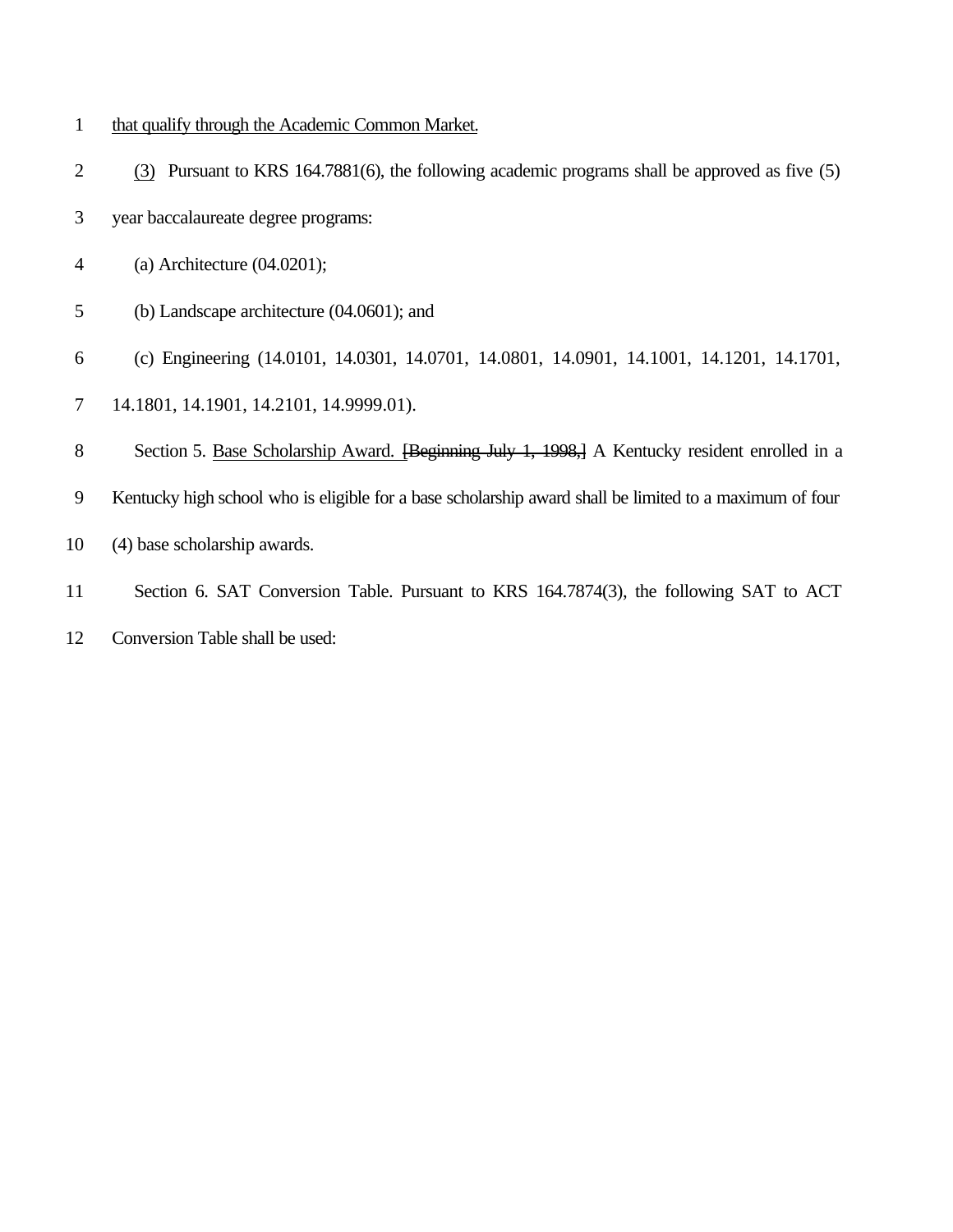| Table C-2<br>Concordance Between SAT I Recentered V+M Score and ACT Composite Score |            |             |            |             |            |             |            |             |            |
|-------------------------------------------------------------------------------------|------------|-------------|------------|-------------|------------|-------------|------------|-------------|------------|
|                                                                                     |            |             |            |             |            |             |            |             |            |
| <b>SATI</b>                                                                         | <b>ACT</b> | <b>SATI</b> | <b>ACT</b> | <b>SATI</b> | <b>ACT</b> | <b>SATI</b> | <b>ACT</b> | <b>SATI</b> | <b>ACT</b> |
| $V+M$                                                                               | Composite  | $V+M$       | Composite  | $V+M$       | Composite  | $V+M$       | Composite  | $V+M$       | Composit   |
|                                                                                     |            |             |            |             |            |             |            |             | e          |
| 1600                                                                                | 35-36      | 1370        | 31         | 1140        | 25         | 910         | 19         | 680         | 14         |
| 1590                                                                                | 35         | 1360        | 31         | 1130        | 25         | 900         | 19         | 670         | 14         |
| 1580                                                                                | 35         | 1350        | 30         | 1120        | 24         | 890         | 18         | 660         | 14         |
| 1570                                                                                | 35         | 1340        | 30         | 1110        | 24         | 880         | 18         | 650         | 13         |
| 1560                                                                                | 35         | 1330        | 30         | 1100        | 24         | 870         | 18         | 640         | 13         |
| 1550                                                                                | 34         | 1320        | 30         | 1090        | 24         | 860         | 18         | 630         | 13         |
| 1540                                                                                | 34         | 1310        | 29         | 1080        | 23         | 850         | 17         | 620         | 13         |
| 1530                                                                                | 34         | 1300        | 29         | 1070        | 23         | 840         | 17         | 610         | 13         |
| 1520                                                                                | 34         | 1290        | 29         | 1060        | 23         | 830         | 17         | 600         | 13         |
| 1510                                                                                | 34         | 1280        | 29         | 1050        | 22         | 820         | 17         | 590         | 13         |
| 1500                                                                                | 33         | 1270        | 28         | 1040        | 22         | 810         | 17         | 580         | 12         |
| 1490                                                                                | 33         | 1260        | 28         | 1030        | 22         | 800         | 16         | 570         | 12         |
| 1480                                                                                | 33         | 1250        | 28         | 1020        | 22         | 790         | 16         | 560         | 12         |
| 1470                                                                                | 33         | 1240        | 28         | 1010        | 21         | 780         | 16         | 550         | 12         |
| 1460                                                                                | 33         | 1230        | 27         | 1000        | 21         | 770         | 16         | 540         | 12         |
| 1450                                                                                | 32         | 1220        | 27         | 990         | 21         | 760         | 16         | 530         | 12         |
| 1440                                                                                | 32         | 1210        | 27         | 980         | 21         | 750         | 15         | 520         | 12         |
| 1430                                                                                | 32         | 1200        | 26         | 970         | 20         | 740         | 15         | 510         | 11         |
| 1420                                                                                | 32         | 1190        | 26         | 960         | 20         | 730         | 15         | 500         | 11         |
| 1410                                                                                | 32         | 1180        | 26         | 950         | 20         | 720         | 15         |             |            |
| 1400                                                                                | 31         | 1170        | 26         | 940         | 20         | 710         | 15         |             |            |
| 1390                                                                                | 31         | 1160        | 25         | 930         | 19         | 700         | 14         |             |            |
| 1380                                                                                | 31         | 1150        | 25         | 920         | 19         | 690         | 14         |             |            |
|                                                                                     |            |             |            |             |            |             |            |             |            |

This table can be used to relate SAT I V+M scores to ACT Composite scores.

The estimates are based on the test scores of 103,525 students from fourteen (14) universities and two (2) states who took both the ACT and the SAT I between October 1994 and December 1996. Because the ACT and the SAT I have different content, students' actual scores on the ACT could differ significantly from the concordance estimates in the table.

Source: ACT, Inc. Questions about the concordance study may be directed to ACT's Research Division (319/337-1471).

January 1998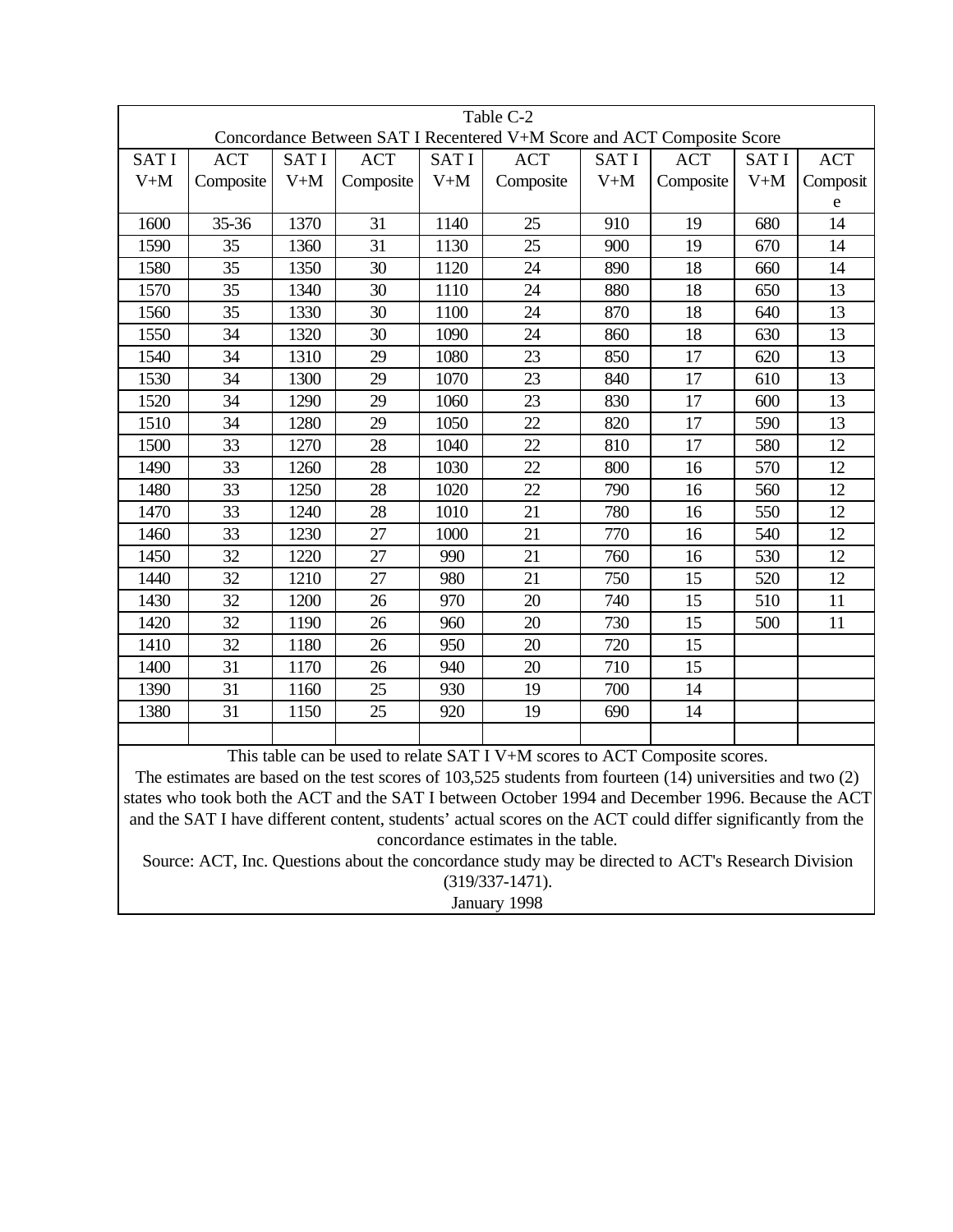| 1              | Section 7. Criteria for Supplemental Award to Noncertified, Nonpublic High School Students and to       |
|----------------|---------------------------------------------------------------------------------------------------------|
| $\overline{2}$ | GED Students. (1) A Kentucky resident who is a citizen, national or permanent resident of the United    |
| 3              | States and who graduates from a nonpublic Kentucky high school not certified by the Kentucky Board      |
| 4              | of Education shall be eligible for a supplemental award if:                                             |
| 5              | (a) The student is not a convicted felon;                                                               |
| 6              | (b) The date of the student's graduation is May 1999 or thereafter;                                     |
| 7              | (c) The student takes the ACT or SAT and has at least a minimum score as established by KRS             |
| 8              | $164.7879(3)$ ; and                                                                                     |
| 9              | (d) The student enrolls in a participating institution within five (5) years after graduation from high |
| 10             | school.                                                                                                 |
| 11             | (2) A Kentucky resident who is a citizen, national or permanent resident of the United States and       |
| 12             | who has not graduated from either a certified Kentucky high school or a nonpublic Kentucky high         |
| 13             | school that is not certified by the Kentucky Board of Education shall be eligible for a supplemental    |
| 14             | award if:                                                                                               |
| 15             | (a) The student is not a convicted felon;                                                               |
| 16             | (b) The student's eighteenth (18) birthday occurs on or after January 1, 1999;                          |
| 17             | (c) The student takes and receives a GED diploma in Kentucky within five (5) years of ataining          |
| 18             | eighteen (18) years of age;                                                                             |
| 19             | (d) The student takes the ACT or SAT and achieves a minimum score for eligibility as established by     |
| 20             | KRS 164.7879(3); and                                                                                    |
| 21             | (e) The student enrolls in a participating institution after July 1, 1999, and within five (5) years of |
| 22             | receiving the GED diploma.                                                                              |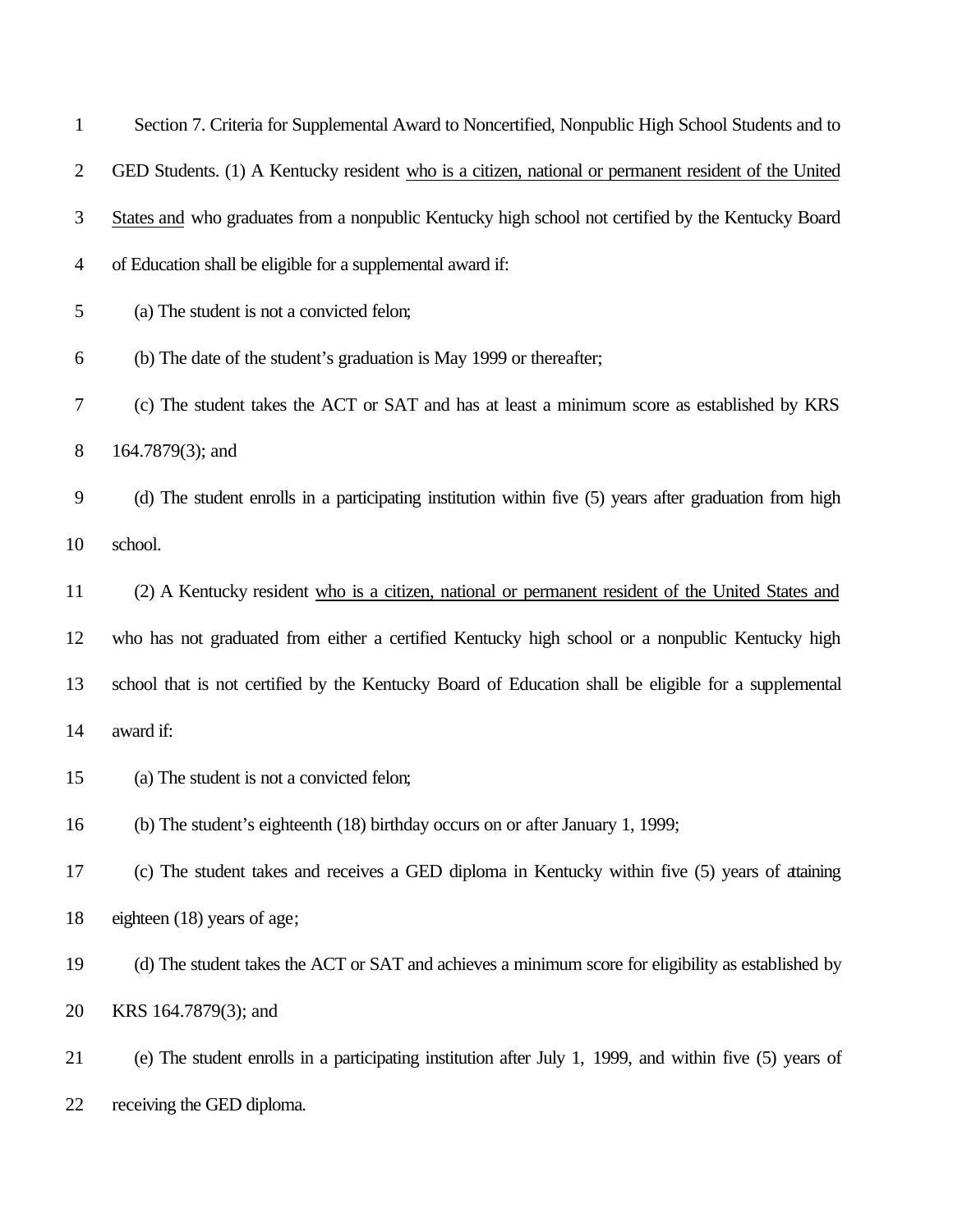(3) A student requesting a supplemental award under this section shall notify the participating

## institution where the student has or intends to enroll.

- (4)(a) Residency shall be determined by a participating institution in accordance with 13 KAR 2:045.
- (b) A participating institution shall determine a student's eligibility for a supplemental award under this
- section and shall notify KHEAA of the student's eligibility.

 Section 8. Supplemental Award. An eligible high school [A] student who receives a supplemental award as a result of taking and receiving a GED within five (5) years of obtaining eighteen (18) years of age shall have a maximum of five (5) years eligibility beyond the date the GED is received.

 Section 9. Administrative Responsibilities and Expenses of Program. (1) The CPE annually shall determine the level of funding for expenses associated with the program and shall allocate funds from the "Wallace G. Wilkinson Commonwealth Merit Scholarship Trust Fund" described in KRS 164.7877(1) and (3).

 (2) The KDE and the KHEAA [authority] annually, by April 1, shall provide to the CPE a budget proposal indicating the amount of funds requested and a detailed listing of the expenditures necessary to operate the program.

 (3) The CPE shall notify the KDE and the KHEAA [authority] of the amount of funds available for the next fiscal year no later than April 30 of the fiscal year preceding the fiscal year that funds are to be made available.

 (4) The CPE shall develop an allotment schedule for the release of the administrative funds and shall notify the KDE and the KHEAA of that schedule.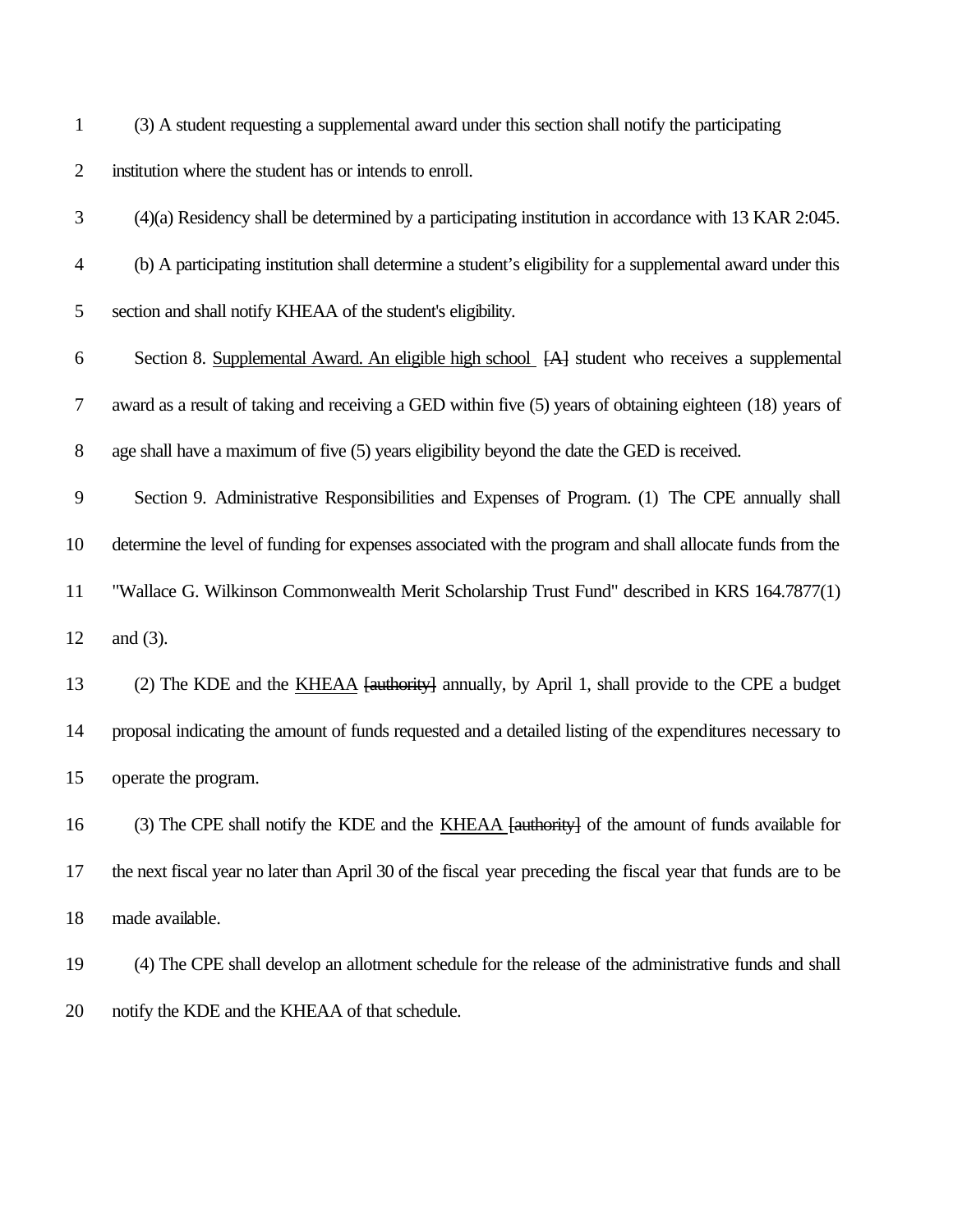| 1              | Section 10. Incorporation by Reference. (1) "Kentucky's Learning Goals" as set forth in KRS         |
|----------------|-----------------------------------------------------------------------------------------------------|
| $\overline{2}$ | 158.6451 and "Academic Expectations," [",] as set forth in 703 KAR 4:060 are [July 1994, is]        |
| 3              | incorporated by reference.                                                                          |
| 4              | (2) This material may be inspected, copied or obtained at the Council on Postsecondary              |
| 5              | Education, 1024 Capital Center Drive, Suite 320, Frankfort, Kentucky, Monday through Friday, 8 a.m. |
| 6              | to 4:30 p.m.                                                                                        |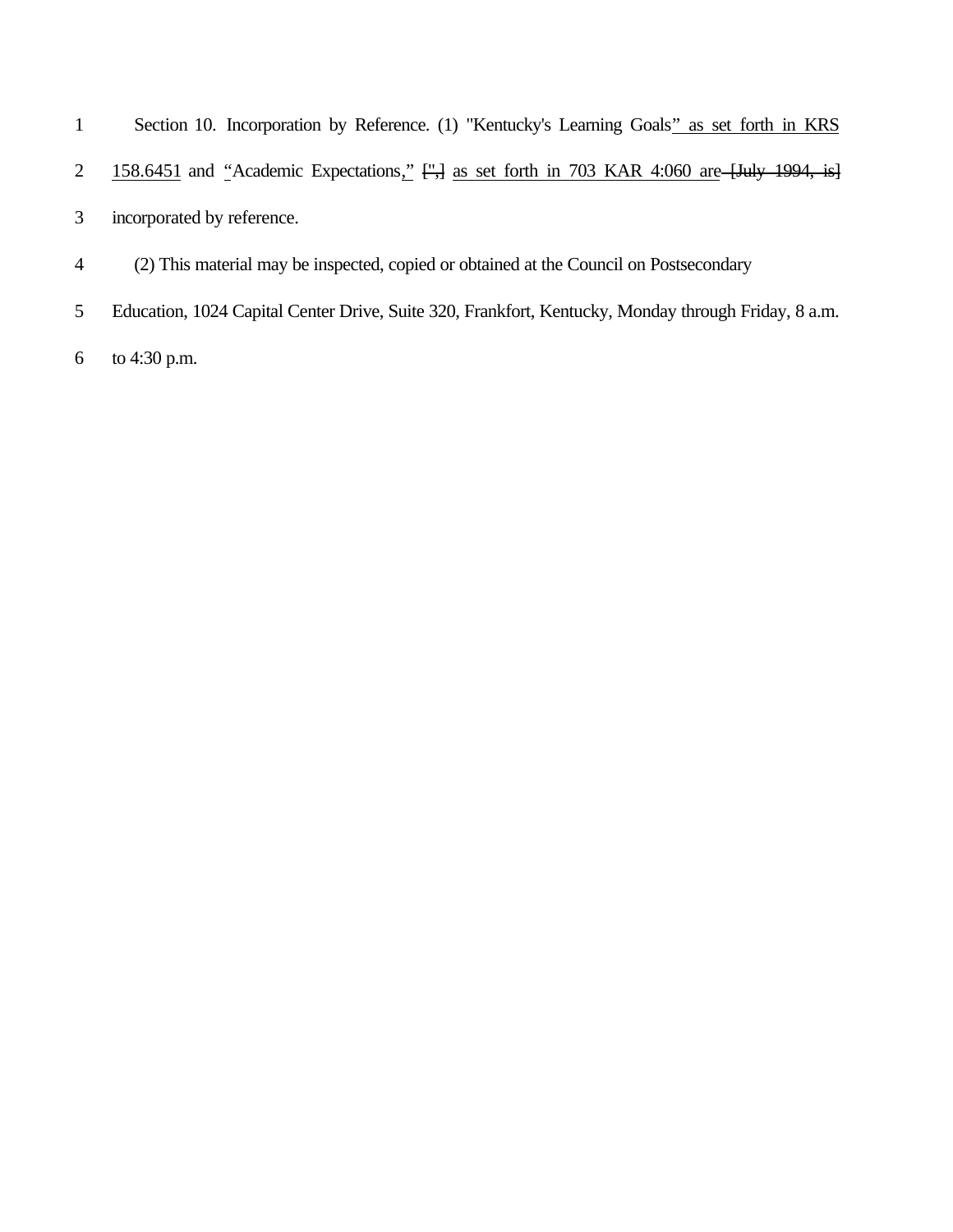| <b>Charles Whitehead</b>           | Date |
|------------------------------------|------|
| Chair                              |      |
| Council on Postsecondary Education |      |
|                                    |      |
|                                    |      |
|                                    |      |
|                                    |      |
| <b>APPROVED AS TO FORM:</b>        |      |
|                                    |      |
|                                    |      |
|                                    |      |
| Dennis L. Taulbee                  | Date |
| <b>General Counsel</b>             |      |
| Council on Postsecondary Education |      |
|                                    |      |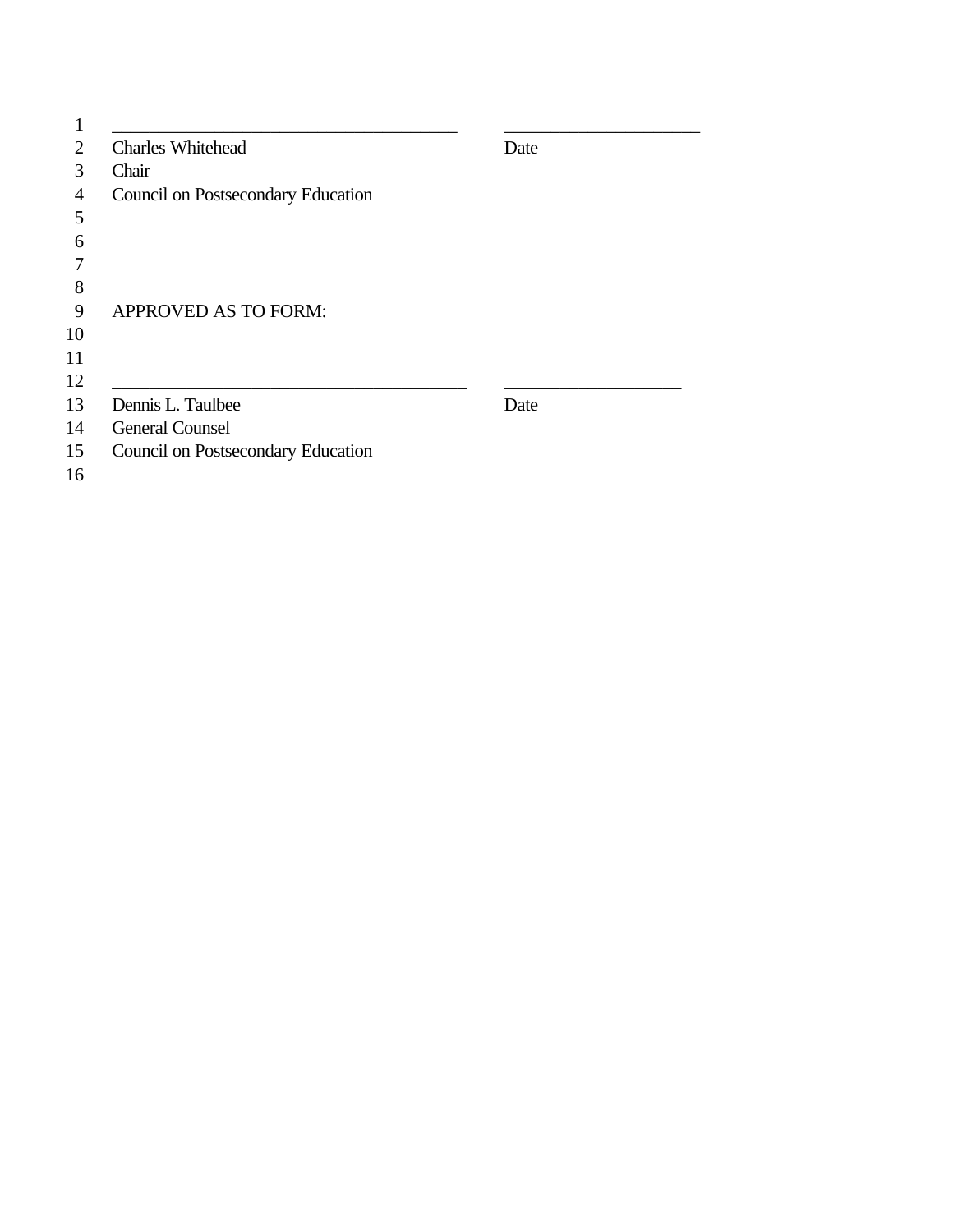# **UNIVERSITY OF KENTUCKY Agenda Item G-2 SWINE FACILITY IN PRINCETON May 22, 2000**

## **Recommendation:**

That the Council approve the University of Kentucky's request for a \$1,741,000 capital project from agency funds and federal funds to construct a swine facility at the experimental station in Princeton, Kentucky.

# **Background:**

The Council has the statutory responsibility to review and approve postsecondary education capital construction projects costing \$400,000 or more, regardless of the source of funds. The University of Kentucky Board of Trustees has approved this project.

The new facility will support instructional and research programs to assist current and potential swine producers, especially in western Kentucky. The facility will include classrooms, laboratories, support space, and some residential space.

The University of Kentucky has certified that funds necessary for completion of the capital project are available. The total project scope is \$1,741,000 -- \$870,500 from fund balances and \$870,500 from federal funds. The University of Kentucky assumes all responsibility for operations and maintenance of the facility in the first year of operation but will seek state support for operation and maintenance for the facility in the 2002-04 budget. The university's request for state support for recurring operations and maintenance costs will be addressed at that time. The College of Agriculture will operate the facility.

Following Council action at the May 22 meeting, the staff will forward the Council's recommendation to the Secretary of the Finance and Administration Cabinet and to the Capital Projects and Bond Oversight Committee.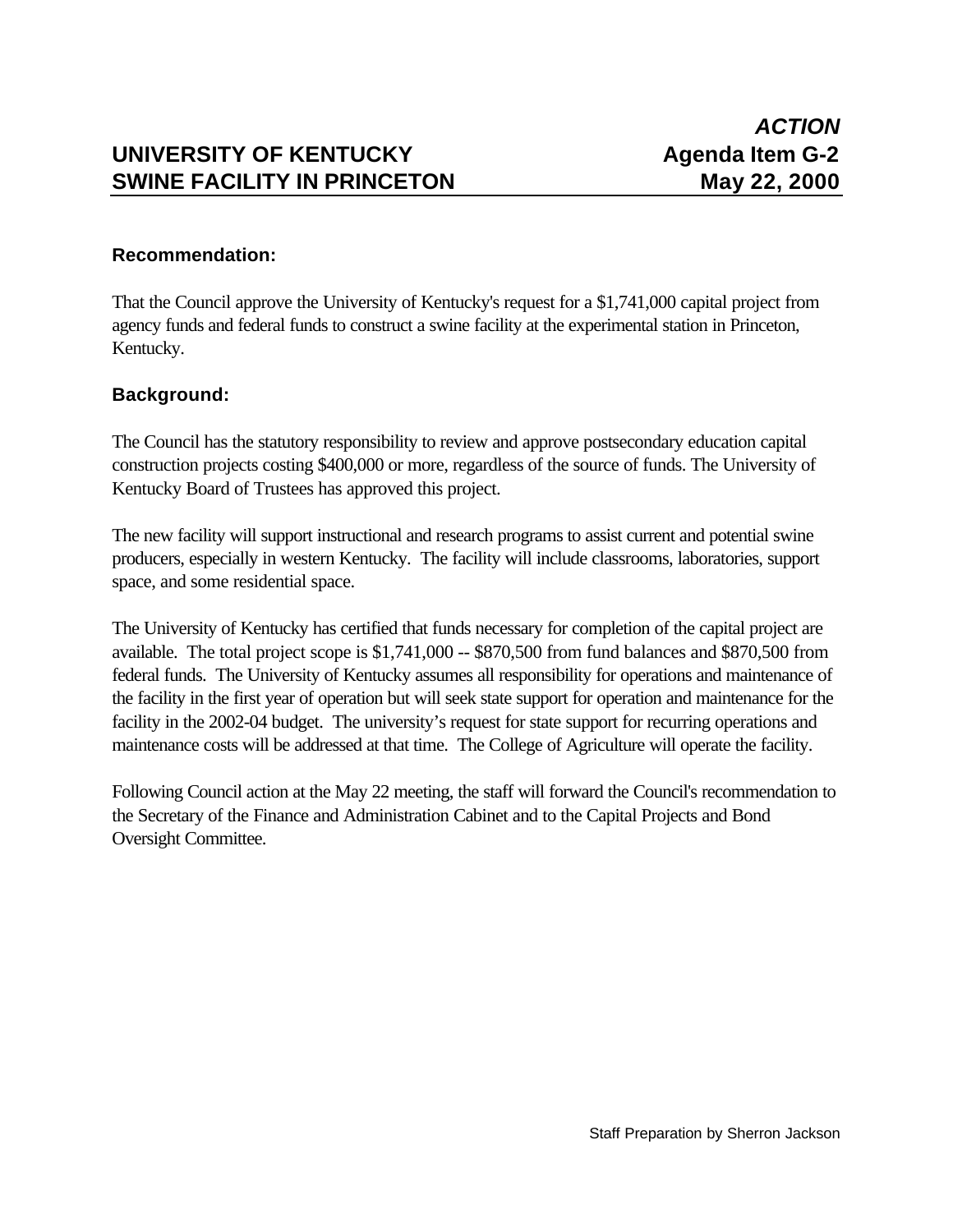The House and Senate passed the budget bill (HB 502) April 14 and the Governor signed the bill April 26. There were several line item vetoes, but none that related to postsecondary education programs or funding. This budget provides \$1,052,805,600 in 2000-01 and \$1,159,611,300 in 2001-02 in State General Funds for postsecondary education  $- a 19.1$  percent increase for the biennium. This funding level represents a \$185.7 million increase over the biennium.

In addition to these totals, the budget includes \$120 million in 2000-01 in the Surplus Expenditure Plan for the "Bucks for Brains" program. Included in the Tobacco Settlement funds are \$5,055,000 in 2000-01 and \$6,080,000 in 2001-02 for the Lung Cancer Research Program and \$1,400,000 in 2000-01 and \$1,409,500 in 2001-02 for the Early Childhood Scholarship Program.

Here are some of the funding highlights for postsecondary education.

- Funding to assure at least a 2.7 percent increase in 2000-01 and at least a 3.7 percent increase in 2001-02 for all institutions.
- \$8 million in each year of the biennium for the Enrollment Growth and Retention program.
- \$10 million in 2001-02 for the Action Agenda program in the Regional University Excellence Trust Fund.
- \$6 million in each year of the biennium for the Workforce Training program in the Workforce Development Trust Fund.
- \$4 million in 2000-01 for the KCTCS Administrative Information Software System.
- \$7.5 million in 2001-02 for the Technology Trust Fund. This includes:
	- \$3.8 million for debt service for equipment replacement;
	- \$1.2 million for network infrastructure;
	- \$1.0 million for faculty development; and
	- \$1.5 million for the public communication campaign program.
- \$20.9 million in 2001-02 for the Physical Facilities Trust Fund in debt service for capital projects described below.
- \$22.4 million in 2000-01 and \$37.5 million in 2001-02 for the Student Financial Aid & Student Advancement Trust Fund. Funding in excess of the KEES scholarship requirements may be used for the Council's Contract Spaces Program, the Kentucky National Guard Tuition Assistance Program, the Council's Public Communication Campaign Program within the Technology Trust Fund, and the Collaborative Center for Literacy Development.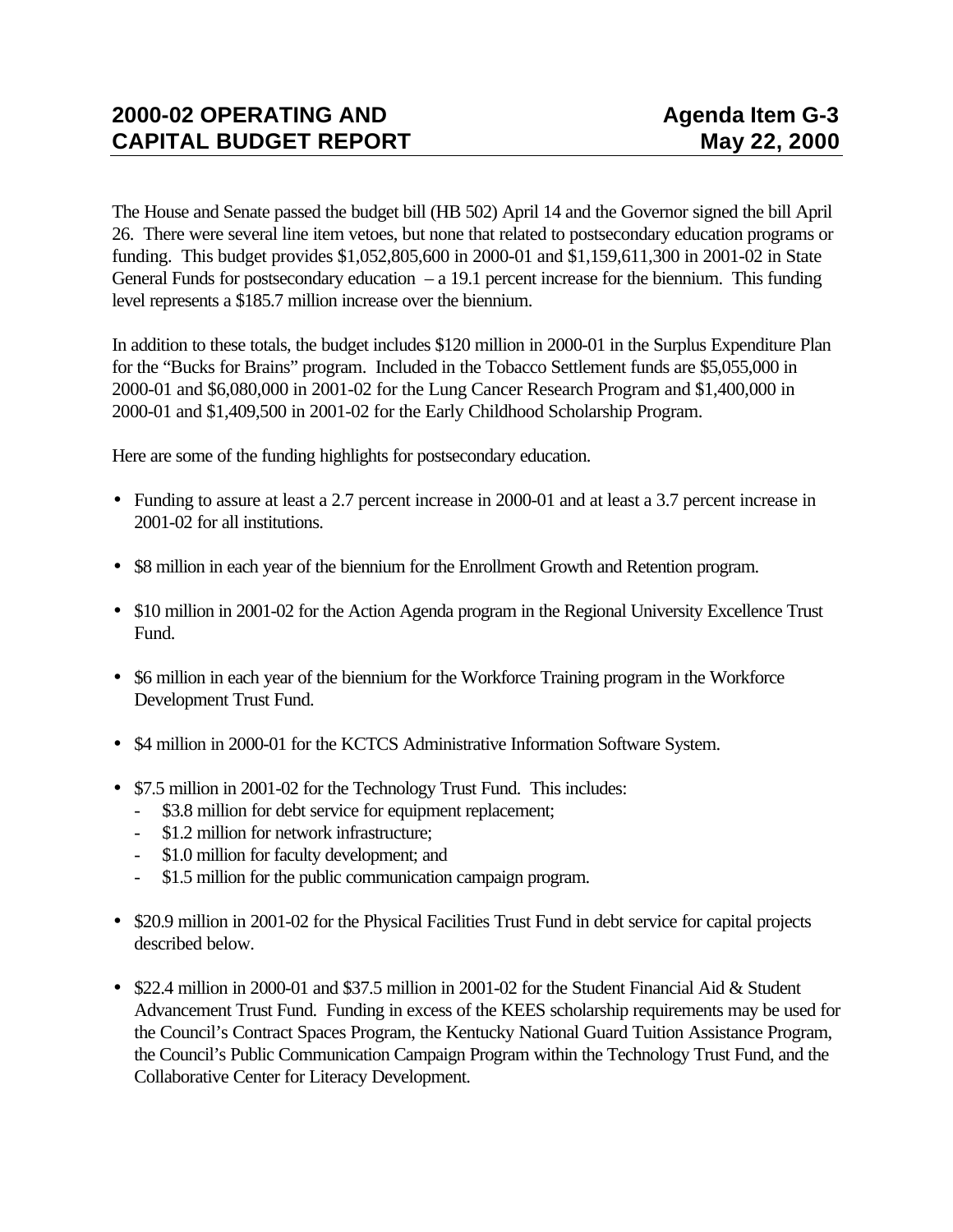- \$7 million in 2000-01 and \$12 million in 2001-02 for the Adult Education and Literacy Trust Fund to implement provisions of Senate Bill 1, the Adult Education Bill.
- \$1.25 million in 2000-01 and \$4.25 million in 2001-02 for the Science and Technology Trust Fund to implement provisions of House Bill 572, the Knowledge-based Economy Bill.
- \$6,255,000 in 2000-01 and \$6,405,000 in 2001-02 for KCVU and KCVL.
- An additional \$3 million in each year of the biennium for the Early Reading Incentive Grant program and the Collaborative Literacy Center. These funds will be appropriated to the Council and transferred to the Kentucky Department of Education and the University of Kentucky.
- \$13,326,800 in 2000-01 and \$9,415,400 in 2001-02 for pass-through programs administered by the Council.
- \$3,992,000 in 2000-01 and \$4,088,000 in 2001-02 for the Council's Agency Operations Program.
- Based on 2000-02 tuition rates set by the institutions, estimated tuition and fees revenue will increase \$42.8 million systemwide over the biennium.

The Physical Facilities Trust Fund includes debt service for the \$30 million capital renewal and maintenance program; \$103.4 million renovation, replacement, and infrastructure projects; and \$74 million to partially fund new research buildings at UK and UofL. The \$30 million capital renewal and maintenance projects will be matched dollar-for-dollar by the institutions. UK and UofL will provide 40 percent of the total project scopes (\$25 million at UK and \$16.4 million at UofL) to partially fund the research buildings.

The Conference Committee added two new projects to the capital projects requested by the Council and recommended by the Governor. In addition, it deleted one project, the EKU Cammack Building renovation. HB 502, as enacted, reflects these additions and moves \$5 million in state bonds from EKU's Cammack Building renovation to partially fund a new Business and Technology Building at EKU. The Business and Technology Building also will be funded with at least \$4 million in Economic Development bonds. The second project is a new \$10 million capital construction project, the South Campus Building, at WKU. Economic Development bonds will fund at least \$4 million of the project.

The General Assembly approved a \$35 million agency bond pool. The projects eligible for funding from this pool were approved by the Council at the November 1999 meeting and are shown on Table 10. The budget bill includes authorization for UK to expend \$1 million in agency funds for the planning and design of a classroom building for LCC.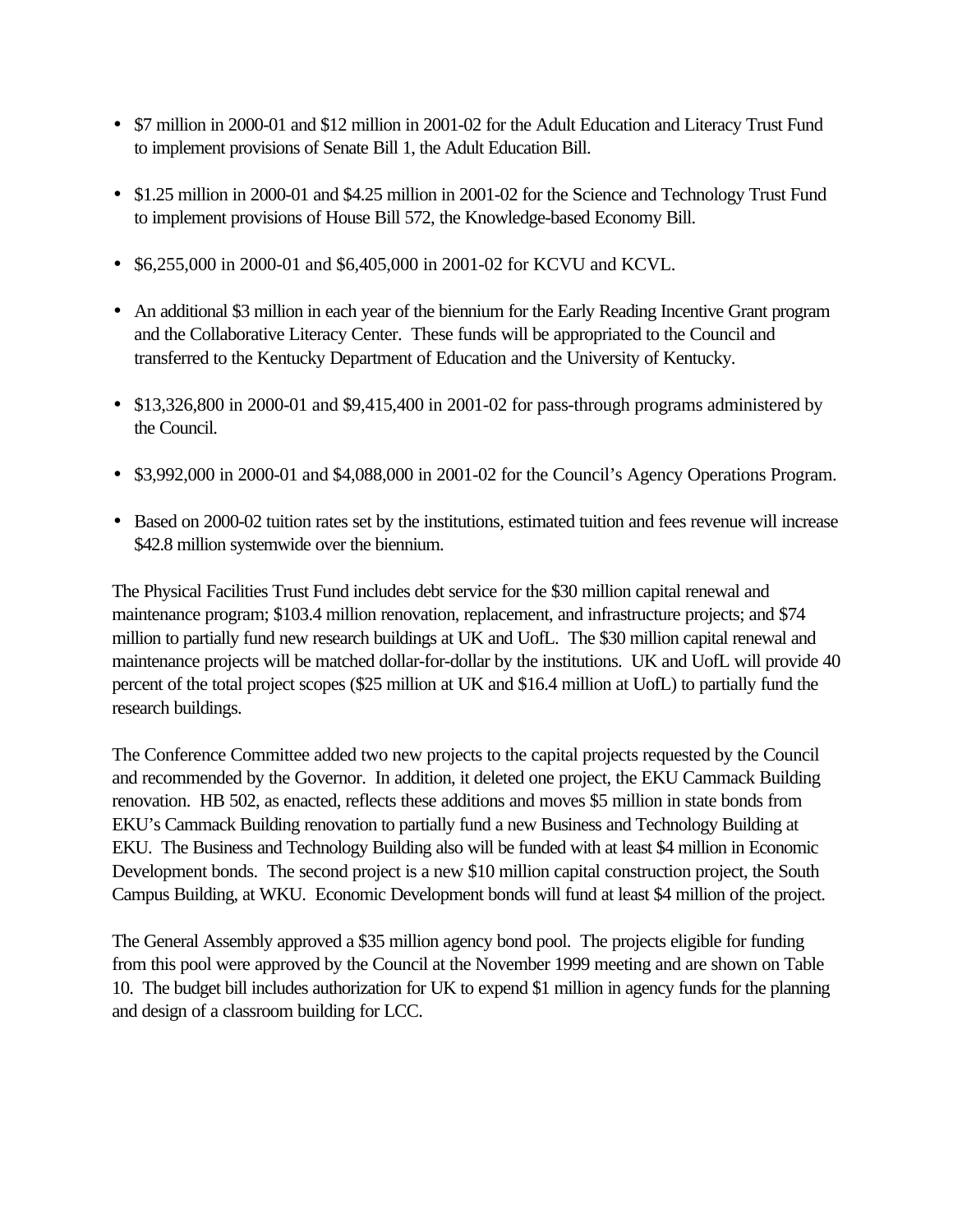The budget bill includes funding for several postsecondary education community development projects specifically identified as postsecondary education projects. These projects are to be appropriated to KCTCS, Morehead State University, and UofL. These total \$540,000 in cash-funded projects and \$11.2 million in bond-funded projects. As project plans are developed, other community development projects may be associated with postsecondary education institutions. The Council staff will provide details on these projects when they become available.

Language in the Special Provisions section of the budget bill relates to several postsecondary education programs. This language is included in Table 11. Tables 1 through 9 show the details of funding included in HB 502.

The passage of House Bill 1 during the May 1997 Special Session of the General Assembly resulted in a major shift in the priority accorded postsecondary education in the statewide budgetary process. The Graphs 1-3 and Table 12 illustrate this situation.

The following is a brief summary of some of the significant milestones of this new budgetary emphasis:

- House Bill 4, passed in May 1997, provided an additional \$38 million to postsecondary education for fiscal year 1998.
- In the 1998-2000 biennium, the postsecondary education General Fund budget grew by 21.4 percent.
- For the 2000-02 biennium, the enacted postsecondary education General Fund budget grows by 19.1 percent while General Fund revenue grows by only 11.6 percent. This \$185.7 million increase is the largest dollar increase ever for postsecondary education.
- In the original fiscal year 1998 budget, before the May 1997 Special Session on postsecondary education reform, postsecondary education accounted for 13.9 percent of the total General Fund appropriations. Based on the enacted budget, by fiscal year 2002 postsecondary education will account for 15.8 percent of the total General Fund appropriations.

Since the passage of House Bill 1, the General Assembly, at the request of the Governor, has appropriated significant new funds to the system of postsecondary education through institutional base adjustments, incentive trust funds, capital projects, endowment funds, and debt issuance. Among major policy areas, postsecondary education, over the past four years, has become the major budget priority of state government. Funding the Council's 2000-02 budget request ensures that the existing budget momentum for postsecondary education will be sustained over the next two years.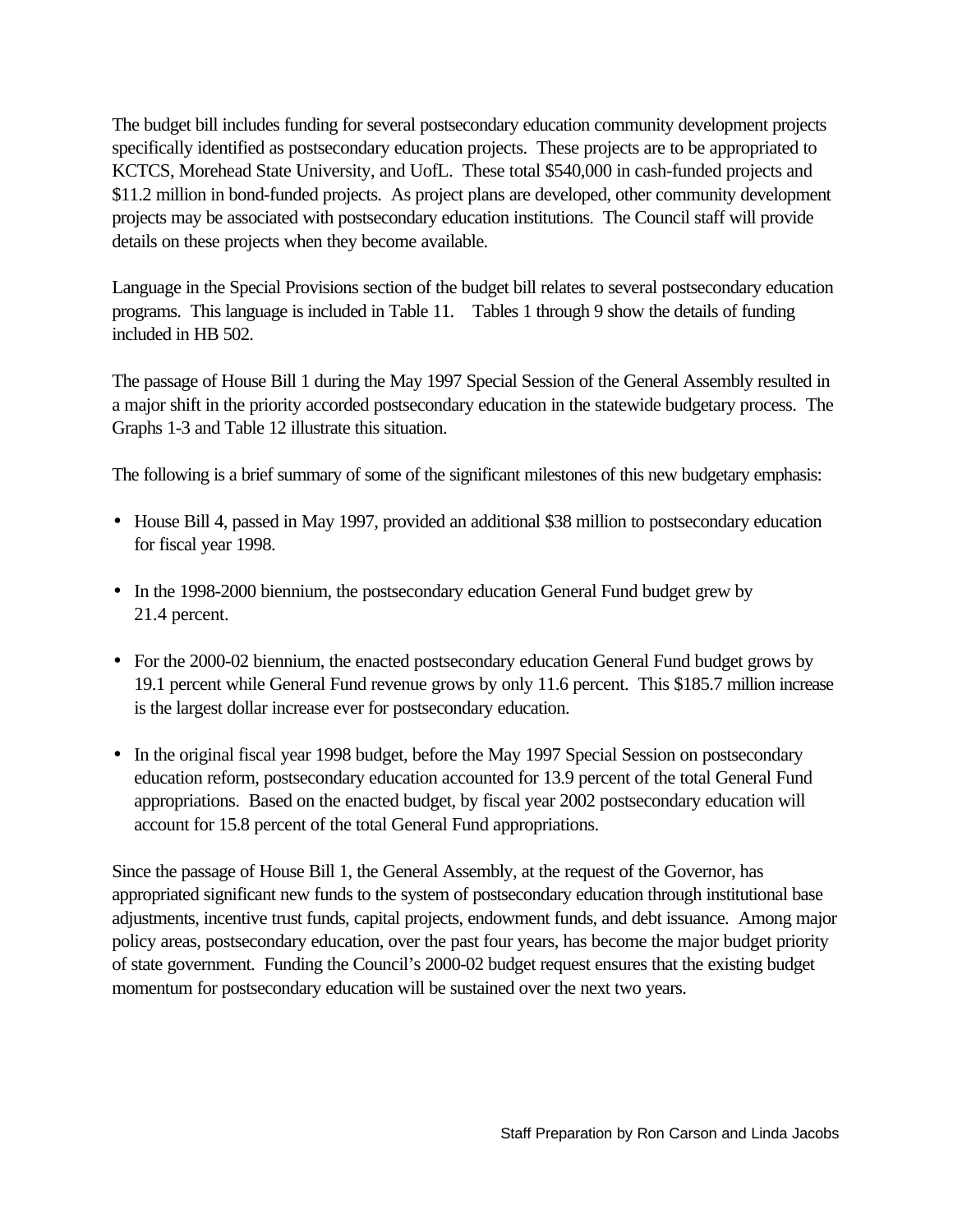### **2000-2002 POSTSECONDARY EDUCATION - ADDITIONAL FUNDING**

| <b>Institution</b>                              | <b>State Funds</b> | <b>Tuition and</b><br><b>Fees Revenue</b> | Total       |
|-------------------------------------------------|--------------------|-------------------------------------------|-------------|
| <b>Eastern Kentucky University</b>              | 9,853,700          | 5,113,000                                 | 14,966,700  |
| Kentucky Community and Technical College System | 28,770,300         | 4.757.400                                 | 33,527,700  |
| <b>Kentucky State University</b>                | 3,480,500          | 1,349,200                                 | 4,829,700   |
| <b>Morehead State University</b>                | 5,457,800          | 1,140,800                                 | 6,598,600   |
| <b>Murray State University</b>                  | 7,835,000          | 3,771,400                                 | 11,606,400  |
| Northern Kentucky University                    | 12,366,400         | 3,696,100                                 | 16,062,500  |
| University of Kentucky                          | 31.747.500         | 10,446,300                                | 42,193,800  |
| University of Louisville                        | 15,012,800         | 8,042,900                                 | 23,055,700  |
| <b>Western Kentucky University</b>              | 11,403,200         | 4,495,400                                 | 15,898,600  |
| Subtotal Institutions                           | 125,927,200        | 42,812,500                                | 168,739,700 |
| <b>CPE</b>                                      | 29,685,000         |                                           | 29,685,000  |
| <b>KHEAA</b>                                    | 30,086,800         |                                           | 30,086,800  |
| <b>Total</b>                                    | 185,699,000        | 42,812,500                                | 228,511,500 |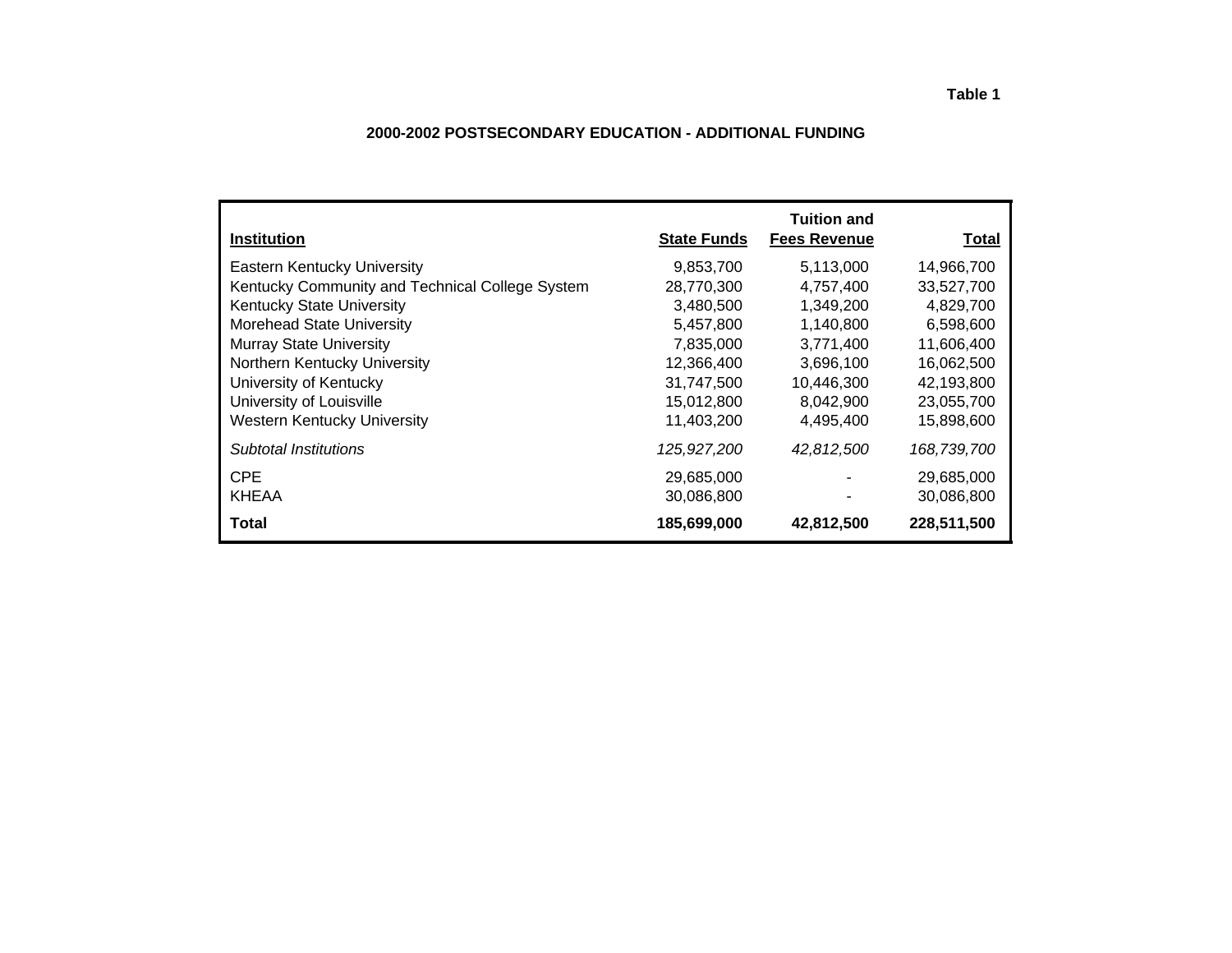### **2000-02 EXECUTIVE BUDGET - ENACTED STATE GENERAL FUND**

|                                               | 1999-00<br><b>Revised</b><br><b>Base</b> | 2000-01       | 2001-02       | <b>Biennial</b><br><b>Percent</b><br>Change |
|-----------------------------------------------|------------------------------------------|---------------|---------------|---------------------------------------------|
| <b>Institutions</b>                           |                                          |               |               |                                             |
| Eastern Kentucky University                   | 67,359,600                               | 68,242,100    | 77,213,300    | 14.6%                                       |
| Kentucky Community & Technical College System | 170,190,400                              | 183,601,400   | 198,960,700   | 16.9%                                       |
| <b>Kentucky State University</b>              | 21,336,800                               | 22,264,700    | 24,817,300    | 16.3%                                       |
| Morehead State University                     | 38,527,400                               | 40,676,200    | 43,985,200    | 14.2%                                       |
| <b>Murray State University</b>                | 46,324,800                               | 47,914,400    | 54,159,800    | 16.9%                                       |
| Northern Kentucky University                  | 35,460,700                               | 40,171,300    | 47,827,100    | 34.9%                                       |
| University of Kentucky                        | 296,485,300                              | 309,030,100   | 328,232,800   | 10.7%                                       |
| University of Louisville                      | 167,890,000                              | 172,603,200   | 182,902,800   | 8.9%                                        |
| <b>Western Kentucky University</b>            | 61,071,200                               | 65,028,400    | 72,474,400    | 18.7%                                       |
| <b>Subtotal Institutions</b>                  | 904,646,200                              | 949,531,800   | 1,030,573,400 | 13.9%                                       |
| <b>CPE</b>                                    |                                          |               |               |                                             |
| Incentive Trust Funds                         |                                          | 10,680,900    | 26,275,100    | <b>NA</b>                                   |
| Pass Through Programs                         | 6,421,500                                | 13,326,800    | 9,415,400     | 46.6%                                       |
| <b>KCVU</b>                                   | 6,128,000                                | 6,255,000     | 6,405,000     | 4.5%                                        |
| <b>Agency Operations</b>                      | 3,949,000                                | 3,992,000     | 4,088,000     | 3.5%                                        |
| <b>Subtotal CPE</b>                           | 16,498,500                               | 34.254.700    | 46, 183, 500  | ΝA                                          |
| <b>KHEAA</b>                                  | 52,767,600                               | 69,019,100    | 82,854,400    | 57.0%                                       |
| <b>Total Postsecondary Education</b>          | 973,912,300                              | 1,052,805,600 | 1,159,611,300 | 19.1%                                       |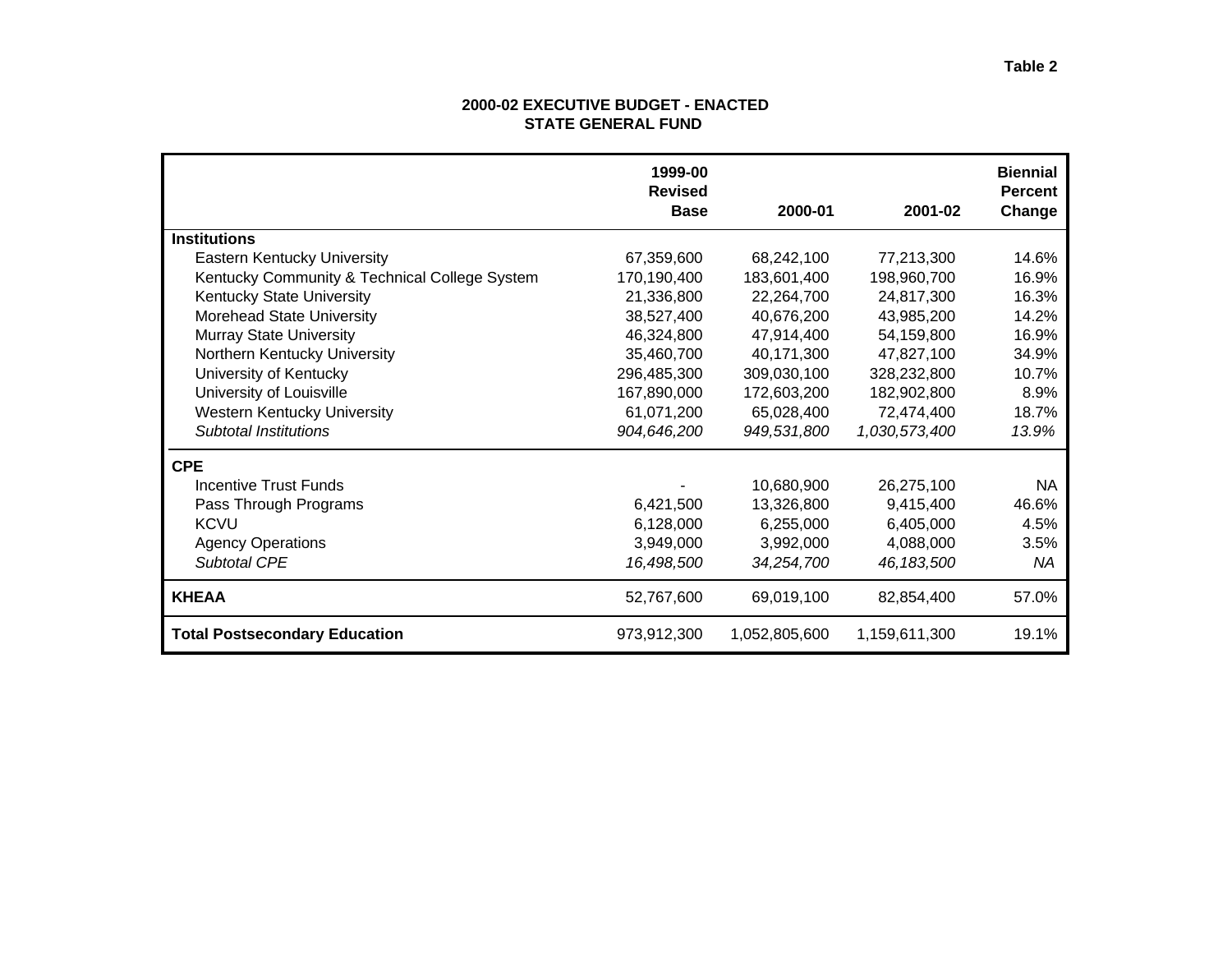#### **2000-02 EXECUTIVE BUDGET - ENACTED STATE GENERAL FUND**

|                                                                                     |                          |                                  |                    |                      |                      |                      |             |             |                          | Subtotal                        |                             |              |               |
|-------------------------------------------------------------------------------------|--------------------------|----------------------------------|--------------------|----------------------|----------------------|----------------------|-------------|-------------|--------------------------|---------------------------------|-----------------------------|--------------|---------------|
| 2000-01                                                                             | <b>EKU</b>               | <b>KCTCS</b>                     | <b>KSU</b>         | Morehead             | <b>Murray</b>        | <b>NKU</b>           | UK*         | UofL        | <b>WKU</b>               | <b>Institutions</b>             | CPE**                       | <b>KHEAA</b> | Total         |
| Appropriations to the Institutions<br>Research Challenge Trust Fund                 | 67,392,100               | 170,101,400                      | 21.864.700         | 40,326,200           | 47.714.400           | 39,821,300           | 307,830,100 | 172,153,200 | 64,328,400               | 931,531,800                     | 72,173,800                  | 49,100,000   | 1,052,805,600 |
| <b>Enrollment Growth and Retention</b>                                              |                          |                                  |                    |                      |                      |                      | 1,200,000   | 450,000     |                          | 1,650,000                       | (1,650,000)                 |              |               |
| Regional University Excellence Trust Fund                                           |                          |                                  |                    |                      |                      |                      |             |             |                          |                                 |                             |              |               |
| <b>Enrollment Growth and Retention</b>                                              | 850,000                  |                                  | 400,000            | 350,000              | 200,000              | 350,000              |             |             | 700,000                  | 2,850,000                       | (2,850,000)                 |              |               |
| Action Agenda                                                                       |                          |                                  | $\blacksquare$     |                      |                      |                      |             |             | $\overline{\phantom{a}}$ |                                 |                             |              |               |
| <b>Physical Facilities</b>                                                          |                          |                                  |                    |                      |                      |                      |             |             |                          |                                 |                             |              |               |
| <b>Workforce Development</b>                                                        |                          |                                  |                    |                      |                      |                      |             |             |                          |                                 |                             |              |               |
| <b>Enrollment Growth and Retention</b>                                              | $\blacksquare$           | 3.500.000                        |                    |                      |                      |                      |             |             |                          | 3,500,000                       | (3,500,000)                 |              |               |
| <b>Workforce Training</b>                                                           | $\overline{a}$           | 6,000,000                        |                    |                      |                      |                      |             |             |                          | 6,000,000                       | (6,000,000)                 |              |               |
| <b>KCTCS Administrative System</b>                                                  | $\overline{\phantom{a}}$ | 4,000,000                        |                    |                      |                      |                      |             |             |                          | 4,000,000                       | (4,000,000)                 |              |               |
| Student Financial Aid & Advancement Trust Fund                                      | $\overline{\phantom{a}}$ |                                  |                    |                      |                      |                      |             |             |                          | $\overline{\phantom{a}}$        | (19,919,100)                | 19,919,100   |               |
| <b>Total</b>                                                                        | 68.242.100               | 183.601.400                      | 22.264.700         | 40.676.200           | 47.914.400           | 40.171.300           | 309.030.100 | 172.603.200 | 65.028.400               | 949.531.800                     | 34,254,700                  | 69,019,100   | 1.052.805.600 |
|                                                                                     |                          |                                  |                    |                      |                      |                      |             |             |                          |                                 |                             |              |               |
| 2001-02                                                                             | <b>EKU</b>               | <b>KCTCS</b>                     | <b>KSU</b>         | Morehead             | <b>Murray</b>        | <b>NKU</b>           | UK*         | UofL        | <b>WKU</b>               | Subtotal<br><b>Institutions</b> | CPE**                       | <b>KHEAA</b> | Total         |
|                                                                                     |                          |                                  |                    |                      |                      |                      |             |             |                          |                                 |                             |              |               |
| Appropriations to the Institutions                                                  | 72,435,200               | 184,748,000                      | 22,717,900         | 41,030,700           | 50,737,100           | 44,613,400           | 322,210,600 | 179,478,800 | 67,701,700               | 985,673,400                     | 124,558,400                 | 49,379,500   | 1,159,611,300 |
| Research Challenge Trust Fund                                                       |                          |                                  |                    |                      |                      |                      |             |             |                          |                                 |                             |              |               |
| <b>Enrollment Growth and Retention</b>                                              |                          |                                  |                    |                      |                      |                      | 1,200,000   | 450,000     | $\overline{\phantom{a}}$ | 1,650,000                       | (1,650,000)                 |              |               |
| Regional University Excellence Trust Fund<br><b>Enrollment Growth and Retention</b> |                          |                                  |                    |                      |                      |                      |             |             |                          |                                 |                             |              |               |
| Action Agenda                                                                       | 850,000<br>2,433,000     | $\blacksquare$<br>$\overline{a}$ | 400,000<br>732,000 | 350,000<br>1,435,000 | 200,000<br>1,659,000 | 350,000<br>1,414,000 |             |             | 700,000<br>2,327,000     | 2,850,000<br>10,000,000         | (2,850,000)<br>(10,000,000) |              |               |
| <b>Physical Facilities</b>                                                          | 1,495,100                | 4,712,700                        | 967.400            | 1,169,500            | 1,563,700            | 1,449,700            | 4,822,200   | 2.974.000   | 1,745,700                | 20,900,000                      | (20,900,000)                |              |               |
| <b>Workforce Development</b>                                                        |                          |                                  |                    |                      |                      |                      |             |             |                          |                                 |                             |              |               |
| <b>Enrollment Growth and Retention</b>                                              | $\overline{\phantom{a}}$ | 3,500,000                        |                    |                      |                      |                      |             |             |                          | 3,500,000                       | (3,500,000)                 |              |               |
| <b>Workforce Training</b>                                                           | $\overline{\phantom{a}}$ | 6,000,000                        |                    |                      |                      |                      |             |             |                          | 6,000,000                       | (6,000,000)                 |              |               |
| <b>KCTCS Administrative System</b>                                                  |                          |                                  |                    |                      |                      |                      |             |             |                          |                                 |                             |              |               |
| Student Financial Aid & Advancement Trust Fund                                      |                          |                                  |                    |                      |                      |                      |             |             |                          |                                 | (33, 474, 900)              | 33,474,900   |               |
| Total                                                                               | 77,213,300               | 198,960,700                      | 24,817,300         | 43,985,200           | 54,159,800           | 47,827,100           | 328,232,800 | 182.902.800 | 72,474,400               | 1,030,573,400                   | 46,183,500                  | 82,854,400   | 1,159,611,300 |

\* Includes Lexington Community College.

\*\* Includes funding for agency operations, pass-through programs, KCVU, Technology Trust Fund, Science and Technology Trust Fund, and Adult Education Trust Fund.

Note: Negative values for CPE indicate funds as allocated to the institutions and KHEAA.

**Table 3**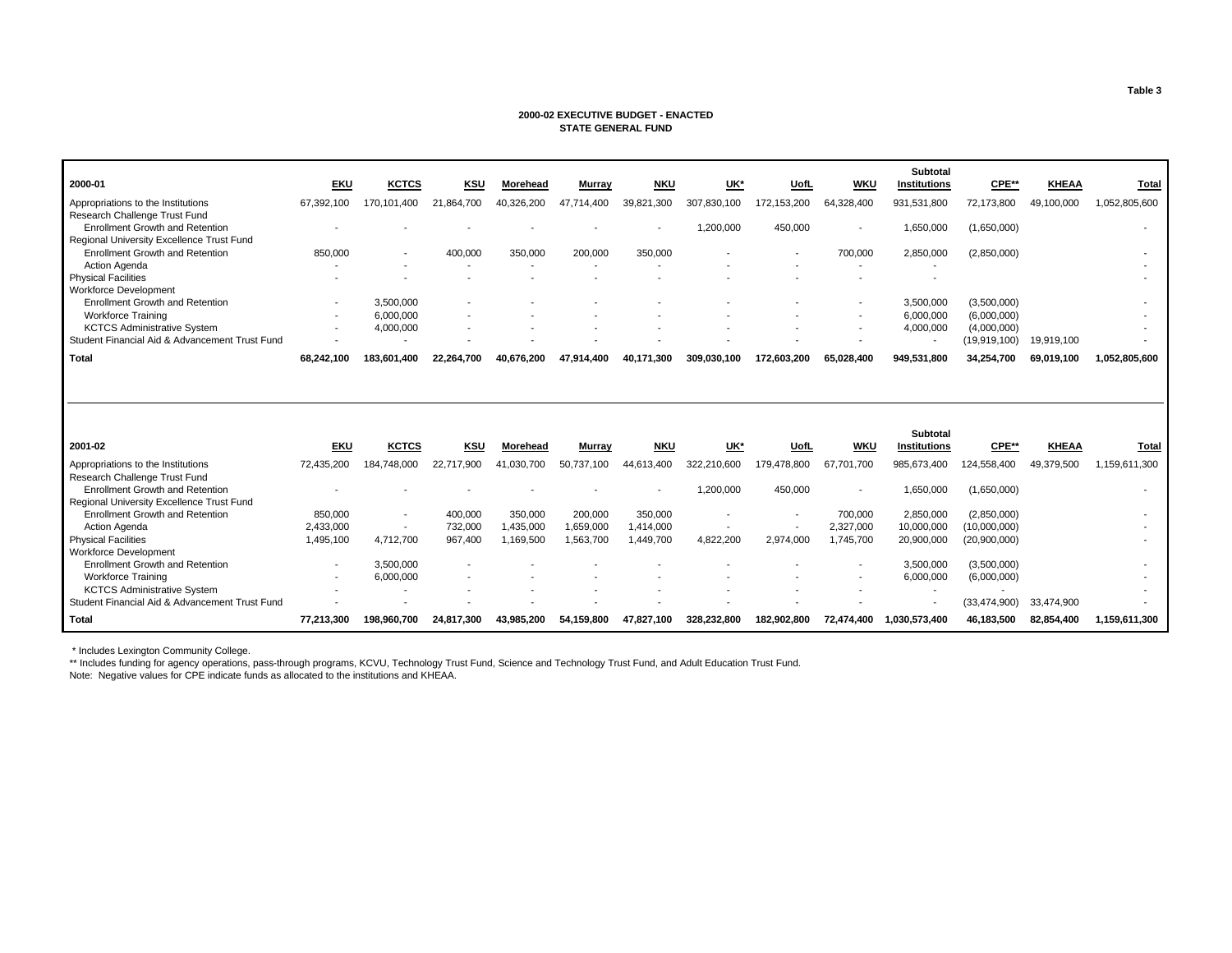### **BUDGETED 1999-2000 AND ESTIMATED 2000-2002 TUITION AND FEES REVENUE\***

|                                               |                            |                             | <b>Annual Increase</b>           |                                   |                             | <b>Annual Increase</b>           |                            | <b>Biennial Increase</b>         |                     |
|-----------------------------------------------|----------------------------|-----------------------------|----------------------------------|-----------------------------------|-----------------------------|----------------------------------|----------------------------|----------------------------------|---------------------|
| <b>Institution</b>                            | <b>Budgeted</b><br>1999-00 | <b>Estimated</b><br>2000-01 | <b>Dollar</b><br><b>Increase</b> | <b>Percent</b><br><b>Increase</b> | <b>Estimated</b><br>2001-02 | <b>Dollar</b><br><b>Increase</b> | Percent<br><b>Increase</b> | <b>Dollar</b><br><b>Increase</b> | Percent<br>Increase |
| Eastern Kentucky University                   | 38,722,500                 | 41.186.600                  | 2,464,100                        | 6.4%                              | 43,835,500                  | 2,648,900                        | 6.4%                       | 5,113,000                        | 13.2%               |
| Kentucky Community & Technical College System | 50.599.700                 | 52.756.600                  | 2,156,900                        | 4.3%                              | 55.357.100                  | 2,600,500                        | 4.9%                       | 4.757.400                        | 9.4%                |
| Kentucky State University                     | 7,515,900                  | 8,137,500                   | 621,600                          | 8.3%                              | 8.865.100                   | 727,600                          | 8.9%                       | 1,349,200                        | 18.0%               |
| Morehead State University                     | 22.043.700                 | 22.605.700                  | 562,000                          | 2.5%                              | 23.184.500                  | 578.800                          | 2.6%                       | 1.140.800                        | 5.2%                |
| Murray State University*                      | 27,734,000                 | 29,551,500                  | 1,817,500                        | 6.6%                              | 31,505,400                  | 953,900. ا                       | 6.6%                       | 3,771,400                        | 13.6%               |
| Northern Kentucky University*                 | 38,058,800                 | 39.857.400                  | 1.798.600                        | 4.7%                              | 41.754.900                  | 897.500                          | 4.8%                       | 3.696.100                        | 9.7%                |
| University of Kentucky                        | 119.290.400                | 124.384.100                 | 5,093,700                        | 4.3%                              | 129.736.700                 | 5,352,600                        | 4.3%                       | 10,446,300                       | 8.8%                |
| University of Louisville                      | 72.301.800                 | 76,328,300                  | 4,026,500                        | 5.6%                              | 80.344.700                  | 4,016,400                        | 5.3%                       | 8,042,900                        | 11.1%               |
| Western Kentucky University                   | 38,229,000                 | 40.389.600                  | 2,160,600                        | 5.7%                              | 42.724.400                  | 2,334,800                        | 5.8%                       | 4,495,400                        | 11.8%               |
| Total                                         | 414,495,800                | 435,197,300                 | 20,701,500                       | 5.0%                              | 457,308,300                 | 22,111,000                       | 5.1%                       | 42,812,500                       | 10.3%               |

\* 2000-02 tuition revenue as reported by institutions. Fee revenue reflects budgeted 1999-2000 amounts - revenue was not increased over the biennium.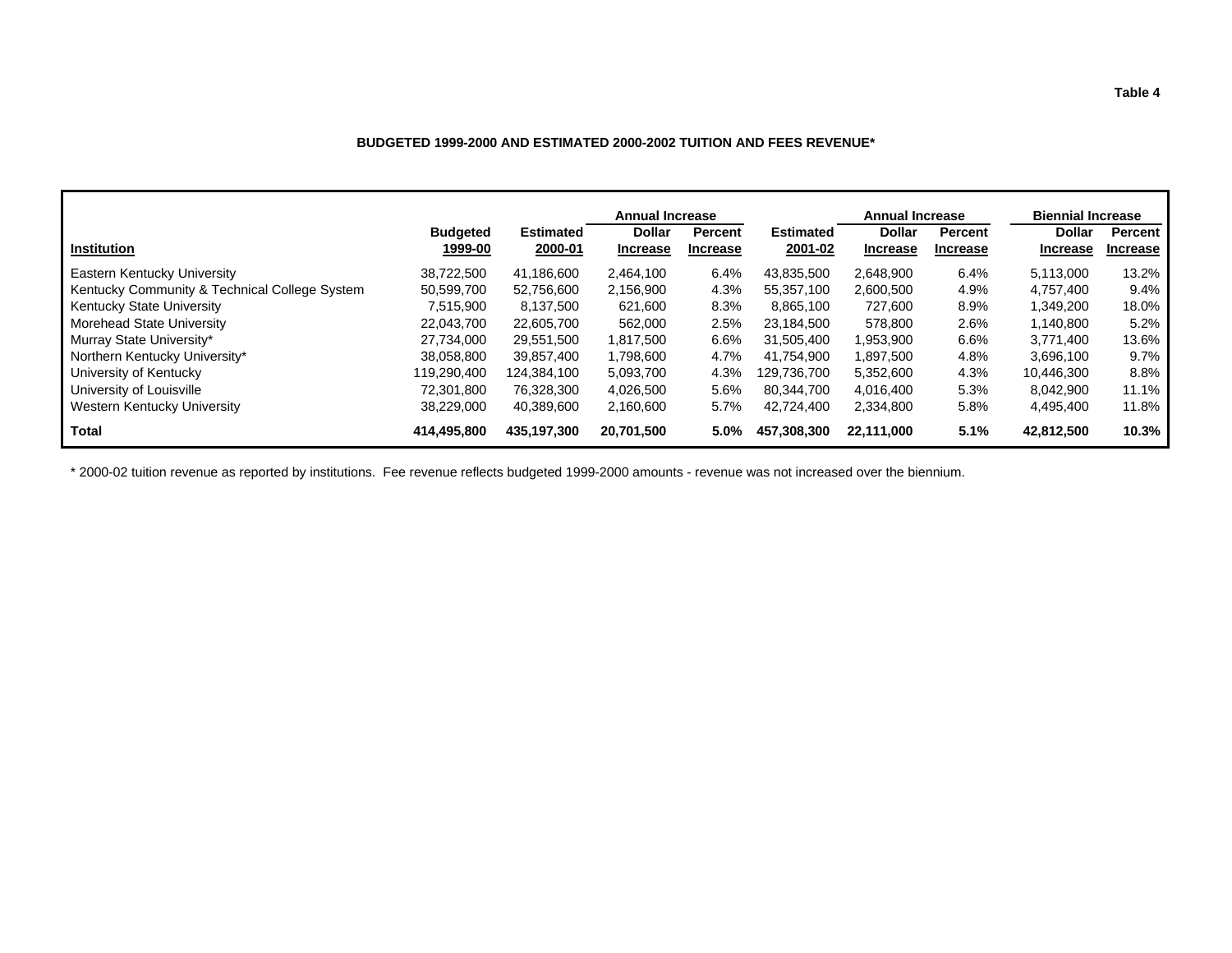### **2000-02 EXECUTIVE BUDGET - ENACTED INCENTIVE TRUST FUNDS**

| <b>Incentive Trust Funds</b>                                                                                                            | 2000-01              | 2001-02                 |
|-----------------------------------------------------------------------------------------------------------------------------------------|----------------------|-------------------------|
| <b>Research Challenge Trust Fund</b>                                                                                                    |                      |                         |
| <b>Enrollment Growth and Retention</b>                                                                                                  | 1,650,000            | 1,650,000               |
| Lung Cancer Research*                                                                                                                   |                      |                         |
| <b>Total</b>                                                                                                                            | 1,650,000            | 1,650,000               |
| <b>Regional University Excellence Trust Fund</b>                                                                                        |                      |                         |
| <b>Enrollment Growth and Retention</b>                                                                                                  | 2,850,000            | 2,850,000<br>10,000,000 |
| Action Agenda<br><b>Total</b>                                                                                                           | 2,850,000            | 12,850,000              |
|                                                                                                                                         |                      |                         |
| <b>Postsecondary Workforce Development Trust Fund</b><br><b>Enrollment Growth and Retention</b>                                         | 3,500,000            | 3,500,000               |
| <b>Workforce Training</b>                                                                                                               | 6,000,000            | 6,000,000               |
| <b>KCTCS Administrative System</b>                                                                                                      | 4,000,000            |                         |
| <b>Total</b>                                                                                                                            | 13,500,000           | 9,500,000               |
| <b>Technology Trust Fund</b>                                                                                                            |                      |                         |
| Equipment Replacement-Debt Service on \$20 million authorization                                                                        |                      | 3,800,000               |
| Network Infrastructure                                                                                                                  |                      | 1,200,000               |
| Public Communication Campaign - Restricted Agency (KEES Transfer)                                                                       |                      | 1,500,000               |
| <b>Faculty Development</b><br><b>Total</b>                                                                                              |                      | 1,000,000               |
|                                                                                                                                         |                      | 7,500,000               |
| <b>Physical Facilities Trust Fund (all debt service)</b>                                                                                |                      |                         |
| Capital Renewal & Maintenance - \$30 million authorization<br>Renovation, Replacement, & Infrastructure - \$103.4 million authorization |                      | 3,018,000<br>10,436,000 |
| New Construction - \$74 million authorization                                                                                           |                      | 7,446,000               |
| <b>Total</b>                                                                                                                            |                      | 20,900,000              |
| Student Financial Aid & Student Advancement Trust Fund - KEES Program                                                                   | 22,350,000           | 37,500,000              |
| <b>Adult Education and Literacy Trust Fund</b>                                                                                          | 7,000,000            | 12,000,000              |
| <b>Science and Technology Trust Fund</b>                                                                                                |                      |                         |
| Research & Development                                                                                                                  |                      | 3,000,000               |
| Commercialization                                                                                                                       |                      | 750,000                 |
| <b>Regional Technology Service</b>                                                                                                      |                      | 500,000                 |
| <b>Entrepreneurial Audit</b><br><b>Rural Innovation Fund</b>                                                                            | 250,000<br>1,000,000 |                         |
| <b>Total</b>                                                                                                                            | 1,250,000            | 4,250,000               |
| <b>Total Incentive Trust Funds</b>                                                                                                      |                      |                         |
| <b>State General Fund</b>                                                                                                               | 48,600,000           | 104,650,000             |
| Restricted Agency Receipts (KEES Transfer)                                                                                              |                      | 1,500,000               |
| <b>Total</b>                                                                                                                            | 48,600,000           | 106,150,000             |

**\***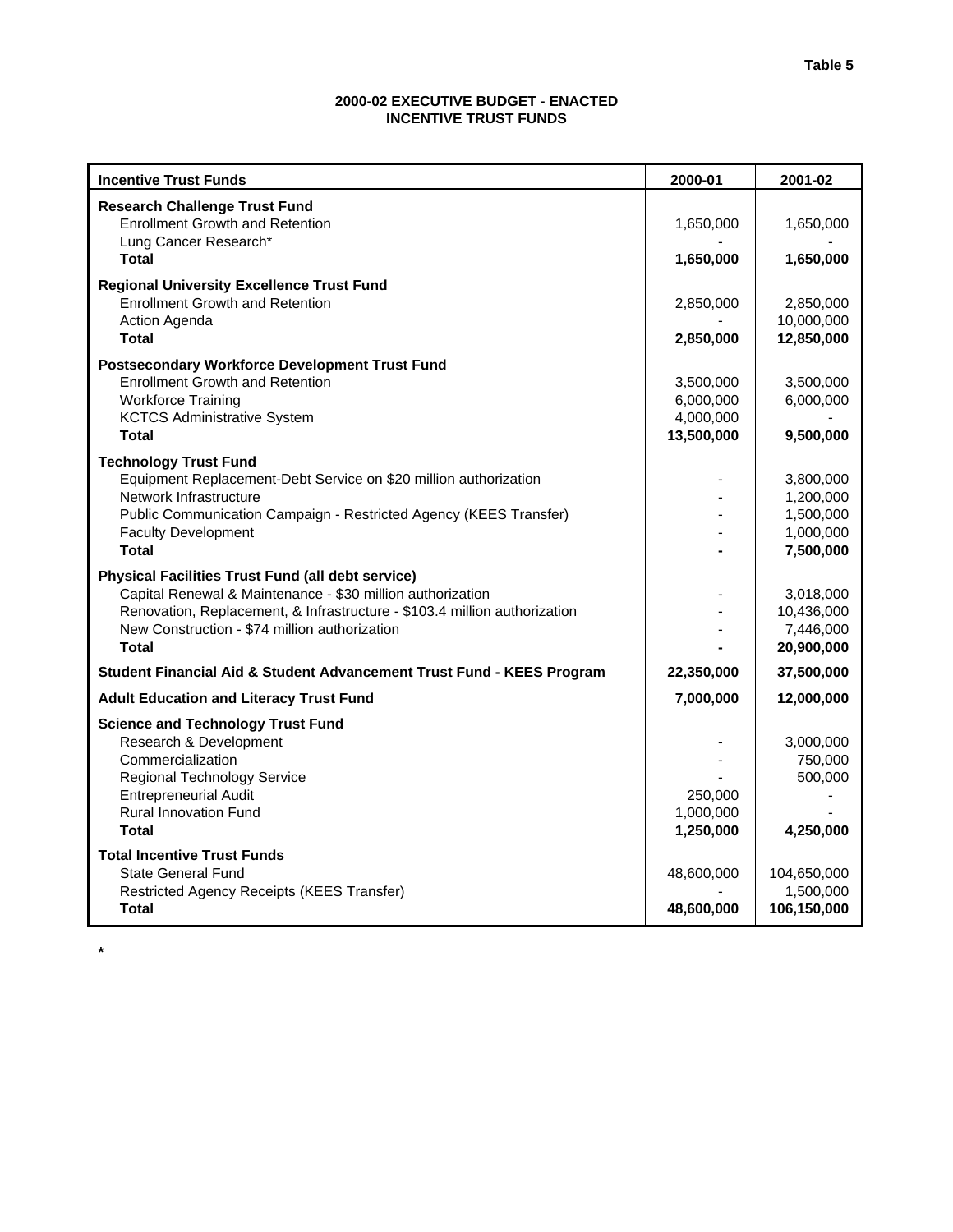### **2000-02 EXECUTIVE BUDGET - ENACTED SURPLUS EXPENDITURE PLAN ENDOWMENT MATCH PROGRAMS**

|                                      | 2000-01     | 2001-02 |
|--------------------------------------|-------------|---------|
| <b>Research Universities</b>         |             |         |
| University of Kentucky               | 66,667,000  |         |
| University of Louisville             | 33,333,000  |         |
| Total                                | 100,000,000 |         |
| <b>Comprehensive Universities</b>    |             |         |
| <b>Eastern Kentucky University</b>   | 4,900,000   |         |
| <b>Kentucky State University</b>     | 1.503.000   |         |
| <b>Morehead State University</b>     | 2,925,000   |         |
| <b>Murray State University</b>       | 3,383,000   |         |
| Northern Kentucky University         | 2,664,000   |         |
| Western Kentucky University          | 4,625,000   |         |
| Total                                | 20,000,000  |         |
| <b>Total Endowment Match Program</b> | 120,000,000 |         |

## **TOBACCO SETTLEMENT FUNDS**

|                                                                         | 2000-01   | 2001-02   |
|-------------------------------------------------------------------------|-----------|-----------|
| University of Kentucky/University of Louisville<br>Lung Cancer Research | 5,055,000 | 6,080,000 |
| KHEAA<br>Early Childhood Scholarship Program                            | 1,400,000 | 1,409,500 |
| Total                                                                   | 6,455,000 | 7,489,500 |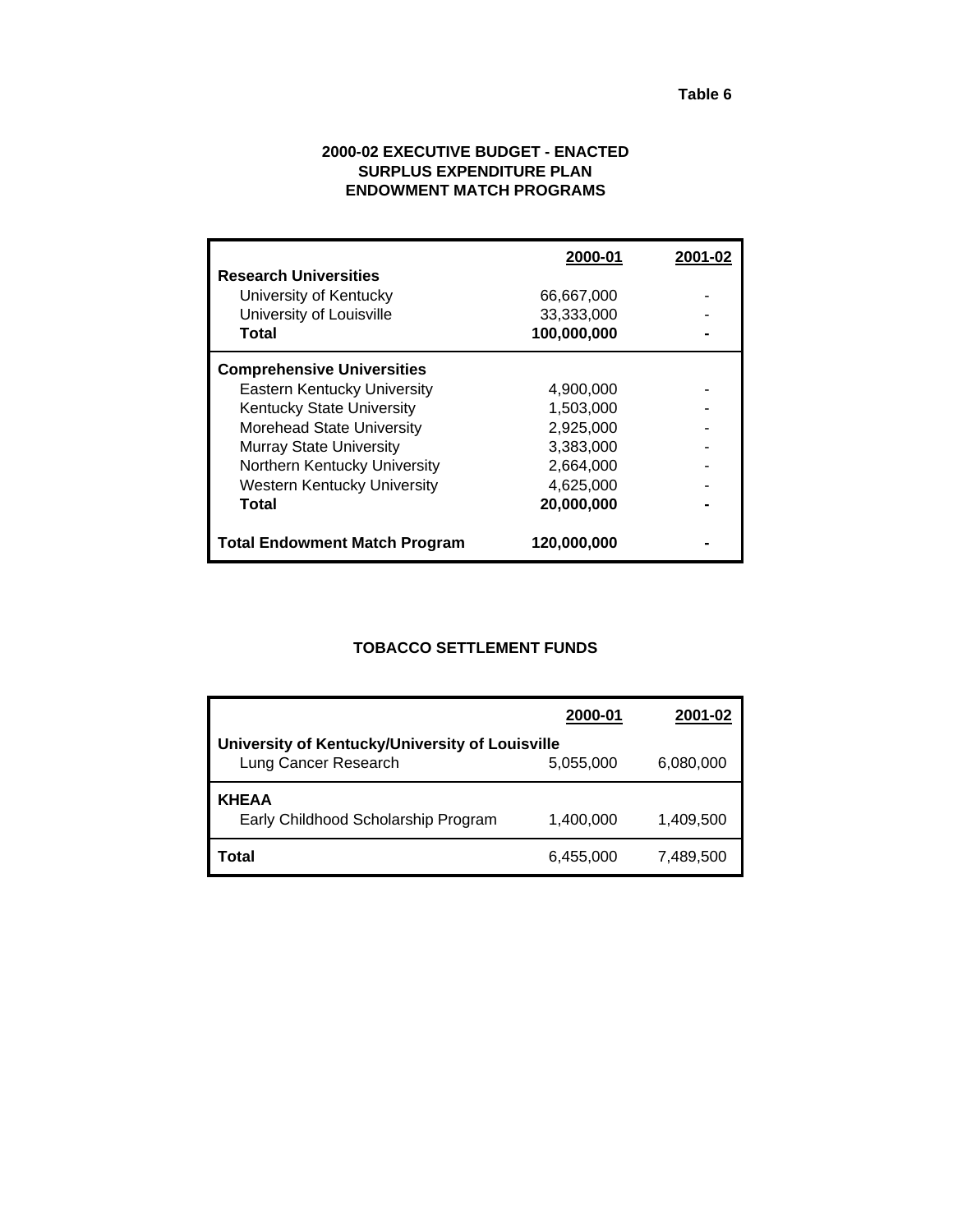### **2000-02 EXECUTIVE BUDGET - ENACTED COUNCIL ON POSTSECONDARY EDUCATION AGENCY OPERATING, KCVU/KCVL, AND PASS THROUGH PROGRAMS**

| Category                                                                                                                                                                                                                                                                                                                                                                                                                                                                                                                            | 2000-01                                                                                                                                | 2001-02                                                                                                                                |
|-------------------------------------------------------------------------------------------------------------------------------------------------------------------------------------------------------------------------------------------------------------------------------------------------------------------------------------------------------------------------------------------------------------------------------------------------------------------------------------------------------------------------------------|----------------------------------------------------------------------------------------------------------------------------------------|----------------------------------------------------------------------------------------------------------------------------------------|
| <b>Agency Operations</b>                                                                                                                                                                                                                                                                                                                                                                                                                                                                                                            | 3,992,000                                                                                                                              | 4,088,000                                                                                                                              |
| <b>KY Commonwealth Virtual University</b><br>State General Funds<br><b>Restricted Agency Funds</b><br><b>Total KCVU</b>                                                                                                                                                                                                                                                                                                                                                                                                             | 6,255,000<br>1,355,000<br>7,610,000                                                                                                    | 6,405,000<br>1,355,000<br>7,760,000                                                                                                    |
| <b>Pass-Through Programs</b>                                                                                                                                                                                                                                                                                                                                                                                                                                                                                                        |                                                                                                                                        |                                                                                                                                        |
| Contract Spaces Program - Restricted Agency Funds<br>Professional Education Preparation Program (PEPP)<br>Telecommunication Consortium (ETV)<br>Metroversity Consortia<br>Minority Student College Preparation Program<br><b>EPSCoR</b><br><b>State Autism Training Center</b><br>Kentucky Rural Development Center<br>Early Reading Incentive Grant (ERIG) - Base<br>Early Reading Incentive Grant (ERIG) - Expansion<br>Collaborative Center for Literacy - Expansion<br><b>SREB Doctoral Scholars Program - Base Restoration</b> | 2,430,900<br>437,400<br>191,500<br>60,500<br>226,300<br>6,564,600<br>228,500<br>750,000<br>1,800,000<br>2,400,000<br>600,000<br>68,000 | 2,525,100<br>447,600<br>196,100<br>61,800<br>231,700<br>2,626,200<br>234,000<br>750,000<br>1,800,000<br>2,400,000<br>600,000<br>68,000 |
| <b>Total Pass-Through</b><br><b>State General Fund</b><br><b>Restricted Agency Funds</b><br><b>Total</b>                                                                                                                                                                                                                                                                                                                                                                                                                            | 13,326,800<br>2,430,900<br>15,757,700                                                                                                  | 9,415,400<br>2,525,100<br>11,940,500                                                                                                   |
| <b>Eisenhower Mathematics and Science (Federal Funds)</b>                                                                                                                                                                                                                                                                                                                                                                                                                                                                           | 1,100,000                                                                                                                              | 1,100,000                                                                                                                              |
| <b>Total Agency Request</b><br><b>State General Fund</b><br><b>Restricted Agency Funds</b><br><b>Federal Funds</b><br><b>Total</b>                                                                                                                                                                                                                                                                                                                                                                                                  | 23,573,800<br>3,785,900<br>1,100,000<br>28,459,700                                                                                     | 19,908,400<br>3,880,100<br>1,100,000<br>24,888,500                                                                                     |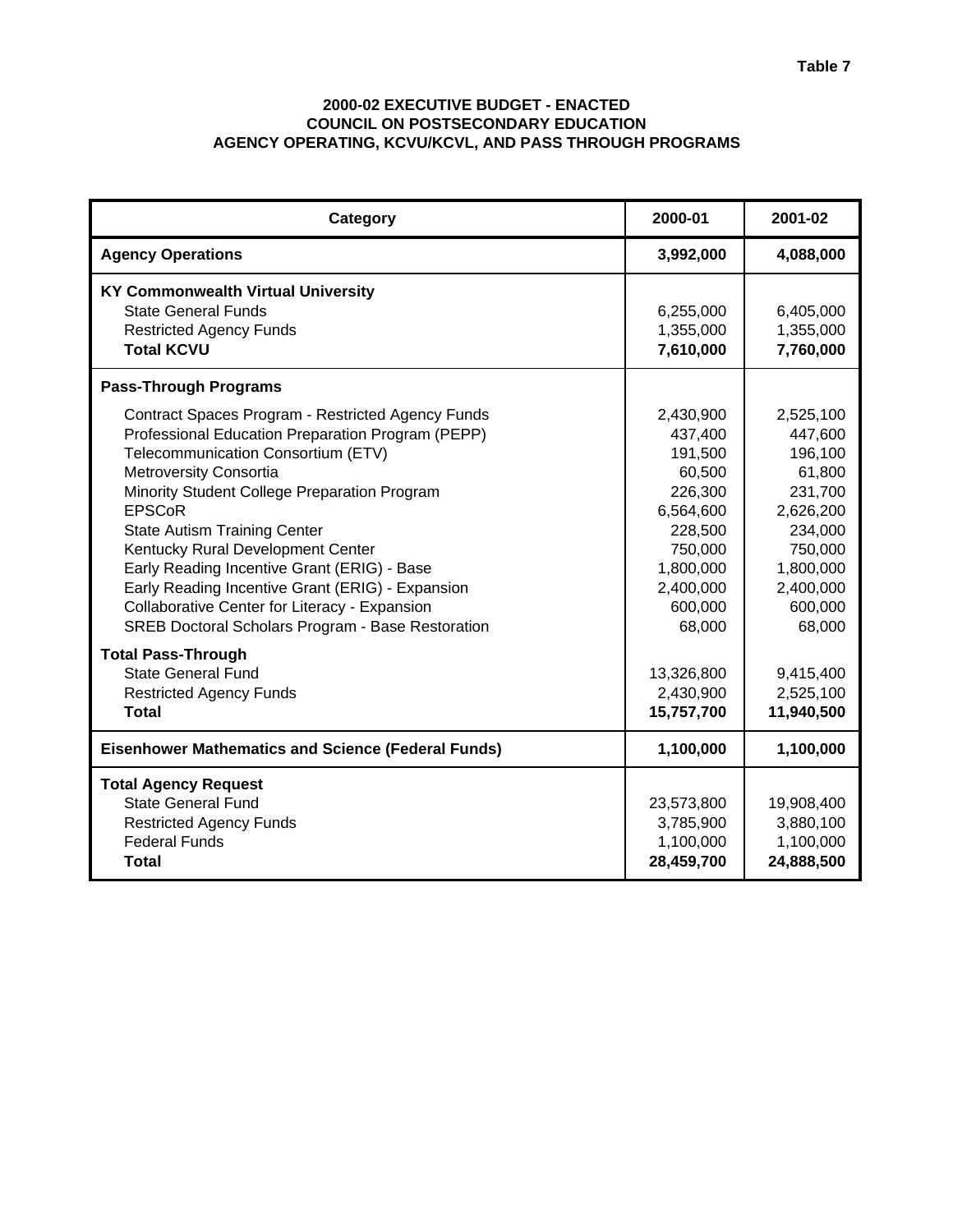#### **2000-02 EXECUTIVE BUDGET - CAPITAL PROJECTS**

| <b>Bond</b><br><b>Authorization</b> | <b>Physical</b><br><b>Facilities</b><br><b>Trust Fund</b> | Technology<br><b>Initiative</b><br><b>Trust Fund</b> |
|-------------------------------------|-----------------------------------------------------------|------------------------------------------------------|
|                                     |                                                           |                                                      |
| 2.814.000                           | 283.100                                                   |                                                      |
|                                     |                                                           |                                                      |
| $\overline{\phantom{0}}$            | $\blacksquare$                                            |                                                      |
| 7.000.000                           | 706.000                                                   |                                                      |
| 5,000,000                           | 506,000                                                   |                                                      |
| 14.814.000                          | 1,495,100                                                 |                                                      |
|                                     |                                                           | <b>State Supported Debt Service</b>                  |

**\*** Total scope of this project is \$15 million - \$5 million to be funded with bonds, \$10 million to be funded with restricted funds.

| Kentucky Community and Technical College System         |            |           |
|---------------------------------------------------------|------------|-----------|
| Capital Renewal and Maintenance                         | 5,086,000  | 511,700   |
| Renovation, Replacement, and Infrastructure             |            |           |
| Jefferson CC-Renovation of Downtown Campus              | 8,800,000  | 886,000   |
| Ashland TC-Original College Renovation                  | 6,900,000  | 696,000   |
| Mayo TC-Campus Renovation                               | 7,582,000  | 765,000   |
| Cumberland Valley TC-Harlan Campus Renovation, Bldg. 2  | 4,114,000  | 417,000   |
| Elizabethtown CC-Science Building Renovation            | 2,200,000  | 225,000   |
| Southeast CC-Newman Hall Renovation                     | 2,000,000  | 206,000   |
| <b>New Construction</b>                                 |            |           |
| Community and Technical College in northern KY, Phase I | 10,000,000 | 1,006,000 |
| <b>Subtotal</b>                                         | 46,682,000 | 4,712,700 |
| <b>Kentucky State University</b>                        |            |           |
| Capital Renewal and Maintenance                         | 759,000    | 76,400    |
| Renovation, Replacement, and Infrastructure             |            |           |
| Hathaway Hall Renovation                                | 3,796,000  | 385,000   |
| <b>Carver Hall Renovation</b>                           | 5,000,000  | 506,000   |
| <b>Subtotal</b>                                         | 9,555,000  | 967,400   |
| <b>Morehead State University</b>                        |            |           |
| Capital Renewal and Maintenance                         | 1,625,000  | 163,500   |
| Renovation, Replacement, and Infrastructure             |            |           |
| Student Center Renovation, Phase I                      | 10,000,000 | 1,006,000 |
| <b>Subtotal</b>                                         | 11,625,000 | 1,169,500 |
| <b>Murray State University</b>                          |            |           |
| Capital Renewal and Maintenance                         | 2,532,000  | 254,700   |
| Renovation, Replacement, and Infrastructure             |            |           |
| Blackburn Science Replacement, Phase I                  | 13,000,000 | 1,309,000 |
| <b>Subtotal</b>                                         | 15,532,000 | 1,563,700 |
| <b>Northern Kentucky University</b>                     |            |           |
| Capital Renewal and Maintenance                         | 1,359,000  | 136,700   |
| Renovation, Replacement, and Infrastructure             |            |           |
| Power Plant                                             | 12,000,000 | 1,207,000 |
| Old Science Building - Planning and Design              | 1,000,000  | 106,000   |
| <b>Subtotal</b>                                         | 14,359,000 | 1,449,700 |
| <b>University of Kentucky</b>                           |            |           |
| Capital Renewal and Maintenance                         | 8,929,000  | 898,200   |
| Renovation, Replacement, and Infrastructure             |            |           |
| <b>New Construction</b>                                 |            |           |
| Biomedical Sciences Research Building*                  | 39,000,000 | 3,924,000 |
| <b>Subtotal</b>                                         | 47,929,000 | 4,822,200 |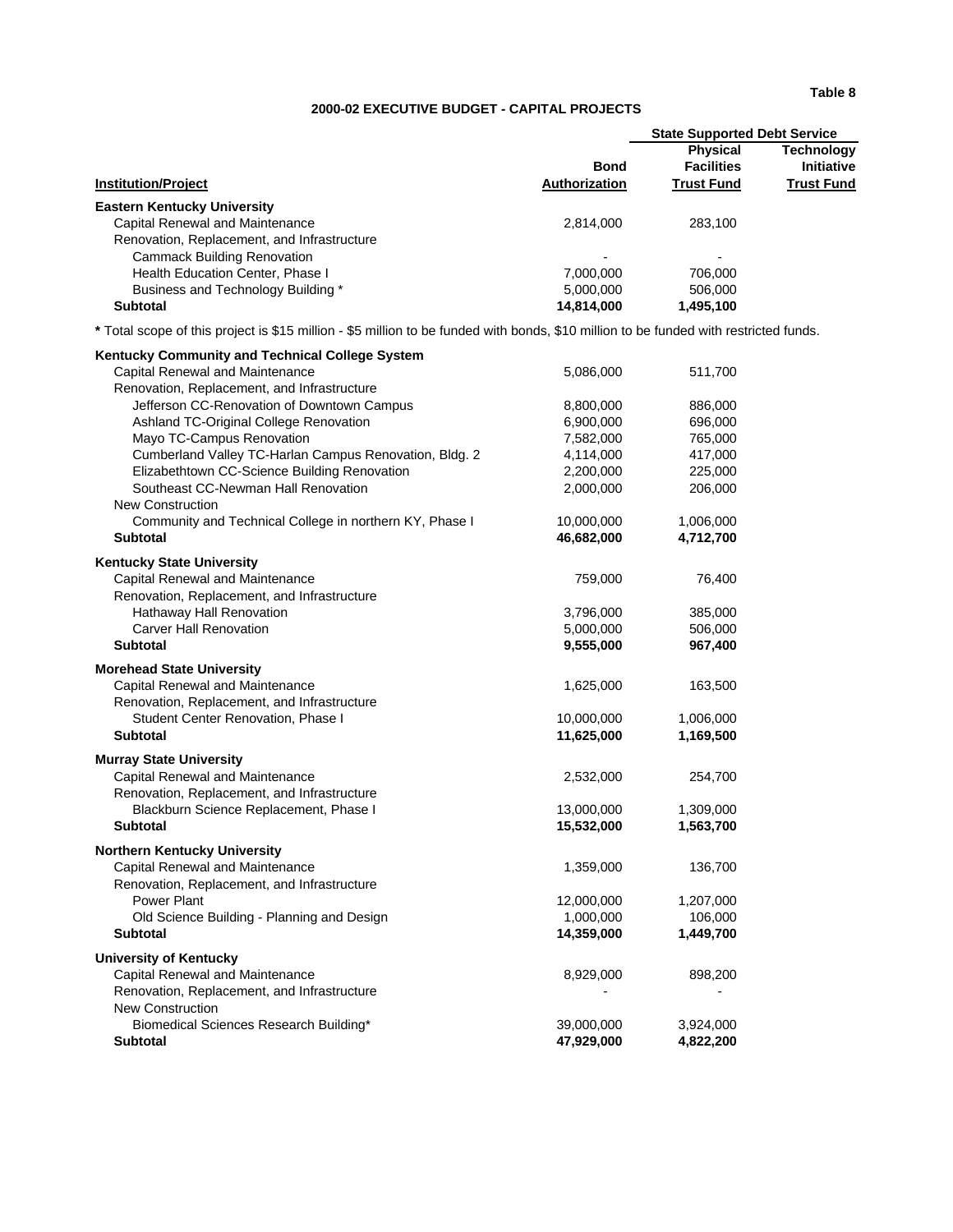#### **2000-02 EXECUTIVE BUDGET - CAPITAL PROJECTS**

| <b>Institution/Project</b><br><b>University of Louisville</b><br>Capital Renewal and Maintenance | <b>Bond</b><br><b>Authorization</b> | <b>State Supported Debt Service</b><br>Physical<br><b>Facilities</b><br><b>Trust Fund</b> | <b>Technology</b><br>Initiative |
|--------------------------------------------------------------------------------------------------|-------------------------------------|-------------------------------------------------------------------------------------------|---------------------------------|
|                                                                                                  |                                     |                                                                                           |                                 |
|                                                                                                  |                                     |                                                                                           | <b>Trust Fund</b>               |
|                                                                                                  |                                     |                                                                                           |                                 |
|                                                                                                  | 4,553,000                           | 458,000                                                                                   |                                 |
| Renovation, Replacement, and Infrastructure<br><b>New Construction</b>                           |                                     |                                                                                           |                                 |
| Research Building*                                                                               | 25,000,000                          | 2,516,000                                                                                 |                                 |
| <b>Subtotal</b>                                                                                  | 29,553,000                          | 2,974,000                                                                                 |                                 |
| <b>Western Kentucky University</b>                                                               |                                     |                                                                                           |                                 |
| Capital Renewal and Maintenance                                                                  | 2,343,000                           | 235,700                                                                                   |                                 |
| Renovation, Replacement, and Infrastructure                                                      |                                     |                                                                                           |                                 |
| Thompson Sc. Complex Replacement/Renovation, Phase I                                             | 15,000,000                          | 1,510,000                                                                                 |                                 |
| <b>Subtotal</b>                                                                                  | 17,343,000                          | 1,745,700                                                                                 |                                 |
| <b>Council on Postsecondary Education</b>                                                        |                                     |                                                                                           |                                 |
| <b>Equipment Replacement Pool</b>                                                                | 20,000,000                          |                                                                                           | 3,800,000                       |
| <b>Subtotal</b>                                                                                  | 20,000,000                          |                                                                                           | 3,800,000                       |
| Total                                                                                            |                                     |                                                                                           |                                 |
| <b>Capital Renewal and Maintenance</b>                                                           | 30,000,000                          | 3,018,000                                                                                 |                                 |
| Renovation, Replacement, and Infrastructure                                                      | 103,392,000                         | 10,436,000                                                                                |                                 |
| <b>New Construction</b>                                                                          | 74,000,000                          | 7,446,000                                                                                 |                                 |
| <b>Equipment Replacement Pool</b>                                                                | 20,000,000                          |                                                                                           | 3,800,000                       |
| <b>Total</b>                                                                                     | 227,392,000                         | 20,900,000                                                                                | 3,800,000                       |
| <b>Agency Bond Pool</b>                                                                          | 35,000,000                          |                                                                                           |                                 |
| <b>Agency Bonded Projects</b>                                                                    |                                     |                                                                                           |                                 |
| University of Kentucky                                                                           |                                     |                                                                                           |                                 |
| Parking #2, Expansion/Renovation/Replacement **                                                  | 11,000,000                          |                                                                                           |                                 |
| Keenland Hall - HVAC **<br>Jewell Hall - HVAC **                                                 | 2,821,000<br>1,040,000              |                                                                                           |                                 |
| Boyd Hall - HVAC **                                                                              | 1,633,000                           |                                                                                           |                                 |
| Cooperstown - Phase IV **                                                                        | 1,313,000                           |                                                                                           |                                 |
| Seaton Center Addition/Renovation**                                                              | 15,350,000                          |                                                                                           |                                 |
| Biomedical Sciences Research Building*                                                           | 26,000,000                          |                                                                                           |                                 |
| <b>Subtotal</b>                                                                                  | 59,157,000                          |                                                                                           |                                 |
| University of Louisville                                                                         |                                     |                                                                                           |                                 |
| Research Building*                                                                               | 16,368,000                          |                                                                                           |                                 |
| <b>Total Agency Bonded Projects</b>                                                              | 75,525,000                          |                                                                                           |                                 |
| <b>Total Bond Authorization - State and Agency</b>                                               | 337,917,000                         |                                                                                           |                                 |
| <b>Projects Funded in other Agency Budgets</b>                                                   |                                     |                                                                                           |                                 |
| <b>Eastern Kentucky University</b>                                                               |                                     |                                                                                           |                                 |
| Law Enforcement Basic Training Complex                                                           |                                     |                                                                                           |                                 |
| Department of Criminal Justice Training - Agency Bonds                                           | 7,000,000                           |                                                                                           |                                 |
| <b>Business and Technology Building</b>                                                          |                                     |                                                                                           |                                 |
| Restricted Funds (Econ. Dev. Bonds)<br>Total                                                     | 10,000,000<br>17,000,000            |                                                                                           |                                 |
|                                                                                                  |                                     |                                                                                           |                                 |
| Western Kentucky University                                                                      |                                     |                                                                                           |                                 |
| South Campus Building - Restricted Funds (Econ. Dev. Bonds)                                      | 10,000,000                          |                                                                                           |                                 |

 **\*** State funding for the research buildings at the University of Kentucky and the University of Louisville is contingent upon commitment by each of the institutions to match the state funding. This represents 60 percent funding by the state and 40 percent funding by the institution. The total project scope of the UK building is \$65,000,000. The total project scope of the UofL building is \$41,368,000.

 **\*\*** These projects were originally eligible for funding from the \$35 million agency bond pool.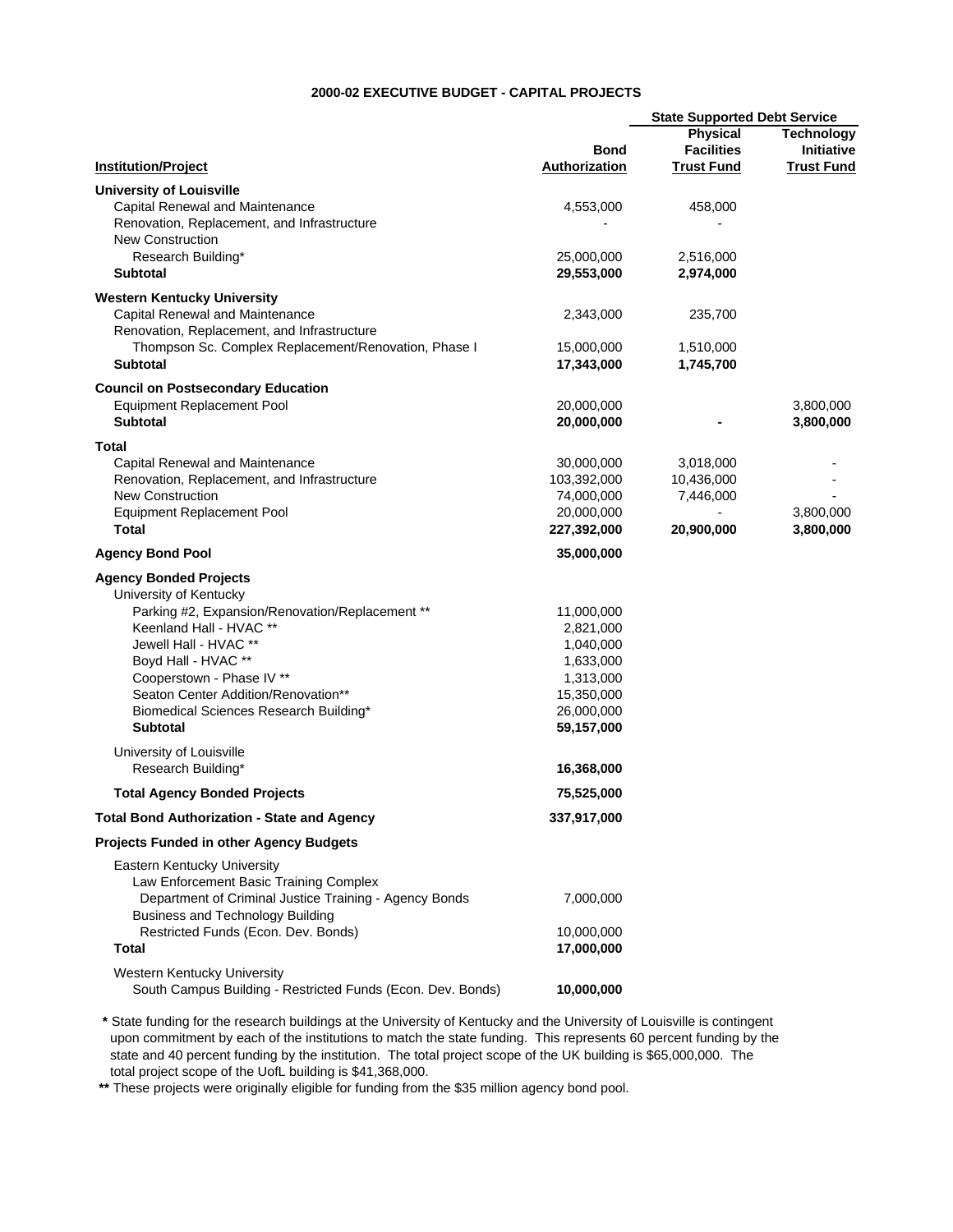### **2000-02 EXECUTIVE BUDGET - ENACTED COMMUNITY DEVELOPMENT PROJECTS**

|                                                    |                                                                                                                                                  | 2000-02<br><b>Bond</b> | <b>General Fund</b> |         |
|----------------------------------------------------|--------------------------------------------------------------------------------------------------------------------------------------------------|------------------------|---------------------|---------|
| <b>Institution/County</b>                          | Project                                                                                                                                          | Authorization *        | 2000-01             | 2001-02 |
| <b>KCTCS</b>                                       |                                                                                                                                                  |                        |                     |         |
| <b>Technical College - Clinton County</b>          | Construction of a new Technical College                                                                                                          | 2,000,000              |                     |         |
| Daviess County                                     | Advanced Technology Center Study                                                                                                                 | 375,000                |                     |         |
| <b>Floyd County</b>                                | East KY Cntr for Science, Math, and Tech                                                                                                         | 1,000,000              |                     |         |
| Elizabethtown CC - Hardin County                   | School of Nursing computer program<br>for home visitation - operating funds                                                                      |                        | 40,000              |         |
| Southeast CC - Harlan County                       | Planning and preliminary design of the<br>Appalachian Development Center                                                                         | 500,000                |                     |         |
| Maysville CC - Harrison County                     | <b>KCTCS Building</b>                                                                                                                            | 200,000                |                     |         |
| Madisonville CC - Hopkins County                   | Parking lot, completion of Science Bldg.,<br>new road into campus, road for service<br>access, new walkways, tennis courts, and<br>campus signs. | 850,000                |                     |         |
| Hazard CC - Knott County                           | <b>KCTCS</b> parking structure<br>Pedestrian Walkway in Hindman                                                                                  | 1,000,000<br>100,000   |                     |         |
| Madisonville CC Satellite Site - Muhlenberg County | Complete funding for construction of<br>satellite campus                                                                                         | 700,000                |                     |         |
| Perry County                                       | Funding to locate a Center for Rural Health<br>in Eastern Kentucky.                                                                              | 4,000,000              |                     |         |
| <b>Total</b>                                       |                                                                                                                                                  | 10,725,000             | 40,000              |         |
| <b>Morehead State University</b>                   |                                                                                                                                                  |                        |                     |         |
| Rowan County                                       | Radiological Imaging Equipment                                                                                                                   | 100,000                |                     |         |
| <b>University of Louisville</b>                    |                                                                                                                                                  |                        |                     |         |
| Jefferson County                                   | Cardinal Park - Construction of playground<br>State Autism Center - operating funds                                                              | 350,000                | 500,000             |         |
| <b>Total</b>                                       |                                                                                                                                                  | 350,000                | 500,000             |         |
| <b>System Total</b>                                |                                                                                                                                                  | 11,175,000             | 540,000             |         |

\* Debt service for these projects will be approximately \$1.2 million.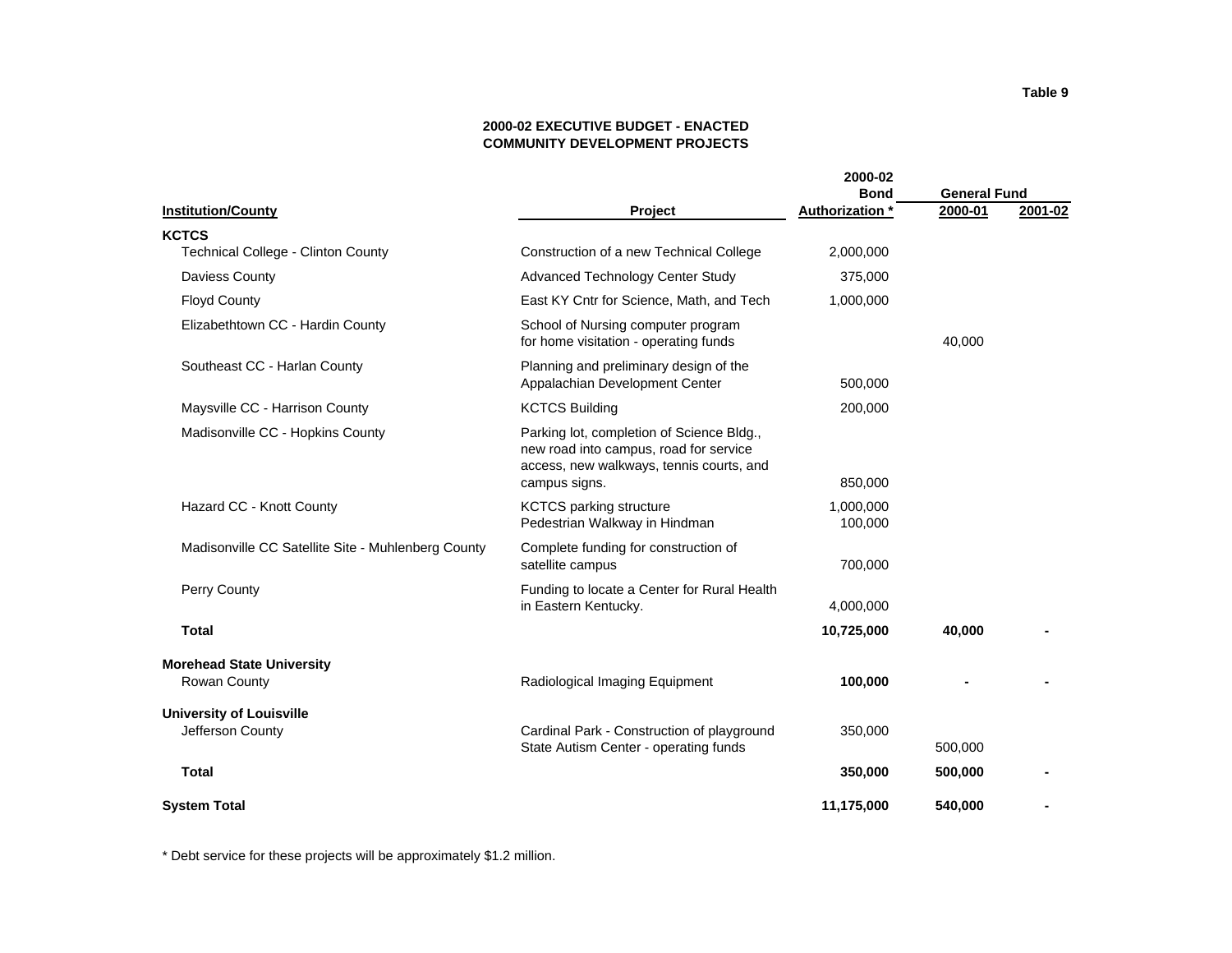## **2000-02 Capital Projects Agency Bond Projects Pool Projects Eligible for Funding**

|                                               | <b>Institution / Institutional Priority / Project Title</b>                                                                                                                                                                                               | <b>Project Scope</b>                                            |
|-----------------------------------------------|-----------------------------------------------------------------------------------------------------------------------------------------------------------------------------------------------------------------------------------------------------------|-----------------------------------------------------------------|
| $\overline{2}$<br>3<br>14                     | <b>Eastern Kentucky University</b><br><b>Student Housing Fire Safety</b><br>Dormitory Renovation, Combs Hall<br><b>Greek Row</b><br><b>EKU Subtotal</b>                                                                                                   | \$2,000,000<br>5,000,000<br>4,000,000<br>11,000,000             |
| 4                                             | <b>Kentucky State University</b><br>Young Hall Renovation<br><b>KSU Subtotal</b>                                                                                                                                                                          | 3,672,000<br>3,672,000                                          |
| 1<br>5<br>8<br>25                             | <b>Morehead State University</b><br><b>Auxiliary Facilities Life Safety</b><br>Americans with Disabilities Act Compliance-Aux<br><b>Capital Renewal - Auxiliary Facilities</b><br><b>Construction of Family Housing Complexes</b><br><b>MoSU Subtotal</b> | 2,030,000<br>1,560,000<br>2,300,000<br>4,000,000<br>9,890,000   |
| 6.<br>7 <sup>7</sup><br>12 <sub>2</sub><br>22 | <b>Murray State University</b><br>Deferred Maintenance: H & D Pool < \$400,000<br>Life Safety: H & D Pool <\$400,000<br>Capital Renewal: H & D Pool < \$400,000<br><b>Replace Clark Hall</b><br><b>MuSU Subtotal</b>                                      | 930,000<br>40,000<br>195,000<br>8,000,000<br>9,165,000          |
| 5<br>15                                       | <b>Northern Kentucky University</b><br>Classroom Project Initiative<br><b>Safety Lighting</b><br><b>NKU Subtotal</b>                                                                                                                                      | 3,000,000<br>910,000<br>3,910,000                               |
| 15<br>185<br>203<br>227                       | <b>University of Kentucky</b><br>Student Housing/Fraternity House Replacement<br>Chiller Replacement - Cooling #3<br>Cooling Plant #1 Expansion<br><b>Communication Project</b><br><b>UK Subtotal</b>                                                     | 6,000,000<br>2,500,000<br>14,755,000<br>1,735,000<br>24,990,000 |
| 2                                             | <b>Western Kentucky University</b><br>Thompson Sc Complex Replacement & Renovation - Phase I<br><b>WKU Subtotal</b>                                                                                                                                       | 11,000,000<br>11,000,000                                        |
|                                               | <b>System Total</b>                                                                                                                                                                                                                                       | \$73,627,000                                                    |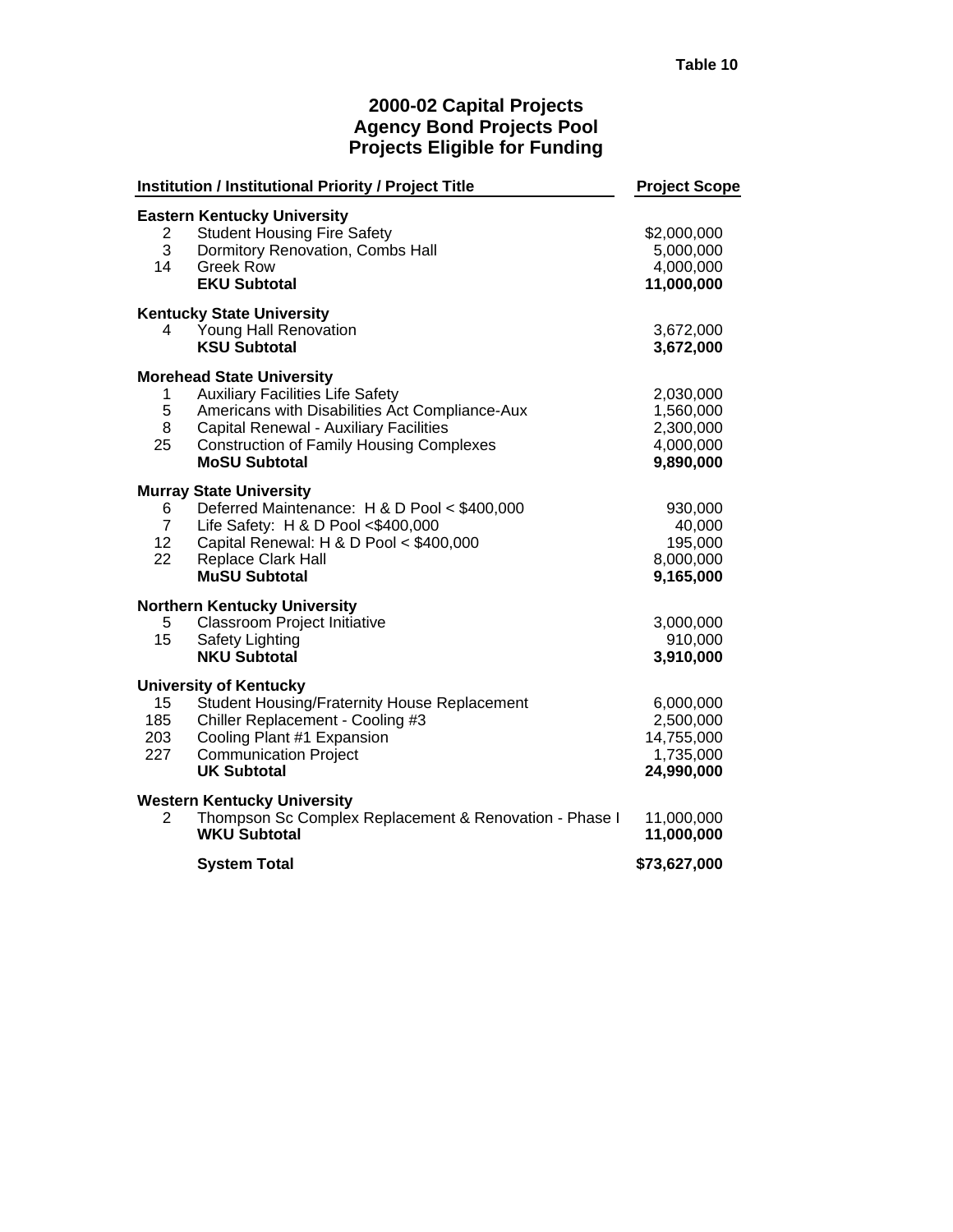### **HOUSE BILL 502, LANGUAGE PROVISIONS**

Research Challenge Trust Fund Account: The proceeds of the endowment program authorized in Part X, Section 1 of this Act shall be deposited in the Research Challenge Trust Fund Account and invested at the direction of the Council on Postsecondary Education until such time as the Council receives a certification from the Presidents of the University of Kentucky or the University of Louisville stating that cash or a binding written contract or agreement has been secured by the respective universities to provide the matching requirements as determined by the Council. Upon receipt of the certification, the Council shall transfer the endowment funds from the account to the respective universities for management and investment by the university foundations if the foundations have been previously created to manage and invest private gifts and donations on behalf of the universities over time, otherwise by the university itself. The proceeds of the Research Challenge Trust Fund Account transferred to the universities shall not be managed or invested by an independent board or foundation separate from the foundations previously created to manage and invest funds on behalf of the respective universities.

Regional University Excellence Trust Fund: The proceeds of the endowment program authorized in Part X, Section 1 of this Act shall be deposited in the Regional University Trust Fund Account and invested at the direction of the Council on Postsecondary Education until such time as the Council receives a certification from the Presidents of Eastern Kentucky University, Kentucky State University, Morehead State University, Murray State University, Northern Kentucky University, and Western Kentucky University stating that cash or a binding written contract or agreement has been secured by the respective universities to provide the matching requirements as determined by the Council. Upon receipt of the certification, the Council shall transfer the endowment funds from the account to the respective universities for management and investment by the university foundations if the foundations have been previously created to manage and invest private gifts and donations on behalf of the universities over time, otherwise by the university itself. The proceeds of the Regional Excellence Trust Fund transferred to the universities shall not be managed or invested by an independent board or foundation separate from the foundations previously created to manage and invest funds on behalf of the respective universities.

Kentucky Commonwealth Virtual University: The Kentucky Commonwealth Virtual University is encouraged to acquire on-line courses and degree programs which are available from a Kentucky public postsecondary institution.

Workforce Development Trust Fund: Notwithstanding KRS 164.7925, the General Assembly directs that Lexington Community College shall be eligible for funding from the \$6,000,000 General Fund appropriations each fiscal year, to postsecondary institutions in Part I, Section L, Operating Budget, in the Workforce Development Trust Fund, for initiatives to provide workforce training programs.

Kentucky Community and Technical College System Faculty and Staff Salaries: The number one budget request priority of the Kentucky Community and Technical College System is to correct the historically low salaries of the faculty and staff. The average 1998-99 salary of the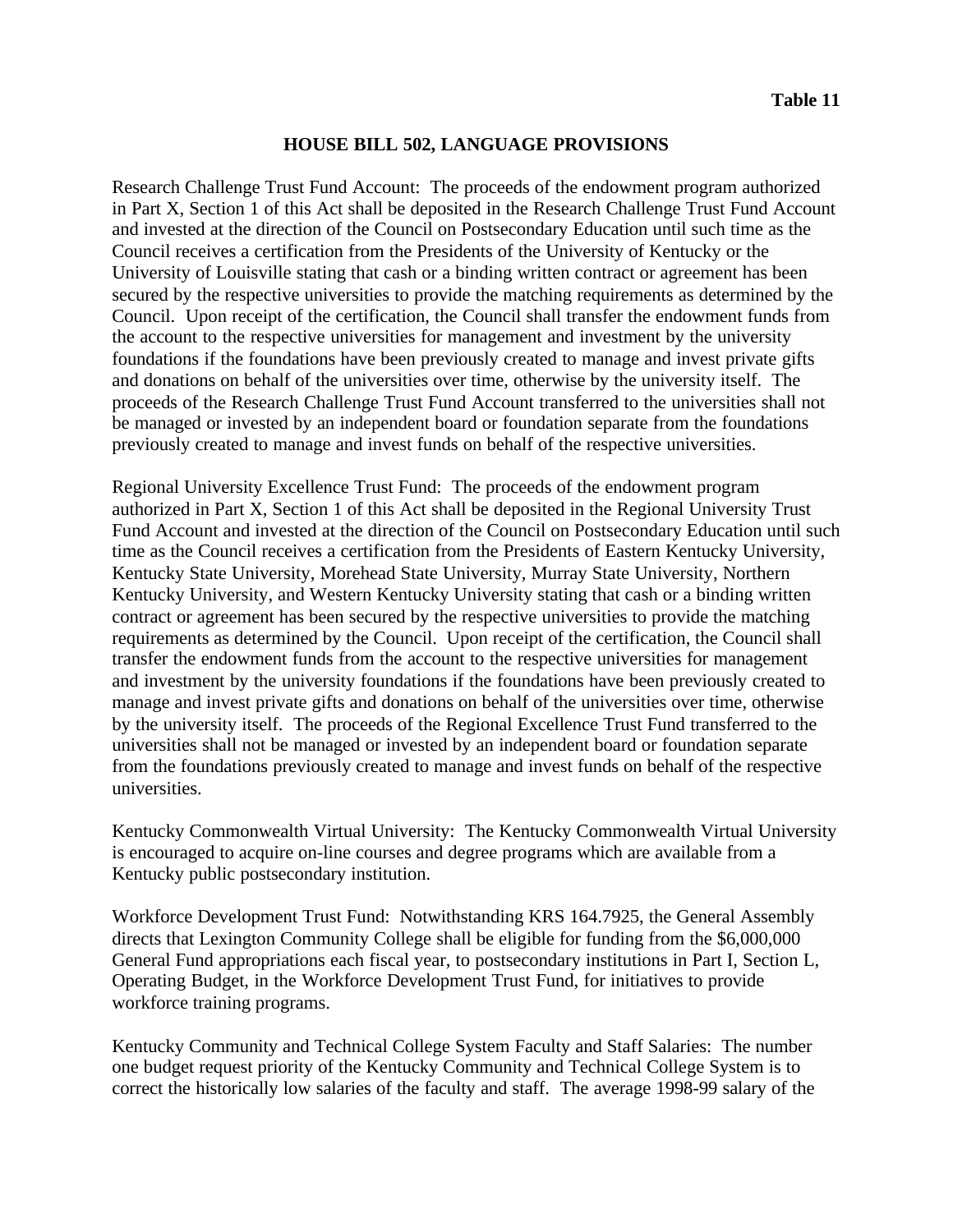community college faculty member is approximately \$2,800 less than the midpoint between the average 1998-99 salary of a Kentucky K-12 teacher and the average salary of a faculty member in Kentucky's other state-supported higher education institutions. The Kentucky Community and Technical College System shall place the highest priority on improving salaries of the Kentucky Community and Technical College System faculty and nonexecutive and nonmanagerial staff.

Endowment Program Private Match: It is the intent of the General Assembly that the Council on Postsecondary Education should establish a fair and reasonable method of dispersing the Endowment Program funding of the Research Challenge Trust Fund to the universities in such a way that requires the private match to be available in cash or by means of a binding written contract or agreement to qualify for the disbursement of state funds. It is the intent of the General Assembly that the method of disbursement should not impede the ability of the universities to prudently and expeditiously raise private funds.

Board of Regents Employee Exemption: Notwithstanding KRS 164.360(2), any person employed at a public postsecondary education institution at least 36 months or more before the person's relative was appointed to the board of regents of that institution and the individual is currently serving as a Regent shall continue to be an employee of that institution.

Maintenance and Operation Funds for New Postsecondary Education Facilities: The General Fund appropriations to postsecondary institutions in Part I, Section L, Operating Budget includes the amounts of \$2,067,900 in fiscal year 2000-2001 and \$19,068,600 in fiscal year 2001-2002 allocated for maintenance and operation of new facilities at each institution authorized by 1998 Kentucky Acts, Chapter 615, Part II (HB 321). Any corresponding unexpended amounts for this purpose shall not lapse, notwithstanding KRS 45.229, but shall be allotted to the respective institutions for program purposes.

Space Allocation: Morehead State University shall provide sufficient classroom, open laboratory, teaching laboratory and other space necessary for the Kentucky Community and Technical College System and other public entities to provide course offerings to assist in meeting the academic and workforce training needs of the region within the West Liberty Extended Campus Building authorized by 1998 Kentucky Acts, Chapter 615, Part II (HB 321).

Section 41, subsection a – Murray State University, Breathitt Veterinary Center: Included in the General Fund appropriation is \$2,375,500 in fiscal year 2000-2001 and \$2,432,500 in fiscal year 2001-2002 for the Breathitt Veterinary Center. Included in the Restricted Funds appropriations is \$242,700 in each fiscal year for the Breathitt Veterinary Center. Notwithstanding KRS 48.130 and 48.600, there shall be no reduction in funding for these programs. These funds shall be expended solely for the programs of the Breathitt Veterinary Center.

University of Kentucky – The University of Kentucky shall place the highest priority on improving the salaries of the Lexington Community College faculty and staff.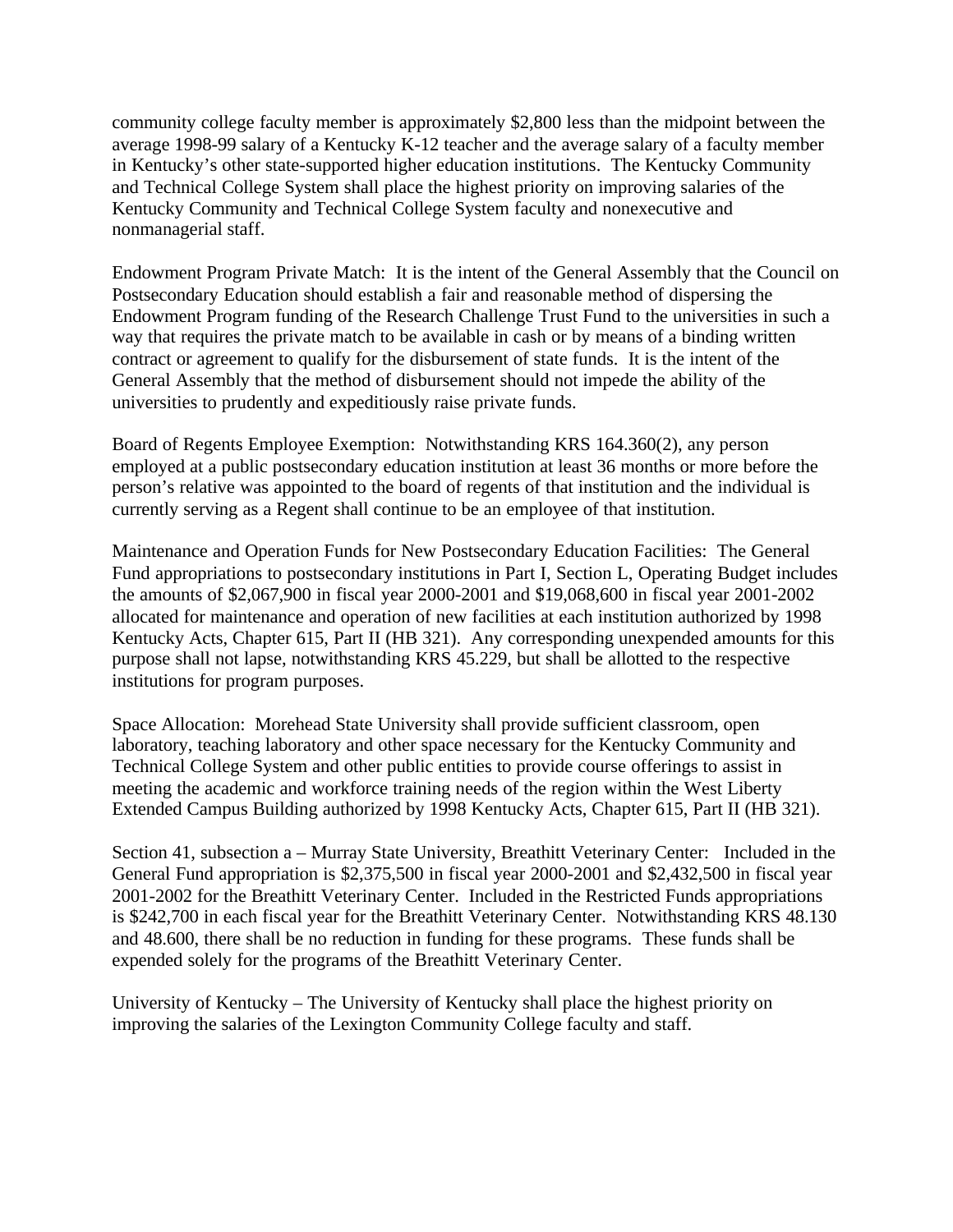# **Graph 1**

# **Comparison of Postsecondary Education General Fund Appropriations Growth with General Fund Revenue Growth 2000-02**



**Note:** Postsecondary education appropriations growth reflects the enacted postsecondary education budget per HB 502, and revenue growth reflects the numbers contained in House Joint Resolution 83.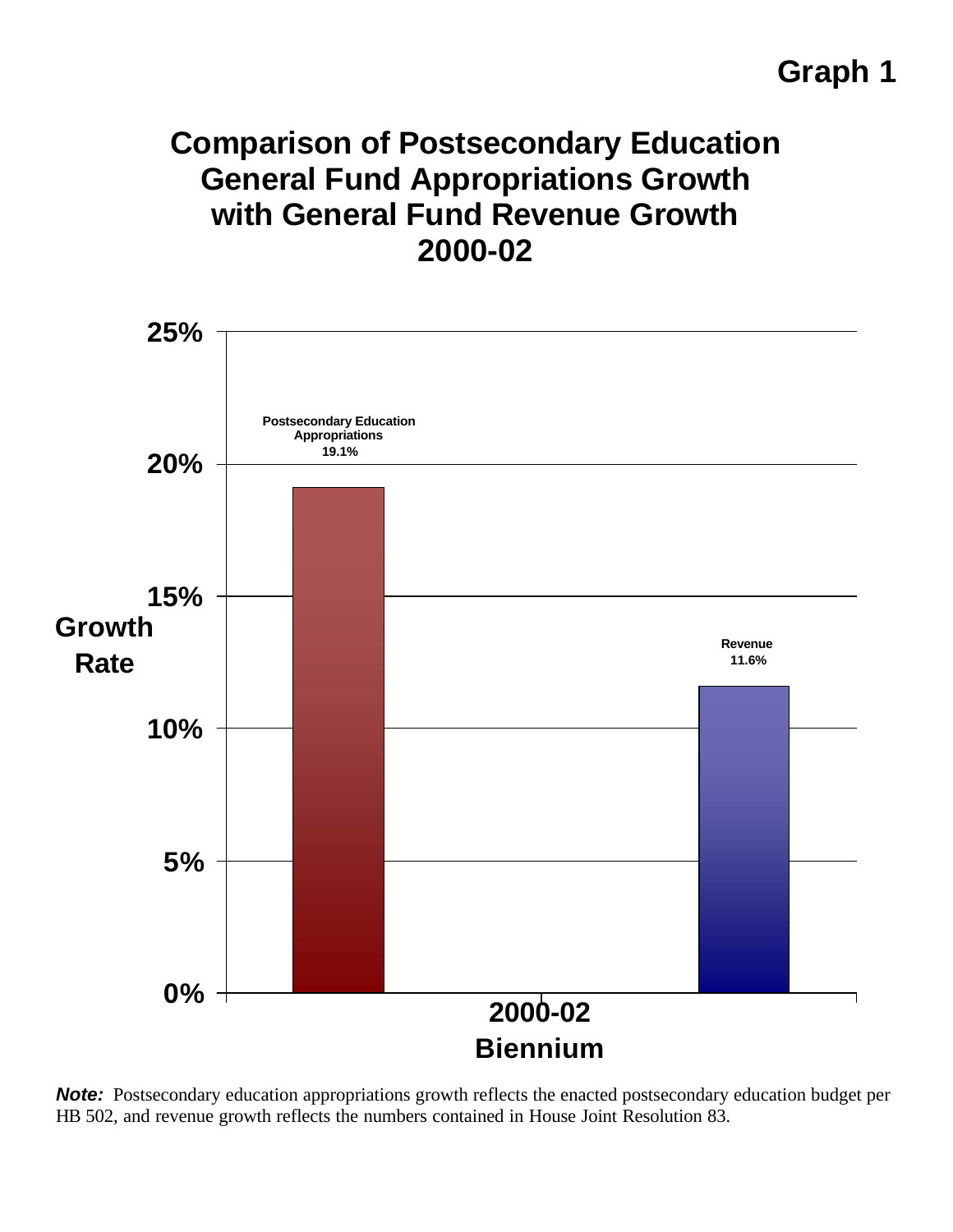# **Comparison of General Fund Revenue Growth with Postsecondary Education Appropriations Growth Since House Bill 1 (FY 1998 – FY 2002)**



**Note:** The comparison on the revenue side is actual FY 1998 General Fund revenue and the FY 2002 estimated numbers that are included in House Joint Resolution 83, as enacted. The comparison on the appropriations side are the actual FY 1998 postsecondary education General Fund appropriations in the enacted 1996-98 budget and the postsecondary education appropriations for FY 2002 included in House Bill 502, as enacted.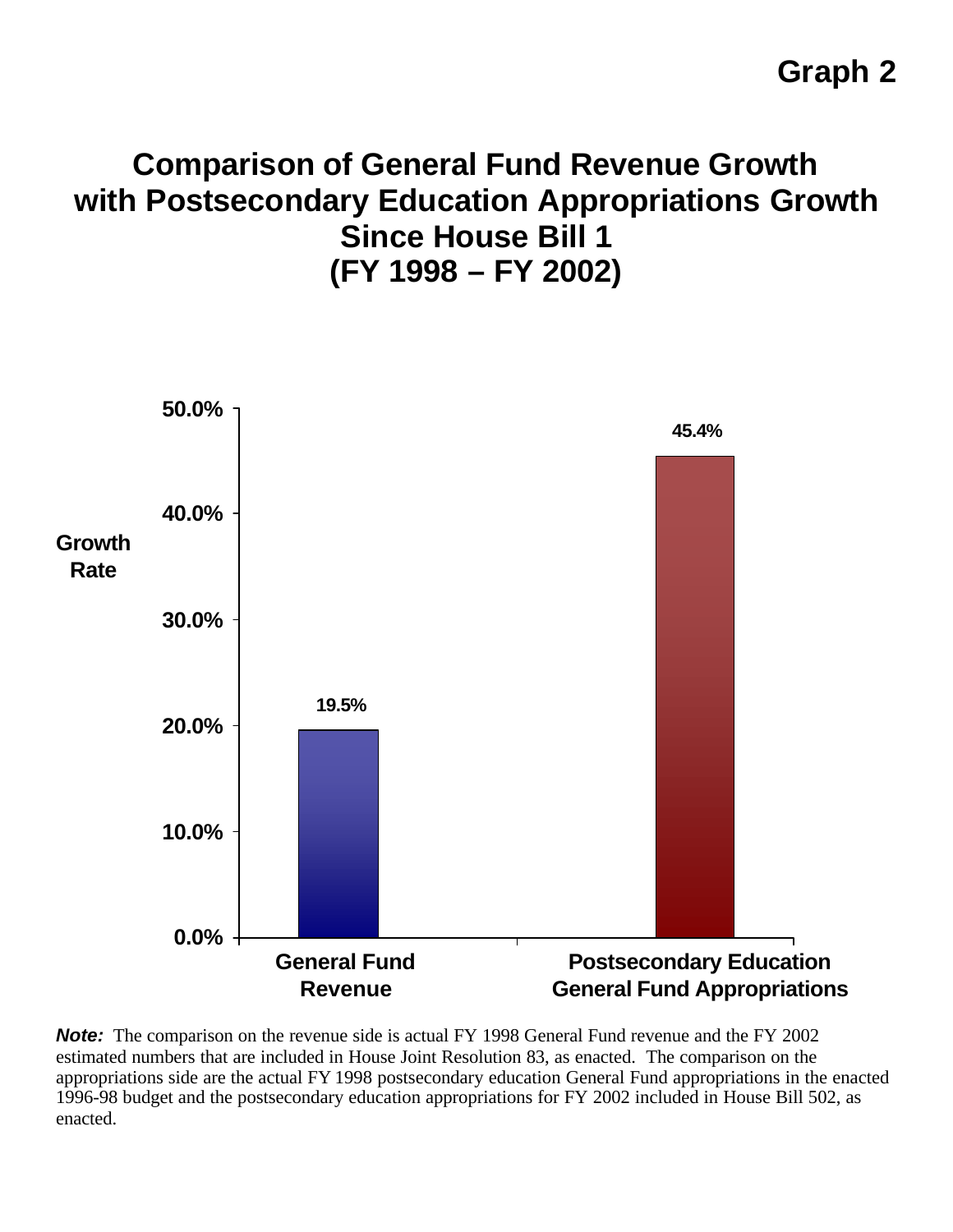# **Before and After House Bill 1 Comparison:**

**Postsecondary Education General Fund Appropriations with Total Statewide General Fund Appropriations**



**\*\* Sources: House Bill 502 and House Joint Resolution 83, as enacted.**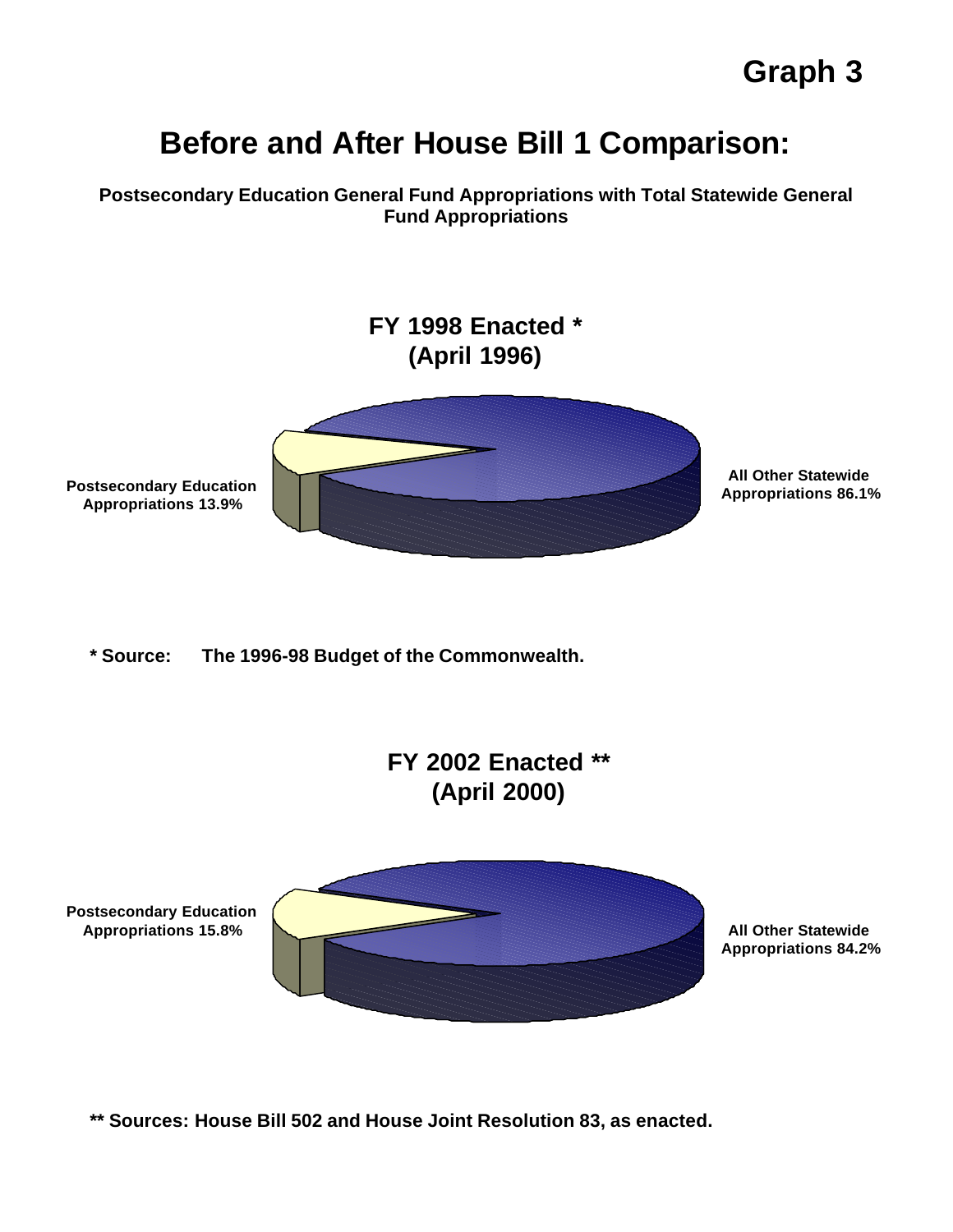# **Table 12**

# **Postsecondary Education Operating (In Millions) Appropriations Over Four Years**

| <b>Operating Increase</b> | 362.1   |
|---------------------------|---------|
| Original 1997-98          | 797.5   |
| Enacted 2001-02           | 1,159.6 |

# **(In Millions) Postsecondary Education Funds Increases Since HB 1**

| <b>Total</b>                                    | 822.1 |
|-------------------------------------------------|-------|
| "Bucks for Brains" Matching (1998 and 200 230.0 |       |
| "Bucks for Brains" (1998 and 2000)              | 230.0 |
| <b>Operating Increase</b>                       | 362.1 |
| <b>Postsecondary Education</b>                  |       |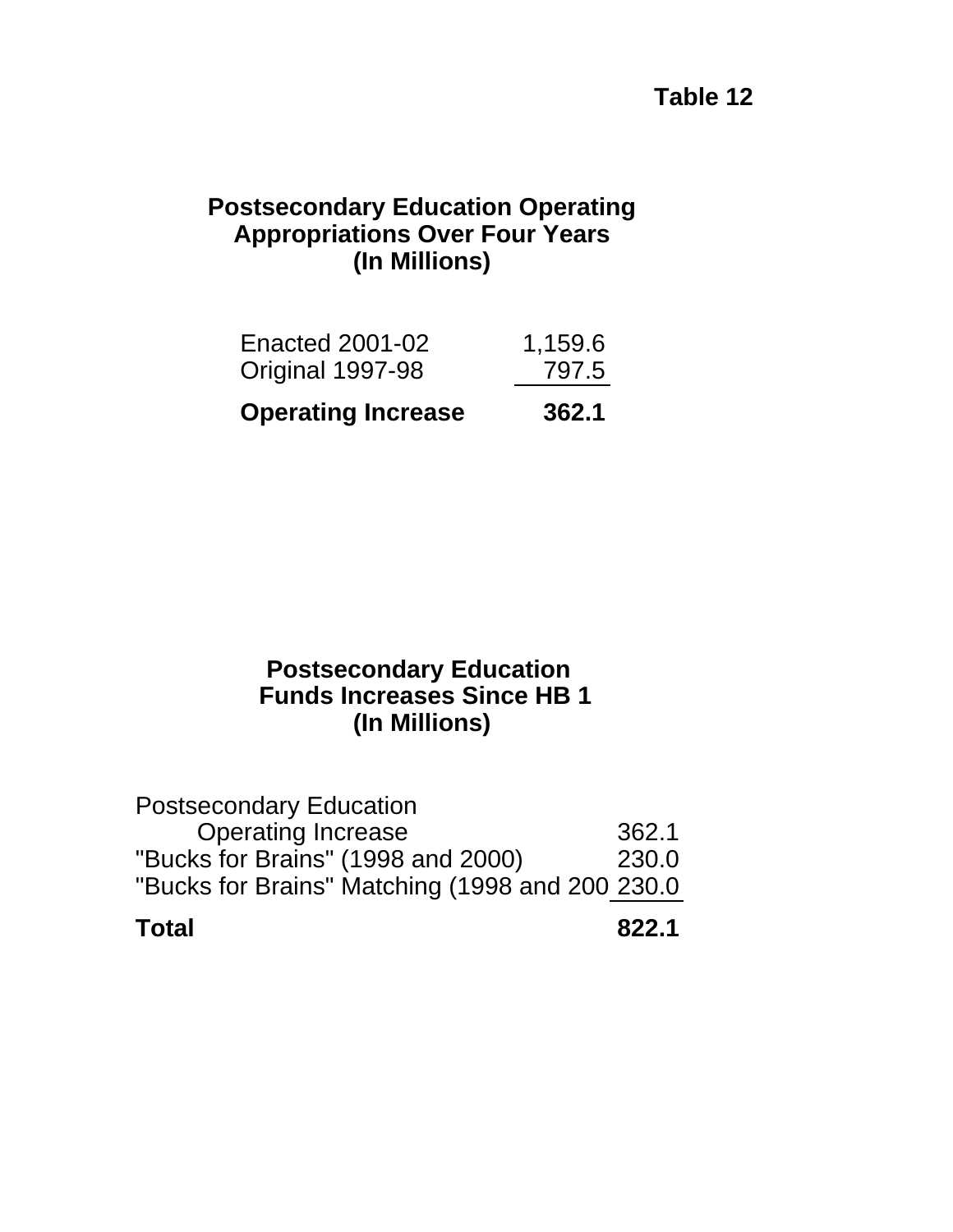The benchmark institutions approved by the Council in 1999 have been used to analyze 1999-2000 faculty salaries. The faculty salary data used in this analysis were reported by the institutions in the American Association of University Professors' (AAUP) annual salary survey. Not all of the benchmark institutions participate in the survey – "NA" is used on the tables to indicate these institutions. Data on the attached tables have been sorted based on the all ranks average salaries.

Traditionally the AAUP survey focuses on four-year colleges and universities. While some two-year institutions do participate in the survey, many do not. Because of the low number of two-year institutions that participate in the survey, our analysis does not include the Kentucky Community and Technical College System and Lexington Community College.

The data show that only Eastern Kentucky University's all ranks average salaries are above the median for its benchmark group. A summary table follows.

|            | <b>Rank</b> | \$ Below Median |
|------------|-------------|-----------------|
| <b>UK</b>  | 20 of 20    | 5,550           |
| UofL       | 14 of 16    | 6,350           |
| <b>EKU</b> | 6 of 18     | $\ast$          |
| <b>KSU</b> | 14 of 20    | 6,050           |
| Morehead   | 20 of 20    | 7,150           |
| Murray     | 18 of 19    | 3,500           |
| <b>NKU</b> | 19 of 19    | 11,300          |
| WKU        | 14 of 19    | 1,200           |
|            |             |                 |

# **ALL RANKS AVERAGE SALARY**

\* The EKU all ranks average salary is \$2,400 above the median.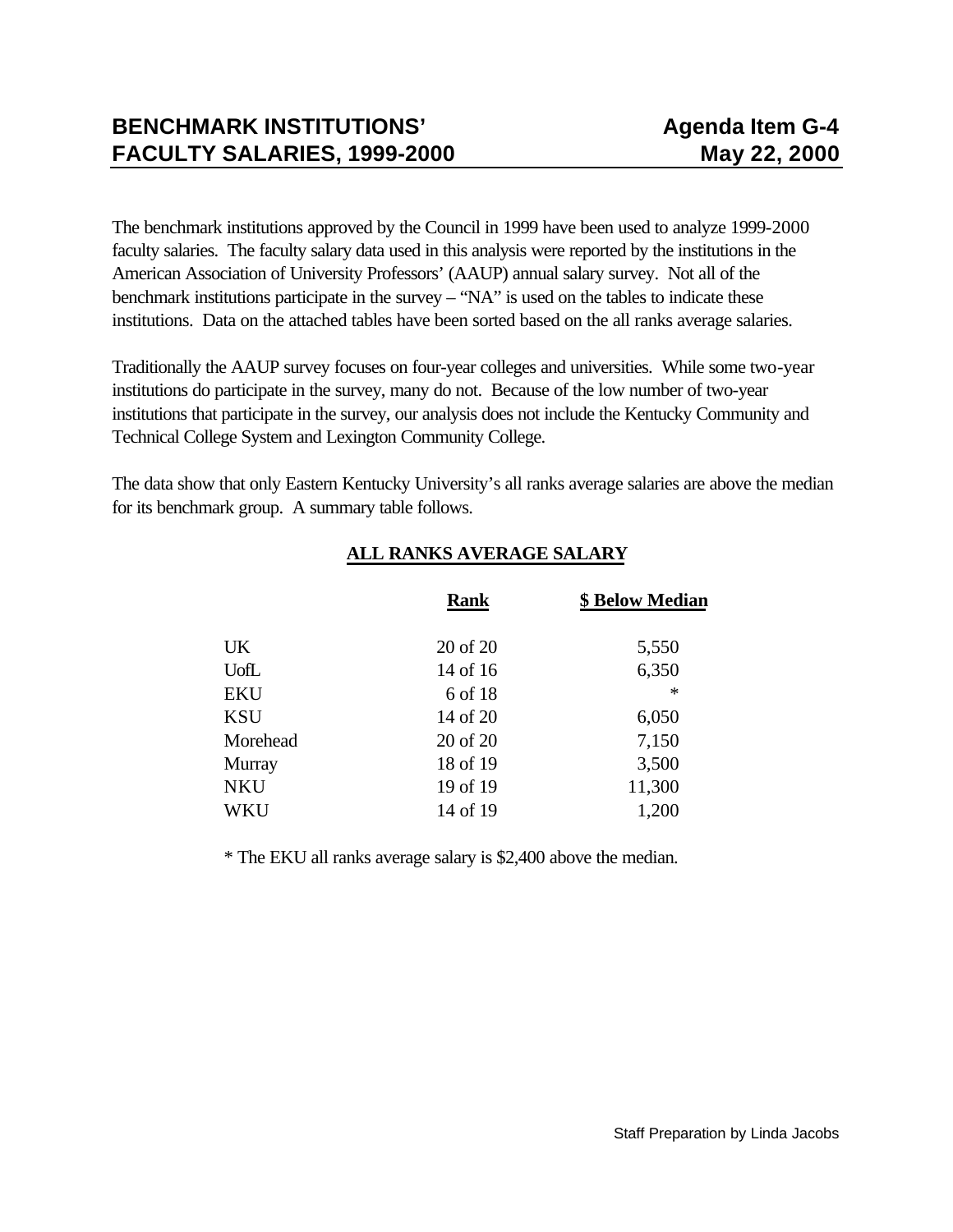### **1999-2000 FACULTY SALARIES BY RANK - AAUP SURVEY UNIVERSITY OF KENTUCKY BENCHMARK INSTITUTIONS (\$ in thousands)**

|                                             | All      |                  | <b>Associate</b> | <b>Assistant</b> |                   |
|---------------------------------------------|----------|------------------|------------------|------------------|-------------------|
| Institution                                 | Ranks    | <b>Professor</b> | Professor        | Professor        | <b>Instructor</b> |
| University of California - Los Angeles      | 85.4     | 106.1            | 67.4             | 58.3             |                   |
| University of Virginia                      | 78.0     | 101.2            | 68.9             | 53.7             | 41.2              |
| University of North Carolina - Chapel Hill  | 75.3     | 93.8             | 67.4             | 55.2             | 58.1              |
| University of Michigan - Ann Arbor          | 75.0     | 100.9            | 71.8             | 57.7             | 50.2              |
| University of Minnesota - Twin Cities       | 74.9     | 89.5             | 63.9             | 53.6             | 45.6              |
| University of Illinois - Urbana-Champaign   | 74.6     | 91.6             | 63.4             | 54.1             |                   |
| University of Wisconsin - Madison           | 74.0     | 84.5             | 64.8             | 55.4             | 43.7              |
| University of Iowa                          | 71.3     | 89.6             | 60.8             | 52.7             | 42.2              |
| Ohio State University - Main Campus         | 70.1     | 88.8             | 61.1             | 51.0             | 44.3              |
| University of Maryland - College Park       | 68.1     | 88.8             | 63.5             | 57.5             | 43.3              |
| University of Texas - Austin                | 67.8     | 89.4             | 58.2             | 54.2             | 39.7              |
| Purdue University - Main Campus             | 67.8     | 86.9             | 60.1             | 51.4             | 28.5              |
| University of Arizona                       | 67.5     | 81.9             | 57.2             | 49.8             |                   |
| University of Georgia                       | 66.8     | 82.8             | 58.9             | 50.2             | 35.7              |
| University of Washington - Seattle          | 65.3     | 80.6             | 58.4             | 51.4             | 34.9              |
| North Carolina State University             | 64.8     | 85.3             | 62.2             | 53.9             | 38.8              |
| University of Florida                       | 64.2     | 76.9             | 56.9             | 49.9             |                   |
| Texas A&M                                   | 63.3     | 80.5             | 57.9             | 50.0             |                   |
| Pennsylvania State University - Main Campus | 63.2     | 89.9             | 60.4             | 50.2             | 34.2              |
| <b>University of Kentucky</b>               | 62.4     | 76.5             | 57.1             | 46.8             |                   |
| Rank*                                       | 20 of 20 | 20 of 20         | 19 of 20         | 20 of 20         | NA                |

## **Source**: AAUP data.

\* UK's rank among the institutions participating in the AAUP survey and reporting data in the category.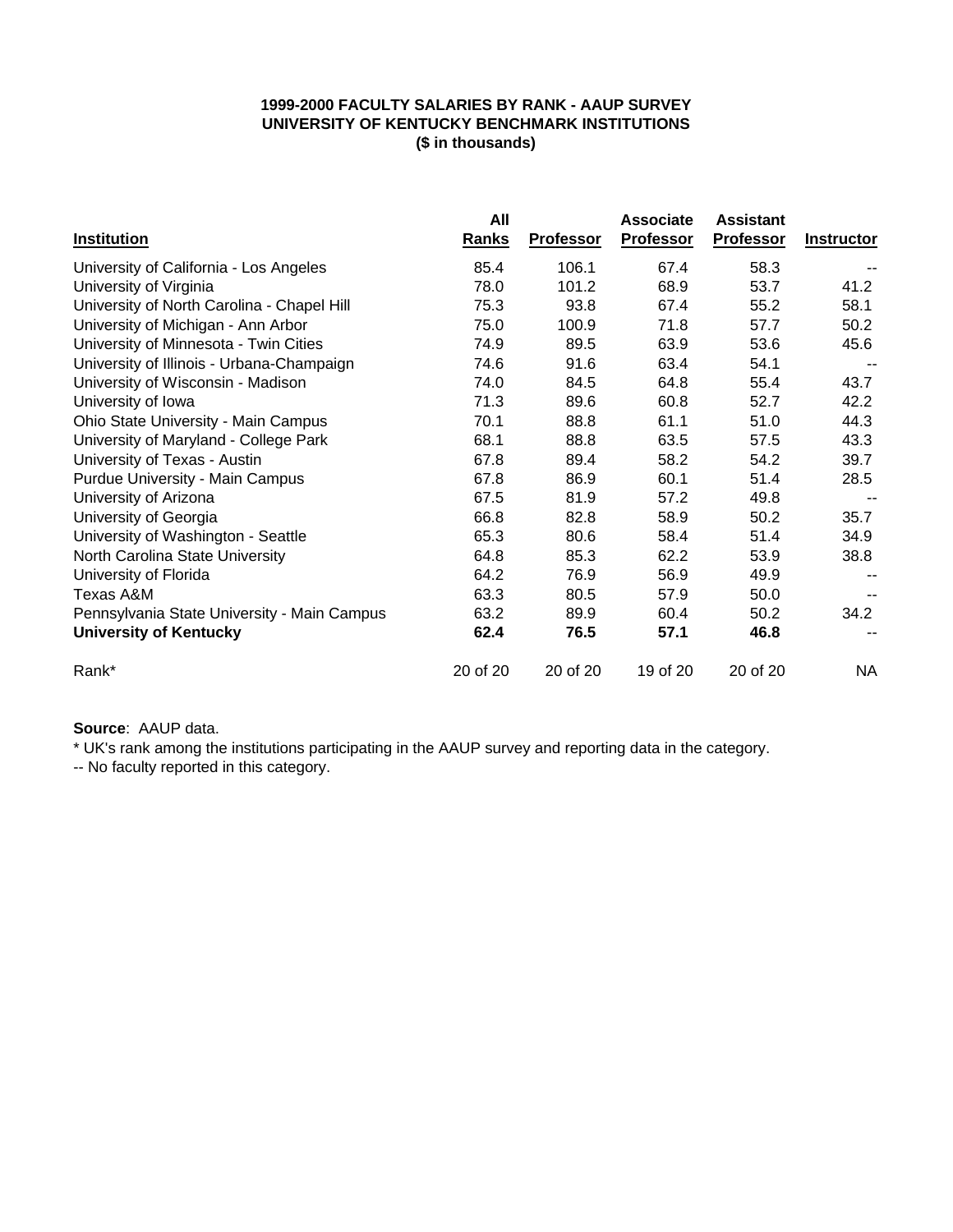### **1999-2000 FACULTY SALARIES BY RANK - AAUP SURVEY UNIVERSITY OF LOUISVILLE BENCHMARK INSTITUTIONS (\$ in thousands)**

|                                            | All      |                  | <b>Associate</b> | <b>Assistant</b> |                   |
|--------------------------------------------|----------|------------------|------------------|------------------|-------------------|
| <b>Institution</b>                         | Ranks    | <b>Professor</b> | <b>Professor</b> | <b>Professor</b> | <b>Instructor</b> |
| <b>Temple University</b>                   | 73.2     | 92.5             | 68.8             | 46.8             | 43.0              |
| State University of New York - Buffalo     | 68.3     | 88.8             | 63.8             | 50.5             | 31.9              |
| University of Illinois - Chicago           | 67.3     | 84.5             | 62.3             | 51.8             | 41.9              |
| State University of New York - Stony Brook | 66.8     | 88.0             | 62.8             | 49.8             | 39.2              |
| Virginia Commonwealth University           | 66.3     | 84.9             | 66.7             | 52.1             | 36.2              |
| University of Nevada - Reno                | 65.7     | 84.3             | 60.9             | 49.3             |                   |
| University of Pittsburgh - Main Campus     | 64.4     | 85.9             | 60.6             | 50.8             | 39.4              |
| University of Cincinnati - Main Campus     | 63.7     | 78.1             | 57.7             | 46.8             | 36.4              |
| <b>Wayne State University</b>              | 63.0     | 84.3             | 63.6             | 49.9             | 45.6              |
| University of South Carolina - Columbia    | 62.5     | 79.3             | 58.5             | 48.8             | 36.6              |
| University of Missouri - Columbia          | 62.3     | 79.0             | 59.3             | 47.7             | 37.2              |
| University of Missouri - Kansas City       | 59.3     | 77.1             | 56.0             | 45.1             | 42.9              |
| Indiana University - Indianapolis          | 57.2     | 76.3             | 57.5             | 48.3             |                   |
| <b>University of Louisville</b>            | 57.0     | 70.8             | 53.6             | 44.7             | 36.2              |
| University of Alabama - Birmingham         | 56.8     | 75.6             | 52.0             | 45.1             | 31.0              |
| University of South Florida                | 53.7     | 70.2             | 53.2             | 44.6             | 33.2              |
| Rank*                                      | 14 of 16 | 14 of 16         | 13 of 16         | 14 of 16         | 11 of 13          |

## **Source**: AAUP data.

\* UofL's rank among the institutions participating in the AAUP survey and reporting data in the category.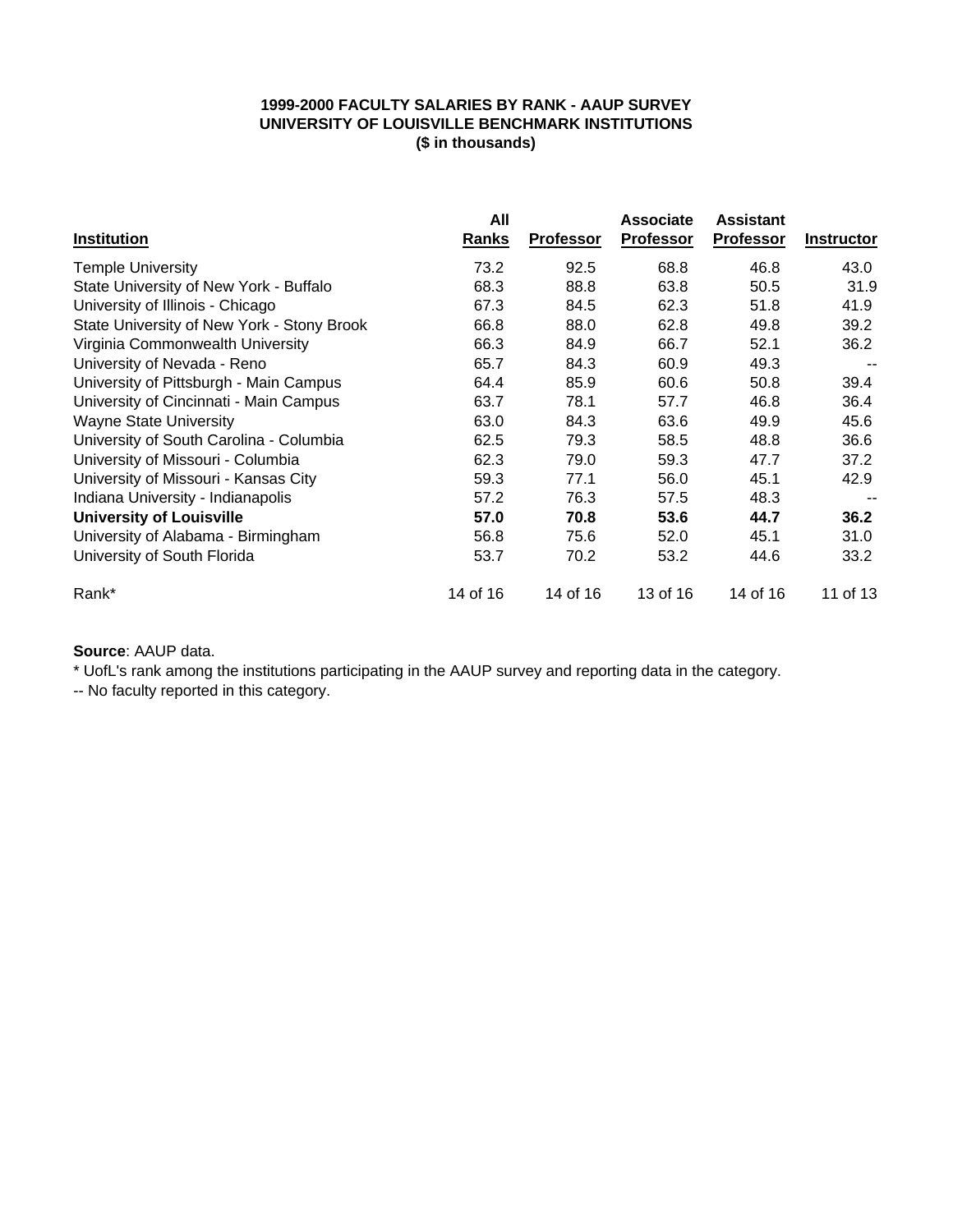### **1999-2000 FACULTY SALARIES BY RANK - AAUP SURVEY EASTERN KENTUCKY UNIVERSITY BENCHMARK INSTITUTIONS (\$ in thousands)**

|                                           | All          |                  | <b>Associate</b> | <b>Assistant</b> |                   |
|-------------------------------------------|--------------|------------------|------------------|------------------|-------------------|
| <b>Institution</b>                        | <u>Ranks</u> | <b>Professor</b> | <b>Professor</b> | <b>Professor</b> | <b>Instructor</b> |
| California State University - Sacramento  | 65.7         | 72.6             | 56.5             | 45.8             | 38.5              |
| California State University - Fresno      | 63.8         | 73.0             | 58.8             | 45.8             | 38.0              |
| West Chester University of Pennsylvania   | 63.5         | 78.1             | 64.4             | 49.2             | 42.4              |
| Youngstown State University               | 55.3         | 66.8             | 52.5             | 42.8             | 33.4              |
| <b>Grand Valley University</b>            | 54.0         | 69.3             | 56.4             | 43.9             | 38.0              |
| <b>Eastern Kentucky University</b>        | 53.1         | 65.4             | 54.6             | 43.4             | 31.8              |
| <b>Illinois State University</b>          | 51.1         | 66.5             | 51.9             | 43.4             | 31.8              |
| <b>East Carolina University</b>           | 50.9         | 68.9             | 54.4             | 46.1             | 39.2              |
| Central Missouri State University         | 50.9         | 61.6             | 52.1             | 43.4             | 31.6              |
| Southern Illinois University-Edwardsville | 50.5         | 63.7             | 54.2             | 43.9             | 32.2              |
| <b>Ball State University</b>              | 50.0         | 67.1             | 52.4             | 40.2             | 29.7              |
| University of Wisconsin - Oshkosh         | 49.5         | 63.0             | 50.9             | 44.9             |                   |
| <b>Western Illinois University</b>        | 49.1         | 61.5             | 50.2             | 40.5             | 29.3              |
| East Tennessee State University           | 46.9         | 59.5             | 48.1             | 40.1             | 32.3              |
| <b>Marshall University</b>                | 46.4         | 56.3             | 46.2             | 36.7             | 26.8              |
| <b>Eastern Illinois University</b>        | 45.4         | 57.1             | 48.3             | 38.2             | 25.7              |
| Lamar University - Beaumont               | 43.1         | 54.9             | 45.0             | 38.9             | 34.4              |
| Northeast Louisiana University            | 41.1         | 54.5             | 45.5             | 38.6             | 29.2              |
| Indiana State University                  | <b>NA</b>    | <b>NA</b>        | <b>NA</b>        | <b>NA</b>        | <b>NA</b>         |
| University of Arkansas - Little Rock      | NA           | <b>NA</b>        | <b>NA</b>        | <b>NA</b>        | <b>NA</b>         |
| Rank*                                     | 6 of 18      | 9 of 18          | 5 of 18          | 10 of 18         | 11 of 17          |

**Source**: AAUP data.

NA - Institution did not participate in AAUP survey.

\* EKU's rank among the institutions participating in the AAUP survey and reporting data in the category.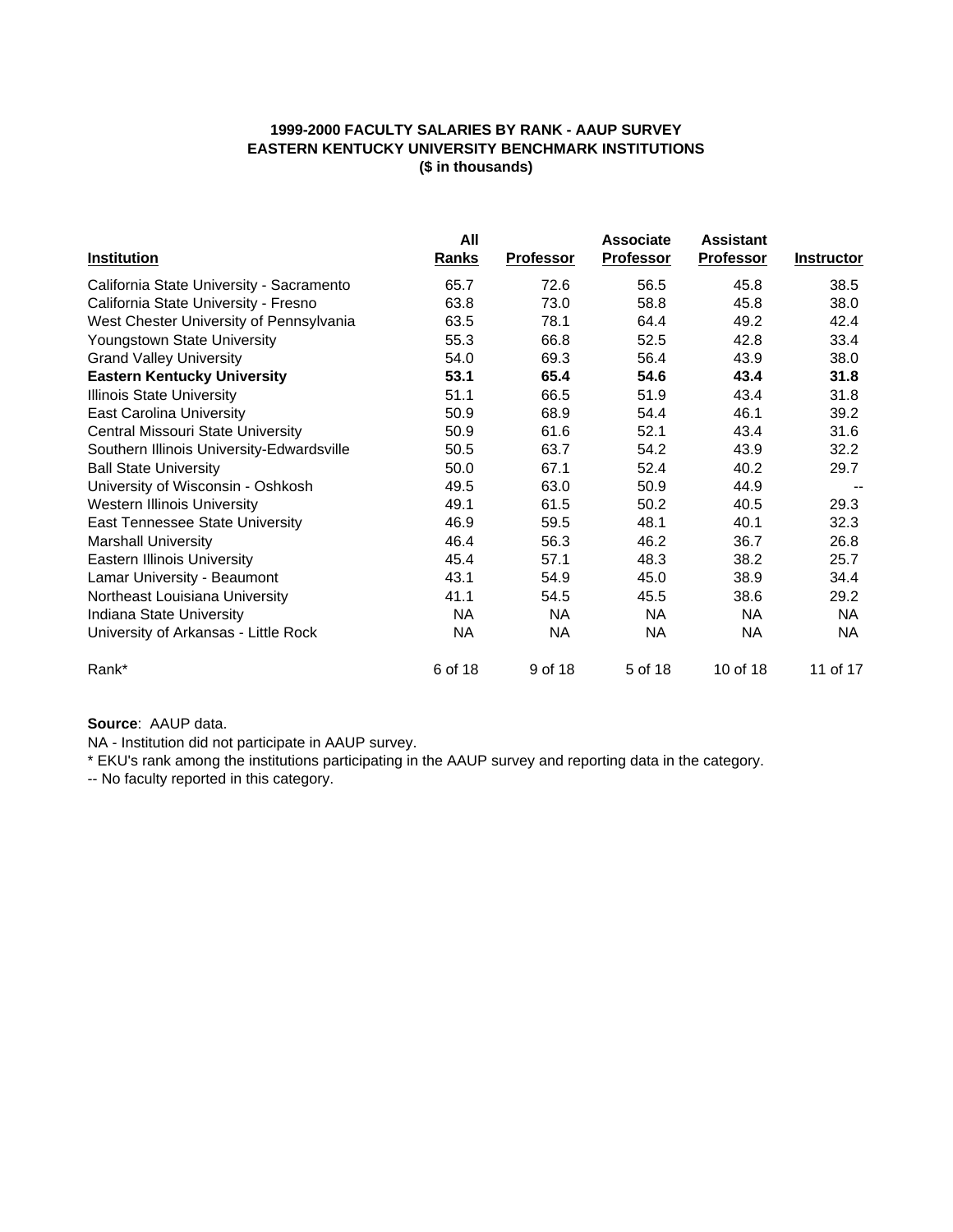### **1999-2000 FACULTY SALARIES BY RANK - AAUP SURVEY KENTUCKY STATE UNIVERSITY BENCHMARK INSTITUTIONS (\$ in thousands)**

|                                            | All          |                  | <b>Associate</b> | <b>Assistant</b> |                   |
|--------------------------------------------|--------------|------------------|------------------|------------------|-------------------|
| <b>Institution</b>                         | <b>Ranks</b> | <b>Professor</b> | <b>Professor</b> | <b>Professor</b> | <b>Instructor</b> |
| California State University - Bakersfield  | 59.3         | 72.0             | 57.9             | 46.4             | 35.3              |
| North Carolina Central University          | 55.4         | 73.5             | 55.8             | 47.2             |                   |
| Northern Michigan University               | 55.1         | 68.5             | 52.9             | 40.7             | 37.5              |
| North Carolina A&T                         | 54.0         | 63.7             | 56.6             | 49.3             | 37.4              |
| <b>Delaware State University</b>           | 53.9         | 67.9             | 54.4             | 46.3             | 39.4              |
| University of North Carolina-Pembroke      | 52.4         | 70.3             | 53.3             | 43.6             |                   |
| Morgan State University                    | 51.7         | 74.2             | 57.1             | 48.6             | 41.4              |
| <b>Albany State University</b>             | 51.4         | 64.3             | 52.9             | 44.7             | 35.5              |
| <b>Fayetteville State University</b>       | 51.2         | 66.6             | 53.4             | 48.1             |                   |
| Savannah State University                  | 50.3         | 60.0             | 49.2             | 42.2             | 36.2              |
| Virginia State University                  | 50.0         | 59.6             | 53.0             | 45.3             | 35.6              |
| Jackson State University                   | 46.5         | 57.6             | 52.3             | 43.2             | 32.8              |
| South Carolina State University            | 44.7         | 53.3             | 47.8             | 40.3             | 32.1              |
| <b>Kentucky State University</b>           | 44.1         | 53.3             | 45.0             | 39.9             | 31.1              |
| Southern Arkansas University - Main Campus | 43.6         | 56.3             | 45.4             | 39.0             | 32.6              |
| <b>Langston University</b>                 | 43.3         | 49.9             | 49.3             | 41.6             | 39.4              |
| Southeastern Oklahoma State University     | 41.5         | 53.6             | 46.9             | 39.9             | 31.9              |
| Lincoln University - Missouri              | 40.3         | 52.8             | 43.2             | 35.4             | 29.1              |
| University of Arkansas at Pine Bluff       | 39.7         | 49.0             | 44.9             | 38.2             | 30.7              |
| <b>Minot State University</b>              | 39.4         | 51.2             | 42.5             | 37.5             | 29.3              |
| Rank*                                      | 14 of 20     | 16 of 20         | 17 of 20         | 15 of 20         | 14 of 17          |

**Source**: IPEDS and AAUP data.

NA - Institution did not participate in AAUP survey.

\* KSU's rank among the institutions participating in the AAUP survey and reporting data in the category.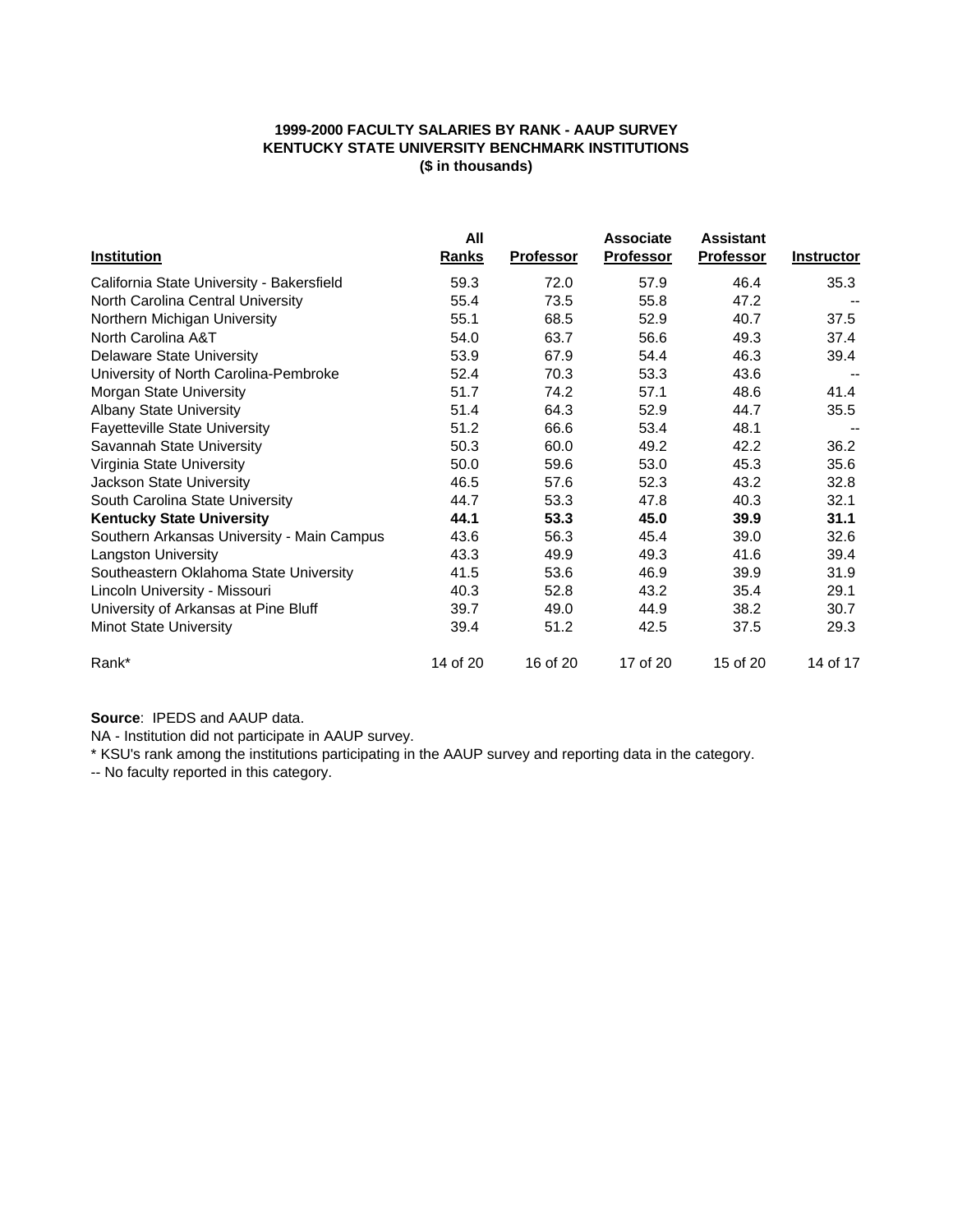### **1999-2000 FACULTY SALARIES BY RANK - AAUP SURVEY MOREHEAD STATE UNIVERSITY BENCHMARK INSTITUTIONS (\$ in thousands)**

|                                             | All      |                  | <b>Associate</b> | <b>Assistant</b> |                   |
|---------------------------------------------|----------|------------------|------------------|------------------|-------------------|
| <b>Institution</b>                          | Ranks    | <b>Professor</b> | <b>Professor</b> | <b>Professor</b> | <b>Instructor</b> |
| California University of Pennsylvania       | 64.7     | 78.1             | 62.3             | 50.0             | 33.7              |
| Millersville University of Pennsylvania     | 63.6     | 78.9             | 63.0             | 47.0             |                   |
| West Chester University of Pennsylvania     | 63.5     | 78.1             | 64.4             | 49.2             | 42.4              |
| Bloomsburg University of Pennsylvania       | 63.4     | 77.8             | 63.2             | 48.6             |                   |
| Slippery Rock University of Pennsylvania    | 62.1     | 78.8             | 62.8             | 50.6             | 39.7              |
| Rowan University - New Jersey               | 60.6     | 79.5             | 63.0             | 49.2             | 35.1              |
| Clarion University of Pennsylvania          | 60.5     | 78.9             | 62.7             | 46.9             | 34.5              |
| Northern Michigan University                | 55.1     | 68.5             | 52.9             | 40.7             | 37.5              |
| State University of New York at Brockport   | 52.7     | 69.3             | 57.9             | 44.1             |                   |
| <b>Western Carolina University</b>          | 51.4     | 65.3             | 52.9             | 45.0             |                   |
| Central Missouri State University           | 50.9     | 61.6             | 52.1             | 43.4             | 31.6              |
| Valdosta State University                   | 50.8     | 64.8             | 52.7             | 43.8             | 34.4              |
| State University of New York at Oswego      | 49.6     | 60.7             | 50.1             | 39.7             |                   |
| Pittsburg State University - Kansas         | 49.2     | 57.6             | 49.4             | 39.8             | 35.6              |
| Southeast Missouri State University         | 48.9     | 61.1             | 50.1             | 40.6             | 32.5              |
| State University of New York at Plattsburgh | 47.6     | 58.7             | 48.4             | 39.3             |                   |
| University of Nebraska at Kearney           | 46.9     | 59.7             | 50.4             | 40.4             | 40.8              |
| Jacksonville State University - Alabama     | 45.8     | 56.8             | 45.6             | 40.0             | 35.8              |
| Northeastern State University - Oklahoma    | 45.6     | 54.8             | 46.6             | 42.0             | 36.6              |
| <b>Morehead State University</b>            | 44.0     | 59.6             | 45.6             | 40.5             | 27.5              |
| Rank*                                       | 20 of 20 | 16 of 20         | 20 of 20         | 15 of 20         | 14 of 14          |

**Source**: AAUP data.

NA - Institution did not participate in AAUP survey.

\* MoSU's rank among the institutions participating in the AAUP survey and reporting data in the category.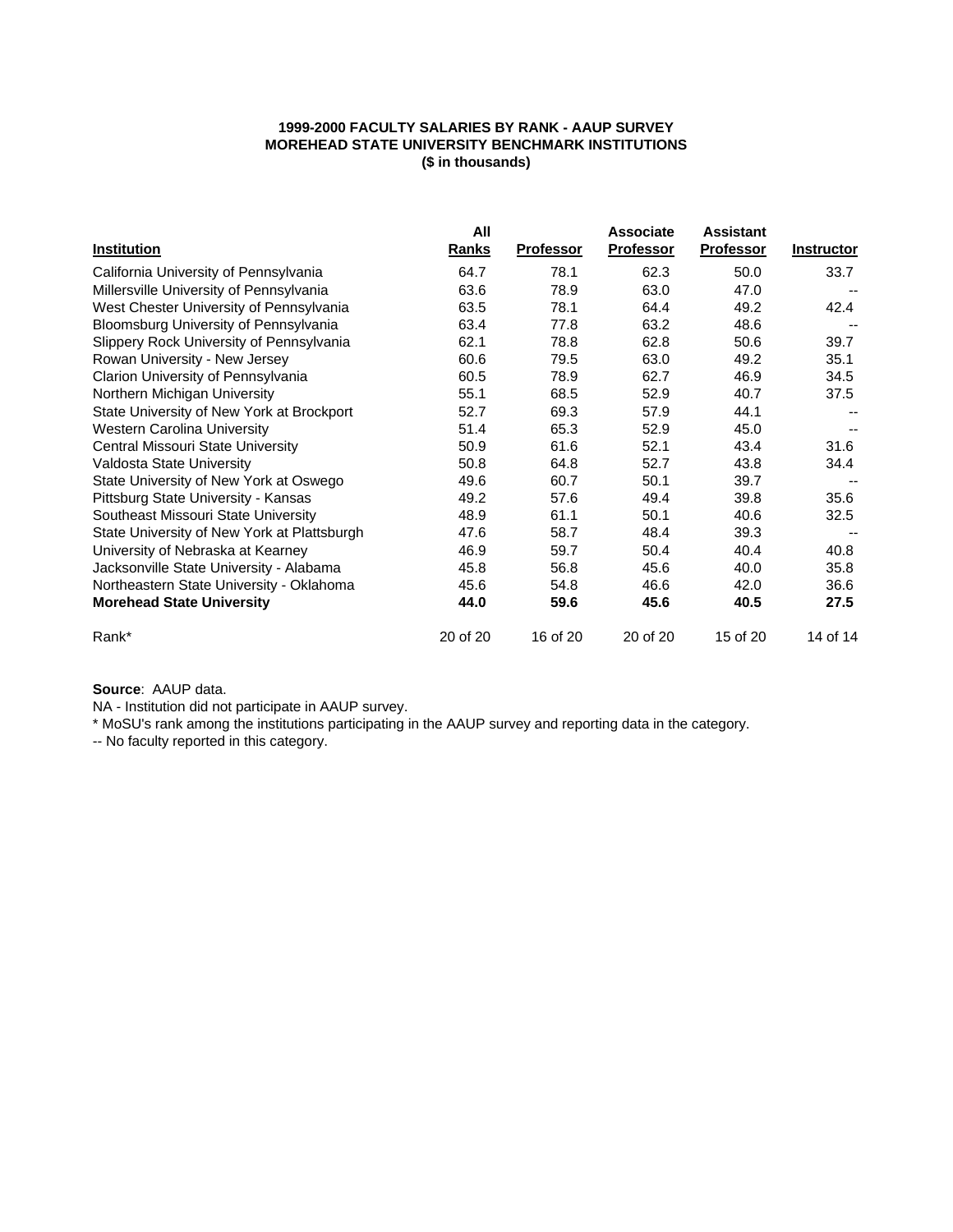### **1999-2000 FACULTY SALARIES BY RANK - AAUP SURVEY MURRAY STATE UNIVERSITY BENCHMARK INSTITUTIONS (\$ in thousands)**

|                                             | All          |                  | <b>Associate</b> | <b>Assistant</b> |                   |
|---------------------------------------------|--------------|------------------|------------------|------------------|-------------------|
| <b>Institution</b>                          | <b>Ranks</b> | <b>Professor</b> | <b>Professor</b> | <b>Professor</b> | <b>Instructor</b> |
| California University of Pennsylvania       | 64.7         | 78.1             | 62.3             | 50.0             | 33.7              |
| West Chester University of Pennsylvania     | 63.5         | 78.1             | 64.4             | 49.2             | 42.4              |
| Shippensburg University of Pennsylvania     | 62.6         | 79.2             | 62.5             | 48.2             | 36.5              |
| Slippery Rock University of Pennsylvania    | 62.1         | 78.8             | 62.8             | 50.6             | 39.7              |
| Indiana University of Pennsylvania          | 61.8         | 78.4             | 62.7             | 48.3             | 36.0              |
| <b>Wright State University</b>              | 54.6         | 73.8             | 54.6             | 45.4             | 32.3              |
| Florida A&M University                      | 53.9         | 66.8             | 55.5             | 47.9             | 35.6              |
| University of North Carolina - Greensboro   | 52.4         | 75.7             | 54.8             | 44.2             |                   |
| <b>Western Carolina University</b>          | 51.4         | 65.3             | 52.9             | 45.0             |                   |
| Central Missouri State University           | 50.9         | 61.6             | 52.1             | 43.4             | 31.6              |
| Southern Illinois University - Edwardsville | 50.5         | 63.7             | 54.2             | 43.9             | 32.2              |
| <b>Tennessee Tech University</b>            | 49.5         | 60.8             | 45.8             | 39.3             | 29.6              |
| <b>Western Illinois University</b>          | 49.1         | 61.5             | 50.2             | 40.5             | 29.3              |
| Southeast Missouri State University         | 48.9         | 61.1             | 50.1             | 40.6             | 32.5              |
| University of Tennessee - Chattanooga       | 48.4         | 59.2             | 46.9             | 41.0             | 28.9              |
| University of West Florida                  | 48.2         | 62.4             | 51.1             | 41.6             | 34.3              |
| SUNY College - Plattsburgh                  | 47.6         | 58.7             | 48.4             | 39.3             |                   |
| <b>Murray State University</b>              | 47.4         | 60.8             | 50.1             | 41.4             |                   |
| East Tennessee State University             | 46.9         | 59.5             | 48.1             | 40.1             | 32.3              |
| Indiana State University                    | <b>NA</b>    | NA               | NA.              | <b>NA</b>        | NA.               |
| Rank*                                       | 18 of 19     | 16 of 19         | 15 of 19         | 13 of 19         | NA.               |

### **Source**: AAUP data.

NA - Institution did not participate in AAUP survey.

\* MuSU's rank among the institutions participating in the AAUP survey and reporting data in the category.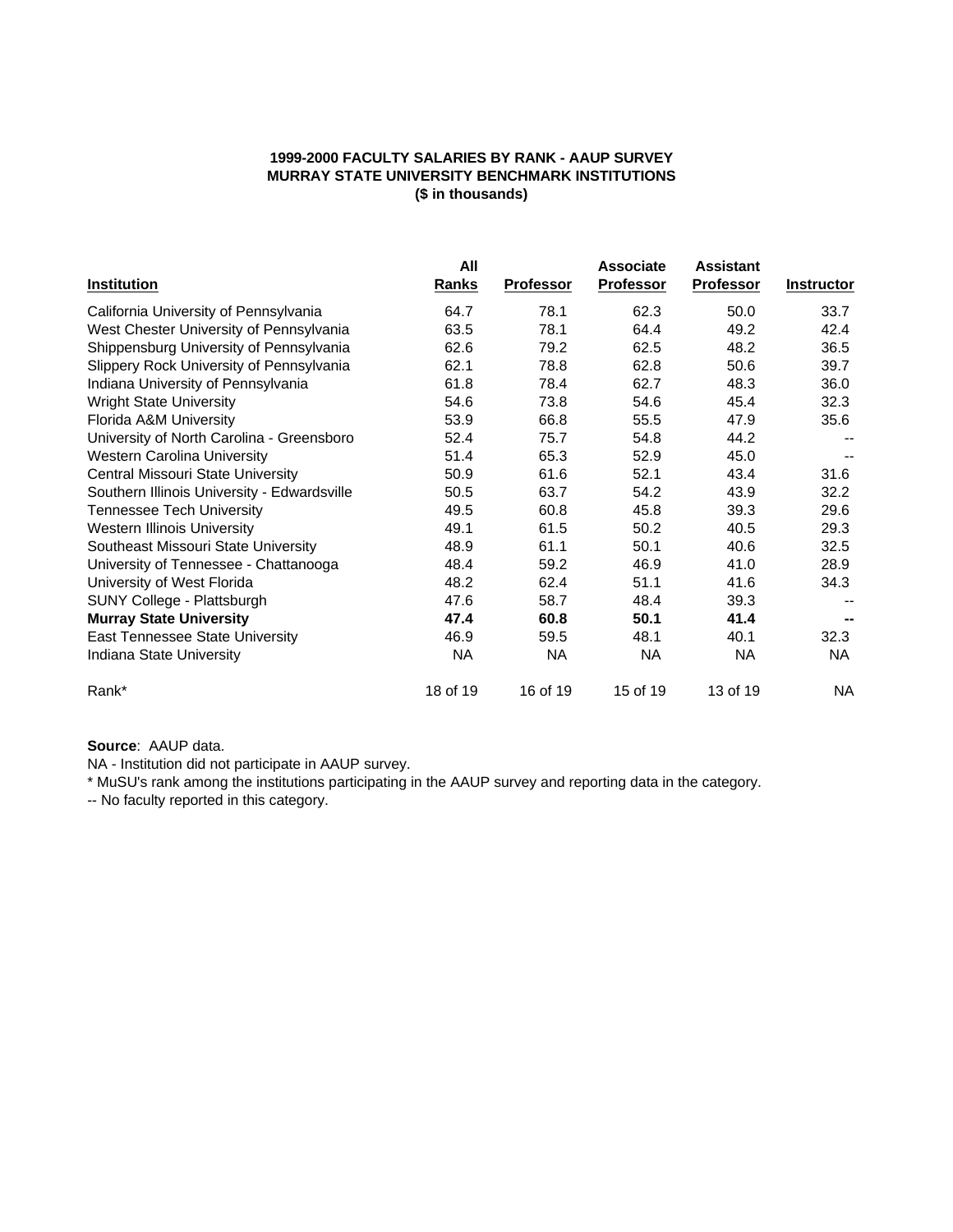### **1999-2000 FACULTY SALARIES BY RANK - AAUP SURVEY NORTHERN KENTUCKY UNIVERSITY BENCHMARK INSTITUTIONS (\$ in thousands)**

|                                             | All      |                  | <b>Associate</b> | <b>Assistant</b> |                   |
|---------------------------------------------|----------|------------------|------------------|------------------|-------------------|
| <b>Institution</b>                          | Ranks    | <b>Professor</b> | <b>Professor</b> | <b>Professor</b> | <b>Instructor</b> |
| California State University - Hayward       | 65.2     | 73.4             | 60.6             | 47.7             | 37.9              |
| University of Massachusetts - Boston        | 64.7     | 78.2             | 63.9             | 51.8             |                   |
| West Chester University of Pennsylvania     | 63.5     | 78.1             | 64.4             | 49.2             | 42.4              |
| Kean University - New Jersey                | 63.3     | 76.7             | 61.8             | 49.1             | 33.3              |
| Oakland University - Michigan               | 61.1     | 73.2             | 58.6             | 48.7             | 50.8              |
| California State University - San Bernadino | 61.0     | 72.5             | 57.6             | 46.8             | 36.8              |
| Rowan University - New Jersey               | 60.6     | 79.5             | 63.0             | 49.2             | 35.1              |
| University of Nevada - Las Vegas            | 60.5     | 81.5             | 61.5             | 47.4             |                   |
| <b>Central Connecticut State University</b> | 58.8     | 74.9             | 55.6             | 44.6             | 40.5              |
| <b>Portland State University</b>            | 56.4     | 64.5             | 49.9             | 43.7             | 36.0              |
| Youngstown State University                 | 55.3     | 66.8             | 52.5             | 42.8             | 33.4              |
| University of North Carolina - Charlotte    | 54.9     | 73.6             | 55.3             | 46.1             |                   |
| State University of New York at Brockport   | 52.7     | 69.3             | 57.9             | 44.1             |                   |
| <b>Wichita State University</b>             | 51.2     | 66.2             | 51.4             | 45.1             | 35.0              |
| University of Wisconsin - Oshkosh           | 49.5     | 63.0             | 50.9             | 44.9             |                   |
| University of Central Oklahoma              | 49.0     | 57.4             | 50.3             | 44.7             | 37.1              |
| <b>Boise State University</b>               | 48.4     | 56.8             | 48.6             | 41.6             |                   |
| Salem State University                      | 46.8     | 54.8             | 46.1             | 40.1             | 31.0              |
| <b>Northern Kentucky University</b>         | 45.1     | 63.9             | 46.8             | 40.8             | 34.7              |
| University of Arkansas - Little Rock        | NA       | <b>NA</b>        | <b>NA</b>        | <b>NA</b>        | NA                |
| Rank*                                       | 19 of 19 | 15 of 19         | 18 of 19         | 18 of 19         | 10 of 13          |

**Source**: AAUP data.

NA - Institution did not participate in AAUP survey.

\* NKU's rank among the institutions participating in the AAUP survey and reporting data in the category.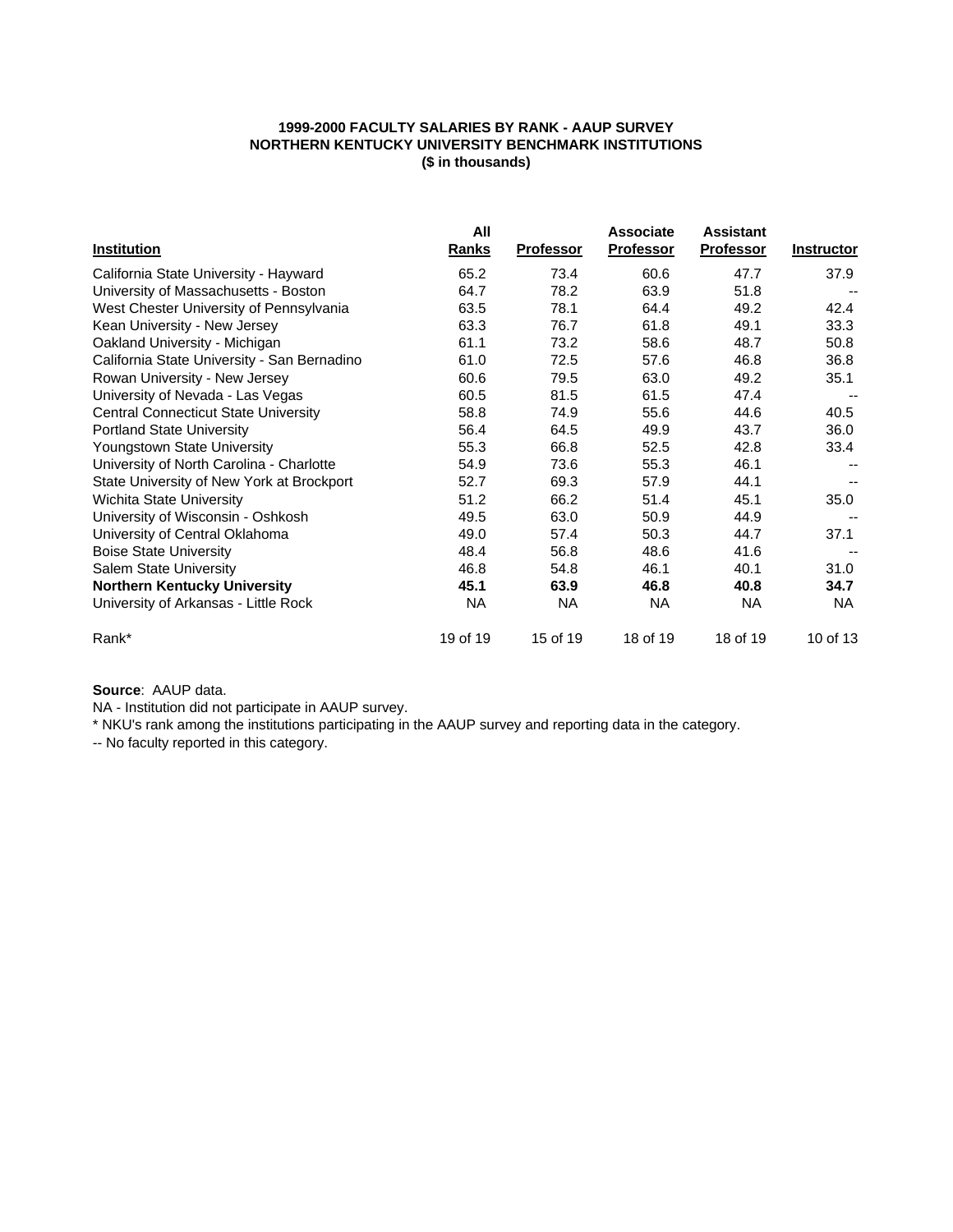### **1999-2000 FACULTY SALARIES BY RANK - AAUP SURVEY WESTERN KENTUCKY UNIVERSITY BENCHMARK INSTITUTIONS (\$ in thousands)**

|                                             | All          |                  | <b>Associate</b> | <b>Assistant</b> |                   |
|---------------------------------------------|--------------|------------------|------------------|------------------|-------------------|
| <b>Institution</b>                          | <b>Ranks</b> | <b>Professor</b> | <b>Professor</b> | <b>Professor</b> | <b>Instructor</b> |
| West Chester University of Pennsylvania     | 63.5         | 78.1             | 64.4             | 49.2             | 42.4              |
| Indiana University of Pennsylvania          | 61.8         | 78.4             | 62.7             | 48.3             | 36.0              |
| Appalachian State University                | 52.7         | 64.4             | 52.7             | 43.6             |                   |
| Minnesota State University - Mankato        | 52.7         | 61.5             | 53.2             | 42.9             | 30.6              |
| University of North Carolina at Greensboro  | 52.4         | 75.7             | 54.8             | 44.2             |                   |
| University of Northern Iowa                 | 52.2         | 70.0             | 53.8             | 44.8             | 36.9              |
| Eastern Michigan University                 | 52.0         | 65.5             | 50.7             | 43.2             | 41.9              |
| <b>Illinois State University</b>            | 51.1         | 66.5             | 51.9             | 43.4             | 31.8              |
| University of South Alabama                 | 51.0         | 68.6             | 51.5             | 45.4             | 33.9              |
| East Carolina University                    | 50.9         | 68.9             | 54.4             | 46.1             | 39.2              |
| Central Missouri State University           | 50.9         | 61.6             | 52.1             | 43.4             | 31.6              |
| Southern Illinois University - Edwardsville | 50.5         | 63.7             | 54.2             | 43.9             | 32.2              |
| <b>Ball State University</b>                | 50.0         | 67.1             | 52.4             | 40.2             | 29.7              |
| <b>Western Kentucky University</b>          | 49.7         | 63.1             | 49.8             | 41.8             | 32.7              |
| <b>Western Illinois University</b>          | 49.1         | 61.5             | 50.2             | 40.5             | 29.3              |
| Southeast Missouri State University         | 48.9         | 61.1             | 50.1             | 40.6             | 32.5              |
| <b>East Tennessee State University</b>      | 46.9         | 59.5             | 48.1             | 40.1             | 32.3              |
| <b>Marshall University</b>                  | 46.4         | 56.3             | 46.2             | 36.7             | 26.8              |
| <b>Eastern Illinois University</b>          | 45.4         | 57.1             | 48.3             | 38.2             | 25.7              |
| Indiana State University                    | <b>NA</b>    | NA.              | NA.              | NA               | NA                |
| Rank*                                       | 14 of 19     | 12 of 19         | 16 of 19         | 13 of 19         | 7 of 17           |

**Source**: AAUP data.

NA - Institution did not participate in AAUP survey.

\* WKU's rank among the institutions participating in the AAUP survey and reporting data in the category.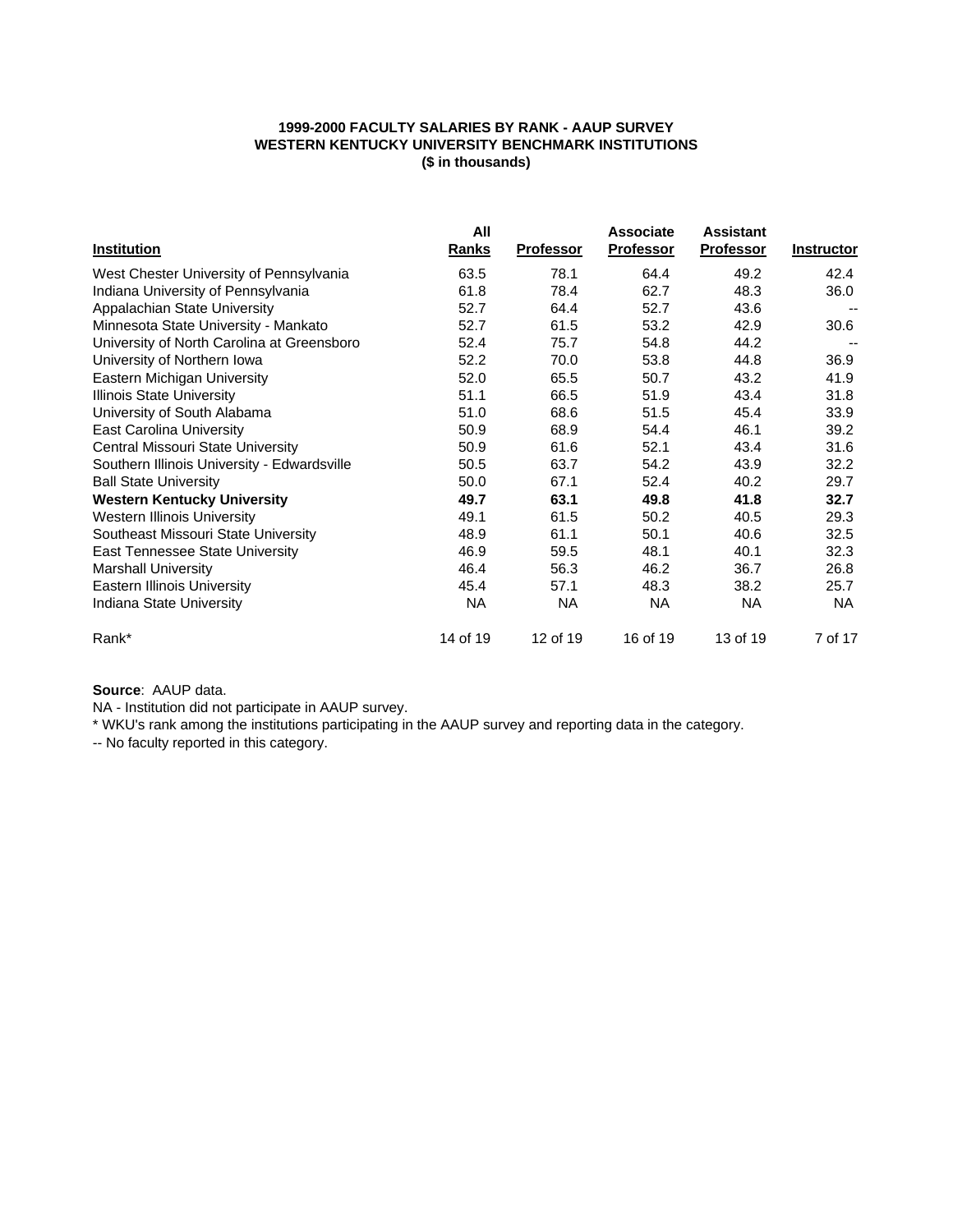The benchmark institutions approved by the Council in 1999 have been used to analyze 1999-2000 tuition and fees. The annual tuition and fees data used in this analysis were reported by the institutions to the National Center for Education Statistics. Data on the attached tables are sorted by in-state and outof-state rates.

Attachment A shows 1999-2000 annual undergraduate in-state and out-of-state tuition and fees for the benchmark institutions. For KCTCS, an average was calculated for each of the benchmark states. The tables show the Kentucky institution's rank among the benchmark institutions.

At its April 1999 meeting, the Council delegated the tuition-setting process to the institutions, beginning with academic year 2000-01. Tuition rates for the 2000-02 biennium were reported to the Council at its September 1999 meeting. Attachment B shows these rates. Table 3 in the 2000-2002 Budget Report, Agenda Item G-3, shows the estimated tuition and fees revenue based on these rates.

The data show that in-state tuition and fees exceed the benchmark medians only at KSU and LCC. Out-of-state tuition and fees for all Kentucky institutions are below their benchmark medians. A summary table follows.

|                           |          | <b>In-State Tuition and Fees</b> | <b>Out-of-State Tuition and</b><br>Fees |                           |  |  |
|---------------------------|----------|----------------------------------|-----------------------------------------|---------------------------|--|--|
| <b>Institution</b>        | Rank     | \$ Below<br><b>Median</b>        | <b>Rank</b>                             | \$ Below<br><b>Median</b> |  |  |
| UK.                       | 12 of 20 | 365                              | 18 of 20                                | 2,629                     |  |  |
| UofL                      | 13 of 16 | 458                              | 10 of 16                                | 1,043                     |  |  |
| <b>EKU</b>                | 15 of 20 | 467                              | 17 of 20                                | 2,262                     |  |  |
| <b>KSU</b>                | 10 of 20 | ∗                                | 11 of 20                                | 374                       |  |  |
| Morehead                  | 16 of 20 | 1,369                            | 14 of 20                                | 1,515                     |  |  |
| Murray                    | 15 of 20 | 590                              | 17 of 20                                | 2,266                     |  |  |
| <b>NKU</b>                | 15 of 20 | 825                              | 17 of 20                                | 2,527                     |  |  |
| <b>WKU</b>                | 17 of 20 | 602                              | 15 of 20                                | 1,721                     |  |  |
| <b>LCC</b>                | 6 of 20  | ∗                                | 18 of 20                                | 2,105                     |  |  |
| <b>KCTCS</b>              |          |                                  |                                         |                           |  |  |
| <b>Community Colleges</b> | 8 of 10  | 331                              | 8 of 10                                 | 1,208                     |  |  |
| <b>Technical Colleges</b> | 9 of 10  | 806                              | $10$ of $10$                            | 3,188                     |  |  |

## **In-State and Out-of-State Tution and Fees**

\* KSU in-state rates are \$23 above the median. LCC in-state rates are \$420 above the median.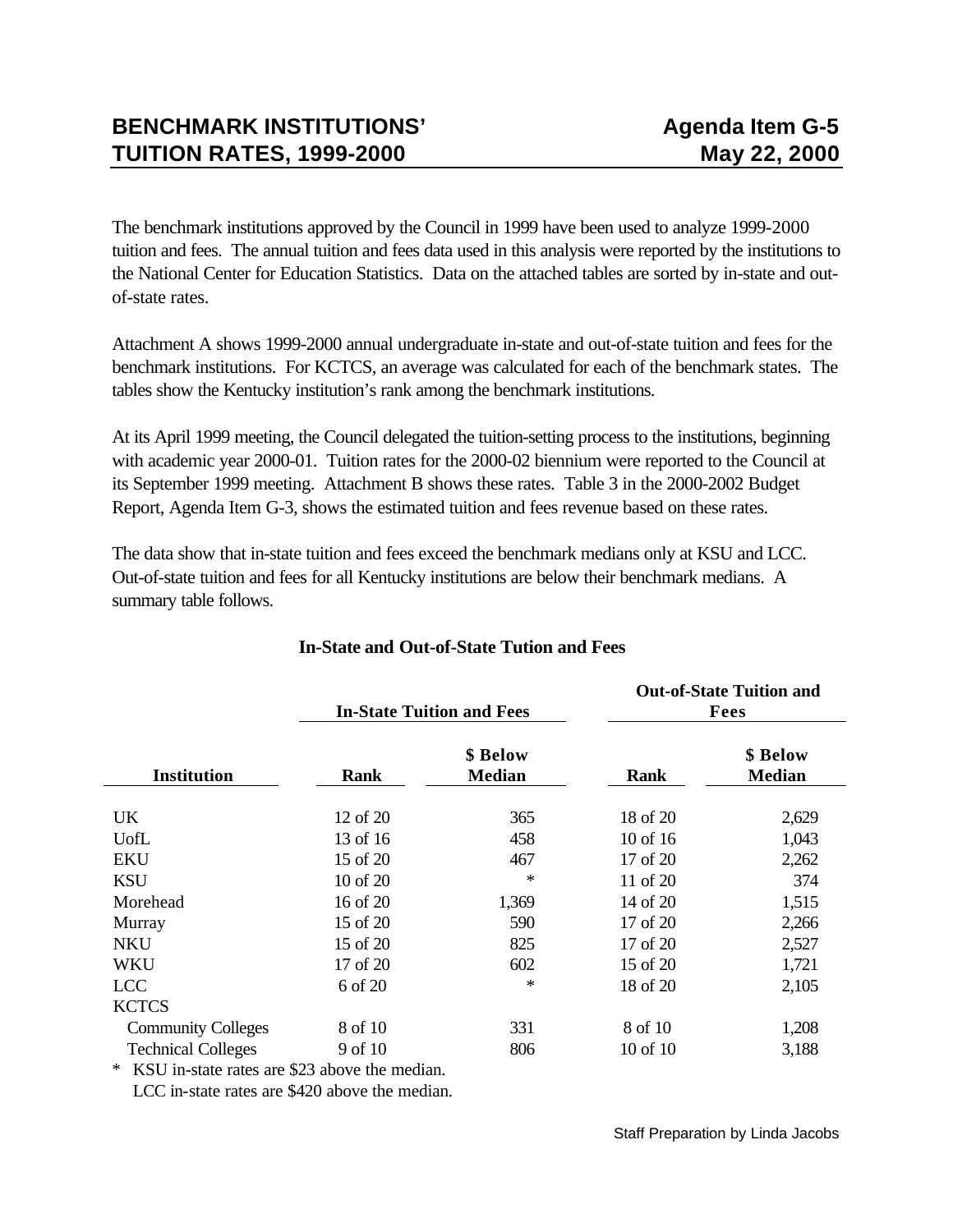#### **1999-2000 ANNUAL UNDERGRADUATE TUITION AND FEES BY RESIDENCY UNIVERSITY OF KENTUCKY BENCHMARK INSTITUTIONS**

| <b>In-State Tuition and Fees</b>                                                                                                                                                                                                                                                                                                                                                                                                                                                                                                    |                                                                                                                            | <b>Out-of-State Tuition and Fees</b>                                                                                                                                                                                                                                                                                                                                                                                                                                                                                                                    |                                                                                                                                          |
|-------------------------------------------------------------------------------------------------------------------------------------------------------------------------------------------------------------------------------------------------------------------------------------------------------------------------------------------------------------------------------------------------------------------------------------------------------------------------------------------------------------------------------------|----------------------------------------------------------------------------------------------------------------------------|---------------------------------------------------------------------------------------------------------------------------------------------------------------------------------------------------------------------------------------------------------------------------------------------------------------------------------------------------------------------------------------------------------------------------------------------------------------------------------------------------------------------------------------------------------|------------------------------------------------------------------------------------------------------------------------------------------|
| <b>Institution</b>                                                                                                                                                                                                                                                                                                                                                                                                                                                                                                                  |                                                                                                                            | <b>Institution</b>                                                                                                                                                                                                                                                                                                                                                                                                                                                                                                                                      |                                                                                                                                          |
| Pennsylvania State University - Main Campus<br>University of Michigan - Ann Arbor<br>University of Maryland - College Park<br>University of Illinois - Urbana-Champaign<br>University of Minnesota - Twin Cities<br>Ohio State University - Main Campus<br>University of Virginia<br>University of Wisconsin - Madison<br>Purdue University - Main Campus<br>University of California - Los Angeles<br>University of Washington - Seattle<br><b>University of Kentucky</b><br>University of Texas - Austin<br>University of Georgia | 6,436<br>6,333<br>4,939<br>4,770<br>4,649<br>4,137<br>4,130<br>3,735<br>3,724<br>3,683<br>3,638<br>3,296<br>3,128<br>3,034 | University of Michigan - Ann Arbor<br>University of Virginia<br>University of California - Los Angeles<br>Pennsylvania State University - Main Campus<br>University of Wisconsin - Madison<br>University of Minnesota - Twin Cities<br><b>Purdue University - Main Campus</b><br>Ohio State University - Main Campus<br>University of Washington - Seattle<br>University of Illinois - Urbana-Champaign<br>University of Maryland - College Park<br>North Carolina State University<br>University of North Carolina - Chapel Hill<br>University of Iowa | 19,761<br>16,603<br>13,857<br>13,552<br>13,049<br>12,789<br>12,348<br>12,087<br>12,029<br>11,862<br>11,827<br>11,580<br>11,464<br>10,440 |
| University of Iowa<br>Texas A&M<br>North Carolina State University<br>University of North Carolina - Chapel Hill<br>University of Arizona<br>University of Florida<br>Rank*                                                                                                                                                                                                                                                                                                                                                         | 2,998<br>2,640<br>2,414<br>2,298<br>2,264<br>2,141<br>12 of 20                                                             | University of Georgia<br>University of Texas - Austin<br>University of Arizona<br><b>University of Kentucky</b><br>University of Florida<br>Texas A&M                                                                                                                                                                                                                                                                                                                                                                                                   | 10,276<br>9,608<br>9,416<br>9,216<br>9,130<br>7,824<br>18 of 20                                                                          |

\* UK's rank among the benchmark institutions.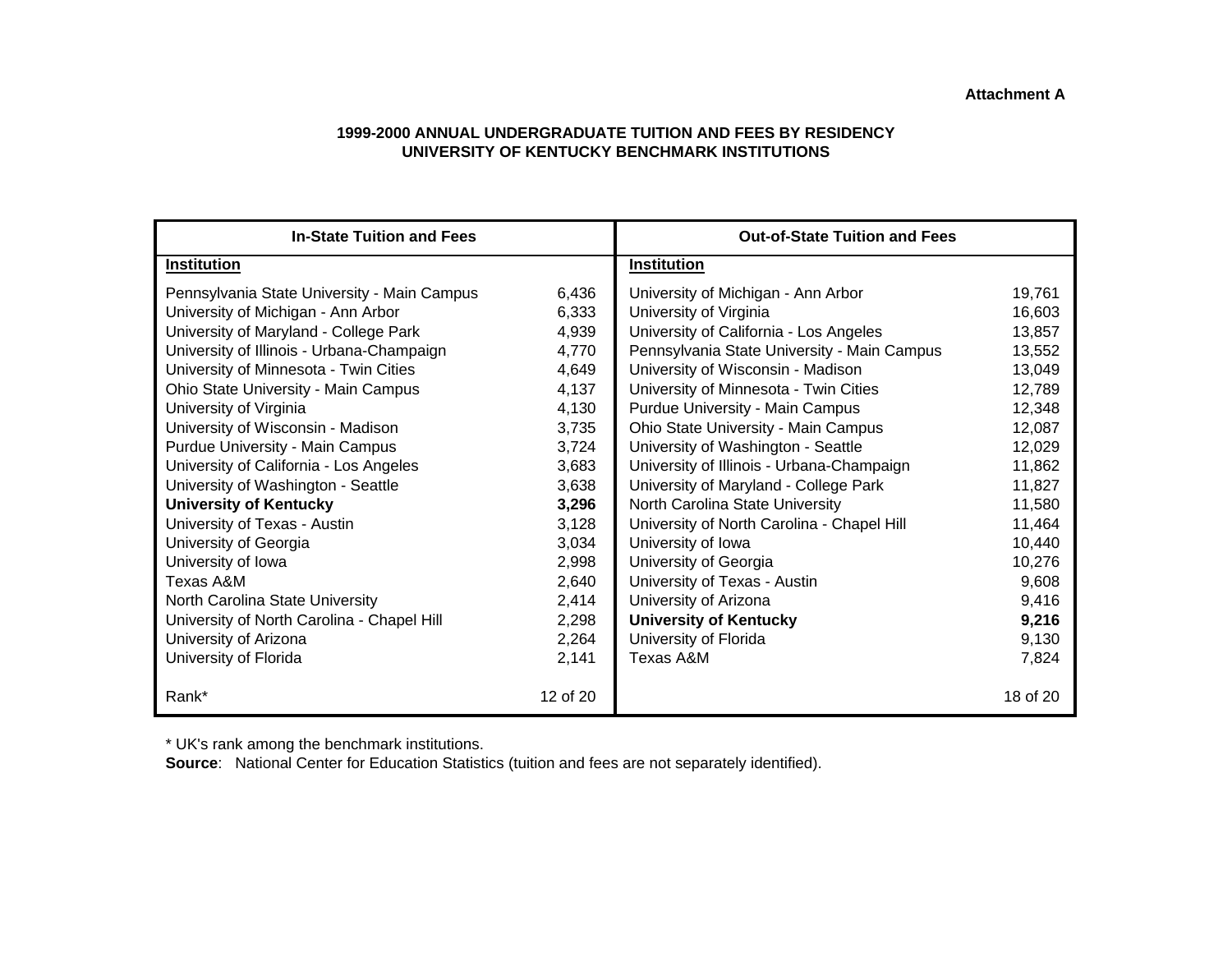#### **1999-2000 ANNUAL UNDERGRADUATE TUITION AND FEES BY RESIDENCY UNIVERSITY OF LOUISVILLE BENCHMARK INSTITUTIONS**

| <b>In-State Tuition and Fees</b>           |          | <b>Out-of-State Tuition and Fees</b>       |          |
|--------------------------------------------|----------|--------------------------------------------|----------|
| <b>Institution</b>                         |          | Institution                                |          |
| University of Pittsburgh - Main Campus     | 6,698    | University of Pittsburgh - Main Campus     | 14,014   |
| <b>Temple University</b>                   | 6,612    | Virginia Commonwealth University           | 13,041   |
| University of Cincinnati - Main Campus     | 4,998    | University of Cincinnati - Main Campus     | 12,879   |
| University of Illinois - Chicago           | 4,648    | <b>Temple University</b>                   | 11,730   |
| University of Missouri - Columbia          | 4,299    | University of Missouri - Columbia          | 11,685   |
| University of Missouri - Kansas City       | 4,247    | University of Missouri - Kansas City       | 11,634   |
| State University of New York - Stony Brook | 4,142    | Indiana University - Indianapolis          | 10,961   |
| State University of New York - Buffalo     | 3,909    | University of Illinois - Chicago           | 10,924   |
| <b>Wayne State University</b>              | 3,818    | University of South Carolina - Columbia    | 9,814    |
| University of South Carolina - Columbia    | 3,740    | <b>University of Louisville</b>            | 9,326    |
| Indiana University - Indianapolis          | 3,713    | University of South Florida                | 9,245    |
| Virginia Commonwealth University           | 3,587    | State University of New York - Stony Brook | 9,042    |
| <b>University of Louisville</b>            | 3,406    | State University of New York - Buffalo     | 8,809    |
| University of Alabama - Birmingham         | 3,240    | University of Nevada - Reno                | 8,492    |
| University of South Florida                | 2,256    | <b>Wayne State University</b>              | 8,249    |
| University of Nevada - Reno                | 2,145    | University of Alabama - Birmingham         | 5,970    |
| Rank*                                      | 13 of 16 |                                            | 10 of 16 |

\* UofL's rank among the benchmark institutions.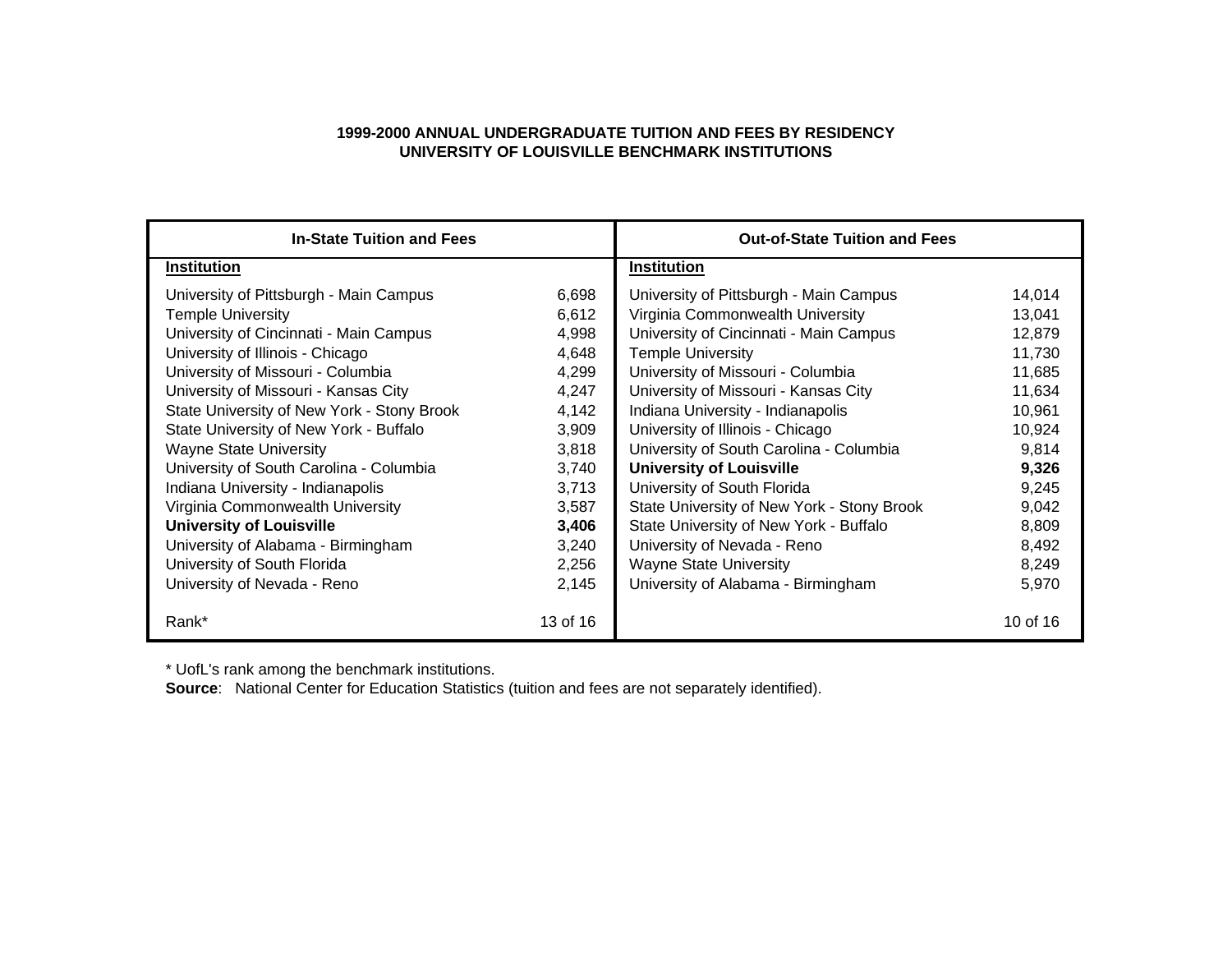### **1999-2000 ANNUAL UNDERGRADUATE TUITION AND FEES BY RESIDENCY EASTERN KENTUCKY UNIVERSITY BENCHMARK INSTITUTIONS**

| <b>In-State Tuition and Fees</b>          |          | <b>Out-of-State Tuition and Fees</b>      |          |
|-------------------------------------------|----------|-------------------------------------------|----------|
| <b>Institution</b>                        |          | <b>Institution</b>                        |          |
| West Chester University of Pennsylvania   | 4,422    | <b>Illinois State University</b>          | 10,465   |
| <b>Illinois State University</b>          | 4,210    | University of Wisconsin - Oshkosh         | 9,862    |
| <b>Grand Valley University</b>            | 4,048    | West Chester University of Pennsylvania   | 9,850    |
| <b>Western Illinois University</b>        | 3,835    | <b>Ball State University</b>              | 9,846    |
| <b>Eastern Illinois University</b>        | 3,783    | <b>East Carolina University</b>           | 9,564    |
| Youngstown State University               | 3,762    | <b>Eastern Illinois University</b>        | 9,416    |
| <b>Ball State University</b>              | 3,686    | California State University - Sacramento  | 9,242    |
| Indiana State University                  | 3,426    | California State University - Fresno      | 9,050    |
| University of Wisconsin - Oshkosh         | 2,998    | Lamar University - Beaumont               | 9,011    |
| Central Missouri State University         | 2,970    | <b>Grand Valley University</b>            | 8,830    |
| Southern Illinois University-Edwardsville | 2,744    | Indiana State University                  | 8,554    |
| University of Arkansas - Little Rock      | 2,724    | Northeast Louisiana University            | 8,029    |
| East Tennessee State University           | 2,532    | <b>East Tennessee State University</b>    | 7,648    |
| <b>Marshall University</b>                | 2,440    | <b>Western Illinois University</b>        | 6,565    |
| <b>Eastern Kentucky University</b>        | 2,390    | University of Arkansas - Little Rock      | 6,540    |
| Lamar University - Beaumont               | 2,376    | <b>Marshall University</b>                | 6,512    |
| Northeast Louisiana University            | 2,077    | <b>Eastern Kentucky University</b>        | 6,430    |
| <b>East Carolina University</b>           | 1,998    | <b>Central Missouri State University</b>  | 5,940    |
| California State University - Sacramento  | 1,862    | Youngstown State University               | 5,526    |
| California State University - Fresno      | 1,670    | Southern Illinois University-Edwardsville | 4,888    |
| Rank*                                     | 15 of 20 |                                           | 17 of 20 |

\* EKU's rank among the benchmark institutions.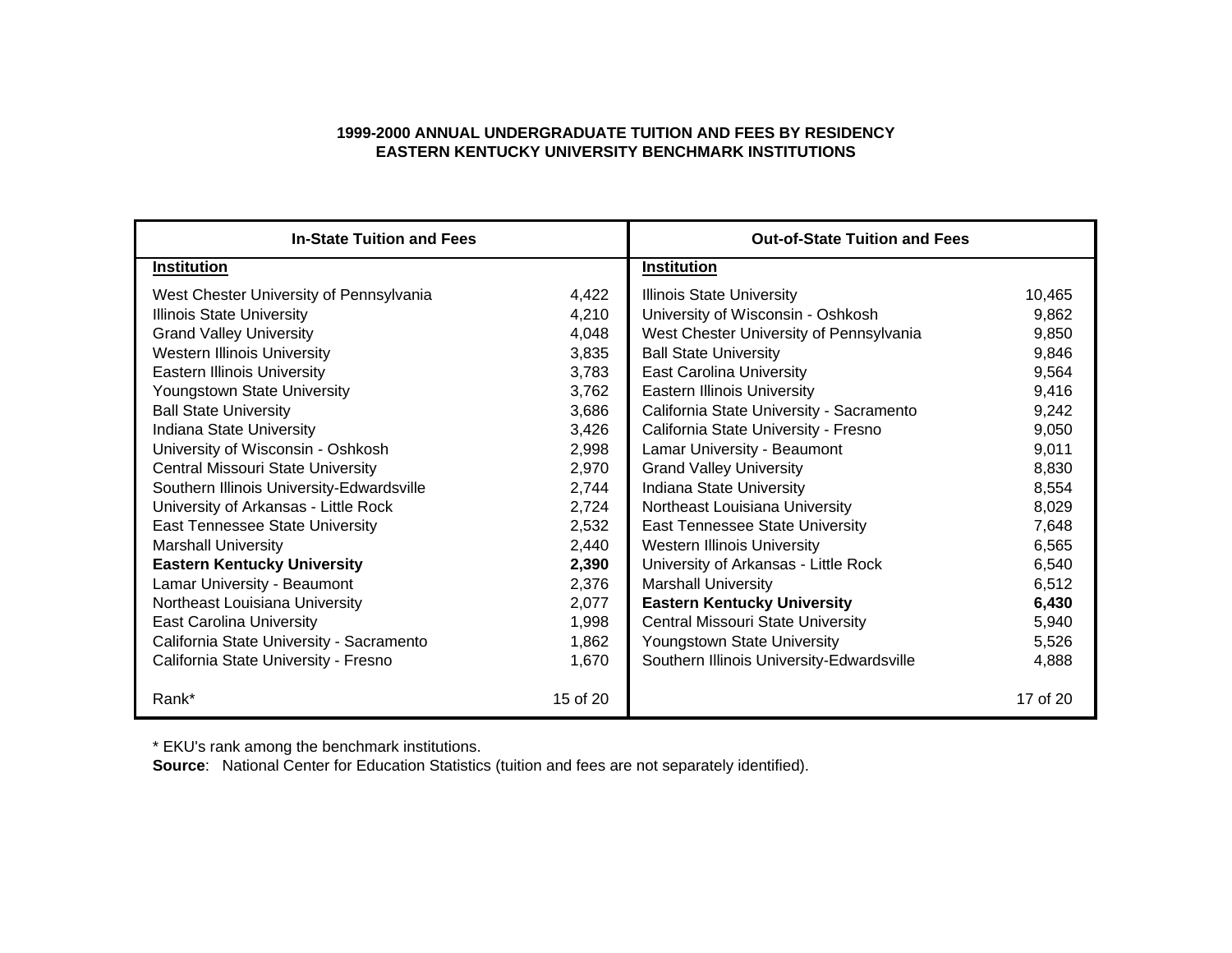### **1999-2000 ANNUAL UNDERGRADUATE TUITION AND FEES BY RESIDENCY KENTUCKY STATE UNIVERSITY BENCHMARK INSTITUTIONS**

| <b>In-State Tuition and Fees</b>           |          | <b>Out-of-State Tuition and Fees</b>       |          |
|--------------------------------------------|----------|--------------------------------------------|----------|
| <b>Institution</b>                         |          | <b>Institution</b>                         |          |
| <b>Morgan State University</b>             | 3,706    | North Carolina Central University          | 9,452    |
| South Carolina State University            | 3,184    | California State University - Bakersfield  | 9,175    |
| Northern Michigan University               | 3,146    | North Carolina A&T                         | 9,159    |
| <b>Delaware State University</b>           | 3,096    | <b>Fayetteville State University</b>       | 9,046    |
| Virginia State University                  | 3,086    | University of North Carolina-Pembroke      | 8,976    |
| Jackson State University                   | 2,688    | Morgan State University                    | 8,810    |
| University of Arkansas at Pine Bluff       | 2,620    | Virginia State University                  | 8,630    |
| Savannah State University                  | 2,356    | Savannah State University                  | 7,780    |
| <b>Minot State University</b>              | 2,331    | <b>Albany State University</b>             | 7,678    |
| <b>Kentucky State University</b>           | 2,300    | <b>Delaware State University</b>           | 7,088    |
| <b>Albany State University</b>             | 2,254    | <b>Kentucky State University</b>           | 6,340    |
| Lincoln University - Missouri              | 2,208    | South Carolina State University            | 6,248    |
| <b>Langston University</b>                 | 2,189    | <b>Minot State University</b>              | 5,755    |
| North Carolina Central University          | 2,182    | Northern Michigan University               | 5,582    |
| Southern Arkansas University - Main Campus | 2,112    | Jackson State University                   | 5,546    |
| Southeastern Oklahoma State University     | 2,036    | University of Arkansas at Pine Bluff       | 5,322    |
| North Carolina A&T                         | 1,889    | <b>Langston University</b>                 | 4,852    |
| California State University - Bakersfield  | 1,795    | Lincoln University - Missouri              | 4,416    |
| <b>Fayetteville State University</b>       | 1,770    | Southern Arkansas University - Main Campus | 3,240    |
| University of North Carolina-Pembroke      | 1,706    | Southeastern Oklahoma State University     | 2,670    |
| Rank*                                      | 10 of 20 |                                            | 11 of 20 |

\* KSU's rank among the benchmark institutions.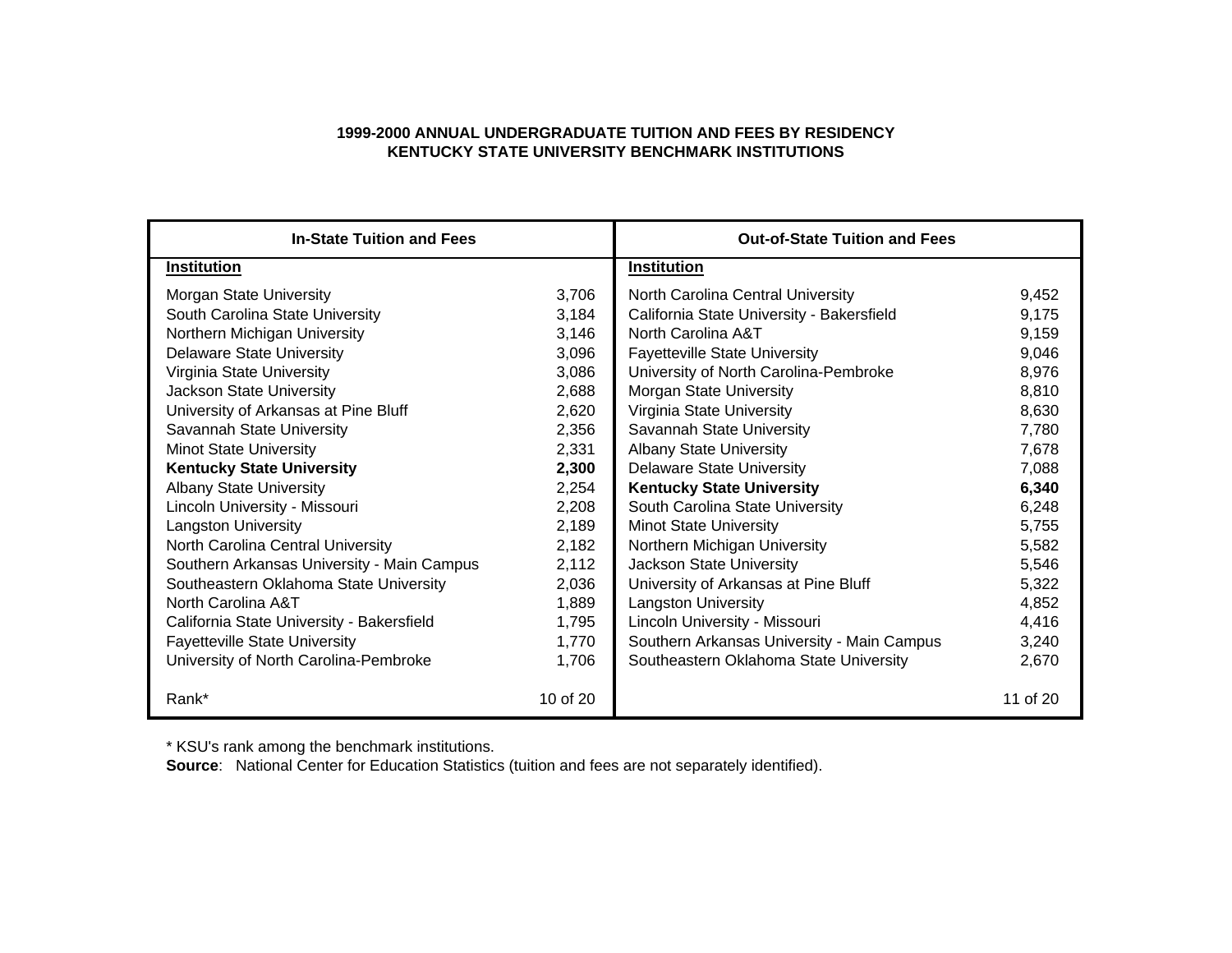### **1999-2000 ANNUAL UNDERGRADUATE TUITION AND FEES BY RESIDENCY MOREHEAD STATE UNIVERSITY BENCHMARK INSTITUTIONS**

| <b>In-State Tuition and Fees</b>            |          | <b>Out-of-State Tuition and Fees</b>        |          |
|---------------------------------------------|----------|---------------------------------------------|----------|
| <b>Institution</b>                          |          | <b>Institution</b>                          |          |
| Rowan University - New Jersey               | 4,920    | California University of Pennsylvania       | 10,169   |
| California University of Pennsylvania       | 4,741    | Millersville University of Pennsylvania     | 10,033   |
| Clarion University of Pennsylvania          | 4,698    | Bloomsburg University of Pennsylvania       | 9,883    |
| Millersville University of Pennsylvania     | 4,595    | West Chester University of Pennsylvania     | 9,850    |
| Slippery Rock University of Pennsylvania    | 4,484    | Slippery Rock University of Pennsylvania    | 9,840    |
| Bloomsburg University of Pennsylvania       | 4,455    | <b>Western Carolina University</b>          | 9,351    |
| West Chester University of Pennsylvania     | 4,422    | State University of New York at Brockport   | 8,914    |
| State University of New York at Brockport   | 4,014    | State University of New York at Oswego      | 8,875    |
| State University of New York at Oswego      | 3,975    | State University of New York at Plattsburgh | 8,857    |
| State University of New York at Plattsburgh | 3,957    | Rowan University - New Jersey               | 8,670    |
| Jacksonville State University               | 3,660    | Jacksonville State University               | 7,320    |
| Northern Michigan University                | 3,146    | Pittsburg State University - Kansas         | 6,608    |
| Southeast Missouri State University         | 3,010    | Clarion University of Pennsylvania          | 6,508    |
| <b>Central Missouri State University</b>    | 2,970    | <b>Morehead State University</b>            | 6,480    |
| University of Nebraska at Kearney           | 2,728    | <b>Central Missouri State University</b>    | 5,940    |
| <b>Morehead State University</b>            | 2,440    | Northern Michigan University                | 5,582    |
| Valdosta State University                   | 2,290    | Valdosta State University                   | 5,424    |
| Pittsburg State University - Kansas         | 2,142    | Southeast Missouri State University         | 5,418    |
| <b>Western Carolina University</b>          | 2,081    | University of Nebraska at Kearney           | 4,581    |
| Northeastern State University               | 1,926    | Northeastern State University               | 4,581    |
| Rank*                                       | 16 of 20 |                                             | 14 of 20 |

\* Morehead's rank among the benchmark institutions.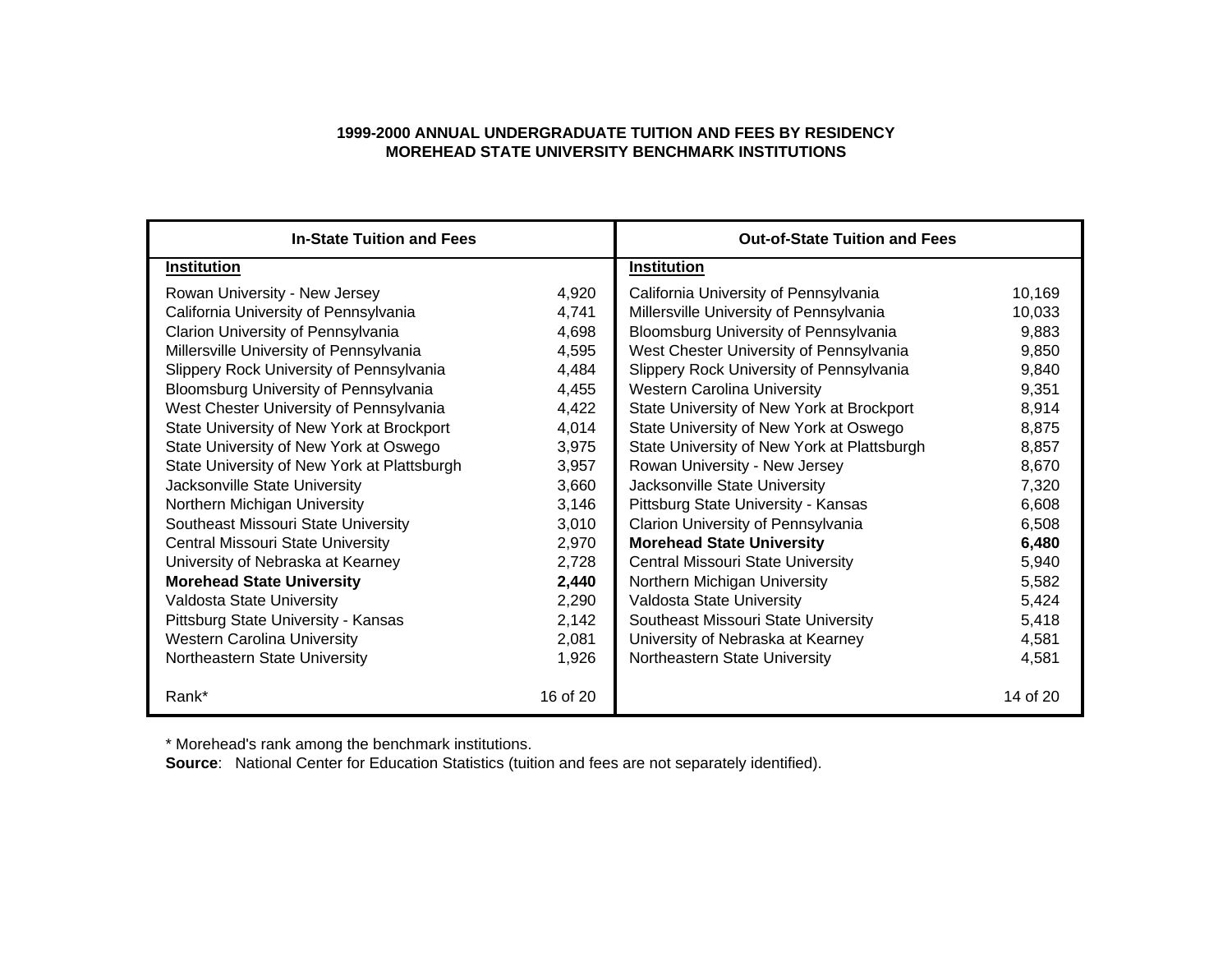### **1999-2000 ANNUAL UNDERGRADUATE TUITION AND FEES BY RESIDENCY MURRAY STATE UNIVERSITY BENCHMARK INSTITUTIONS**

| <b>In-State Tuition and Fees</b>            |          | <b>Out-of-State Tuition and Fees</b>        |          |
|---------------------------------------------|----------|---------------------------------------------|----------|
| <b>Institution</b>                          |          | <b>Institution</b>                          |          |
| California University of Pennsylvania       | 4,741    | University of North Carolina - Greensboro   | 10,590   |
| Shippensburg University of Pennsylvania     | 4,550    | California University of Pennsylvania       | 10,169   |
| Slippery Rock University of Pennsylvania    | 4,484    | Shippensburg University of Pennsylvania     | 9,978    |
| Indiana University of Pennsylvania          | 4,469    | Indiana University of Pennsylvania          | 9,915    |
| West Chester University of Pennsylvania     | 4,422    | West Chester University of Pennsylvania     | 9,850    |
| <b>Wright State University</b>              | 4,128    | Slippery Rock University of Pennsylvania    | 9,840    |
| SUNY College - Plattsburgh                  | 3,957    | <b>Western Carolina University</b>          | 9,351    |
| <b>Western Illinois University</b>          | 3,835    | Florida A&M University                      | 9,324    |
| Indiana State University                    | 3,426    | University of West Florida                  | 9,282    |
| Southeast Missouri State University         | 3,010    | SUNY College - Plattsburgh                  | 8,857    |
| <b>Central Missouri State University</b>    | 2,970    | Indiana State University                    | 8,554    |
| Southern Illinois University - Edwardsville | 2,744    | <b>Wright State University</b>              | 8,256    |
| University of Tennessee - Chattanooga       | 2,660    | University of Tennessee - Chattanooga       | 7,870    |
| East Tennessee State University             | 2,532    | <b>East Tennessee State University</b>      | 7,648    |
| <b>Murray State University</b>              | 2,400    | <b>Tennessee Tech University</b>            | 7,290    |
| <b>Tennessee Tech University</b>            | 2,390    | <b>Western Illinois University</b>          | 6,565    |
| Florida A&M University                      | 2,336    | <b>Murray State University</b>              | 6,440    |
| University of West Florida                  | 2,294    | Central Missouri State University           | 5,940    |
| University of North Carolina - Greensboro   | 2,136    | Southeast Missouri State University         | 5,418    |
| <b>Western Carolina University</b>          | 2,081    | Southern Illinois University - Edwardsville | 4,888    |
| Rank*                                       | 15 of 20 |                                             | 17 of 20 |

\* Murray's rank among the benchmark institutions.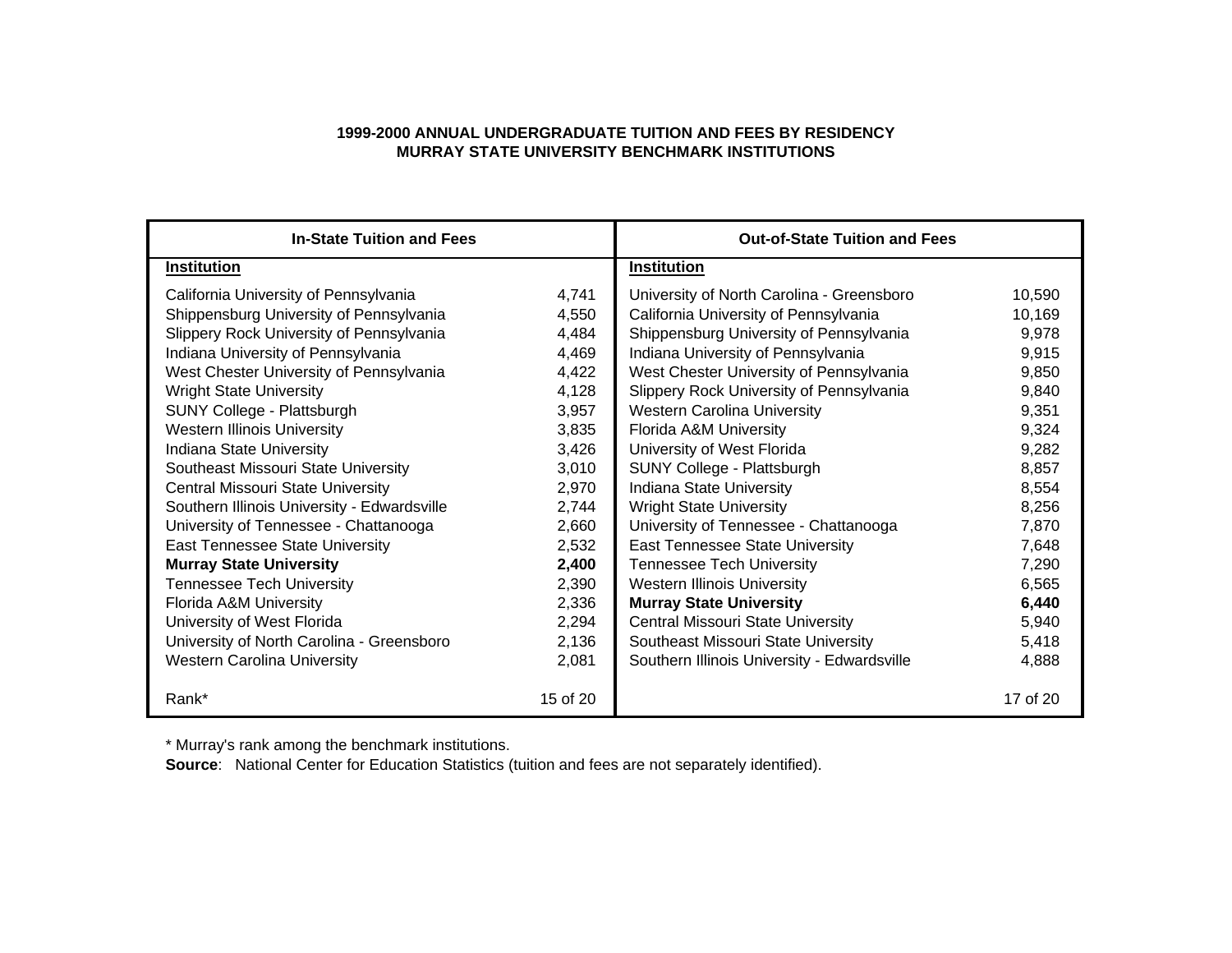### **1999-2000 ANNUAL UNDERGRADUATE TUITION AND FEES BY RESIDENCY NORTHERN KENTUCKY UNIVERSITY BENCHMARK INSTITUTIONS**

| <b>In-State Tuition and Fees</b>            |          | <b>Out-of-State Tuition and Fees</b>        |          |  |
|---------------------------------------------|----------|---------------------------------------------|----------|--|
| Institution                                 |          | <b>Institution</b>                          |          |  |
| Rowan University - New Jersey               | 4,920    | University of Massachusetts - Boston        | 12,357   |  |
| West Chester University of Pennsylvania     | 4,422    | <b>Portland State University</b>            | 11,661   |  |
| Kean University - New Jersey                | 4,384    | Oakland University - Michigan               | 11,267   |  |
| University of Massachusetts - Boston        | 4,227    | University of Wisconsin - Oshkosh           | 9,862    |  |
| Oakland University - Michigan               | 4,108    | West Chester University of Pennsylvania     | 9,850    |  |
| State University of New York at Brockport   | 4,014    | <b>Central Connecticut State University</b> | 9,311    |  |
| <b>Central Connecticut State University</b> | 3,771    | University of North Carolina - Charlotte    | 9,190    |  |
| Youngstown State University                 | 3,762    | California State University - San Bernadino | 9,127    |  |
| <b>Boise State University</b>               | 3,645    | California State University - Hayward       | 9,060    |  |
| <b>Portland State University</b>            | 3,468    | <b>Wichita State University</b>             | 9,025    |  |
| University of Wisconsin - Oshkosh           | 2,998    | <b>Salem State University</b>               | 8,924    |  |
| <b>Salem State University</b>               | 2,904    | State University of New York at Brockport   | 8,914    |  |
| University of Arkansas - Little Rock        | 2,724    | Rowan University - New Jersey               | 8,670    |  |
| <b>Wichita State University</b>             | 2,573    | University of Nevada - Las Vegas            | 8,538    |  |
| <b>Northern Kentucky University</b>         | 2,408    | <b>Boise State University</b>               | 8,525    |  |
| University of Nevada - Las Vegas            | 2,191    | University of Arkansas - Little Rock        | 6,540    |  |
| University of Central Oklahoma              | 1,936    | <b>Northern Kentucky University</b>         | 6,448    |  |
| University of North Carolina - Charlotte    | 1,920    | Kean University - New Jersey                | 6,081    |  |
| California State University - San Bernadino | 1,747    | Youngstown State University                 | 5,526    |  |
| California State University - Hayward       | 1,680    | University of Central Oklahoma              | 4,456    |  |
| Rank*                                       | 15 of 20 |                                             | 17 of 20 |  |

\* NKU's rank among the benchmark institutions.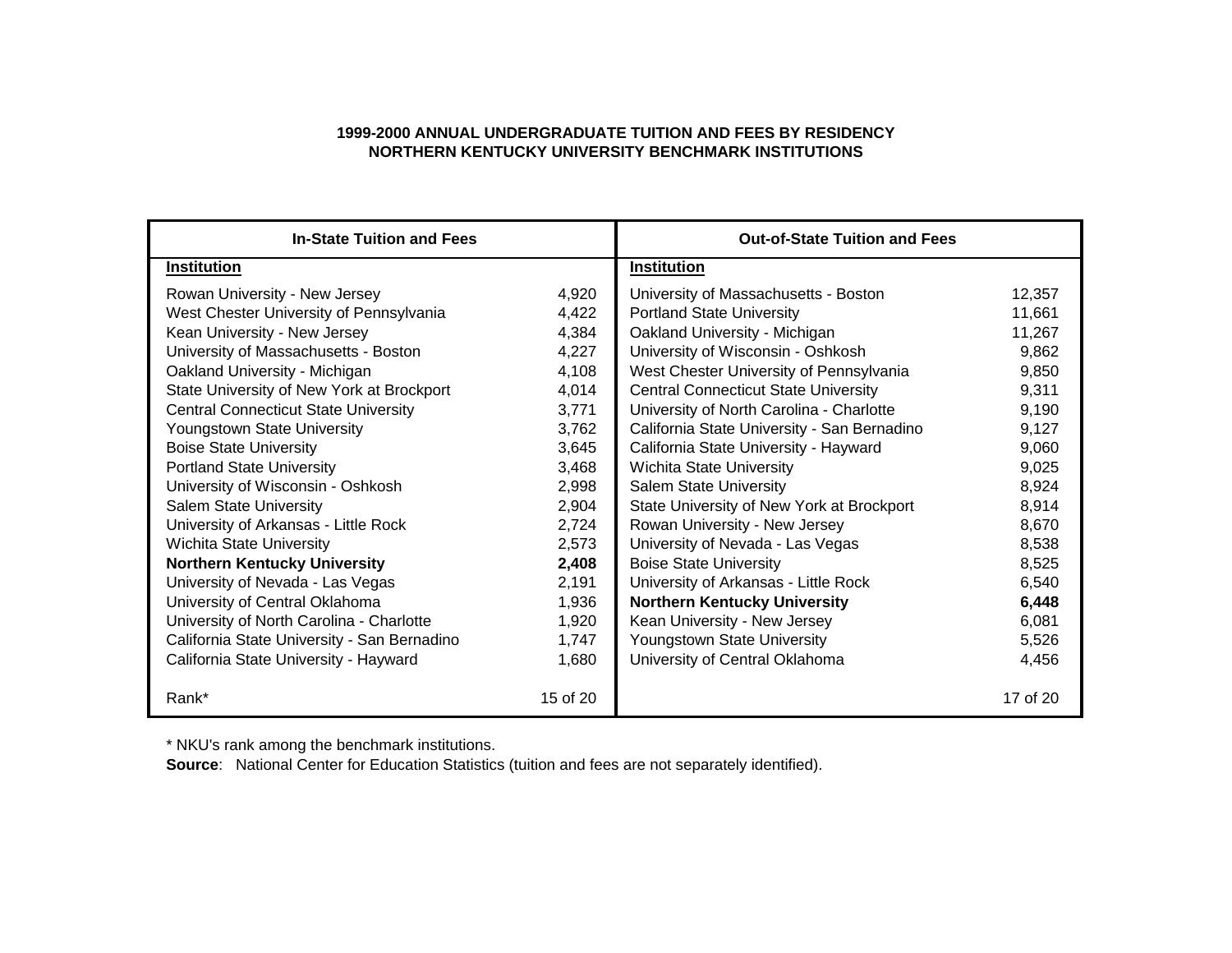### **1999-2000 ANNUAL UNDERGRADUATE TUITION AND FEES BY RESIDENCY WESTERN KENTUCKY UNIVERSITY BENCHMARK INSTITUTIONS**

| <b>In-State Tuition and Fees</b>            |          | <b>Out-of-State Tuition and Fees</b>        |          |
|---------------------------------------------|----------|---------------------------------------------|----------|
| <b>Institution</b>                          |          | <b>Institution</b>                          |          |
| Indiana University of Pennsylvania          | 4,469    | University of North Carolina at Greensboro  | 10,590   |
| West Chester University of Pennsylvania     | 4,422    | <b>Illinois State University</b>            | 10,465   |
| <b>Illinois State University</b>            | 4,210    | Appalachian State University                | 10,064   |
| <b>Western Illinois University</b>          | 3,835    | Indiana University of Pennsylvania          | 9,915    |
| <b>Eastern Illinois University</b>          | 3,783    | West Chester University of Pennsylvania     | 9,850    |
| Eastern Michigan University                 | 3,753    | <b>Ball State University</b>                | 9,846    |
| <b>Ball State University</b>                | 3,686    | <b>East Carolina University</b>             | 9,564    |
| Indiana State University                    | 3,426    | <b>Eastern Illinois University</b>          | 9,416    |
| Southeast Missouri State University         | 3,010    | Eastern Michigan University                 | 8,822    |
| <b>Mankato State University</b>             | 2,996    | Indiana State University                    | 8,554    |
| University of Northern Iowa                 | 2,988    | University of Northern Iowa                 | 7,748    |
| Central Missouri State University           | 2,970    | East Tennessee State University             | 7,648    |
| University of South Alabama                 | 2,911    | <b>Western Illinois University</b>          | 6,565    |
| Southern Illinois University - Edwardsville | 2,744    | <b>Marshall University</b>                  | 6,512    |
| East Tennessee State University             | 2,532    | <b>Western Kentucky University</b>          | 6,430    |
| <b>Marshall University</b>                  | 2,440    | Central Missouri State University           | 5,940    |
| <b>Western Kentucky University</b>          | 2,390    | <b>Mankato State University</b>             | 5,796    |
| University of North Carolina at Greensboro  | 2,136    | University of South Alabama                 | 5,581    |
| <b>East Carolina University</b>             | 1,998    | Southeast Missouri State University         | 5,418    |
| Appalachian State University                | 1,832    | Southern Illinois University - Edwardsville | 4,888    |
| Rank*                                       | 17 of 20 |                                             | 15 of 20 |

\* WKU's rank among the benchmark institutions.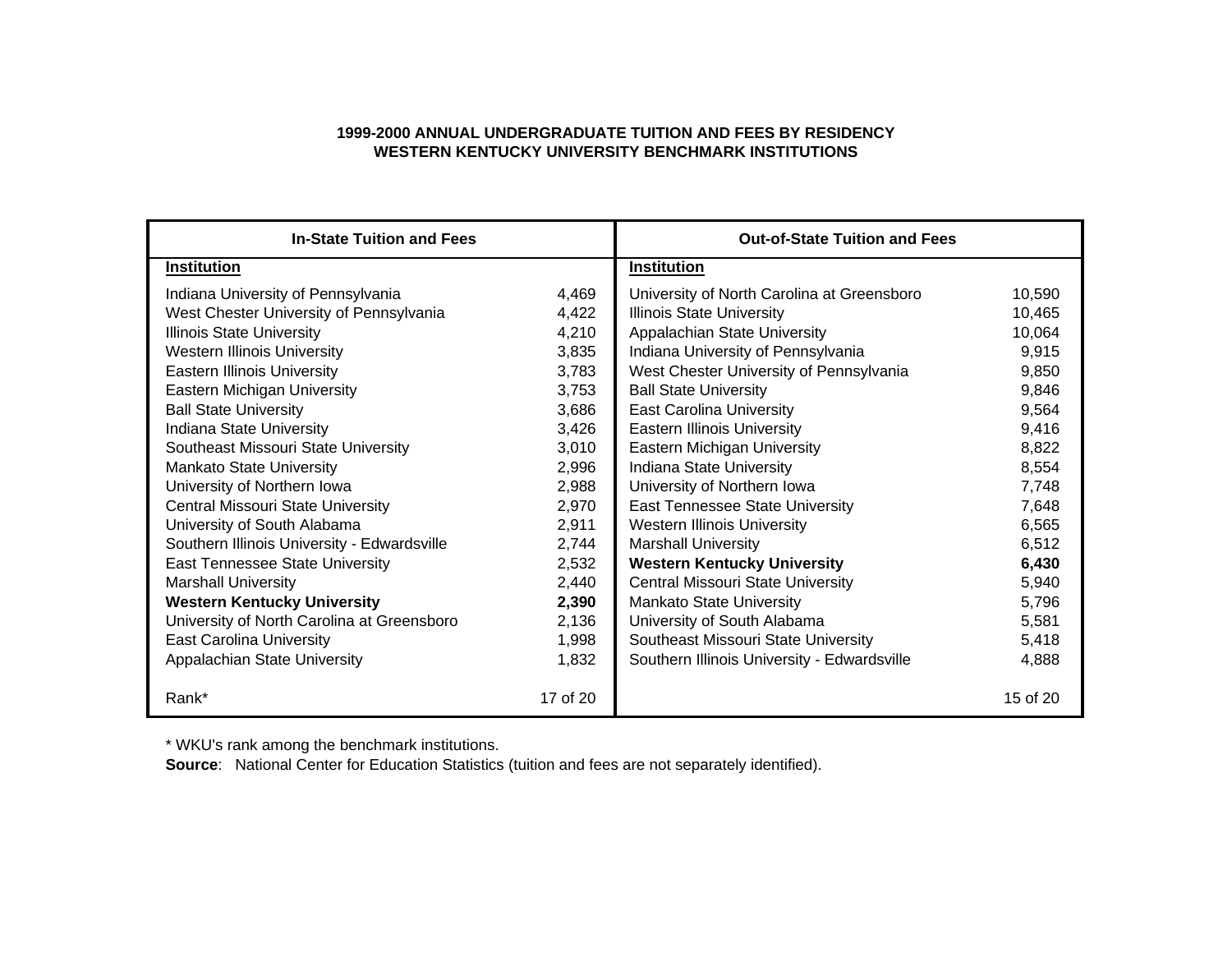### **1999-2000 ANNUAL UNDERGRADUATE TUITION AND FEES BY RESIDENCY LEXINGTON COMMUNITY COLLEGE BENCHMARK INSTITUTIONS**

| <b>In-State Tuition and Fees</b>              |         | <b>Out-of-State Tuition and Fees</b>          |          |  |
|-----------------------------------------------|---------|-----------------------------------------------|----------|--|
| <b>Institution</b>                            |         | <b>Institution</b>                            |          |  |
| <b>Prairie State College</b>                  | 4,092   | <b>Hudson County Community College</b>        | 6,655    |  |
| <b>Hudson County Community College</b>        | 2,800   | <b>Frederick Community College</b>            | 6,568    |  |
| Normandale Community College                  | 2,447   | <b>Bunker Hill Community College</b>          | 6,504    |  |
| <b>Dutchess Community College</b>             | 2,420   | <b>Tacoma Community College</b>               | 6,345    |  |
| <b>Frederick Community College</b>            | 2,368   | South Puget Sound Community College           | 6,333    |  |
| <b>Lexington Community College</b>            | 1,956   | <b>Polk Community College</b>                 | 5,265    |  |
| <b>Baltimore City Community College</b>       | 1,707   | J. Sargeant Reynolds Community College        | 5,062    |  |
| <b>Tacoma Community College</b>               | 1,695   | <b>Prairie State College</b>                  | 4,932    |  |
| South Puget Sound Community College           | 1,683   | <b>Volunteer State Community College</b>      | 4,922    |  |
| <b>Bunker Hill Community College</b>          | 1,632   | <b>Manatee Community College</b>              | 4,919    |  |
| St. Charles County Community College          | 1,440   | Chattanooga State Technical Community College | 4,822    |  |
| <b>Polk Community College</b>                 | 1,437   | <b>Dutchess Community College</b>             | 4,720    |  |
| Manatee Community College                     | 1,359   | <b>Baltimore City Community College</b>       | 4,697    |  |
| Chattanooga State Technical Community College | 1,334   | Normandale Community College                  | 4,563    |  |
| <b>Volunteer State Community College</b>      | 1,334   | John Tyler Community College                  | 4,042    |  |
| Jefferson State Community College             | 1,320   | Evergreen Valley College                      | 3,804    |  |
| J. Sargeant Reynolds Community College        | 1,231   | St. Charles County Community College          | 3,060    |  |
| El Centro College                             | 1,214   | <b>Lexington Community College</b>            | 2,766    |  |
| John Tyler Community College                  | 978     | Jefferson State Community College             | 2,520    |  |
| Evergreen Valley College                      | 321     | El Centro College                             | 2,054    |  |
| Rank*                                         | 6 of 20 |                                               | 18 of 20 |  |

\* LCC's rank among the benchmark institutions.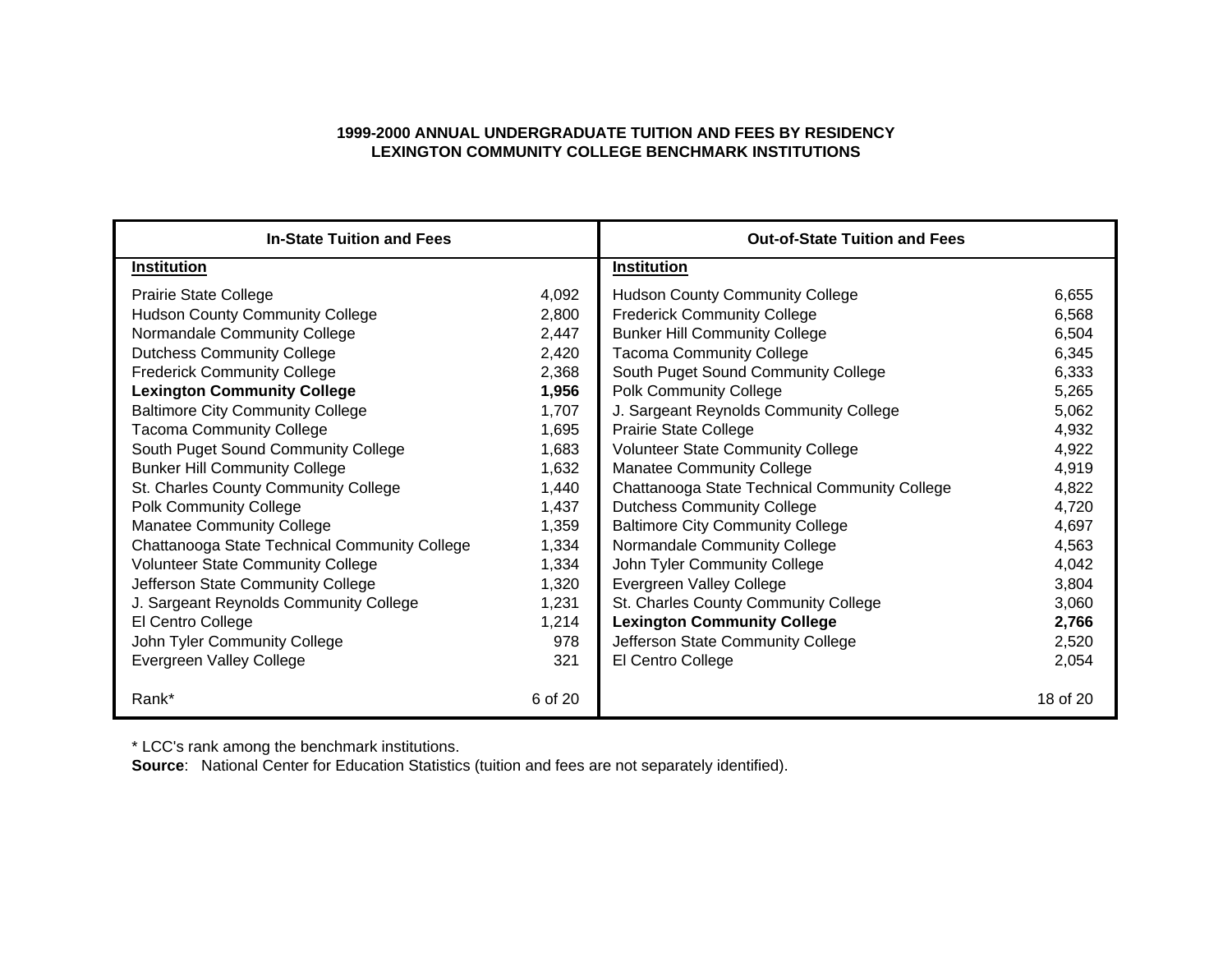#### **1999-2000 ANNUAL UNDERGRADUATE TUITION AND FEES BY RESIDENCY KCTCS BENCHMARK STATES**

| <b>In-State Tuition and Fees</b>  |         | <b>Out-of-State Tuition and Fees</b> |          |
|-----------------------------------|---------|--------------------------------------|----------|
| <b>State</b>                      |         | <b>State</b>                         |          |
| Ohio                              | 2,299   | Connecticut                          | 5,438    |
| Minnesota                         | 2,233   | Tennessee                            | 4,900    |
| lowa                              | 2,033   | Virginia                             | 4,818    |
| Connecticut                       | 1.814   | Ohio                                 | 4,811    |
| Virginia                          | 1.467   | North Carolina                       | 4,762    |
| South Carolina                    | 1,314   | Minnesota                            | 4,414    |
| Tennessee                         | 1,250   | South Carolina                       | 3,937    |
| <b>KCTCS - Community Colleges</b> | 1,060   | <b>KCTCS - Community Colleges</b>    | 3,380    |
| Arkansas                          | 961     | lowa                                 | 3,183    |
| <b>KCTCS - Technical Colleges</b> | 640     | Arkansas                             | 2,391    |
| North Carolina                    | 585     | <b>KCTCS - Technical Colleges</b>    | 1,400    |
| Rank*                             |         |                                      |          |
| <b>Community Colleges</b>         | 8 of 10 |                                      | 8 of 10  |
| <b>Technical Colleges</b>         | 9 of 10 |                                      | 10 of 10 |

\* KCTCS' rank among the benchmark states.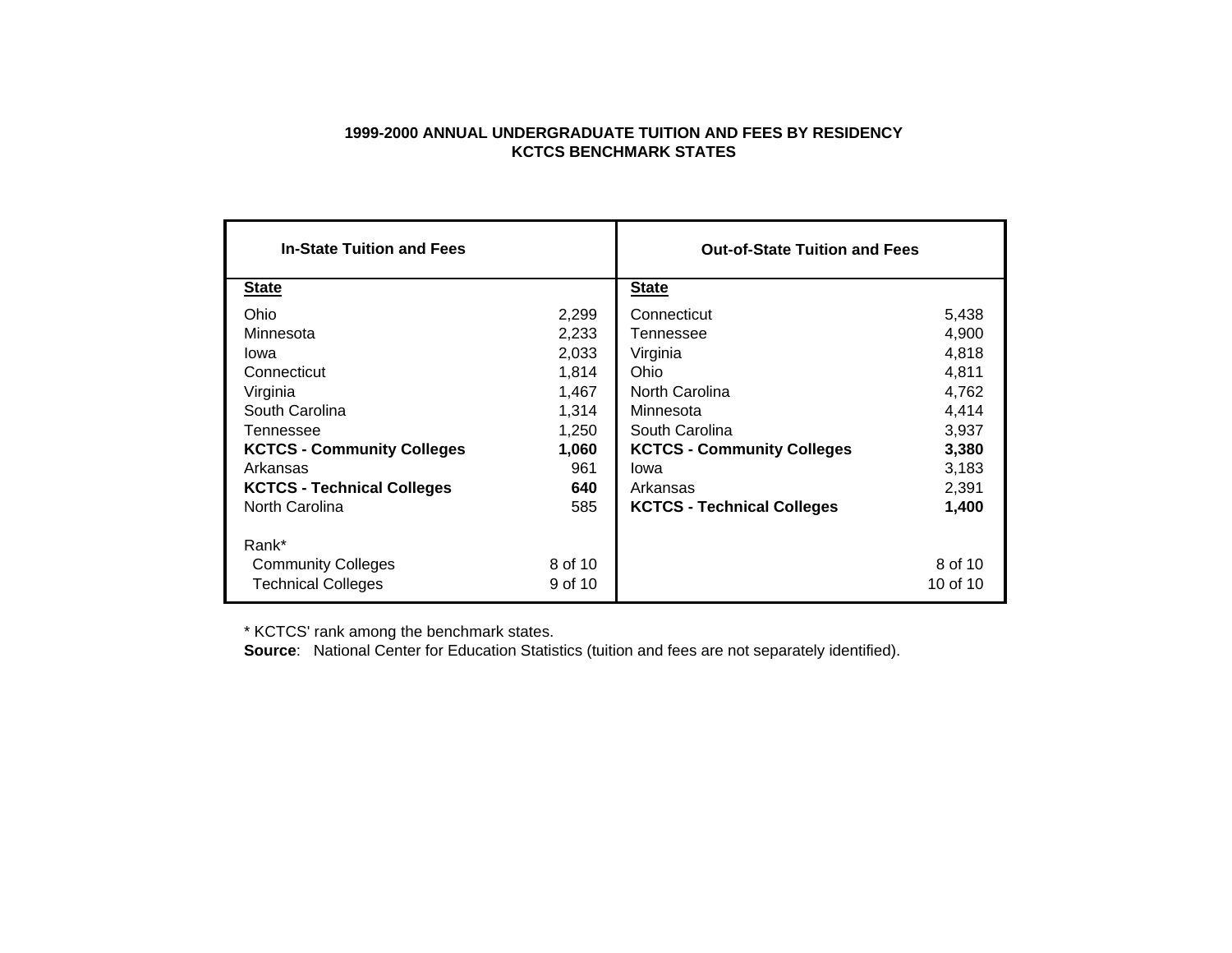#### **Attachment B**

|                                           |          |           | <b>Dollar</b>            | <b>Percent</b>  |           | <b>Dollar</b>   | <b>Percent</b>  |
|-------------------------------------------|----------|-----------|--------------------------|-----------------|-----------|-----------------|-----------------|
| <b>Institution/Level/Residency Status</b> | 1999-00* | 2000-01** | <b>Increase</b>          | <b>Increase</b> | 2001-02** | <b>Increase</b> | <b>Increase</b> |
| <b>University of Kentucky</b>             |          |           |                          |                 |           |                 |                 |
| <b>Undergraduate</b>                      |          |           |                          |                 |           |                 |                 |
| Resident                                  | 1,480    | 1,555     | 75                       | 5.1%            | 1,635     | 80              | 5.1%            |
| Nonresident                               | 4,440    | 4,665     | 225                      | 5.1%            | 4,905     | 240             | 5.1%            |
| <b>Graduate</b>                           |          |           |                          |                 |           |                 |                 |
| Resident                                  | 1,630    | 1,715     | 85                       | 5.2%            | 1,805     | 90              | 5.2%            |
| Nonresident                               | 4,890    | 5,145     | 255                      | 5.2%            | 5,415     | 270             | 5.2%            |
| Law                                       |          |           |                          |                 |           |                 |                 |
| Resident                                  | 2,780    | 2,939     | 159                      | 5.7%            | 3,125     | 186             | 6.3%            |
| Nonresident                               | 7,465    | 7,725     | 260                      | 3.5%            | 8,012     | 287             | 3.7%            |
| <b>Medicine</b>                           |          |           |                          |                 |           |                 |                 |
| Resident                                  | 4,945    | 5,100     | 155                      | 3.1%            | 5,283     | 183             | 3.6%            |
| Nonresident                               | 12,640   | 12,640    | $\blacksquare$           | 0.0%            | 12,640    |                 | 0.0%            |
| <b>Dentistry</b>                          |          |           |                          |                 |           |                 |                 |
| Resident                                  | 4,080    | 4,250     | 170                      | 4.2%            | 4,489     | 239             | 5.6%            |
| Nonresident                               | 10,320   | 10,700    | 380                      | 3.7%            | 11,136    | 436             | 4.1%            |
| <b>Pharmacy</b>                           |          |           |                          |                 |           |                 |                 |
| Resident                                  | 2,365    | 2,500     | 135                      | 5.7%            | 2,670     | 170             | 6.8%            |
| Nonresident                               | 6,945    | 7,375     | 430                      | 6.2%            | 7,887     | 512             | 6.9%            |
| <b>Lexington Community College</b>        |          |           |                          |                 |           |                 |                 |
| <b>Undergraduate</b>                      |          |           |                          |                 |           |                 |                 |
| Resident                                  | 810      | 810       | $\overline{\phantom{a}}$ | 0.0%            | 810       | $\blacksquare$  | 0.0%            |
| Nonresident                               | 2,430    | 2,555     | 125                      | 5.1%            | 2,685     | 130             | 5.1%            |
| <b>University of Louisville</b>           |          |           |                          |                 |           |                 |                 |
| <b>Undergraduate</b>                      |          |           |                          |                 |           |                 |                 |
| Resident                                  | 1,480    | 1,575     | 95                       | 6.4%            | 1,669     | 95              | 6.0%            |
| Nonresident                               | 4,440    | 4,724     | 284                      | 6.4%            | 5,008     | 284             | 6.0%            |
| <b>Graduate</b>                           |          |           |                          |                 |           |                 |                 |
| Resident                                  | 1,630    | 1,735     | 105                      | 6.4%            | 1,839     | 104             | 6.0%            |
| Nonresident                               | 4,890    | 5,203     | 313                      | 6.4%            | 5,515     | 312             | 6.0%            |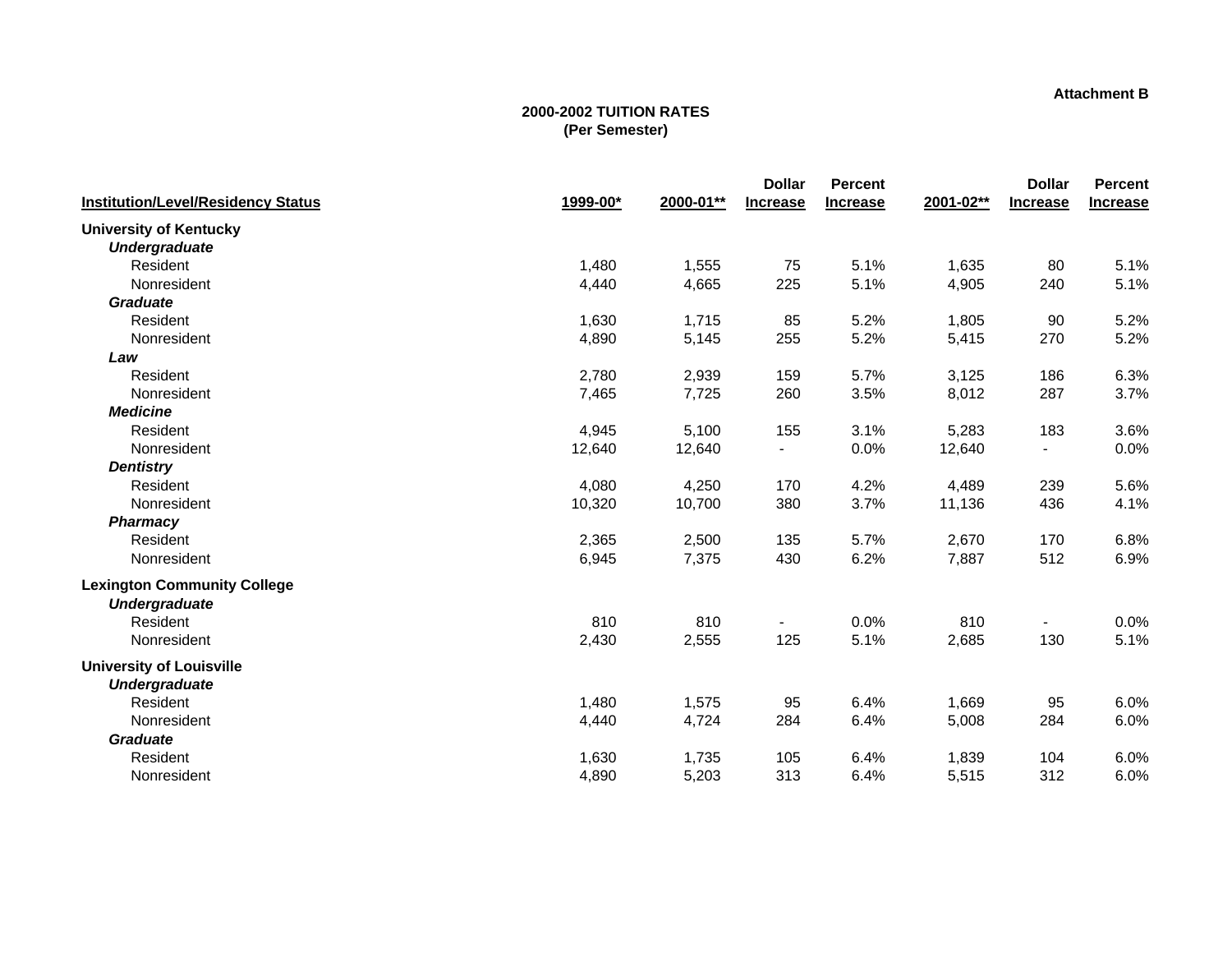|                                             |           |           | <b>Dollar</b>   | Percent         |           | <b>Dollar</b>   | <b>Percent</b>  |
|---------------------------------------------|-----------|-----------|-----------------|-----------------|-----------|-----------------|-----------------|
| <b>Institution/Level/Residency Status</b>   | 1999-00*  | 2000-01** | <b>Increase</b> | <b>Increase</b> | 2001-02** | <b>Increase</b> | <b>Increase</b> |
| <b>University of Louisville (continued)</b> |           |           |                 |                 |           |                 |                 |
| Law                                         |           |           |                 |                 |           |                 |                 |
| Resident                                    | 2,780     | 2,989     | 209             | 7.5%            | 3,213     | 224             | 7.5%            |
| Nonresident                                 | 7,465     | 8,025     | 560             | 7.5%            | 8,627     | 602             | 7.5%            |
| <b>Medicine</b>                             |           |           |                 |                 |           |                 |                 |
| Resident                                    | 4,945     | 5,440     | 495             | 10.0%           | 5,984     | 544             | 10.0%           |
| Nonresident                                 | 12,640    | 13,904    | 1,264           | 10.0%           | 15,295    | 1,391           | 10.0%           |
| <b>Dentistry</b>                            |           |           |                 |                 |           |                 |                 |
| Resident                                    | 4,080     | 4,570     | 490             | 12.0%           | 5,118     | 549             | 12.0%           |
| Nonresident                                 | 10,320    | 11,559    | 1,239           | 12.0%           | 12,946    | 1,387           | 12.0%           |
| <b>Eastern Kentucky University</b>          |           |           |                 |                 |           |                 |                 |
| <b>Undergraduate</b>                        |           |           |                 |                 |           |                 |                 |
| Resident                                    | 1,010     | 1,086     | 76              | 7.5%            | 1,167     | 81              | 7.5%            |
| Nonresident                                 | 3,030     | 3,257     | 227             | 7.5%            | 3,502     | 245             | 7.5%            |
| <b>Graduate</b>                             |           |           |                 |                 |           |                 |                 |
| Resident                                    | 1,110     | 1,193     | 83              | 7.5%            | 1,283     | 90              | 7.5%            |
| Nonresident                                 | 3,330     | 3,580     | 250             | 7.5%            | 3,848     | 268             | 7.5%            |
| <b>Kentucky State University</b>            |           |           |                 |                 |           |                 |                 |
| <b>Undergraduate</b>                        |           |           |                 |                 |           |                 |                 |
| Resident                                    | 1,010     | 1,050     | 40              | 4.0%            | 1,098     | 47              | 4.5%            |
| Nonresident                                 | 3,030     | 3,151     | 121             | 4.0%            | 3,293     | 142             | 4.5%            |
| <b>Graduate</b>                             |           |           |                 |                 |           |                 |                 |
| Resident                                    | 1,110     | 1,154     | 44              | 4.0%            | 1,206     | 52              | 4.5%            |
| Nonresident                                 | 3,330     | 3,463     | 133             | 4.0%            | 3,619     | 156             | 4.5%            |
| <b>Morehead State University</b>            |           |           |                 |                 |           |                 |                 |
| <b>Undergraduate</b>                        |           |           |                 |                 |           |                 |                 |
| Resident                                    | 1,010     | 1,040     | 30              | 3.0%            | 1,070     | 30              | 2.9%            |
| Nonresident - Contiguous Tier Counties      | <b>NA</b> | 1,040     | <b>NA</b>       | <b>NA</b>       | 1,070     | 30              | 2.9%            |
| Nonresident                                 | 3,030     | 3,120     | 90              | 3.0%            | 3,210     | 90              | 2.9%            |
| <b>Graduate</b>                             |           |           |                 |                 |           |                 |                 |
| Resident                                    | 1,110     | 1,140     | 30              | 2.7%            | 1,170     | 30              | 2.6%            |
| Nonresident                                 | 3,330     | 3,430     | 100             | 3.0%            | 3,530     | 100             | 2.9%            |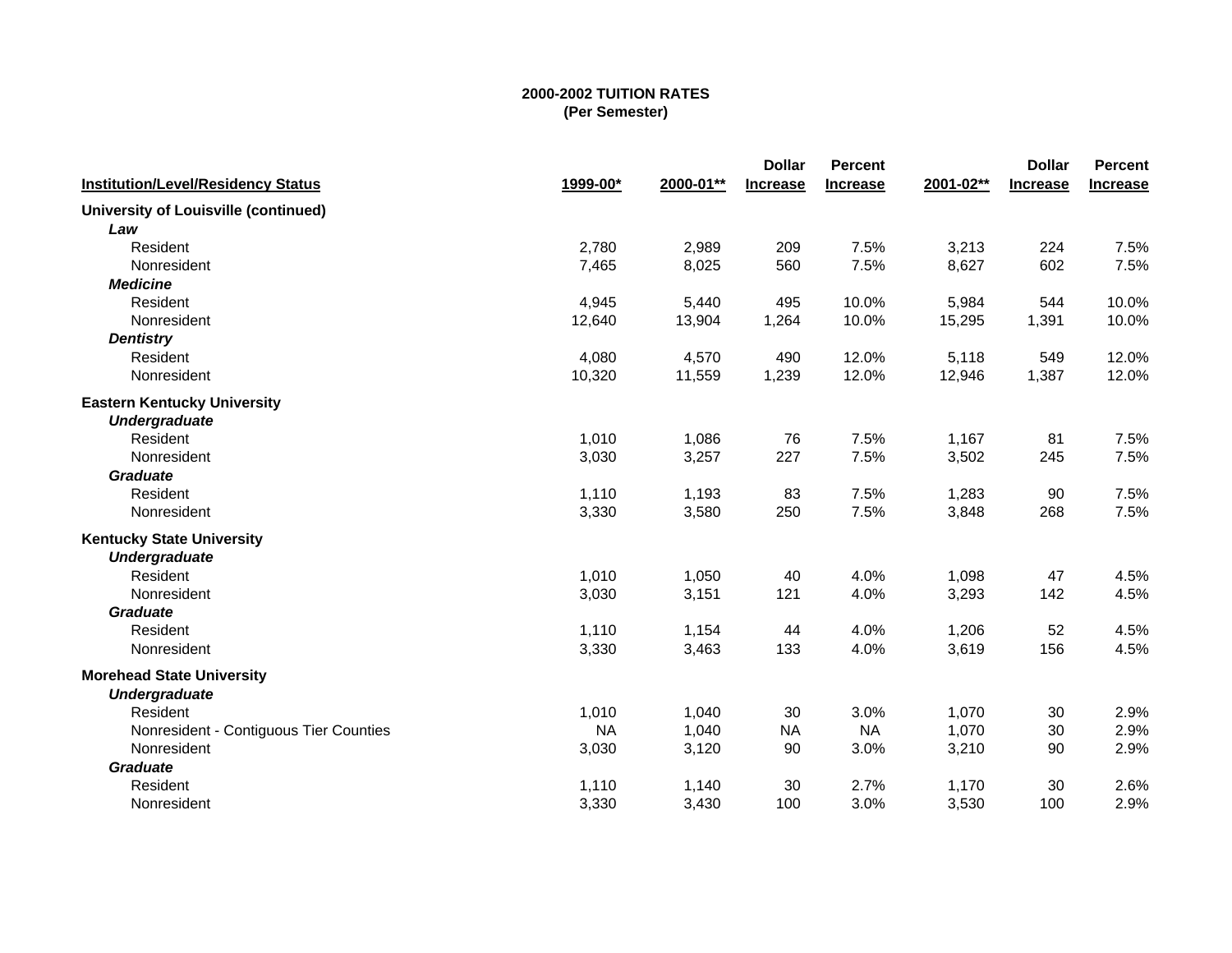| <b>Institution/Level/Residency Status</b> | 1999-00*  | 2000-01** | <b>Dollar</b><br><b>Increase</b> | <b>Percent</b><br><b>Increase</b> | 2001-02** | <b>Dollar</b><br><b>Increase</b> | Percent<br>Increase |
|-------------------------------------------|-----------|-----------|----------------------------------|-----------------------------------|-----------|----------------------------------|---------------------|
| <b>Murray State University</b>            |           |           |                                  |                                   |           |                                  |                     |
| <b>Undergraduate</b>                      |           |           |                                  |                                   |           |                                  |                     |
| Resident                                  | 1,010     | 1,071     | 61                               | 6.0%                              | 1,135     | 64                               | 6.0%                |
| Nonresident                               | 3,030     | 3,212     | 182                              | 6.0%                              | 3,405     | 193                              | 6.0%                |
| <b>Graduate</b>                           |           |           |                                  |                                   |           |                                  |                     |
| Resident                                  | 1,110     | 1,177     | 67                               | 6.0%                              | 1,247     | 71                               | 6.0%                |
| Nonresident                               | 3,330     | 3,530     | 200                              | 6.0%                              | 3,742     | 212                              | 6.0%                |
| <b>Northern Kentucky University</b>       |           |           |                                  |                                   |           |                                  |                     |
| <b>Undergraduate</b>                      |           |           |                                  |                                   |           |                                  |                     |
| Resident                                  |           |           |                                  |                                   |           |                                  |                     |
| Full-Time (12 SCH)                        | 1,010     | 1,066     | 56                               | 5.5%                              | 1,124     | 58                               | 5.4%                |
| Part-Time (per credit hour)               | <b>NA</b> | 90        | <b>NA</b>                        | <b>NA</b>                         | 95        | 5                                | 5.6%                |
| Nonresident                               |           |           |                                  |                                   |           |                                  |                     |
| Full-Time (12 SCH)                        | 3,030     | 3,197     | 167                              | 5.5%                              | 3,372     | 175                              | 5.5%                |
| Part-Time (per credit hour)               | <b>NA</b> | 267       | <b>NA</b>                        | <b>NA</b>                         | 282       | 15                               | 5.6%                |
| <b>Graduate</b>                           |           |           |                                  |                                   |           |                                  |                     |
| Resident                                  |           |           |                                  |                                   |           |                                  |                     |
| Full-Time (9 SCH)                         | 1,110     | 1,171     | 61                               | 5.5%                              | 1,235     | 64                               | 5.5%                |
| Part-Time (per credit hour)               | <b>NA</b> | 131       | <b>NA</b>                        | <b>NA</b>                         | 138       | $\overline{7}$                   | 5.3%                |
| Nonresident                               |           |           |                                  |                                   |           |                                  |                     |
| Full-Time (9 SCH)                         | 3,330     | 3,513     | 183                              | 5.5%                              | 3,706     | 193                              | 5.5%                |
| Part-Time (per credit hour)               | <b>NA</b> | 390       | <b>NA</b>                        | <b>NA</b>                         | 412       | 22                               | 5.6%                |
| <b>MBA</b>                                |           |           |                                  |                                   |           |                                  |                     |
| Resident                                  |           |           |                                  |                                   |           |                                  |                     |
| Full-Time (9 SCH)                         | 1,110     | 1,277     | 167                              | 15.0%                             | 1,468     | 191                              | 15.0%               |
| Part-Time (per credit hour)               | <b>NA</b> | 143       | <b>NA</b>                        | <b>NA</b>                         | 164       | 21                               | 14.7%               |
| Nonresident                               |           |           |                                  |                                   |           |                                  |                     |
| Full-Time (9 SCH)                         | 3,330     | 3,829     | 499                              | 15.0%                             | 4,404     | 575                              | 15.0%               |
| Part-Time (per credit hour)               | <b>NA</b> | 425       | <b>NA</b>                        | <b>NA</b>                         | 489       | 64                               | 15.1%               |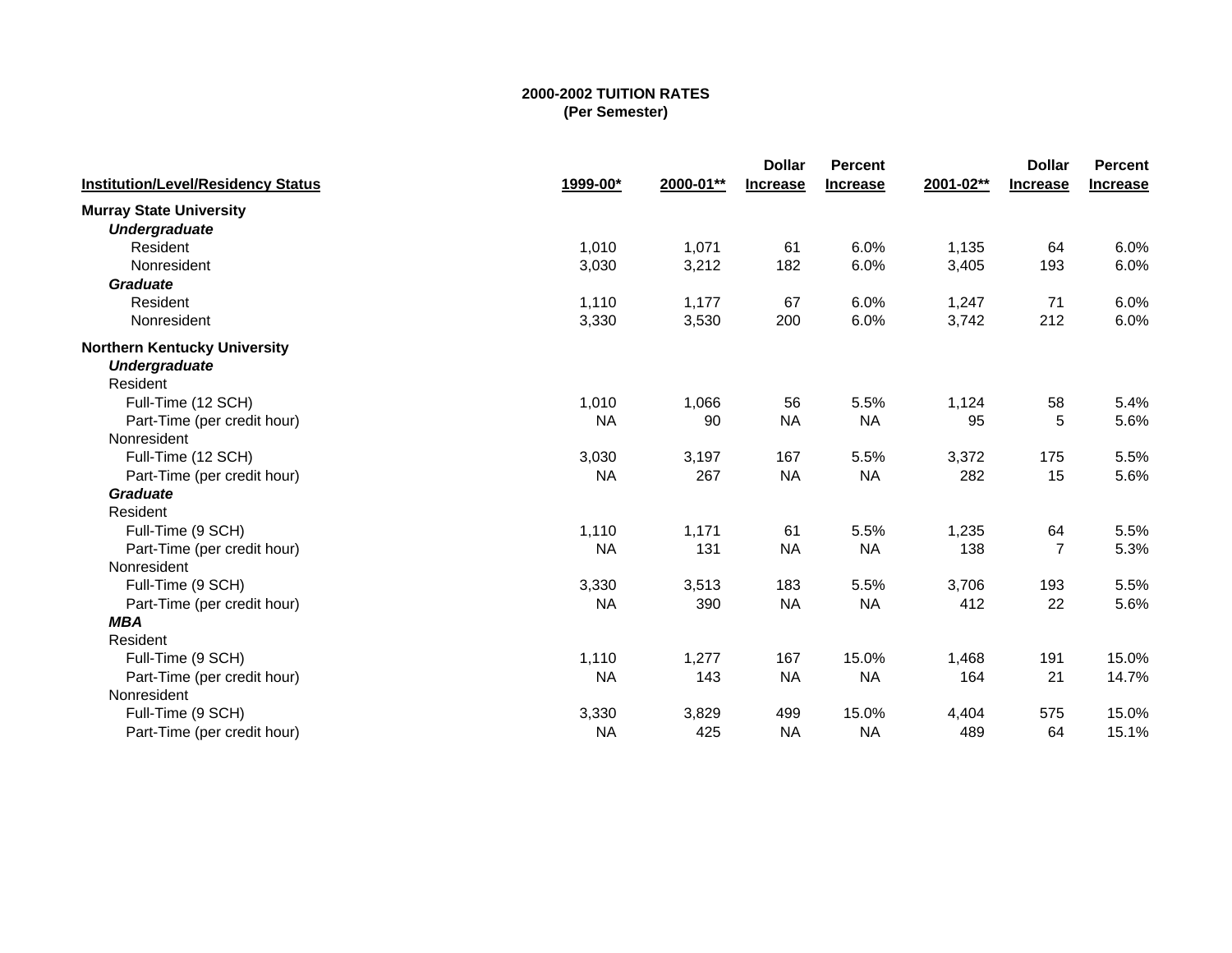| <b>Institution/Level/Residency Status</b>              | 1999-00*  | 2000-01** | <b>Dollar</b><br><b>Increase</b> | <b>Percent</b><br><b>Increase</b> | 2001-02** | <b>Dollar</b><br><b>Increase</b> | <b>Percent</b><br><b>Increase</b> |
|--------------------------------------------------------|-----------|-----------|----------------------------------|-----------------------------------|-----------|----------------------------------|-----------------------------------|
| <b>Northern Kentucky University (continued)</b>        |           |           |                                  |                                   |           |                                  |                                   |
| Law                                                    |           |           |                                  |                                   |           |                                  |                                   |
| Resident                                               |           |           |                                  |                                   |           |                                  |                                   |
| Full-Time (12 SCH)                                     | 2,780     | 2,933     | 153                              | 5.5%                              | 3,097     | 164                              | 5.6%                              |
| Part-Time (per credit hour)                            | <b>NA</b> | 245       | <b>NA</b>                        | <b>NA</b>                         | 258       | 13                               | 5.3%                              |
| Nonresident                                            |           |           |                                  |                                   |           |                                  |                                   |
| Full-Time (12 SCH)                                     | 7,465     | 7,876     | 411                              | 5.5%                              | 8,309     | 433                              | 5.5%                              |
| Part-Time (per credit hour)                            | <b>NA</b> | 658       | <b>NA</b>                        | <b>NA</b>                         | 693       | 35                               | 5.3%                              |
| <b>Western Kentucky University</b>                     |           |           |                                  |                                   |           |                                  |                                   |
| <b>Undergraduate</b>                                   |           |           |                                  |                                   |           |                                  |                                   |
| Resident                                               |           |           |                                  |                                   |           |                                  |                                   |
| Full-Time - Main Campus                                | 1,010     | 1.075     | 65                               | 6.4%                              | 1.145     | 70                               | 6.5%                              |
| Full-Time - Community College                          | <b>NA</b> | 1,010     | <b>NA</b>                        | <b>NA</b>                         | 1,010     |                                  | 0.0%                              |
| Part-Time - Main Campus (per credit hour)              | <b>NA</b> | 90        | <b>NA</b>                        | <b>NA</b>                         | 95        | 5                                | 5.6%                              |
| Part-Time - Community College (per credit hour)        | <b>NA</b> | 84        | <b>NA</b>                        | <b>NA</b>                         | 84        |                                  | 0.0%                              |
| Nonresident                                            |           |           |                                  |                                   |           |                                  |                                   |
| Full-Time                                              | 3,030     | 3,225     | 195                              | 6.4%                              | 3,435     | 210                              | 6.5%                              |
| <b>Full-Time - Incentive Grant Counties</b>            | <b>NA</b> | 1,275     | <b>NA</b>                        | <b>NA</b>                         | 1,345     | 70                               | 5.5%                              |
| Part-Time (per credit hour)                            | <b>NA</b> | 269       | <b>NA</b>                        | <b>NA</b>                         | 286       | 17                               | 6.3%                              |
| Part-Time - Incentive Grant Counties (per credit hour) | <b>NA</b> | 106       | <b>NA</b>                        | <b>NA</b>                         | 112       | 6                                | 5.7%                              |
| Graduate                                               |           |           |                                  |                                   |           |                                  |                                   |
| Resident                                               |           |           |                                  |                                   |           |                                  |                                   |
| Full-Time                                              | 1,110     | 1,175     | 65                               | 5.9%                              | 1,245     | 70                               | 6.0%                              |
| Part-Time (per credit hour)                            | <b>NA</b> | 132       | <b>NA</b>                        | <b>NA</b>                         | 140       | 8                                | 6.1%                              |
| Nonresident                                            |           |           |                                  |                                   |           |                                  |                                   |
| Full-Time                                              | 3,330     | 3,330     | $\blacksquare$                   | 0.0%                              | 3,330     |                                  | 0.0%                              |
| Part-Time (per credit hour)                            | <b>NA</b> | 370       | <b>NA</b>                        | <b>NA</b>                         | 370       | $\blacksquare$                   | 0.0%                              |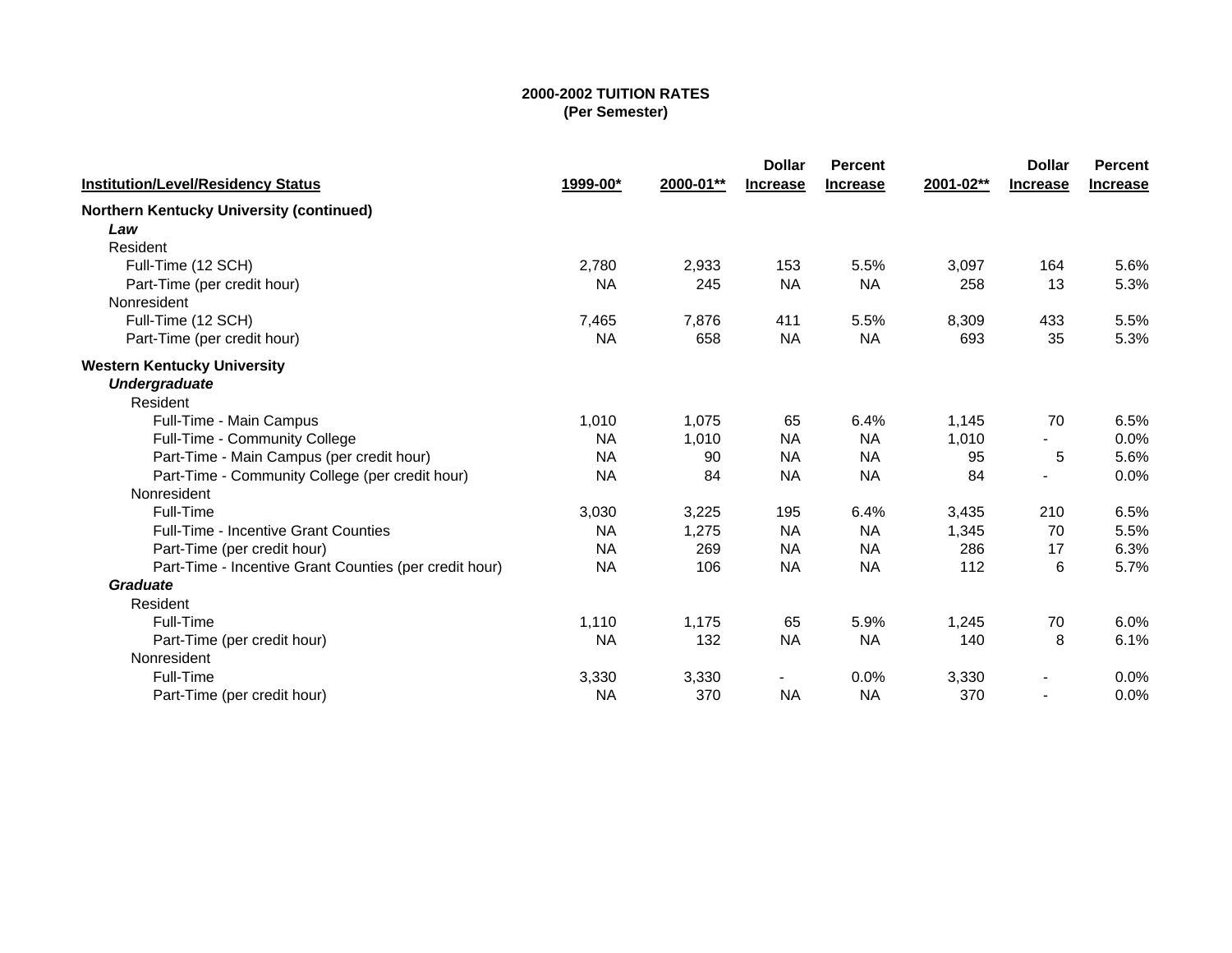| <b>Institution/Level/Residency Status</b>       | 1999-00* | 2000-01** | <b>Dollar</b><br><b>Increase</b> | <b>Percent</b><br><b>Increase</b> | 2001-02** | <b>Dollar</b><br><b>Increase</b> | <b>Percent</b><br><b>Increase</b> |
|-------------------------------------------------|----------|-----------|----------------------------------|-----------------------------------|-----------|----------------------------------|-----------------------------------|
| Kentucky Community and Technical College System |          |           |                                  |                                   |           |                                  |                                   |
| <b>Community Colleges</b>                       |          |           |                                  |                                   |           |                                  |                                   |
| Resident                                        | 550      | 575       | 25                               | 4.5%                              | 605       | 30                               | 5.2%                              |
| Nonresident                                     | .650     | .725      | 75                               | 4.5%                              | 1,815     | 90                               | 5.2%                              |
| <b>Technical Colleges</b>                       |          |           |                                  |                                   |           |                                  |                                   |
| Resident                                        | 330      | 380       | 50                               | 15.2%                             | 440       | 60                               | 15.8%                             |
| Nonresident                                     | 660      | 760       | 100                              | 15.2%                             | 880       | 120                              | 15.8%                             |

\* As approved by CPE

\*\* As set by individual institutions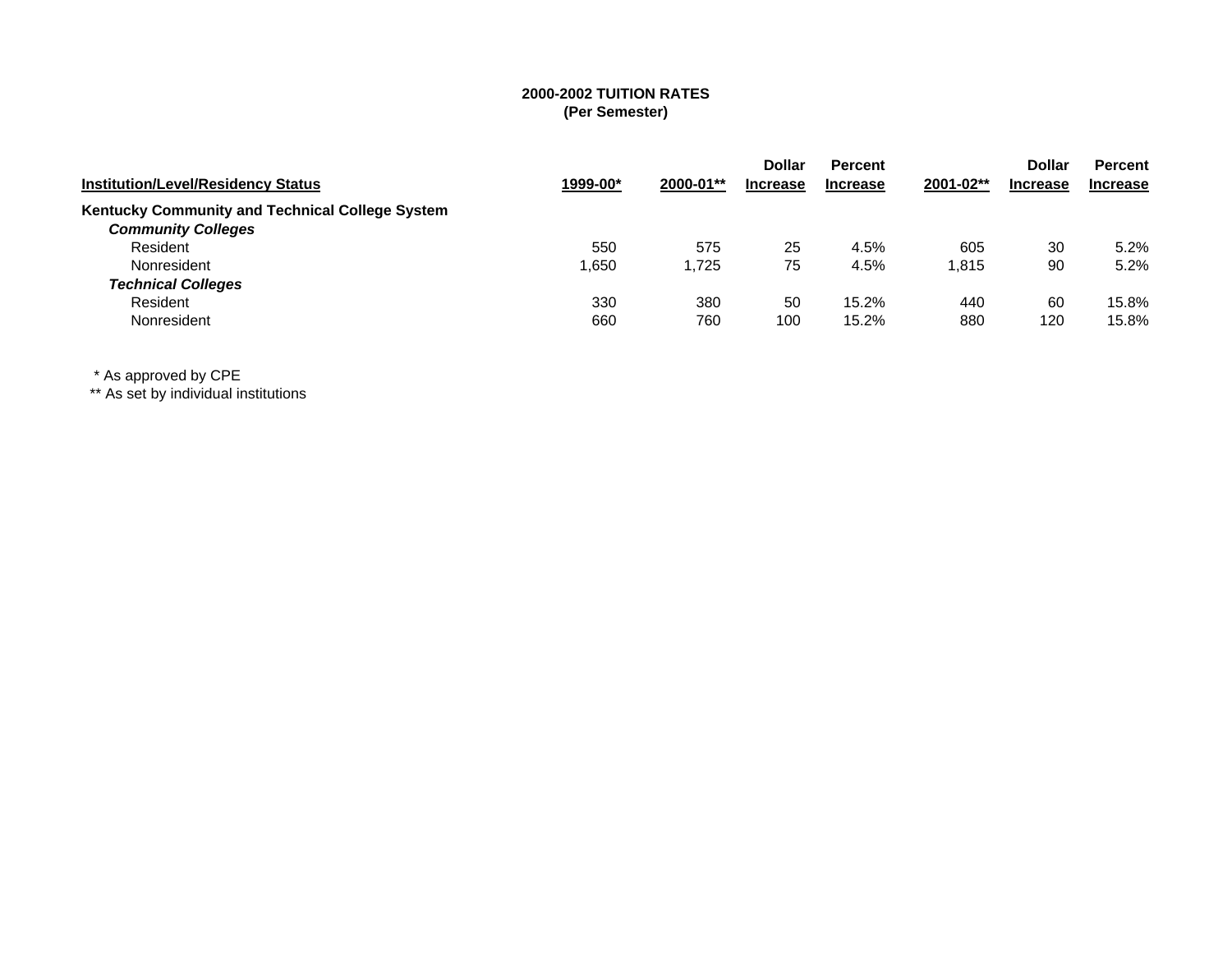# **NOMINATING COMMITTEE REPORT May 22, 2000**

The Bylaws require that a nominating committee be created for the selection of officers by March 31 and that officers be selected prior to June 30. The nominating committee will make its recommendations at the July 17 Council meeting.